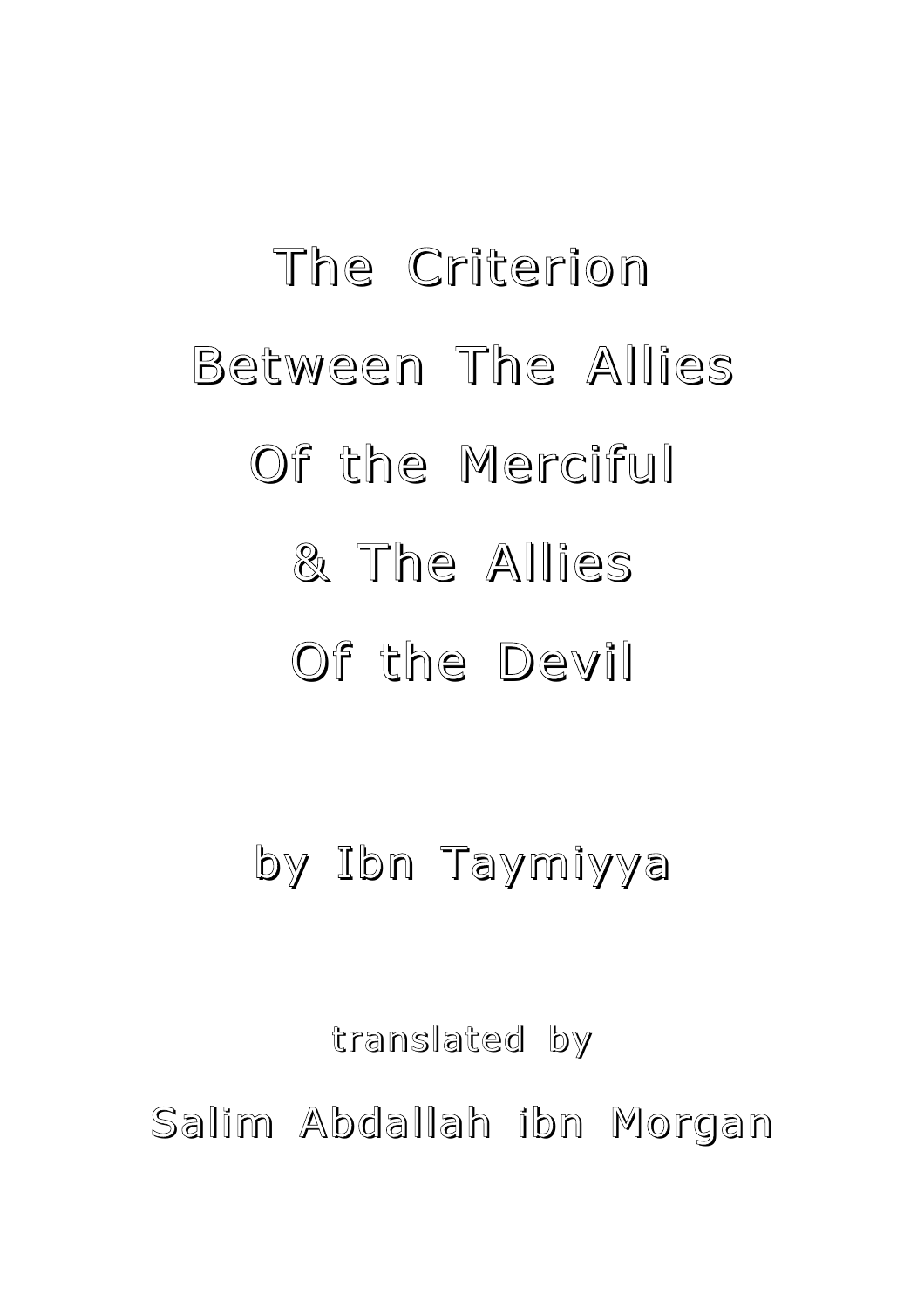#### **IN THE NAME OF ALLAH, THE BENEFICENT, THE MERCIFUL**

#### **AL-FURQAN**

#### **- Chapter 1 -**

All praise is to Allah. We seek His aid, ask Him for guidance, and ask His forgiveness. We seek refuge in Allah from the evil which is in ourselves, and the wicked of our actions. Whoever Allah guides none can send astray, and whoever Allah sends astray, none can guide. We testify that there is no deity except Allah, alone and with no partner. And, we testify that Muhammad is His slave and messenger. He sent him with the guidance and the way of truth so that He (i.e. Allah) might make it predominate over all other ways, and Allah is sufficient as a witness. He sent him preceding the Hour (*qiyama*), as a bringer of good tidings, a warner, and a caller to Allah by His permission, and as a beacon light. He (Allah) guided with it those who had been lost, and gave sight to those who had been blind, gave uprightness and order to those who had been following unbridled impulse, He opened unseeing eyes, deaf ears, and sealed hearts. With it, He established the criterion for distinguishing truth from falsehood, guidance from going astray, uprightness from following of whims, the believers from the disbelievers, the joyous people of paradise and the miserable people of the fire, and the allies of Allah from His enemies. Whoever the Prophet (sallallahu `alayhi wa sallam) has attested to as being among the allies of Allah, are the *awliyaa'* (friends or allies) of the Merciful, and whoever the Prophet has described as being among the enemies of Allah, are indeed among the enemies of Allah, and are among the *awliyaa'* of the *shaitaan* (devil).

Allah has explained in His Book, and in the Sunnah of His Prophet that He has *awliyaa'* among the people and that *shaitaan* also has his *awliyaa'*, and He has differentiated between these two types of *awliyaa'*. Allah said:

"Indeed, there is no fear upon the awliyaa' of Allah, nor shall they grieve, those who believe and are ever pious in their actions. To them are glad tidings in this life and in the hereafter. There is no changing the words of Allah. That, then, is the great success." (Qur'an Yunus 10:62-64)

"Allah is the protector (ally) of those who believe, He takes them out of the darknesses into the light. As for the disbelievers, their allies are the *taaghoot* who take them out of the light and into the darknesses. Those are the people of the fire, and they will be in it forever." (Qur'an al-Baqarah 2:257)

Translated by Salim Abdallah ibn Morgan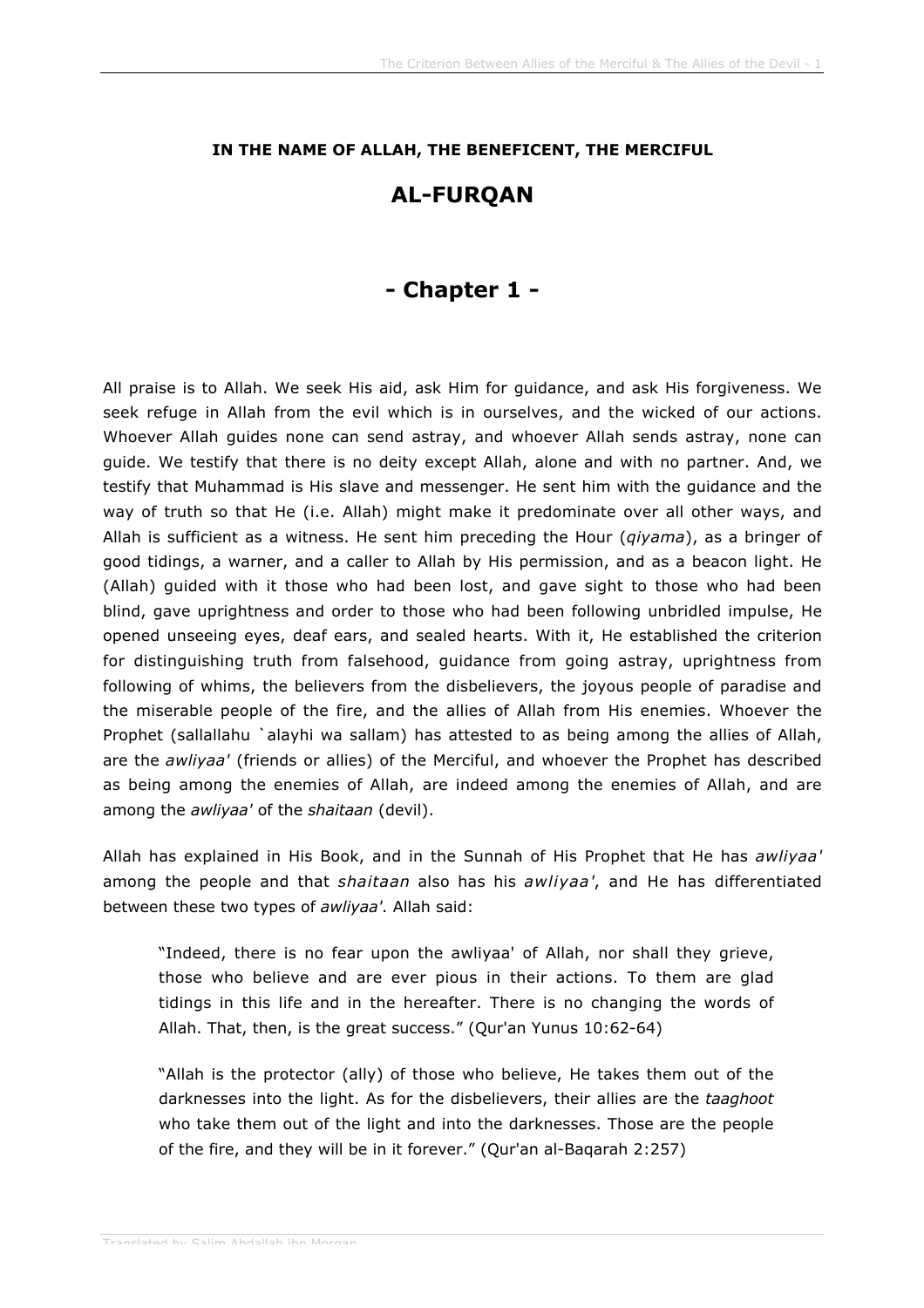"O, you who believe, do not take the Jews and the Christians as allies. They are allies of each other. Whoever among you puts his allegiance with them, is certainly one of them. Allah does not guide a people who oppress. And so, you see those in whose heart is sickness rushing to (make alliances with) them, saying: "We fear being caught in some unfortunate turn of events". Perhaps Allah will bring victory, or something from Him, such that they come to regret that which they hid within themselves. And the believers (will) say: "Are these the ones who swore their strongest oaths that they were with you?" Their works have been invalidated, and they have ended up in complete loss. O, you who believe, whosoever among you turns back from his way (Islam) Allah will surely bring another people whom He loves and who love Him. (They will be) humble and merciful with the believers, strong and firm with the disbelievers; they fight in the path of Allah, and do not fear the blame of those who blame. This is the grace of Allah, and He gives it to whom He wishes, and Allah is encompassing, knowing of all things. Verily, your (true) ally is Allah, His Prophet, and those who believe; those who establish the prayer, pay the *zakat*, and bow in prayer. Whoever puts his allegiance with Allah, His Prophet, and those who believe, the party of Allah are surely the victorious ones." Qur'an 5:51-56)

"Thereupon the only true alliance is with Allah, the Truth, that is the best in reward, and the best in final results." Qur'an 18:44

The allies of the devil have also been mentioned in the Qur'an :

"And so, when you read the Qur'an, seek refuge in Allah from the accursed *shaitaan*. He has no power over those who believe and depend on their Lord. His power is only over those who give their allegiance to him and who (succumb to his urgings and) associate (partners) with Allah." Qur'an 16:98- 100

"Those who believe fight in the path of Allah, and those who disbelieve fight in the path of *taaghoot*, so fight the allies of *shaitaan*, verily, the plot of Shaitaan is weak (when confronted with true faith)." Qur'an 4:76

"And when we said to the angels: "Bow down to Adam," they bowed down all except for Iblis. He was one of the *jinn*, and he rebelled against the order of his Lord. And so, do you then take him and his descendants as allies instead of me, though they are your avowed enemies? What an evil substitute for the oppressors!" Qur'an al-Kahf 18:50

Translated by Salim Abdallah ibn Morgan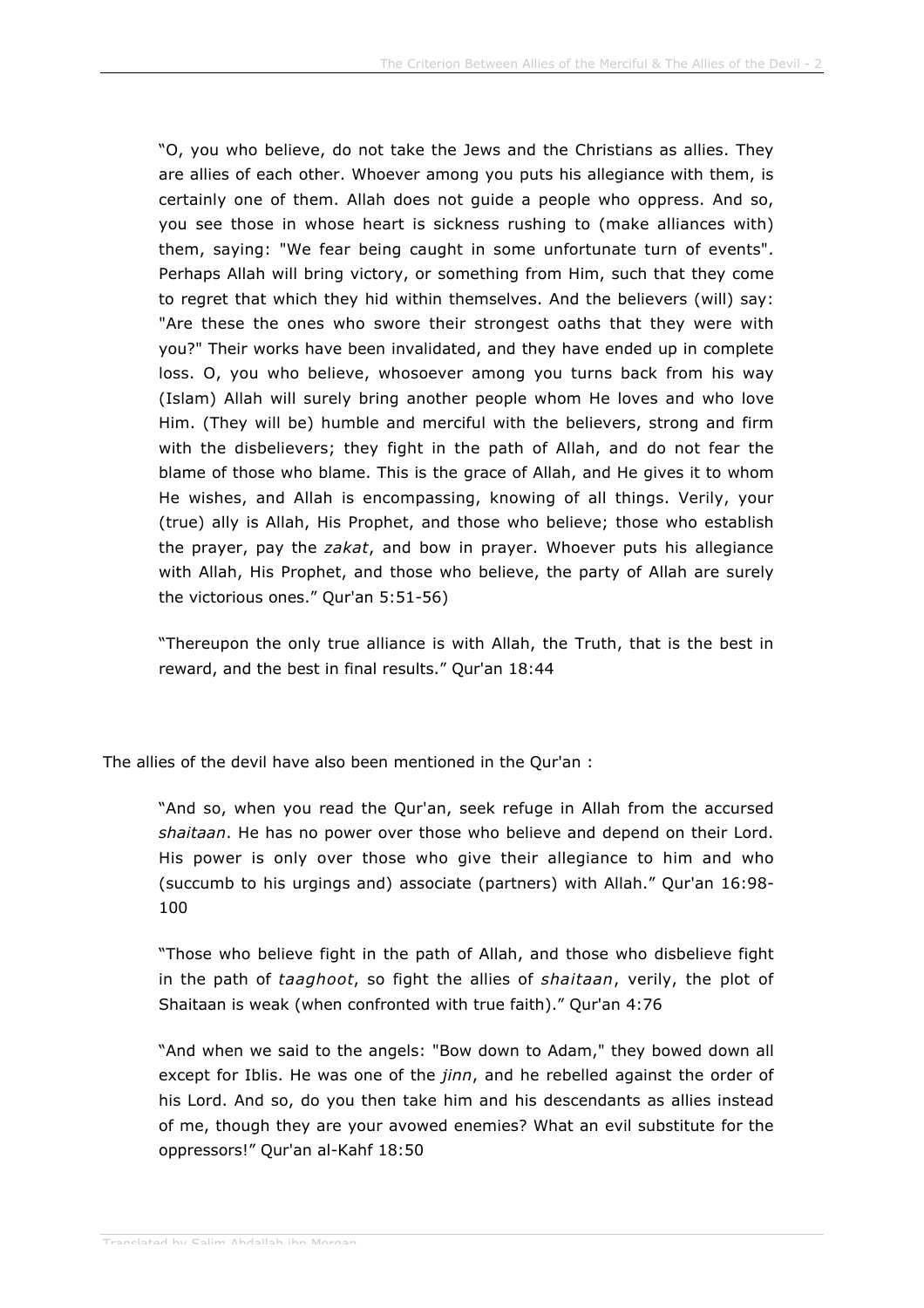"And whoever takes the devil as an ally instead of Allah, has brought about a very clear loss." Qur'an an-Nisaa 4:119

"Those to whom the people said: "The people are gathering against you, so fear them," were only increased (by that) in faith, and they said: "Allah is sufficient for us, and He is the best of guardians." So, they returned with bounty from Allah and His grace. No harm touched them. They sought only Allah's pleasure, and Allah's grace is great. That is only shaitaan, he gives his allies the ability to strike fear into your hearts, so do not fear them, and fear me if you truly are believers." Qur'an al-`Imran 3:173-175

"We have made the devils allies of those who do not believe; those who commit outrages and then say: "We found our predecessors on this (tradition)" ... Surely, they have taken the devils as allies instead of Allah, and they think that they are on the guidance." Qur'an al-A`raf 7:27-28 & 30

"And, verily, the devils pass suggestions to their allies, so that they might dispute with you." Qur'an al-An`aam 6:121

Allah narrates the statement of the prophet Ibrahim (peace be upon him):

"O, my father, I fear that you may be touched by a punishment from the Merciful, and be an ally of the devil." Qur'an Maryam 19:45

"O, you who believe, do not take my enemy and your enemy as allies toward whom you (secretly) cast your love." Qur'an 60:1

"Our Lord, do not make us a temptation for the rejecters of faith, and forgive us, you are the mighty, the wise." Qur'an 60:5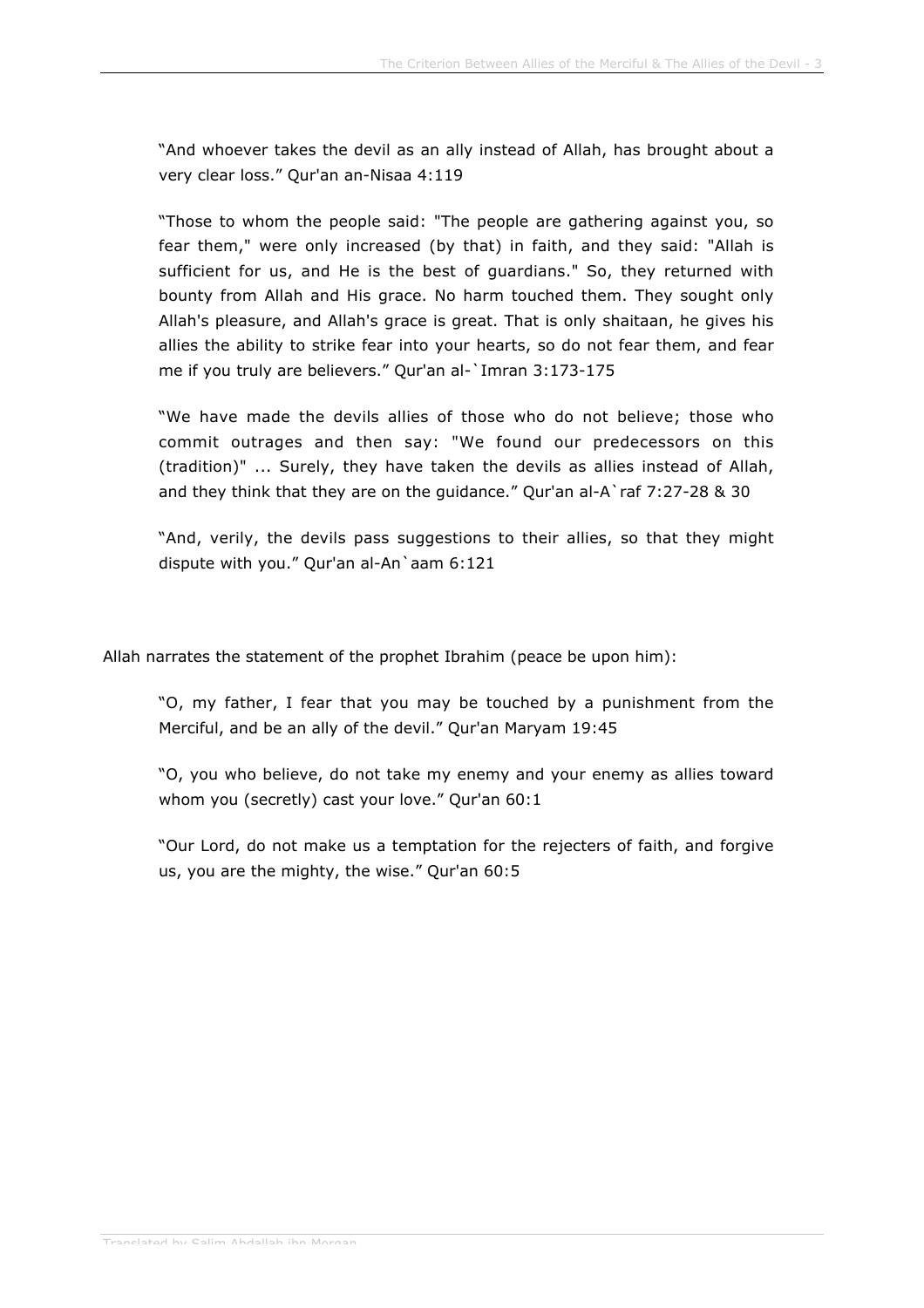## **- Chapter 2 -**

Once it is known that there are among the people allies (*awliyaa'*) of the Merciful, and allies of the devil, we must differentiate between this group and that, just as Allah and His Prophet (sallallahu `alayhi wa sallam) differentiated between them. The allies of Allah are the pious believers, as Allah said:

"Surely, there is no fear upon the allies of Allah, nor shall they grieve: those who believe and are pious (have *taqwa*)." Qur'an 10:62-63

Abu Huraira narrates in the sahih hadith found in the collection of Al-Bukhari, that the Prophet (sallallahu `alayhi wa sallam) said:

"Allah ta'ala says: I have declared war on anyone who is an enemy of any of my allies. There is nothing better with which my slave can come closer to me than fulfilling all that I have made obligatory upon him. Then, my slave will continue to come closer to me be making extra efforts until I love him. When I love him, I am his hearing with which he hears, his sight with which he sees, his hand with which he strikes, and his leg with which he walks. If he asks me, I will give him, if he seeks refuge with me, I will give him refuge. I have not hesitated in anything which I do as I hesitate in taking the soul of my believing slave. He dislikes death, and I dislike annoying him, but he must meet his death."

This is the most authenticated narration about the *awliyaa'* (allies) of Allah, in it, the Prophet explains that to be enemies of the allies of Allah, is to enter into warfare against Allah!

In another hadith, the Prophet (sallallahu `alayhi wa sallam) says:

"I will take revenge for my allies as the revenge of a ferocious fighting lion."

i.e. He will extract revenge from those who oppose His allies as a fighting lion takes his revenge. The reason for this is that the *awliyaa'* (allies) of Allah are those who believe in Him, and give their full loyalty to Him. Thus, they love all that which Allah loves, hate what He hates, are pleased with what pleases Him, despise what He despises, they enjoin that which He enjoins, forbid that which He forbids, give to those whom Allah loves for them to be given, and withhold from those whom Allah loves not to receive. The Prophet said, in a hadith narrated by At-Tirmidhi and others: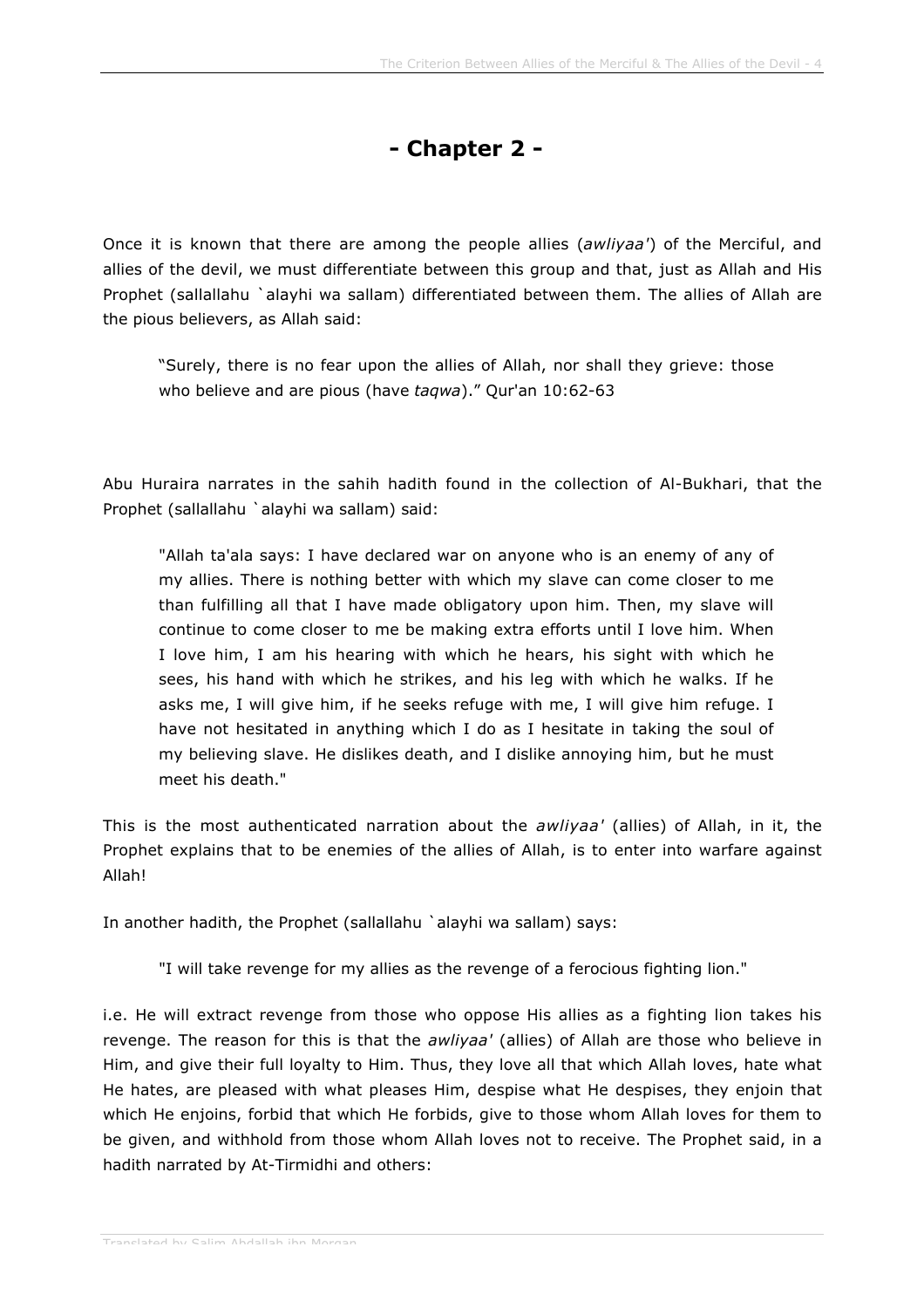"The most dependable handhold on faith is: love for the sake of Allah and hatred for the sake of Allah."

And, in another hadith, narrated by Abu Daud, the Prophet said:

"Whoever loves for Allah, hates for Allah, gives for Allah, and withholds for Allah, has sought the completion of his faith."

The word for the allies of Allah, *awliyaa'*, singular: *waliy*, comes from the root *wilaya*. *Wilaya* is the opposite of enmity (*'adaawa*). The basic meaning of *wilaya* is love and closeness, while the basic meaning of *'adaawa* is hatred and distance. It has also been said that the *waliy* (of Allah) has been called this because of his consistency (*muwaalaatihi* from the same root) in obedience to Allah, but the first analysis is more correct. The *waliy*, therefore, is one who is close. It is said this one *yaliy* (the verb from the same root) that one i.e. is close to him. Another example is the statement of the Prophet:

"Give the assigned portions (i.e. of the inheritance) to their rightful owners, then that which the assigned portions leave should be given to the nearest (*awlaa*, the superlative from the same root we are discussing) male man."

i.e. to the man most **closely** related to the deceased. The redundance of the adjective "male", and the word "man" is by way of emphasis that this ruling is for male relatives only, and females are not included. Redundance is normal as a means of emphasis just as in the hadith about zakat in which the Prophet used the phrase: "a nursing male son". "A nursing son" fully describes a young male camel of a certain age range, and male is redundant and only for emphasis.

Since the *waliy* of Allah is the one who agrees with and follows Allah in all that he loves and accepts, hates and despises, and enjoins and forbids, it is clear why the enemy of Allah's *waliy* has in fact put himself in a position of enmity with Allah ta'ala. Allah said:

"Do not take my enemy and your enemy as allies (*awliyaa'*) toward whom you (secretly) cast your love." Qur'an 60:1

Thus, whoever bears enmity towards the allies of Allah, bears enmity towards Allah, and whoever bears enmity towards Allah is at war with Allah. This is why the Prophet (sallallahu `alayhi wa sallam) said in another version of the hadith about the allies of Allah:

"Whoever bears enmity towards an ally of mine has entered into warfare with Me."

The best of Allah's allies are His prophets, and the best of His prophets are the messenger prophets, and the best of the messengers are the five known as the five firmly intentioned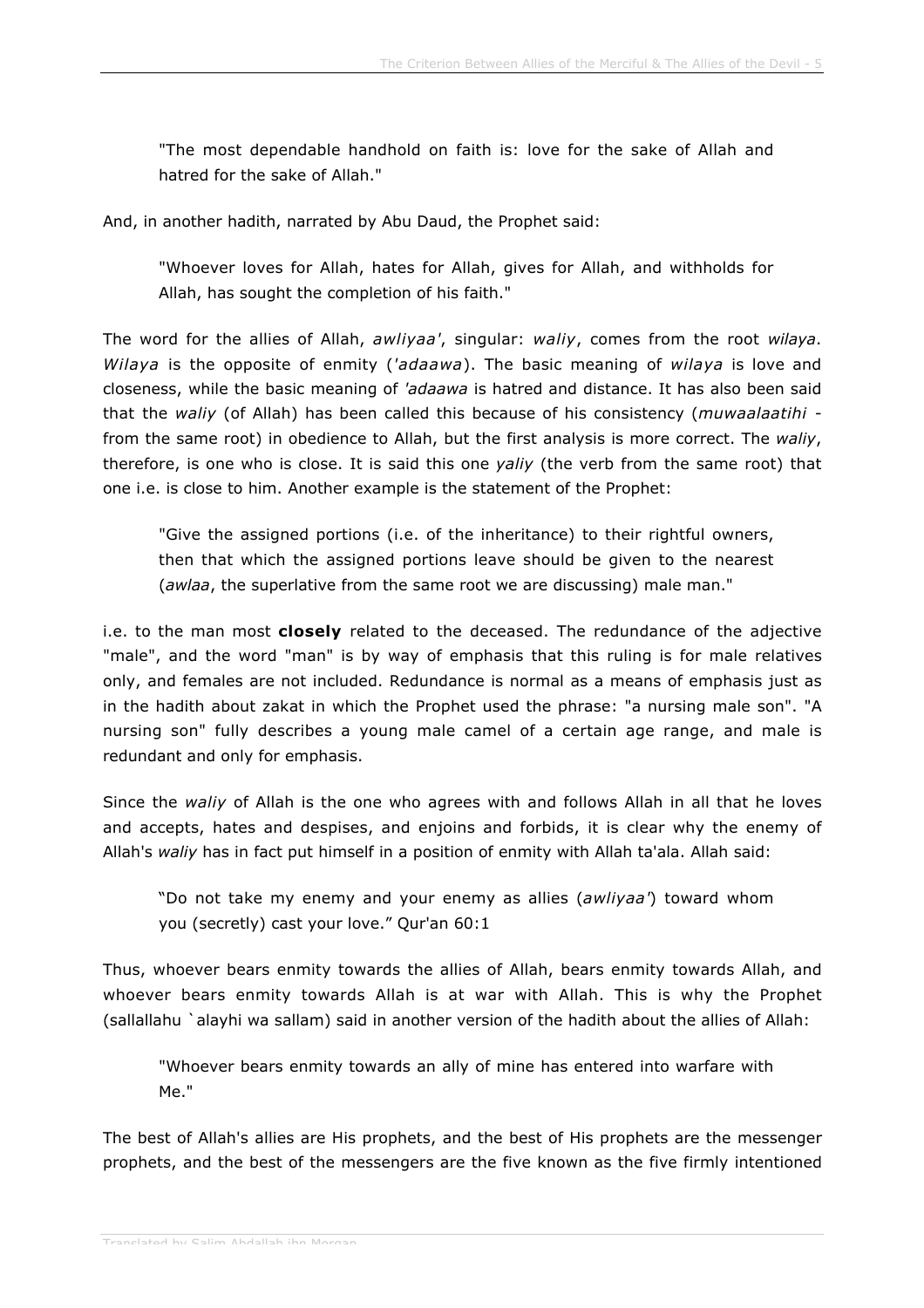prophets (*uluu ul-'azm)*: Nuh, Ibrahim, Musa, 'Isa, and Muhammad, may the peace and prayers of Allah be upon them all. Allah said:

"Allah has ordained for you by way of *deen* that with which he counselled Nuh, that which has been revealed to you, and that with which He counselled Ibrahim, Musa, and 'Isa: to **establish** your *deen* (way) and do not become divided therein." Qur'an 42:13

Revised to here...

"And when we took from the prophets their covenant, as we did from you, from Nuh, Ibrahim, Musa, and 'Isa the son of Maryam, we took from them a mighty covenant. (This) so that the truthful may be rewarded for their truthfulness, and He has prepared for the rejectors a painful punishment." Qur'an 33:7-8

The best of the firmly-intentioned prophets is the Prophet Muhammad (sallallahu `alayhi wa sallam), the seal of the prophets, the *imam* of the pious, the foremost among the sons of Adam, the *imam* of the prophets when they gathered (on the night of *israa'*), and their speaker when they came in delegations, the one of the praiseworthy position (*Al-Maqaam al-mahmood*) for which he will be envied by people of the early and the late generations, the possessor of the flag of praise (*Al-hamd*), the possessor of the pond to which believers will flock (*Al-hawdh* which awaits Muhammad and his followers in paradise), the Intercessor for the creation on the day of Qiyama, the owner of *Al-waseela* and *Alfadheela*, the one with whom Allah sent the best of His books, and ordained the best laws of His *deen*, and made his nation the best nation brought forth for the people. Allah gathered together for Muhammad and for his followers all qualities of dignity and goodness which were divided among the previous nations, never found all at once. They are the last nation to be created, the first nation to be brought back, as the Prophet said in the sahih hadith:

"We are the last ones, the first ones on the day of Qiyama. Even though they were given the Book before us, and we were given it after them, this is their day over which they have differed (he is referring to Friday), to which Allah has guided us. The people then follow after us: tomorrow for the Jews, and the day after tomorrow for the Christians."

"I am the first one who the earth will give up."

"I will come to the door of paradise and seek entry. The guard will say: "Who are you?" When I say that I am Muhammad, he will say: "You are the one for whom I was ordered to open to no one before you."

Translated by Salim Abdallah ibn Morgan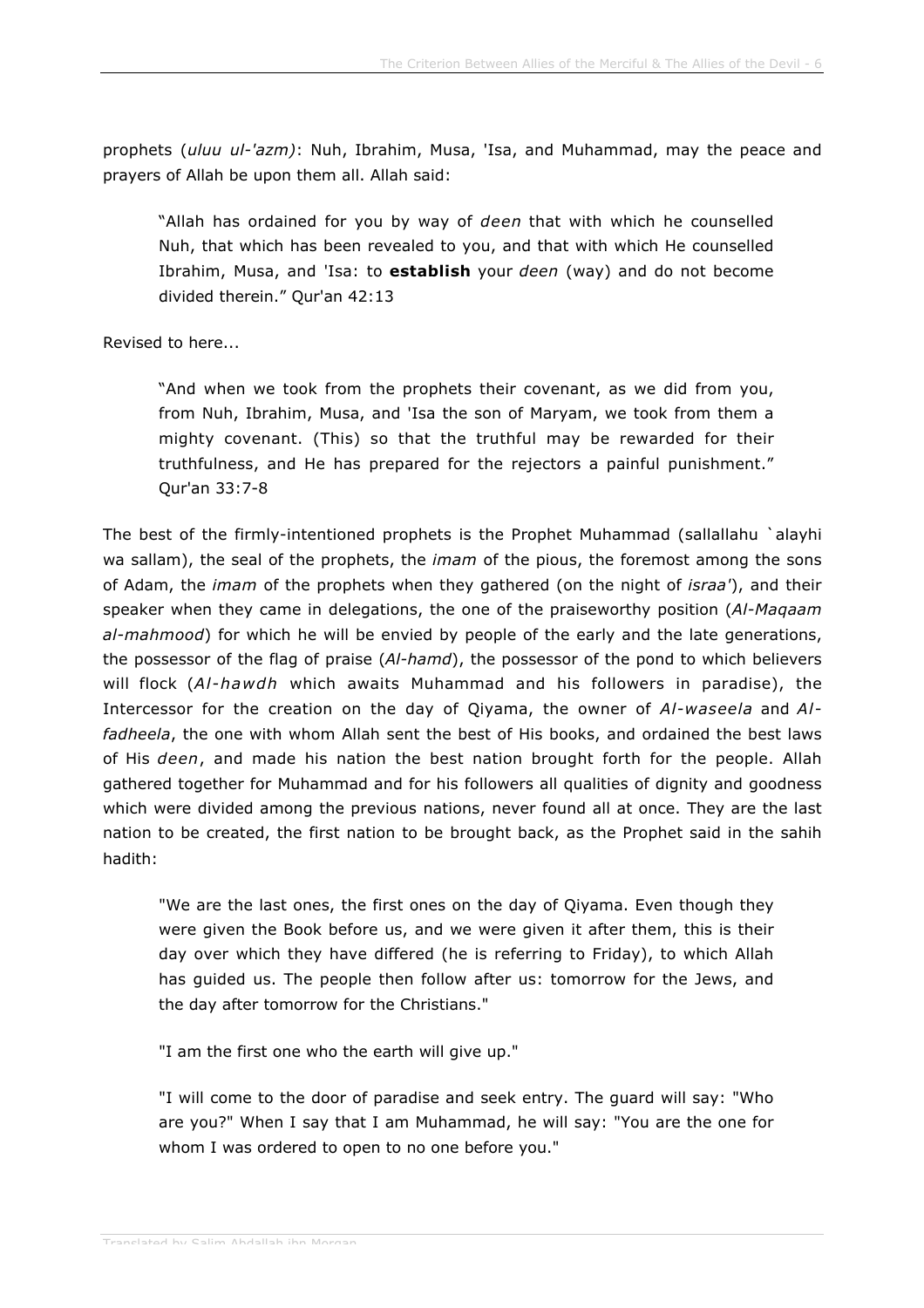His good qualities (sallallahu `alayhi wa sallam) and those of his followers are many. From the moment he was made a Prophet, Allah made him the criterion between His allies and His enemies: none are allies (*awliyaa'*) of Allah except one who believes in Muhammad and in that with which he was sent, and follows it openly and in secret. Whoever claims love of Allah and alliance (*wilaya*) with Allah but does not follow the Prophet (sallallahu `alayhi wa sallam) is not one of the allies of Allah. No, whoever contradicts the Prophet is one of the enemies of Allah, one of the allies (*awliyaa'*) of the devil (*shaitaan*). Allah said:

"Say: If you truly love Allah, then follow me so that Allah may love you." Qur'an 3:31

Al-Hassan Al-Basry said about this verse:

"A group of people claimed to love Allah, and so He sent down this verse as a test for them."

Allah has made clear in this verse that Allah loves whoever follows the Prophet, and whoever claims the love of Allah, but does not follow the Prophet, is not one of the allies of Allah, even though many people imagine themselves or others to be among the allies (*awliyaa'*) of Allah while they are in no way close to or in alliance with Allah. Examples are the Jews and the Christians, who claim that they are allies of Allah, and that no one will enter paradise except one who joins them, or, they even claim that they are the **sons** or the **beloved** of Allah. Allah said:

"Then why would He punish you for your sins? No! You are nothing more than people among those who He created." Qur'an 5:18

"And they say: "None shall enter paradise unless they be a Jew or a Christian. Those are their hopes. Say: Produce your proofs, if you speak the truth. No! Whoever submits his face to Allah, and is a doer of good has his reward with Allah; there will be no fear upon him, nor shall he grieve." Qur'an 2:111-112

The associationist Arabs used to claim that they were the "people of Allah" because they lived in Makka near the house of Allah. This was a source of pride and arrogance for them over other people. Allah said:

"My verses used to be read to you, but you used to turn back on your heels. Arrogant with it (Ibn Abbas said about this verse: "it" here is the Ka'aba about which they used to say: "We are its people"), enjoying light talk into the night, neglecting (their true obligations to) it." Qur'an 23:66-67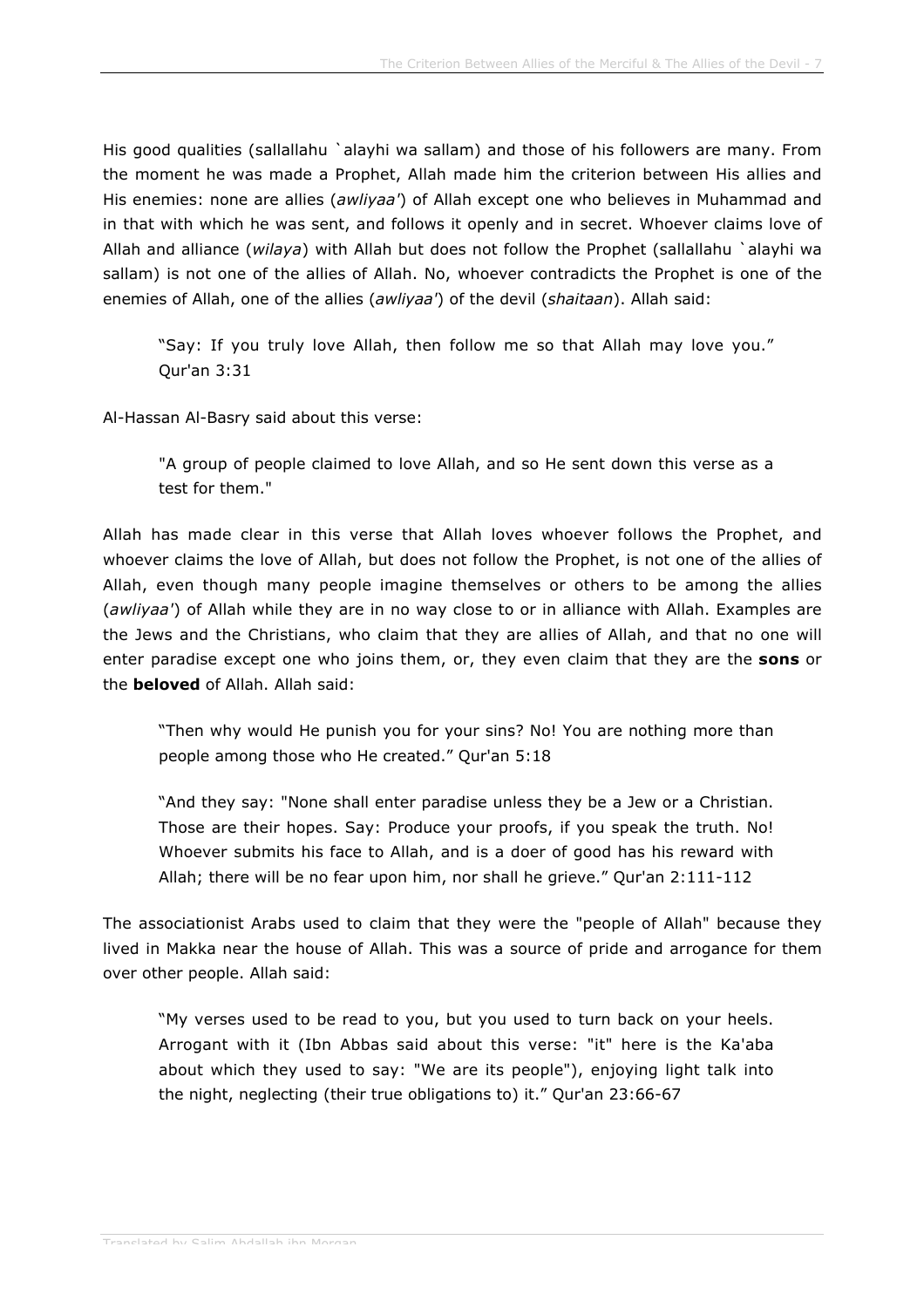"And when the disbelievers plotted against you, to keep you in bonds, kill you, or expel you from your home; they scheme, and Allah schemes, and Allah is the best of schemers. \* When our verses are read to them they say: "We have heard. If we wanted to, we could say things like this. This is nothing but tales of the ancients. \* And when they said: "O, Allah, if this is the truth which comes from You, then send down on us a rain of stones from the sky, or bring us a painful punishment." \* Allah is not about to punish them while you are among them, and He is not about to punish them while they (i.e. some among them) seek His forgiveness. \* Yet what plea do they have that Allah should not punish them when they block people from the sacred Masjid though they are not its guardians (*awliyaa'*). Its guardians can only be the righteous, but most of them do not know." Qur'an 8:30-34

Allah explains that the associationists are not his allies (*awliyaa'*), nor are they the guardians (*awliyaa'*) of His house - these are only the pious in belief and action.

It has been authenticated in the books of Muslim and Bukhari on the authority of 'Amr ibn Al-'aas (May Allah be pleased with him) that he said:

"\*I heard the Prophet say publicly, not in secret: "Verily, the family of soand-so are not of my *awliyaa'* - referring to one group among his relatives - (Note: The word *awliyaa'* in Arabic means in general those who are close, beloved, or allied, and also means specifically, as we have seen those closely related by blood, i.e. relatives) My allies (*awliyaa'*) are none other than Allah and the righteous believers."

This is the same meaning as in the verse:

"Verily Allah is his (i.e. the Prophet's) guardian (or protecting ally) and the righteous of the believers." Qur'an 66:4

The "righteous of the believers" are all those who are righteous of the believers, and they are the believers who are pious (have *taqwa*), the allies of Allah. This category includes Abu Bakr, Umar, Uthman, Ali, and all the people of the Oath known as *bai'at-ul-Ridhwaan* who took the oath under the tree. They were fourteen hundred in number, and all of them are in paradise, as is authenticated in the sahih hadith that the Prophet said:

"No one shall enter the fire among those who took the oath under the tree."

"My allies are the pious whoever they are, and wherever they are."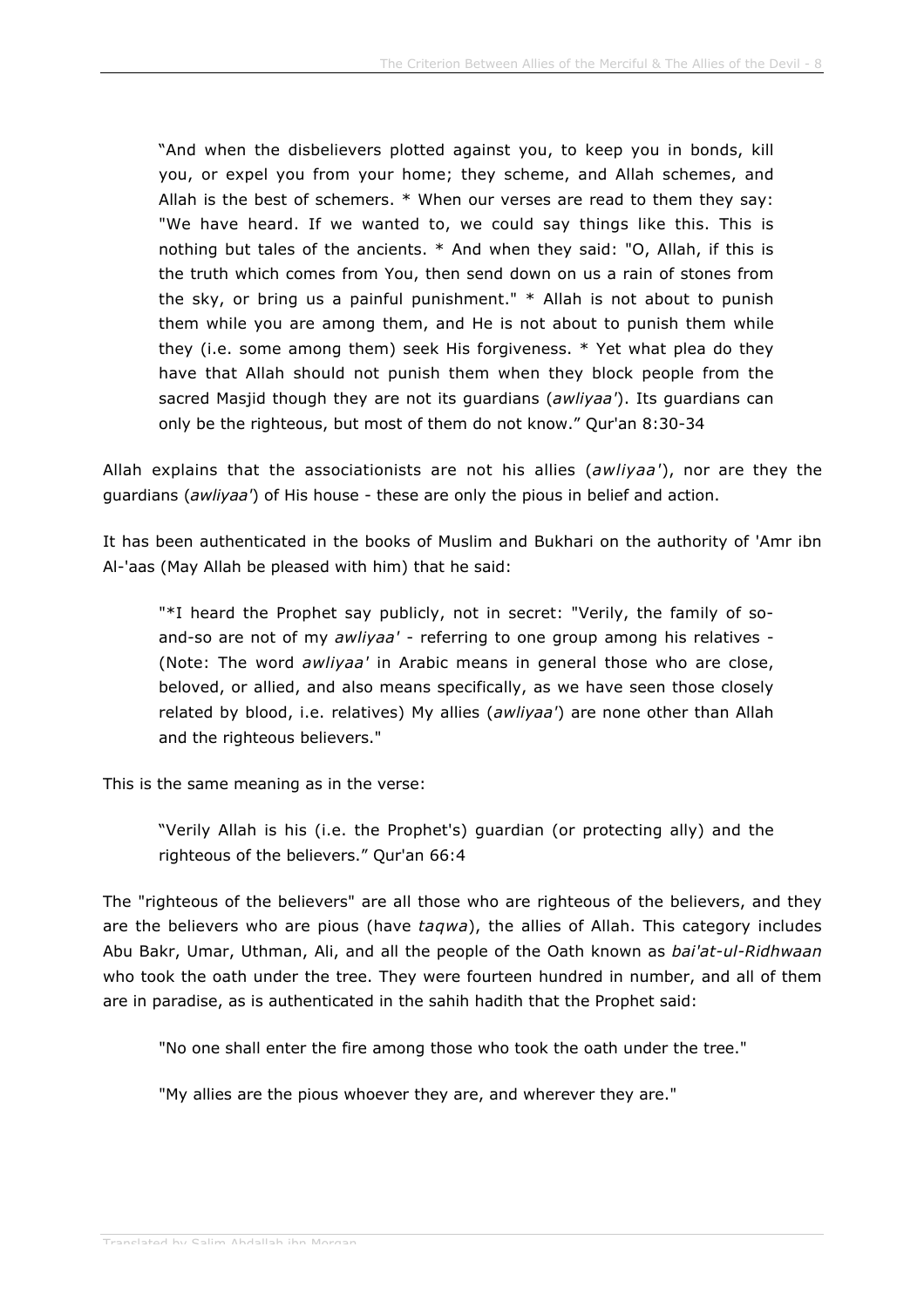Some of the *kuffar* (disbelievers) claim to be allies (*awliyaa'*) of Allah. They are not so, rather, they are enemies of Allah. Also, some of the hypocrites, who put on an outward display of Islam, acknowledging publicly the testimony of faith: that there is no deity other than Allah, and that Muhammad is His Prophet and messenger, and that he was sent to all of the people, no, to **both** humans and jinns, but they believe in their hearts things which invalidate that. Examples of beliefs which invalidate the testimony of faith:

(1) One who does not truly believe that Muhammad is the messenger of Allah, but believes that he was a great and respected ruler who, like other great kings, led his people based on his own intellectual efforts and opinions.

(2) One who believes that Muhammad is a messenger of Allah, but not to the entire race, e.g. to the illiterate Arabs only, and not to the people who were given previous books. This is heard from many of the Jews and the Christians.

(3) One who believes that Muhammad is the messenger of Allah to the whole creation generally, but that Allah has **special** allies (*awliyaa'*) to whom he was not sent, and who are not in need of his message, rather, they have a way to Allah without need for the Prophet, as Al-Khidhr was with Musa in the story found in Sura Al-Kahf.

(4) One who says that he can take what he needs directly from Allah and benefit from it without the need for any intermediaries or prophets.

(5) One who believes that Muhammad was only sent with the "superficial" laws which he accepts, but believes that there are other hidden truths with which the Prophet (sallallahu `alayhi wa sallam) was not sent, did not know, or that he is able to know them better than the Prophet, or that he can come to know them as the Prophet knew them, but not **through** the Prophet (sallallahu `alayhi wa sallam).

Some of these people even say that the people of the *Suffa* (a place in the Prophet's masjid reserved for the Muslims who migrated to Madina, and had no house or other place to stay) were not in need of the Prophet, and he was not sent to them. Some of them say that Allah gave revelation to the people of the *Suffa*, showing them secretly that which was revealed to the Prophet on the night of the ascension, so they are equal to the Prophet in status. In their excessive ignorance, they did not even know that the ascension occurred when the Prophet was still in Makka, as Allah said:

"Glory to the one who took His slave on a journey by night from the sacred Masjid (which is in Makka!) to the farthest Masjid whose precincts we have blessed." Qur'an 17:1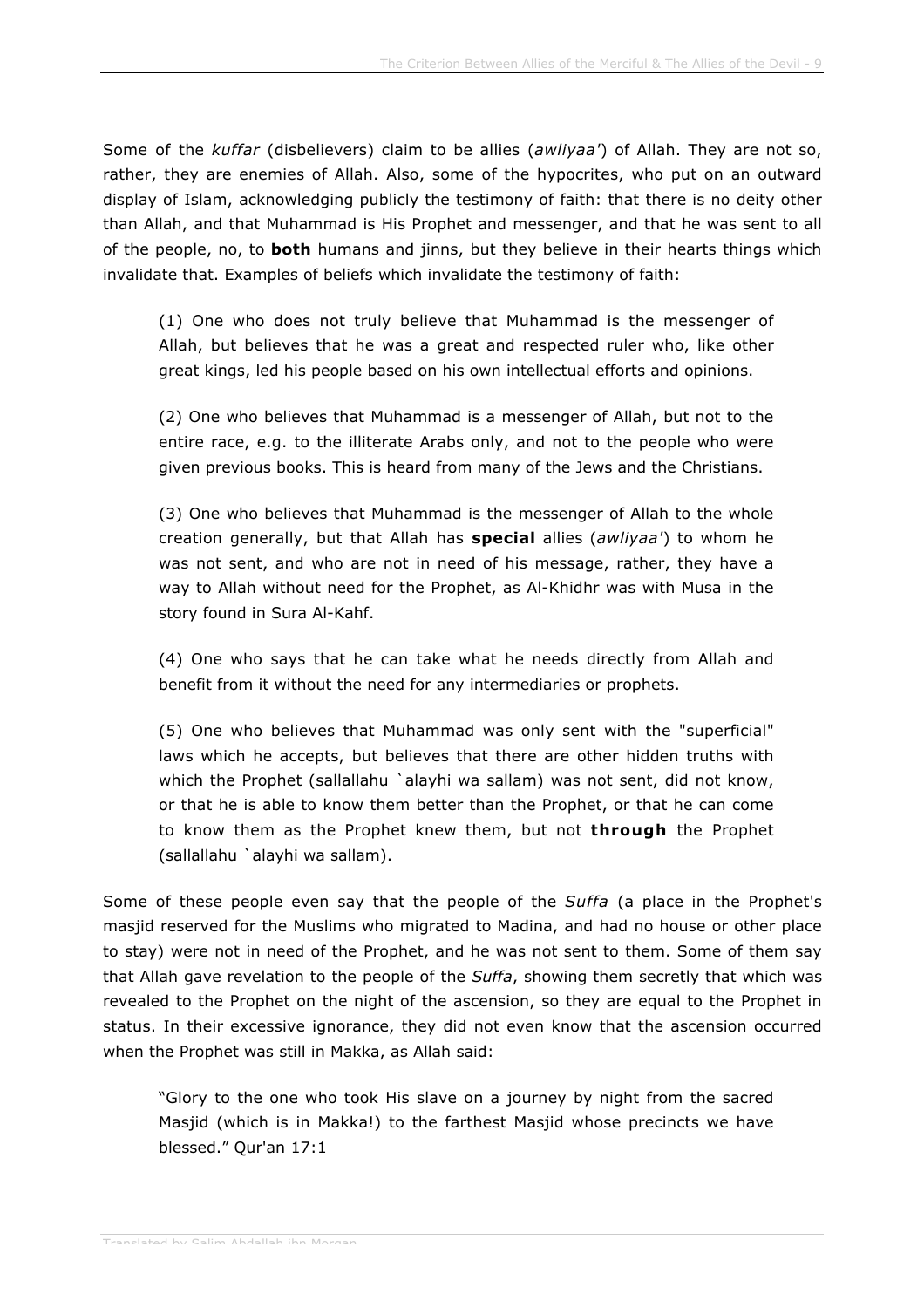and that the people of the *Suffa* did not exist until after the migration of the Prophet (sallallahu `alayhi wa sallam) to Madinah. The *Suffa* was an area in the northern parts of the Prophet's Masjid in which stayed the newcomers who had neither family nor close friends in Madinah with which they could stay. The believers used to migrate to the Prophet in Madinah; if they had some place in which to stay, they went to it, and if this was not easy for them, they stayed in the masjid until it was made easy for them to find another place to stay.

The "people of the Suffa" were not a particular group of people who never left the Suffa. In fact, they used to decrease in number sometimes, and increase other times. A man may stay there for some time, and then move out to another location in Madinah. Those who stayed in the Suffa represented all sectors of the people, they had no particular characteristics of knowledge or religiosity. In fact among the people of the Suffa was one who turned back from Islam, and was killed by the Prophet. In sahih Bukhari, there is a story of a group of Arabs who came to Madinah during the time of the Prophet. They found difficulty with the climate of Madinah, and their health degenerated. They asked the Prophet to supply them with milk. He ordered them to go to where his camels were being tended. They went there and drank of the milk and the urine of the camels. When they regained their health, they killed the one tending the camels, stole the camels, and ran off into the desert. The Prophet (sallallahu `alayhi wa sallam) sent out a party in pursuit, and when they were captured, he ordered that their eyes by cauterized by heated nails, their hands and feet were cut off without sealing the wounds, and they were left in a rocky area of Madinah, asking for water but finding no one to give them.

In this hadith, as it is found in Sahih Bukhari, it is mentioned that they had been staying in the *Suffa*. So, it was inhabited by people like this, and it was also inhabited by some of the best of the Muslims such as Sa'ad ibn Abi Waqqaas, he was the best of those who stayed in the Suffa, then he moved elsewhere. Abu Huraira and others also stayed in the Suffa. The scholar Abdul Rahman As-Salmi has collected a history of those who spent time in the Suffa.

As for the *Ansaar*, none of them were of the people of the Suffa. Likewise, the greatest of the migrators like Abu Bakr, Umar, Uthman, Ali, Talha, Az-Zubair, Abdul Rahman ibn 'Auf, Abi 'Ubaidah ibn Al-Jarraah, and others, none of them were ever of the people of the Suffa.

It has been narrated that a boy of Al-Mughira ibn Shu'ba stayed in the Suffa, and that the Prophet said about him: "He is one of the seven." This hadith is a forgery and a lie in the unanimous opinion of the scholars, even though it is found in the book by Abu Na'im called "*Hilyat-ul-awliyaa'*. Furthermore, all of the hadith which have been narrated as words of the Prophet (sallallahu `alayhi wa sallam) about mysterious personages of a specific number are all false hadith, none of them has been authenticated as being the words of the Prophet. Examples of these fabrications are: that there are specific numbers of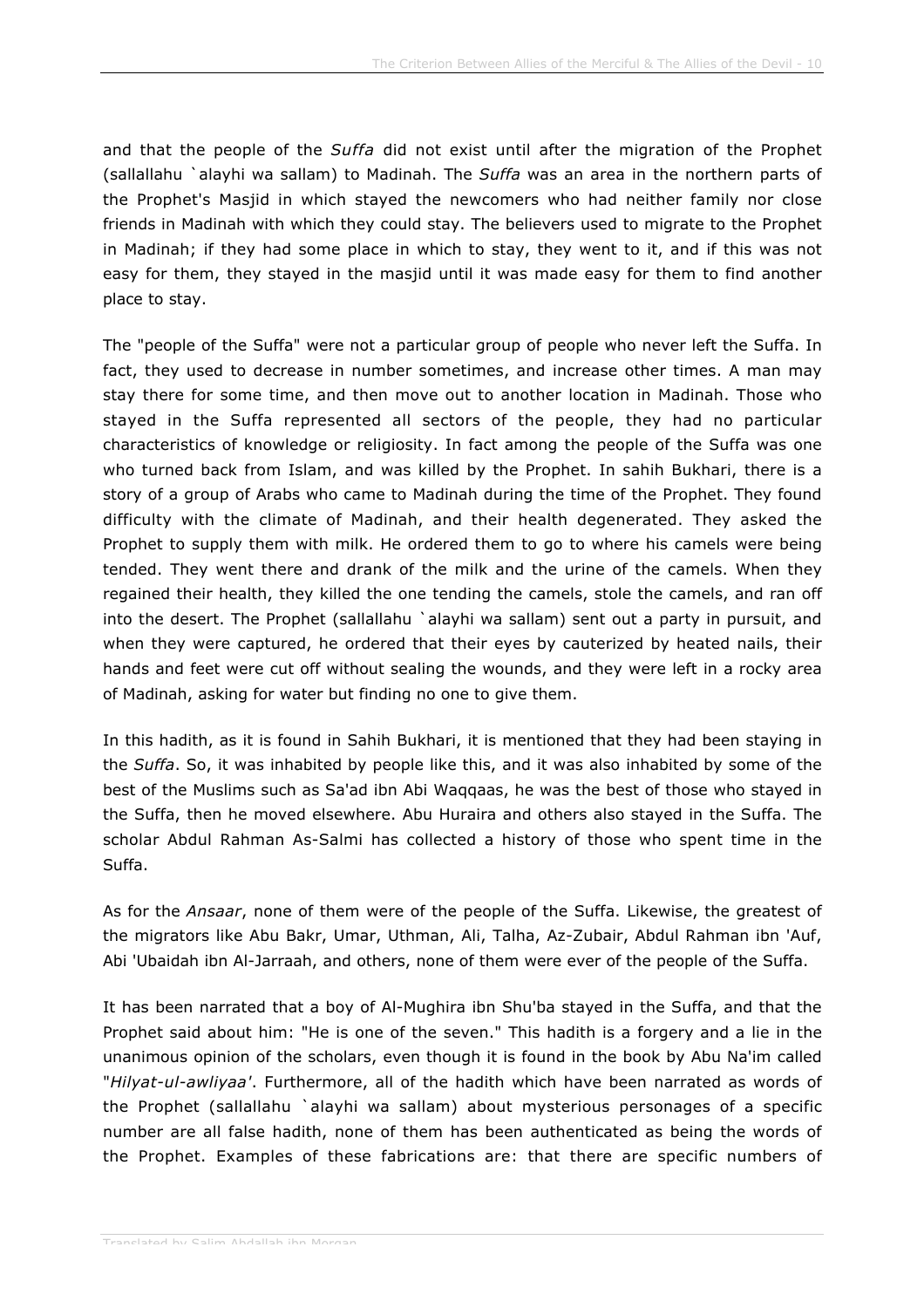*awliyaa'*, *abdaal* (substitutes), *nuqabaa'* (sing. *naqib)*, *nujabaa'* (sing. *najib*), *awtaad* (literally: stakes), or *aqtaab* (sing. *qutb*, literally: poles), and that their number is four, seven, twelve, forty, seventy, three hundred, three hundred and thirteen, or that there is only one *qutb*, etc. None of this is authentic, it is all found in weak and fabricated hadith, and the first generations of Muslims never uttered these words at all except for the word *abdaal*.

There is a hadith narrated about the *abdaal* found in the collection of Imam Ahmad known as the *musnad* which says that they are forty in number, and that they are in *Shaam*. It is attributed to Ali (May Allah be pleased with him), but its chain is broken, thus it is not a sound hadith. It is well known that Ali and those companions who were with him were better than Mu'awiya, and those who were with him in *Shaam* (the area of Syria), so the best of all people would not have been found in the camp of Mu'awiya and not in the camp of Ali.

In a hadith found in Muslim and Bukhari, Abi Sa'eed narrates that the Prophet said:

"An element will shoot out of the *deen* at a time when the Muslims are divided. They will be killed by the closer of the two groups to the truth."

This element which left Islam are the *khawaarij* (sometimes referred to in English as the "kharijites" who left the fold of Islam when the dispute arose between the Muslims about the Caliphate of Ali. They were killed by Ali ibn Abi Talib and those with him. Thus, this sahih hadith proves clearly that Ali ibn Abi Talib was closer to the truth than Mu'awiya and those with him. How, then could the supposed *abdaal* be in the lesser of the two camps and not in the better of them?

Also among the lies attributed to the Prophet are what some attribute to the Prophet that when he heard a poet read:

"The serpent of lusts has bit my liver

So there is no doctor for it, nor any healer

Except for the beloved with whom it is infatuated

With him is my cure and my healing incantation"

that the Prophet (sallallahu `alayhi wa sallam) was overtaken with feelings until his cloak fell from his shoulders. This story is a lie in the unanimous opinion of the scholars of hadith. An even worse lie than this is the version narrated by some which says that he tore up his cloak when he heard the poem, and that Jibreel took a piece of the torn cloak, and hung it on the *'arsh* (throne) of Allah. These and other nonsense like them are of that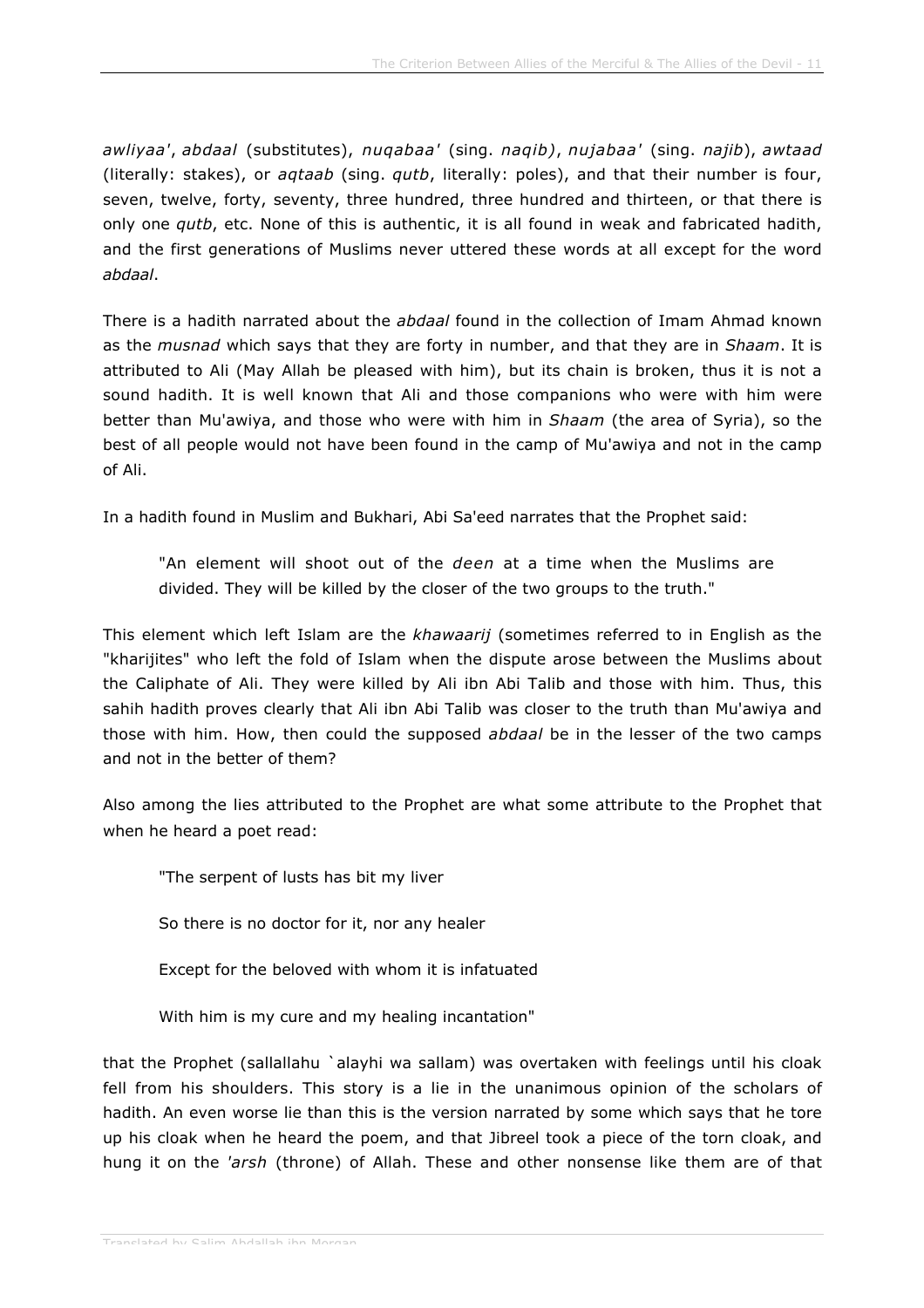which the people of knowledge and background in the study of the Prophet recognize as the most blatant lies against the Prophet.

Of the same type is that which has been attributed to Umar (May Allah be pleased with him) that he said: "The Prophet and Abu Bakr would be talking, and I would be between them like a foreigner." This is a lie and a fabrication in the unanimous opinion of the scholars of hadith.

The point here is: that there are among those who accept the message of Muhammad generally externally, some who hold beliefs internally which invalidate their apparent acceptance of Islam, and as such are hypocrites. Such claim for themselves and for others like them that they are the allies (*awliyaa'*) of Allah in spite of their hidden, internal *kuf* or rejection of that which the Prophet brought to us - either out of rebelliousness or ignorance, just as many of the Jews and Christians believe that they are the allies of Allah. They may also believe that Muhammad is the Prophet of Allah, but they say: "He was sent to other than the Jews and the Christians, and it is not obligatory upon us to follow him because we have already been sent prophets before him. All of these are disbelievers (*kuffar*), even though they believe that their group are allies of Allah. The allies of Allah are only those who Allah has described as possessing His *wilaya*:

"Verily the allies of Allah will have no fear upon them, nor shall they grieve those who believe and have *taqwa* of Allah." Qur'an 10:62-63

Belief (*imaan*) of necessity entails belief in Allah, His angels, His books, His Prophets, and the Last Day. The believer believes in **every** prophet whom Allah has sent, every book which Allah has revealed, as Allah said:

"Say: We believe in Allah and in that which has been sent to us and in that which was sent to Ibrahim and Isma'il and Is-haq and Ya'qub and the Tribes, and that which was given to Musa and 'Isa and that which was given to the prophets from their Lord. We do not differentiate between any of them, and we submit to Allah. And so, if they believe in that in which you believe, they have achieved guidance, but if they turn away, they are surely in rebellion. Allah will suffice you against them, and He is the all-hearing, the allknowing." Qur'an 2:136-137

"The Prophet has believed in that which was sent to him from his Lord as have the believers. All of them believe in Allah, His angels, His books, and His messengers. We do not differentiate between any one of His messengers, and they say: "We hear, and we obey. Your forgiveness, our Lord, to You is the end of all things. \* Allah does not emburden any soul except with that which is within his ability. To it is (the good of) what it earned, and upon it is (the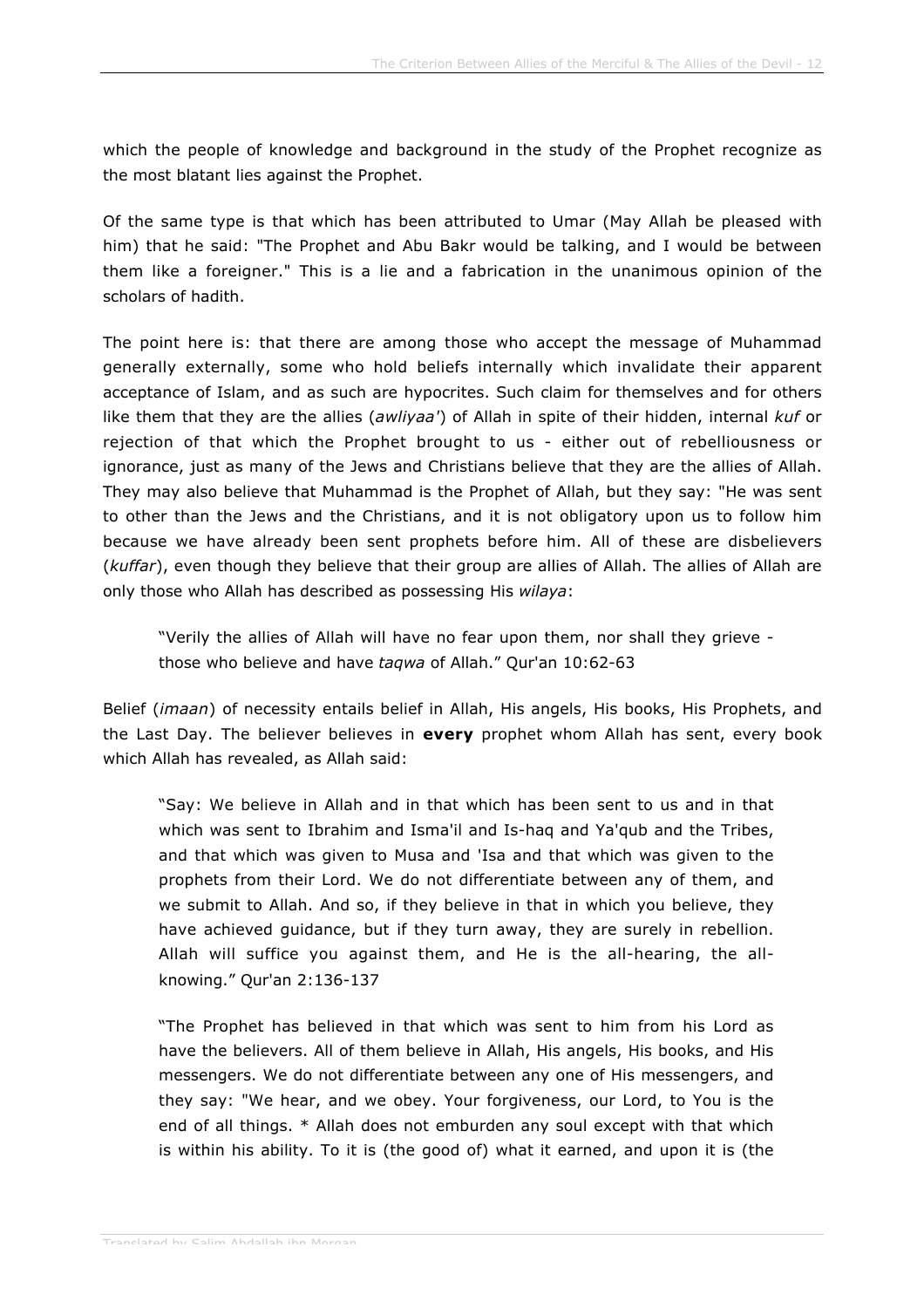bad of) what it earned. Our Lord, do not hold us responsible if we forget, or make a mistake. Our Lord, and do not put on us burdens as were placed on those who came before us. Our Lord, and do not put on us that which we have no power over. And over look for us (our sins), and forgive us, and have mercy on us, You are our Guardian and Protector, so give us victory over the people who reject faith." Qur'an 2:285-286

"A.L.M. \* This is the book in which there is no doubt, a guidance for those who are pious. \* Those who believe in the unseen, establish the prayer, and spend out of what we have provided for them. \* Those who believe in that which was sent down to you and that which was sent down to those before you, and have certainty of faith in the existence of the hereafter. \* Such are on true guidance from their Lord, and such are the successful." Qur'an 2:1-5

Thus, a necessary component of faith (*imaan*) is to believe that Muhammad (sallallahu `alayhi wa sallam) is the seal of the prophets, that there is no prophet after him, and that Allah sent him to all of the two possessors of free will: humans and jinns. Anyone who has not believed in that which he brought is not a believer, much less a pious ally of (*waliy*) of Allah. Whoever believes in **part** of what he brought and rejects part is a *kafir* (disbeliever), and is not a believer. Allah said:

"Those who disbelieve in Allah and His prophets and seek to differentiate between Allah and His prophets, and they say: "We believe in some and we reject some" and they seek to strike a path between that. Such are the true disbelievers, and we have prepared for the disbelievers a humiliating punishment. As for those who believed in Allah and his prophets, and sought not to differentiate between any of them, these Allah will give their reward, and Allah is forgiving, merciful." Qur'an 4:150-152

Faith also includes: belief that the Prophet is the intermediary between Allah and His creation for the purpose of delivering His orders and forbiddances, His promises and threats, and the definition of the *halal* (allowed) and the *haram* (forbidden). The *halal* is that which Allah and His Prophet have declared *halal*, and the *haram* is that which Allah and His Prophet have made *haram*. The *deen* (way) is that which Allah and His Prophet have ordained. Thus, whoever believes that any *waliy* has a way to Allah without following Muhammad (sallallahu `alayhi wa sallam) is a *kafir*, and is an ally of the devil (*shaitaan*).

As for Allah's creating of the creation, and his providing them with sustenance, and His answering their supplications, His guiding of their hearts, His aiding them over their enemies, and all other types of bringing about benefit, or driving away harm: all of this is from Allah **alone**. He does these things, and links them to whatever (observable) causes He wishes. The intermediation of Prophets does not enter into these matters.

Translated by Salim Abdallah ibn Morgan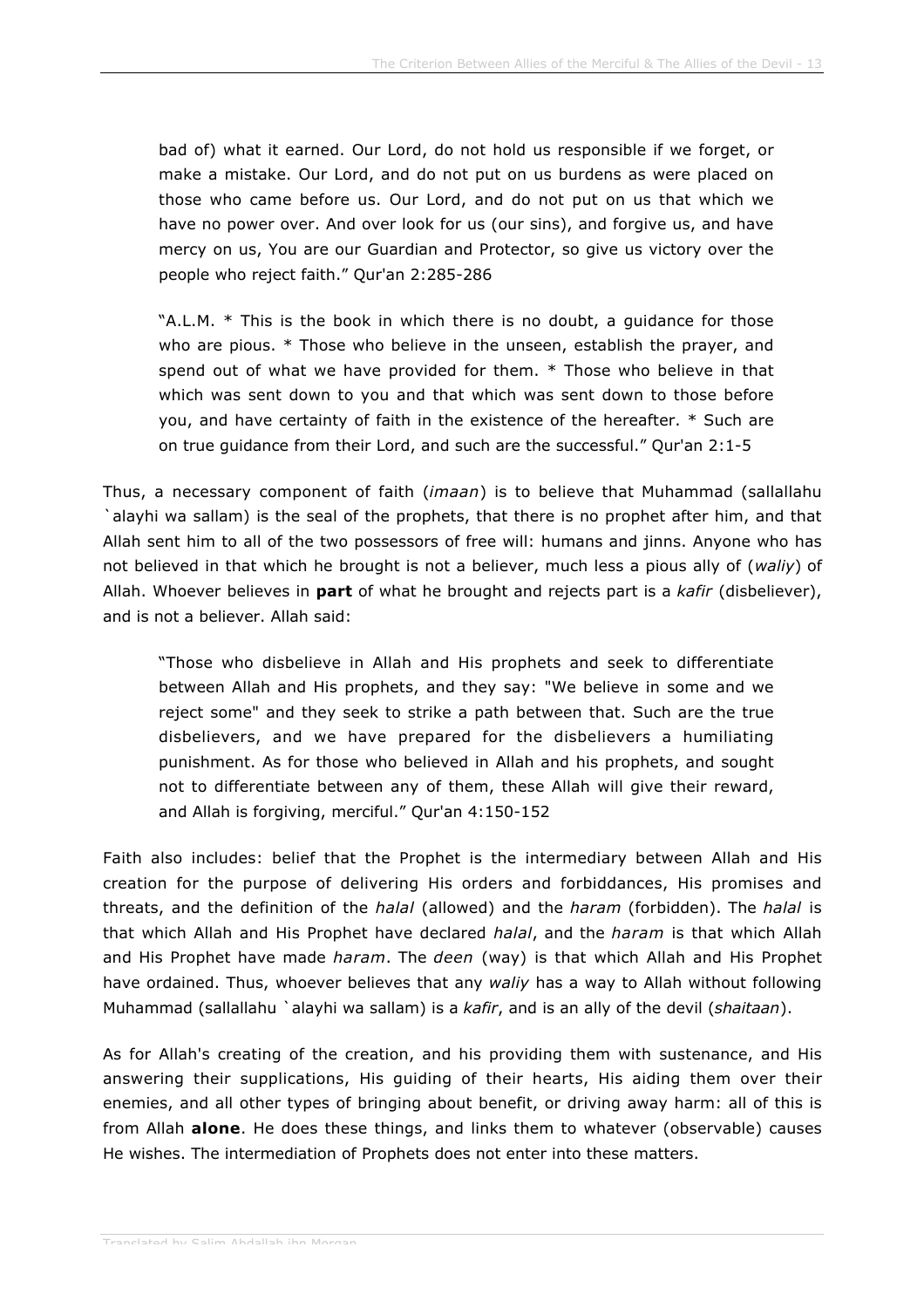Moreover, whatever level a person reaches in terms of asceticism, devotion, and knowledge, but without believing in the **entire** message brought by Muhammad (sallallahu `alayhi wa sallam) can never make him a believer, nor an ally of Allah, as, for example the monks and ascetics among the scholars and worshippers of the Jews and the Christians. Also, those seeming to have knowledge and devotion among the associationists of Arabia, Turkey, or India, or others among the "sages" of India or Turkey who possess some knowledge, discipline and devotion in their religion, but are not believers in all of the message of Muhammad (sallallahu `alayhi wa sallam), are all *kafir* (disbelievers) and enemies of Allah. This, even though many may believe them to be allies (*awliyaa'*) of Allah. Thus, the sages of the Persian Zoroastrians are all *kafir*, as well as the sages of Greece such as Aristotle and those like him. They were associationists, worshipping idols and the planets. Aristotle was before 'Isa (Jesus) by three hundred years, and was a minister for Alexander son of Phillips the Macedonian, who is mentioned in the histories of Rome and Greece, as well as the histories of the Christians and the Jews. He is not, however, the same as the man named *Dhu-l-Qarnain* who Allah mentioned in His book, as some imagined. Some people mistakenly thought that Aristotle was a minister for *dhu-l-qarnain*, when they saw that (the one found in the Western histories) was named Alexander, and the names are similar, they thought that they were one in the same man. This mistaken view has been promulgated by Ibn Seena and some others with him.

This is not the case. Rather, the associationist Alexander - for whom Aristotle was a minister lived much later than the man mentioned in the Qur'an. He never built the wall, and did not travel to the land of *Juj* and *Ma'juj*, and the history of the Alexander for which Aristotle served as minister has been recorded in the well-known histories of Rome.

Among the various types of associationists, those of the Arabs, India, Turkey, and Greece, and others are individuals who exert themselves very much in seeking knowledge, disciplining themselves and in devotions, but they do not follow the prophets, nor do they believe in the messages brought by the prophets, neither believing them in the information which they passed on from Allah ta'ala, nor obeying them in the orders they transmitted. Such people are **not believers**, and not allies of Allah. The devils (*shayateen*) attach themselves to such people, and come to them so that they amaze people with some mysterious acts. They, with the help of their *shayateen* can perform miraculous feats which is actually sorcery. They are nothing more than a type of sorcerer or fortune-teller upon which the *shayateen* descend, as Allah said:

"Should I tell you upon whom the *shayateen* descend? They descend upon every forging sinner. They cast to them the hearing (which they "snatched" from the heavenly assembly), and most of them are liars." Qur'an 26:221- 223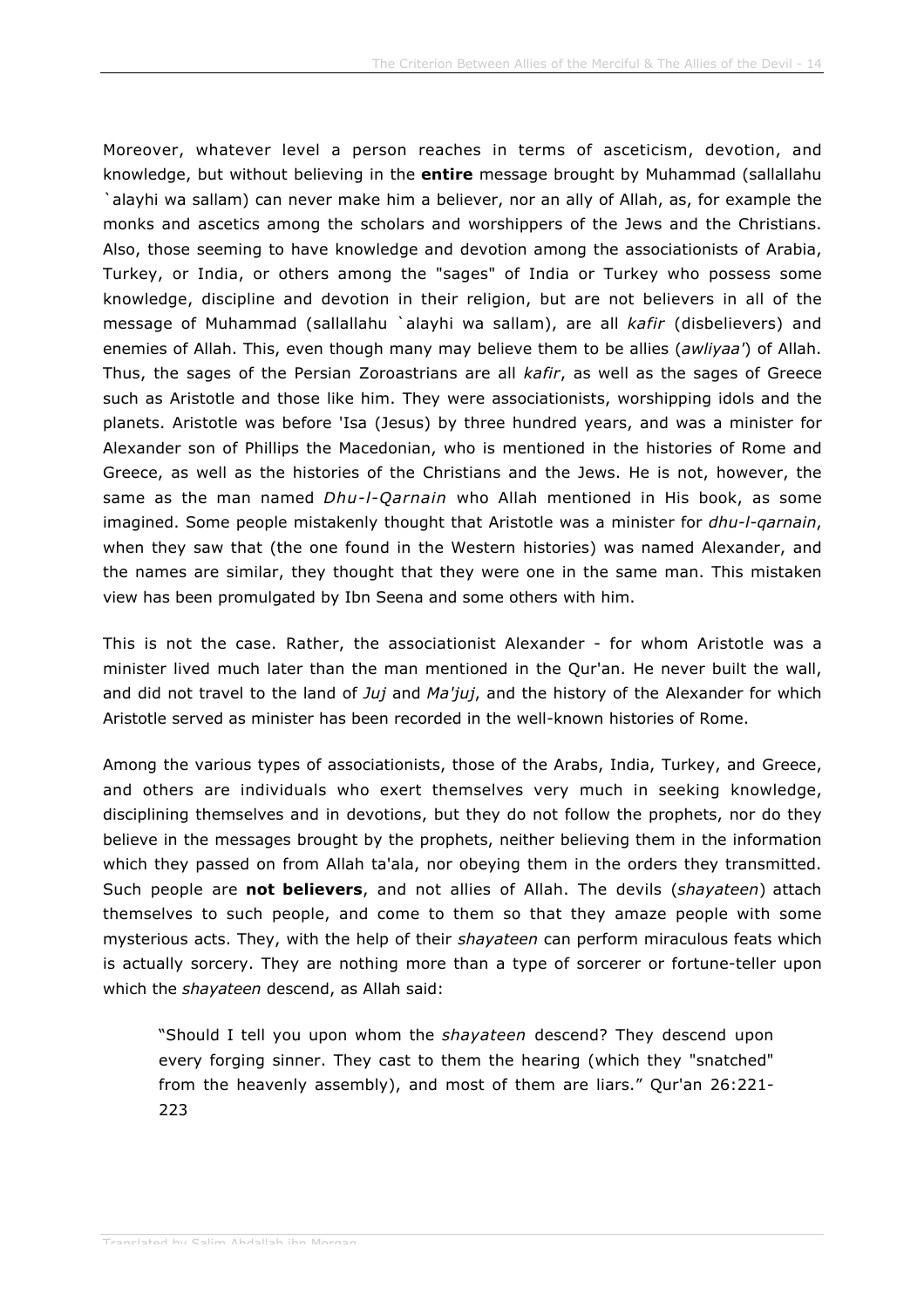All of these are associated with revealing of secrets and miraculous feats, but are not followers of the prophets. They will always, of necessity lie, and their helpers among the *shayateen* will also lie to them. Also, there must appear in their actions something which is sinful and corrupt. It may be some form of associationism, oppression, obscenity, or excess or innovation in worship.

Because of these transgressions, the *shayateen* which have attached themselves to them come to them, so they have become the allies of the devil, and are not of the allies of Allah. Allah said:

"Whoever turns away from the reminder of the Merciful, we will assign to him a devil, who will be a partner to him." Qur'an 43:36

The "reminder of the Merciful" is the reminder with which He sent His Messenger (sallallahu `alayhi wa sallam) such as the Qur'an. So, whoever does not believe in the Qur'an, in all the information contained therein, and does not believe in the obligatoriness of the orders contained therein, has turned away from it, and so is assigned a *shaitaan* who attaches himself to him.

Allah said:

"This is a blessed reminder which we have sent down" Qur'an 43:36

"And whoever turns away from **my reminder** will have an oppressive, restricted life, and we will resurrect him on the day of Qiyama blind. He said: "Lord, why have you resurrected me blind, while I used to see?" He said: "Just as **my verses** came to you and you forgot them, today you are forgotten."" Qur'an 20:124-126

This verse shows clearly that "my reminder" (*dhikriy*) here is the same thing as "my verses" (*aayaatiy*) which Allah sent down. Thus, even if someone mentioned Allah (which is also called *dhikr* in Arabic) constantly, day and night, with the utmost of self discipline, and exerted himself in constant acts of worship and devotion, but, at the same time, was not a follower of Allah's *dhikr* (Qur'an) which He sent down to His Prophet (sallallahu `alayhi wa sallam), he would be one of the allies of the *shaitaan*, even if he were to fly through the air, or walk on water. The *shaitaan* is perfectly capable of carrying him through the air, or over the water. This has been explained more fully elsewhere.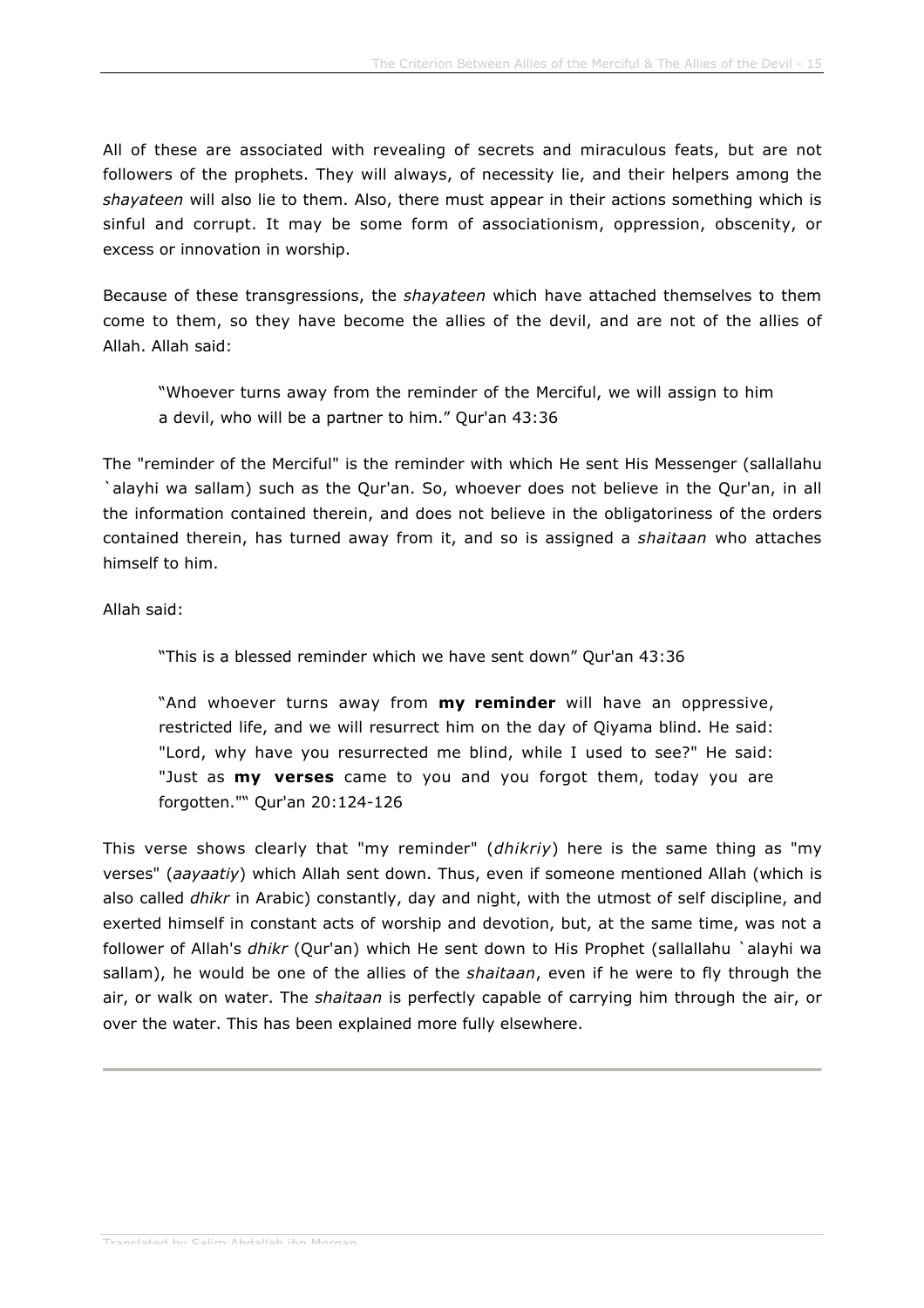#### **- Chapter 3 -**

There are some people who have some faith (*imaan*), and along with it some components of hypocrisy (*nifaaq*), as has come in the sahih hadith on the authority of Abdullah ibn Umar that the Prophet (sallallahu `alayhi wa sallam) said:

"Anyone in whom are found four things is a pure hypocrite, and if they have some degree of these things, they have that degree of hypocrisy until they change their ways: When they speak they lie, when they promise they break their promise, when they are given a trust they betray it, and when they engage in a truce they are treacherous."

And in the two books of Muslim and Bukhari on the authority of Abu Huraira that the Prophet (sallallahu `alayhi wa sallam) said:

"Faith (*imaan*) is some seventy-odd components. The greatest of them is the pronouncement: There is no deity other than Allah, the least of them is removing something harmful from the road, and modesty is a component of faith."

From these hadith, we understand that anyone in whom are found some of these components has some degree of hypocrisy until he changes his ways.

Also in the two books of sahih, that the Prophet said to Abu Dharr, one of the best of the believers:

"You are a man in whom there is *jahiliya* (pre-Islamic foolishness). Abu Dharr asked: "At my age, O messenger of Allah?" The Prophet said: "Yes".

Also in a sahih hadith, the Prophet said:

"Four things are found in my nation from the affairs of the *jahiliya* (pre-Islamic ignorance): pride in social status or class, casting doubt on peoples family origin, weeping and wailing over the dead, and praying for water using the stars."

"The signs of the hypocrite are three: when he speaks he lies, when he promises he breaks his promise, and when he is trusted he betrays your trust." In one version of this hadith, the Prophet added: "...even if he fasts and prays and thinks that he is a Muslim."

Translated by Salim Abdallah ibn Morgan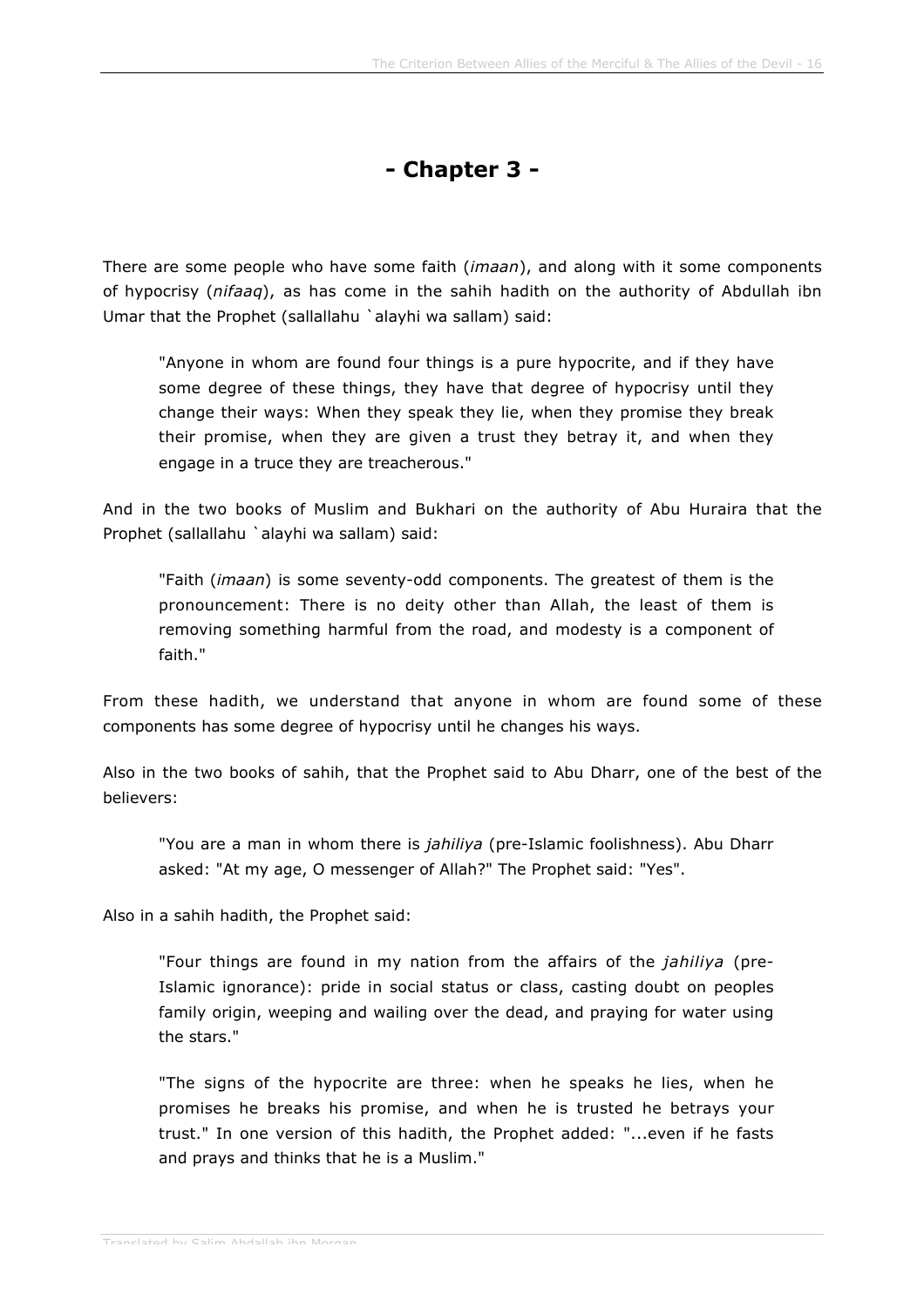Imam Bukhari mentioned on the authority of Ibn Abi Maleeka that he said:

"I met thirty of the companions of Muhammad (sallallahu `alayhi wa sallam), every one of them fears for himself from hypocrisy."

Allah said:

"That which afflicted you on the day when the two armies met was by the permission of Allah, and that He would know the believers, and that he would know those who were hypocritical. It was said to them: "Fight in the path of Allah, or defend." They said: "If only we knew how to fight, we would follow you." They, on that day were closer to *kufr* than to *imaan*." Qur'an 3:166-167

Allah has described the band of hypocrites on that day as being **closer** to disbelief than to belief. It is clear that they combine some qualities of belief and some of disbelief, and that their disbelief is stronger than their degree of belief. Others mix *kufr* and *imaan*, but the *imaan* is stronger than the *kufr*.

Since the allies of Allah are the pious (i.e. having *taqwa*) believers (Qur'an 10:62-64), it is clear that the degree of ones closeness to Allah (*wilaya*) is according to the degree of his faith (*imaan*) and his piety (*taqwa*). Thus, whoever is greater in faith and in piety, is greater in closeness of his relationship to Allah. So, people are of different degrees of closeness to Allah, in accordance to the difference in degree of their *imaan* and their *taqwa*. (Note: We are translating the word *taqwa* as piety for lack of a better word. *Taqwa* denotes both the mental state of piety, and the outward actions which may protect one from Allah's punishment, make one deserving of His mercy i.e. obedience.) In the same way, people differ in their degree of enmity to Allah (*'adaawa*) in accordance to their different degrees of disbelief (*kufr*) and hypocrisy (*nifaaq*). Allah said:

"And whenever another sura is sent down, some of them say: "Which of you has been increased in faith by this?" As for those who believe, it has increased them in faith, and they they look forward to good. But those in whose hearts is sickness, have only been increased by it more disease on top of their disease until they die in a state of disbelief." Qur'an 9:124-125

"Verily *An-nasee'* (exchanging another month for one of the sacred months when one wishes to fight wars in the four months in which they are prohibited) is an **increase** in disbelief." Qur'an 9:37

"And Allah **increased** those who became guided in guidance, and granted them the characteristic of *taqwa*."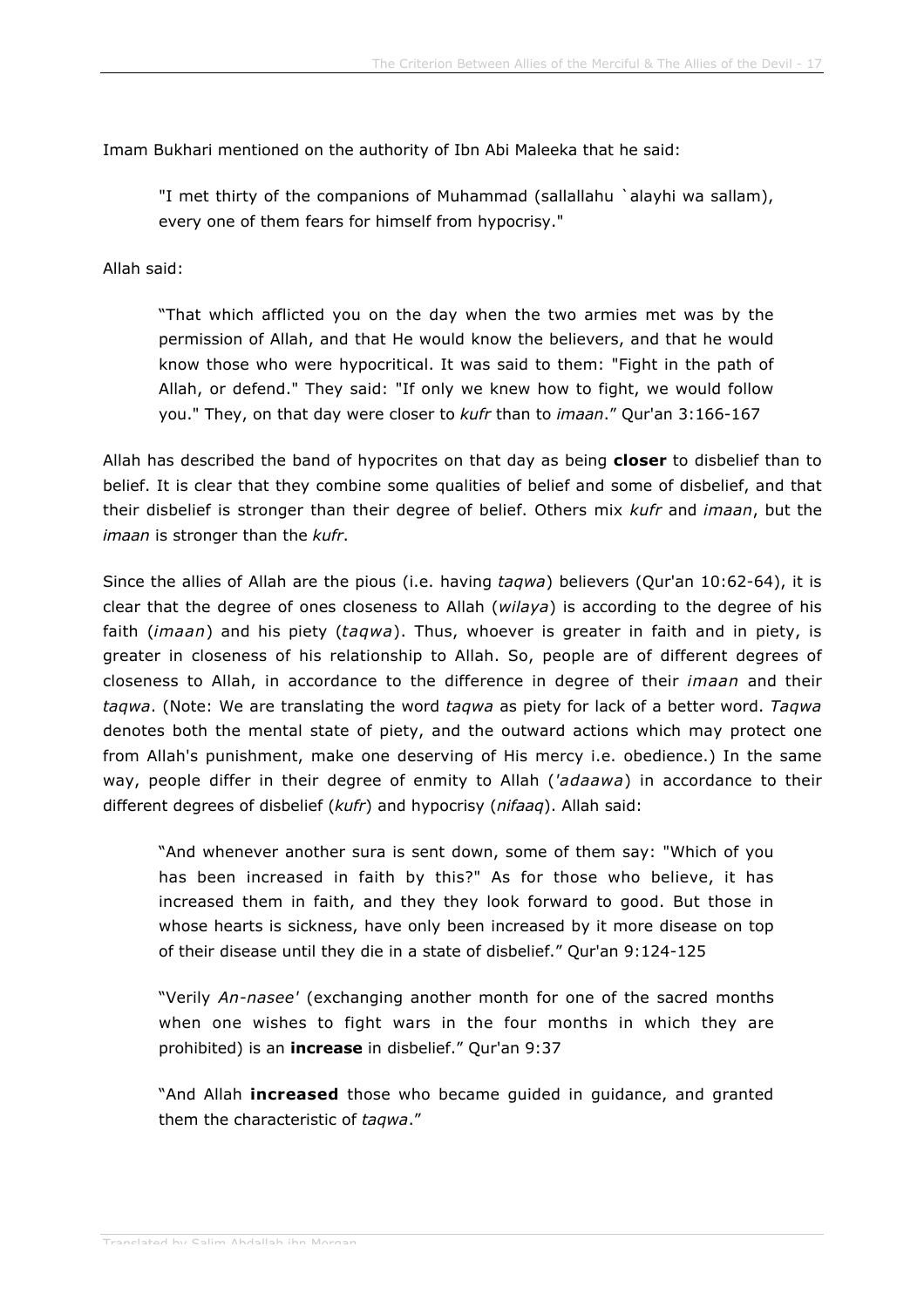"In their hearts (i.e. the hypocrites) is a disease, and Allah increased them in disease." Qur'an 2:10

In these verses, Allah explains clearly that a single individual may contain a portion of closeness (*wilaya*) to Allah in accordance with his degree of faith, and, at the same time, a portion of enmity (*'adaawa*) to Allah in accordance with his degree of disbelief and hypocrisy. Allah said:

"And those who believe increase in belief." Qur'an 74:31

"...that they may increase in faith in addition to their faith." Qur'an 48:4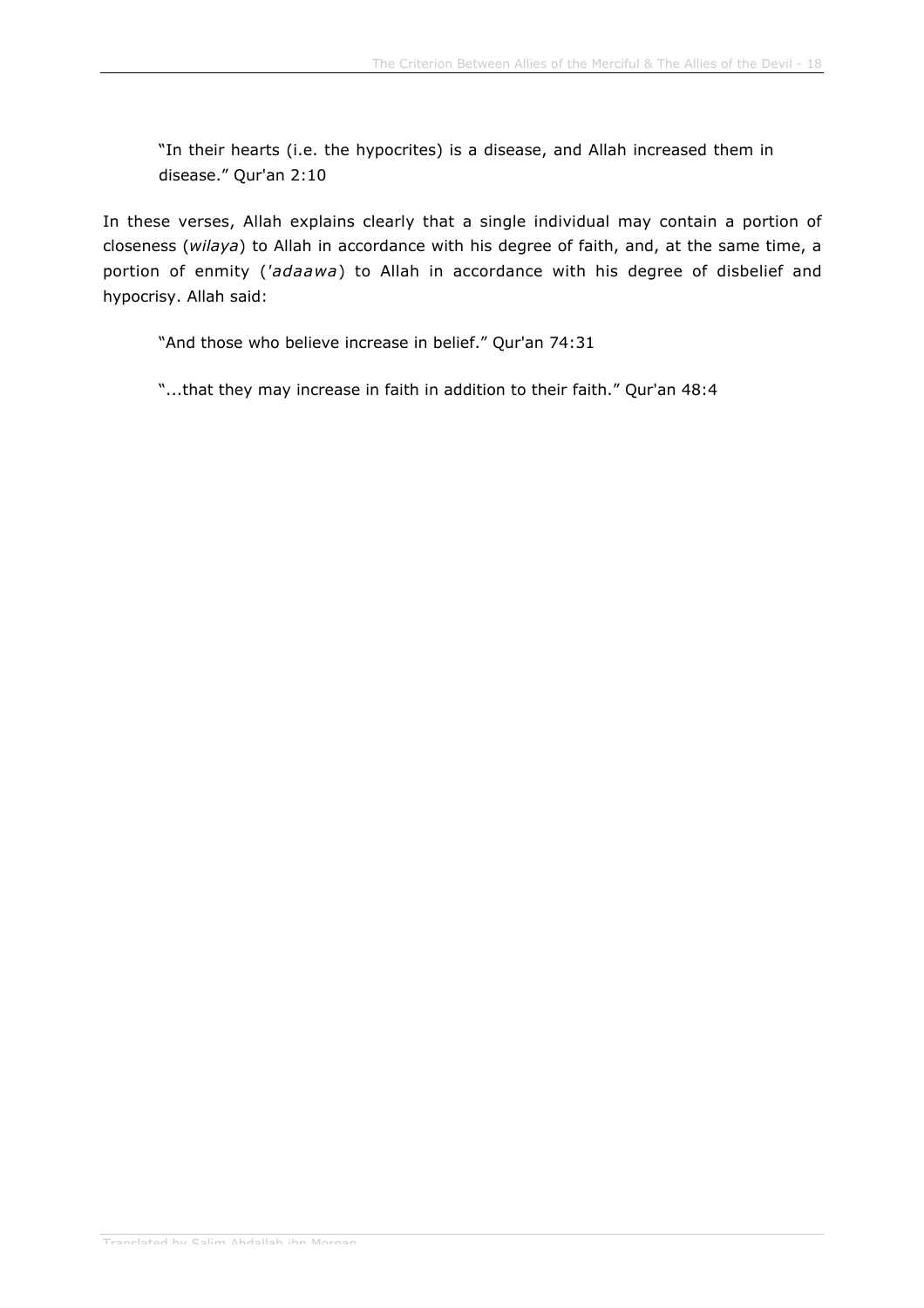#### **- Chapter 4 -**

The allies of Allah are of two levels: forerunners, those brought near, and those of the right hand who acted in moderation. Allah has mentioned them in a number of places in His sacred Book such as in the beginning of sura number 56, and again at the end of the same sura, and in suras 76, 83, and 35. In the beginning of the sura called *Al-waaqi'a* (56) Allah mentioned the Greater Qiyama, and at the end of it, He mentioned the Lesser Qiyama. In the beginning of this sura, He said:

"When the inevitable event comes to pass \* There will be no one to deny its reality. \* Bringing (some) low, raising (others) high, \* When the earth will be shaken to its depths, \* And the mountains will be crushed and split, \* Until they become mere floating, scattered dust. \* And you become three categories \* Those of the right hand, and what are those of the right hand? \* And those of the left hand, and what are those of the left hand? \* And the forerunners, the forerunners \* They are the ones brought near, \* In gardens of bliss \* Many from the early generations, \* And a few from the later generations." Qur'an 56:1-14

This is the division of people at the time of the Greater Qiyama in which Allah will collect together all the people of the early and the later generations, as Allah as described in many places in His book. Then, Allah said at the end of the same sura:

"So why, then, when it (i.e. the soul of a dying person) reaches the throat \* And you, at that time are looking on, \* And we are closer to him than you, but you do not see \* So why, if you truly are not to be held to account \* Do you not call it back (i.e. stop death), if you speak the truth? \* Then, if he is one of those brought near, \* Then rest and complete satisfaction, and a garden of bliss. \* And if he is one of those of the right hand \* Then "Peace unto you" from those of the right hand \* And if he is one of the deniers, those who are lost  $*$  For him is a resting place of boiling water  $*$  And the basking in a ferocious fire  $*$  Verily, this is the certain truth  $*$  So glorify the name of your Lord, the Great." Qur'an 56:83-96

Allah said in sura number 76:

"We surely have shown him (i.e. man) the way whether (he chooses to be) grateful or ungrateful, rejecting. \* Verily, we have prepared for the rejectors chains and bonds and roaring fire. \* The righteous drink from a cup whose mixer is *kaafuur*. \* (There is) a spring from which drink the slaves of Allah, they cause it to spring forth at will. \* They (used to) fulfill their oaths and fear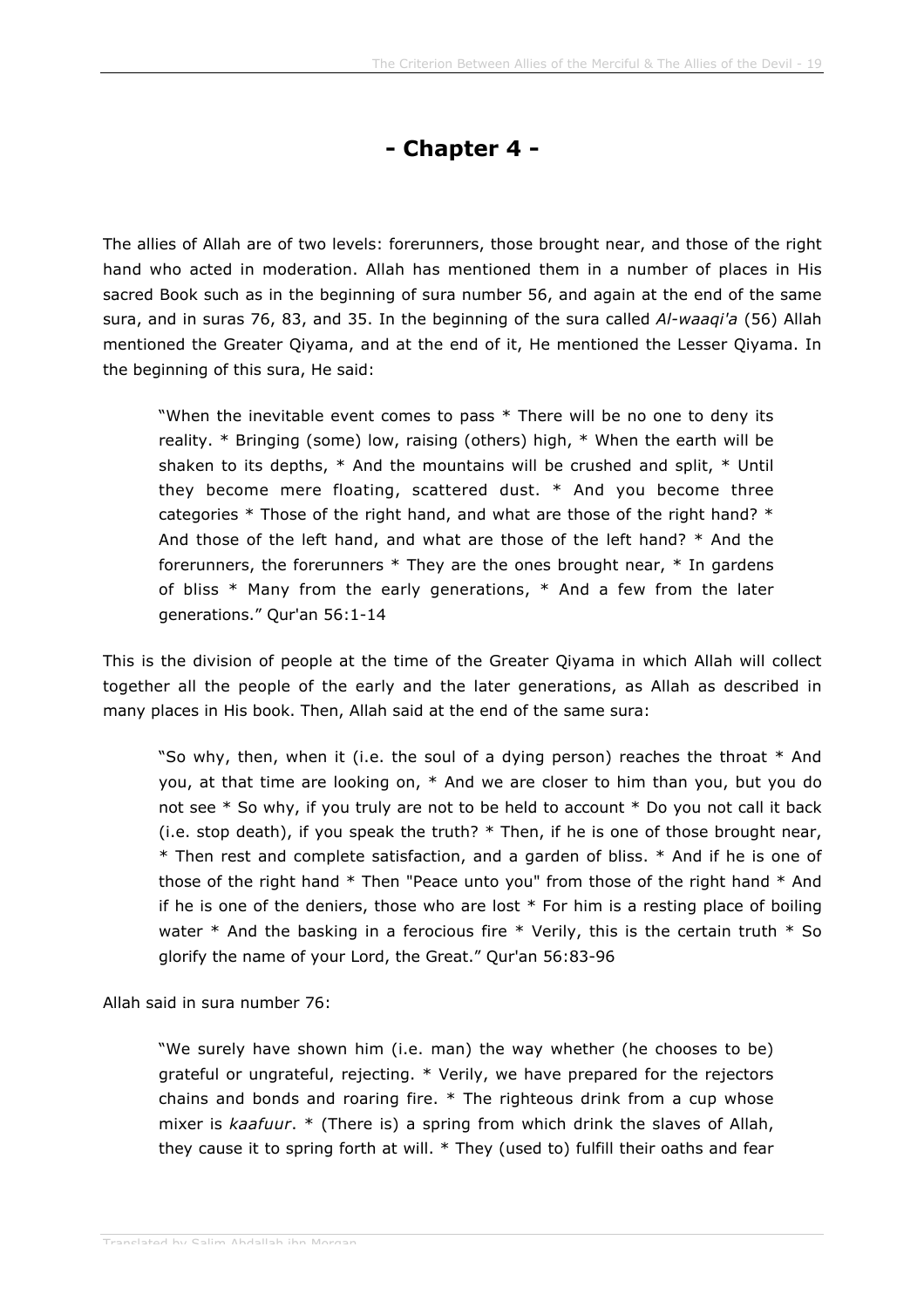a day whose evil is widespread. \* They (used to) feed others (their) food in spite of their love for it: poor people, orphans, and prisoners. \* (They say) We only feed you for the pleasure of Allah, we want no reward from you nor thanks. \* Verily we fear from our Lord a day long, and difficult. \* So Allah protected them from the evil of that day, and will give to them a beautiful light, and joy. \* And He will reward them for their patience a garden and silk." Qur'an 76:3-12

"No! Surely the destiny of the wicked is to an oppressive prison. \* And what can make you understand the reality of that prison?  $*$  A destiny which has already been set.  $*$  Woe, on that day, to the deniers  $*$  Those who deny the (existence of the) Day of Judgement. \* None deny that except for every transgressor and sinner. \* When our verses are read to him, he says: "Stories of the ancients!" \* It is not so! Rather, the sins which they used to commit have coated their hearts (preventing them from understanding) \* On that day they will be blocked from the seeing of their Lord \* Then, they will enter the Hell fire. \* Then it will be said to them: "This is the reality which you used to deny!" \* No! Surely the destiny of the righteous is to a wide and spacious place \* And what can make you understand the reality of that wide and spacious place? \* A destiny which has already been set. \* The righteous will be in bliss \* On comfortable seats, looking (i.e. at Allah) \* One can recognize in their faces the brightness of bliss. \* They are given to drink from sealed bottles of wine. \* Drinking it leaves the smell of finest musk. For this should be the competition of those who compete. \* It (the wine) is a mixture of *tasneem* (the finest drink of the people of paradise). \* A spring with which drink those brought near." Qur'an 83:7-28

On the authority of Ibn Abbas, and this is the statement of others of the early generations: A mixture is prepared (i.e. from the spring of *tasneem*) for those of the right hand, while those brought near are allowed to drink directly from the spring as they wish. It is as they said (the language also supports this interpretation). Because Allah said: "They drink **with** it" (*yashrabu bihaa*), and did not day "They drink **from** it" (*yashrabu minhaa*). This is because the word for drink in this way includes the concept of quenching of thirst. One may drink, but not necessarily completely quench his thirst. Thus, when it is said: "They drink **from** it", it does not denote quenching of thirst, but when it is said: "They drink with it", the meaning becomes that they fully quench their thirst and eliminate their need for drink. So those brought near totally quench their thirst with pure *tasneem* from the spring, and are not in need of anything else of lesser degree along with it. This is in contrast to those of the right hand for whom a **mixture** is prepared. This is just as Allah said also in another verse: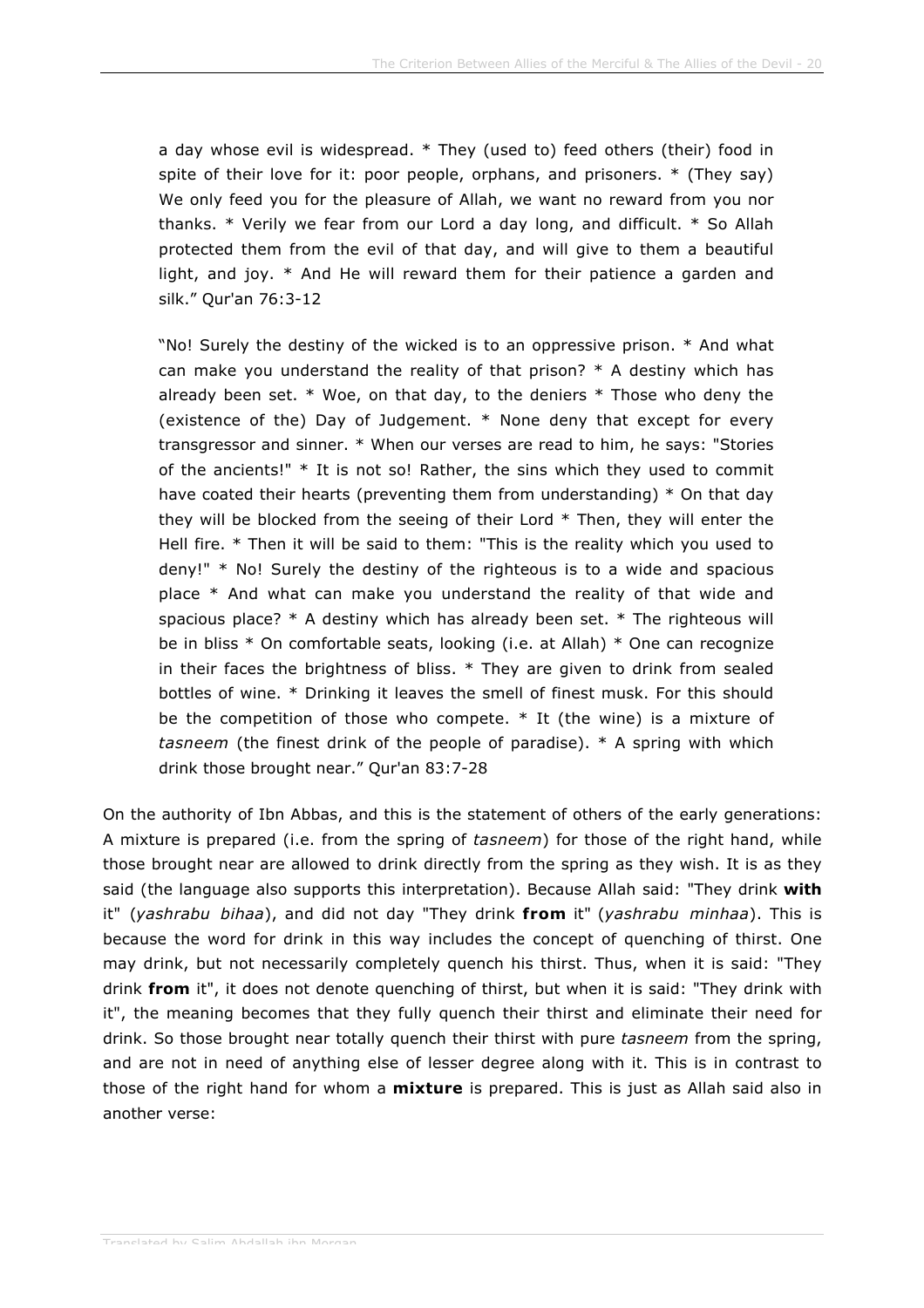"Its mixer is *kaafuur*, a spring from which the slaves of Allah drink, they cause it to spring forth at will." Qur'an 76:5-6

The "slaves of Allah" in this verse are the same as the ones referred to as "those brought near" elsewhere. This is because rewards are of similar nature to actions, both in good and in bad, as the Prophet (sallallahu `alayhi wa sallam) said:

"Whoever relieves a believer of a hardship of this life, Allah will relieve him of a hardship of the day of Qiyama. Whoever gives relief to someone in difficult (financial) straits, Allah will make it easy for him in this life and in the hereafter. Whoever conceals the fault of a Muslim, Allah will conceal for him his faults in this life and in the hereafter. And Allah is (engaged) in the aid of His slave as long as the slave is engaged in the aid of his brother. And whoever travels a road searching for knowledge, Allah will make his road to paradise easy for him. And whenever a group of people come together in one of the Houses of Allah, reciting the Qur'an and teaching it to one another, peace will descend on them, mercy will cover them, the angels will congregate in large numbers over them, and Allah will mention them to those around Him. And whoever is slow in application, Allah will not be fast in assigning its reward." (Muslim)

"The Merciful has mercy on those who are merciful. Be merciful with those on earth, so that He who is in the heavens may have mercy on you." (At-Tirmidhi said: A good, sound hadith)

"Allah says: I am the Merciful (Ar-Rahman), I created the womb (Ar-Rahm), and I derived its name from my name. So, whoever maintains its relations, I will maintain my relation with them, and whoever cuts off its relations, I will cut them off."

Examples of this type are many in the Qur'an and the Sunnah.

The allies of Allah are of two types, as we have said: those brought near, and those of the right hand. The Prophet mentioned the actions of the two groups in the hadith of the *awliyaa'* (allies) saying:

"Allah ta'ala says: I have declared war on anyone who is an enemy of any of my allies. There is nothing better with which my slave can come closer to me than fulfilling all that I have made obligatory upon him. Then, my slave will continue to come closer to me be making extra efforts until I love him. When I love him, I am his hearing with which he hears, his sight with which he sees, his hand with which he strikes, and his leg with which he walks. If he asks me, I will give him, if he seeks refuge with me, I will give him refuge.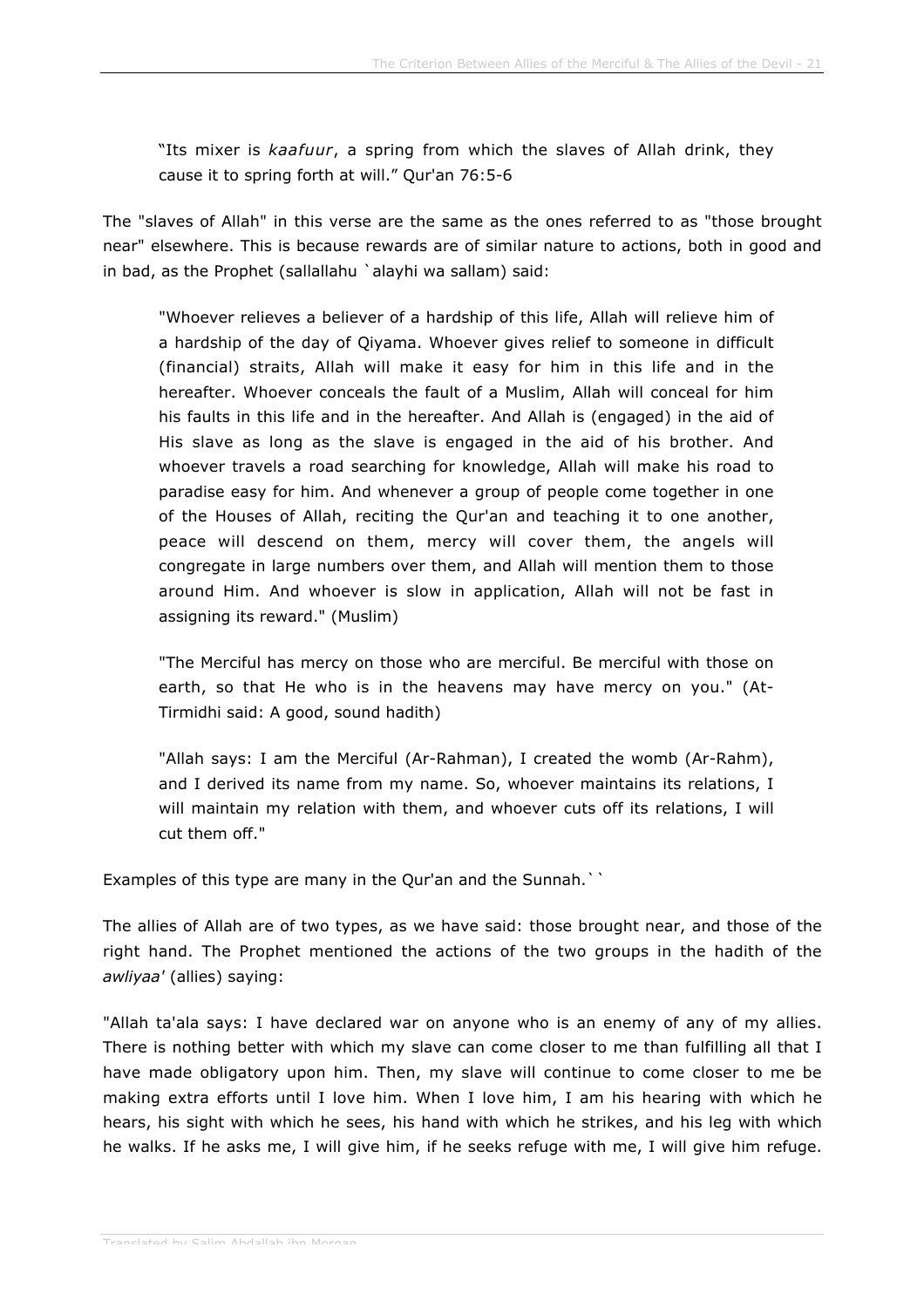I have not hesitated in anything which I do as I hesitate in taking the soul of my believing slave. He dislikes death, and I dislike annoying him, but he must meet his death."

The righteous, those of the right hand are those who seek to come close to Allah with all that is obligatory: they do that which Allah has ordered them to do, and avoid that which Allah has forbidden them, and do not demand of themselves the doing of the commendable but less than obligatory (i.e. the *mandoob* ), or the avoiding of some of the disrecommended of the allowed (i.e. the *makrooh*).

As for the forerunners, those brought near, they sought to come close to Allah with extra efforts after the obligatory. They did the obligatory and the commendable, and avoided the forbidden and the disrecommended. When they sought to come close to Him with everything within their ability of that which they love, Allah's love for them became complete, as He said (as reported by the Prophet):

"Then, my slave will continue to come closer to me by making extra efforts until I love him."

He means unqualified love, as in Allah's statement:

"Guide us to the straight path, the path of those upon whom You have bestowed Your grace, not the path of those with whom You are angry, nor of those who have gone astray." Qur'an 1:5-7

i.e. upon whom You have bestowed Your grace - Your complete and unqualified grace which has been mentioned in another aya:

"And whoever obeys Allah and His Prophet are among those upon whom Allah has bestowed His grace: the prophets and the ever-truthful, ever-believing, and the martyrs, and the righteous doers of good, and what good companions these are." Qur'an 4:69

For those brought near, ordinary allowed actions (i.e. which are neither obligatory nor forbidden) become acts of obedience to Allah with which they come closer to Allah. Thus all of their actions are worship of Allah, and so they drink from the spring straight and pure, just as their actions were purely for Allah ta'ala. On the other hand, those who were moderate their efforts, had in their actions things that, though not forbidden, were done for their selves and in their own interest. They are neither punished nor rewarded for such actions, and they do not drink directly from the spring. Rather, a mixture is prepared for them from the drink of those brought near (mixed with lesser ingredients) according to the way they mixed their actions in this life.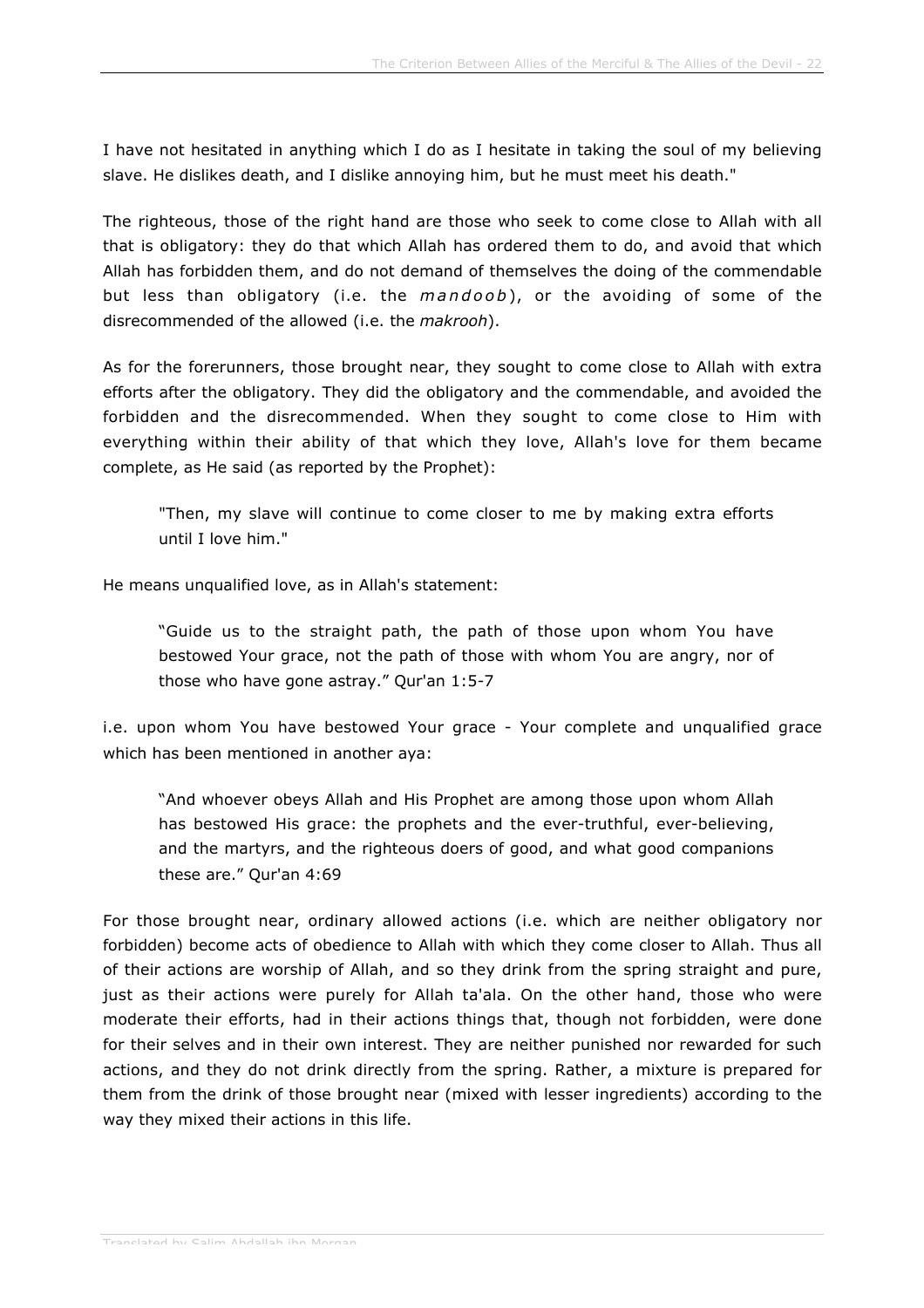Analogous to this is the division of the prophets into slave messengers and prophet kings. Allah gave Muhammad (sallallahu `alayhi wa sallam) the choice between being a slave and a messenger or being a prophet and a king, and he chose the former. Prophet kings are like the Prophet Dawood, Sulaiman, and others (prayers and peace of Allah be upon them). Allah said, informing us of the statement of Sulaiman:

"My Lord, forgive me and give me a dominion which will not be allowed to anyone after me, verily You are the Giver. \* And so we brought the wind under his control - it goes under his command, gently, wherever he wishes. \* And also the *shayateen*, including every builder and diver \* And others bound up in shackles. \* This is our grant, so give or withhold, no account will be asked." Qur'an 38:35-39

i.e. give to whomever you wish, and deny whomever you wish, there is no account-taking upon you. Thus, the prophet king does what Allah orders him, avoids what Allah has forbidden, and acts freely in whatever worldly power or property he has been granted in whatever way he chooses and likes, without any sin upon him.

As for the slave messenger, he gives to no one without the order of his Lord, he cannot give whom he wishes nor can he withhold from whom he wishes. He gives to whom Allah has ordered him to give, and assigns responsibilities and powers to those whom Allah has ordered him to assign. Thus all of his actions are acts of worship to Allah ta'ala, as the Prophet (sallallahu `alayhi wa sallam) himself said in the hadith found in Sahih Bukhari:

"Verily, by Allah, I give no one, and I withhold from no one. I am only a divider, I place wherever I am ordered."

For this reason, Allah has described the public properties in Islam as belonging to Allah and His Prophet, as in His statement:

"Say: The spoils are Allah's and His Prophet's." Qur'an 8:1

"That which Allah has caused to come back to His Prophet from the people of the villages is Allah's and His Prophet's." Qur'an 59:7

"And know that one fifth of that (property) which you have captured belongs to Allah and to the Prophet" Qur'an 8:41

Thus, the clearest of the opinions of the scholars is that these properties are to be spent in any ways loved by Allah and His Prophet, according to the *ijtihaad* (jurisprudential effort) of the head of the Islamic state. This is the position of Imam Malik and other early scholars. It has been mentioned as the position of Imam Ahmad. It has also been said

Translated by Salim Abdallah ibn Morgan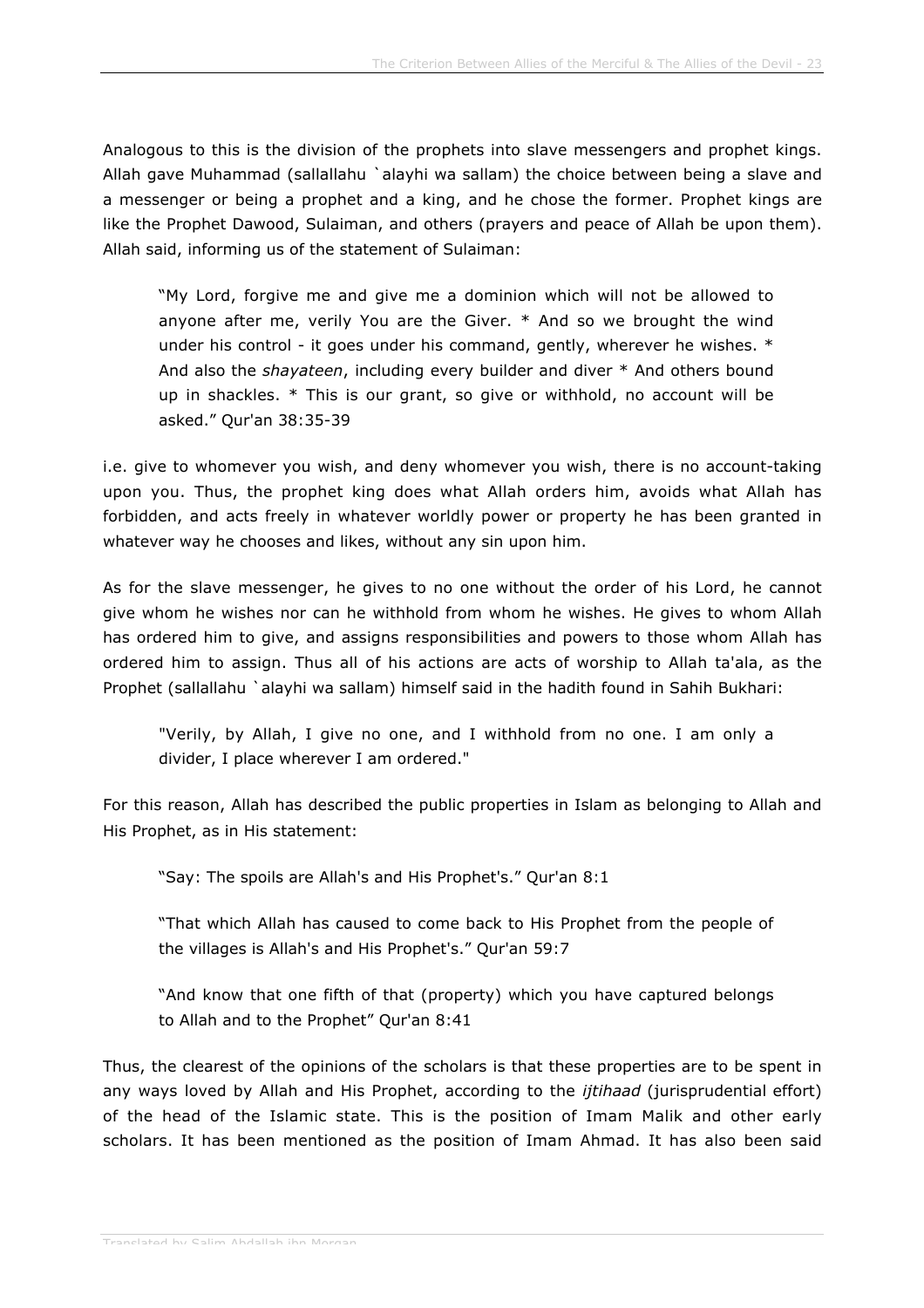about the one-fifth portion of the spoils: It is divided into five parts (i.e. according to the five mentioned in the rest of the aya above - See Qur'an 59:7), as is the opinion of Ashshafi'i, and the most famous opinion of Ahmad, and it has been said: it is divided into three parts, which is the opinion of Abu Hanifa.

What is intended here is that the slave messenger is superior to the prophet king, just as Ibrahim, Musa, 'Isa, and Muhammad, upon them be peace, are superior to Yusuf, Dawood, and Sulaiman, upon them be peace. In the same way, the forerunners, those brought near are superior to the righteous, those of the right hand who are not of those brought near nor forerunners. So, whoever performs all that Allah has ordered him to perform, and does of the allowed (*halal*) whatever he wishes, is of the second group, and whoever does **everything** according to what Allah loves and is pleased with, and seeks the allowed only to aid him in the performing of the obligatory, is of the first group.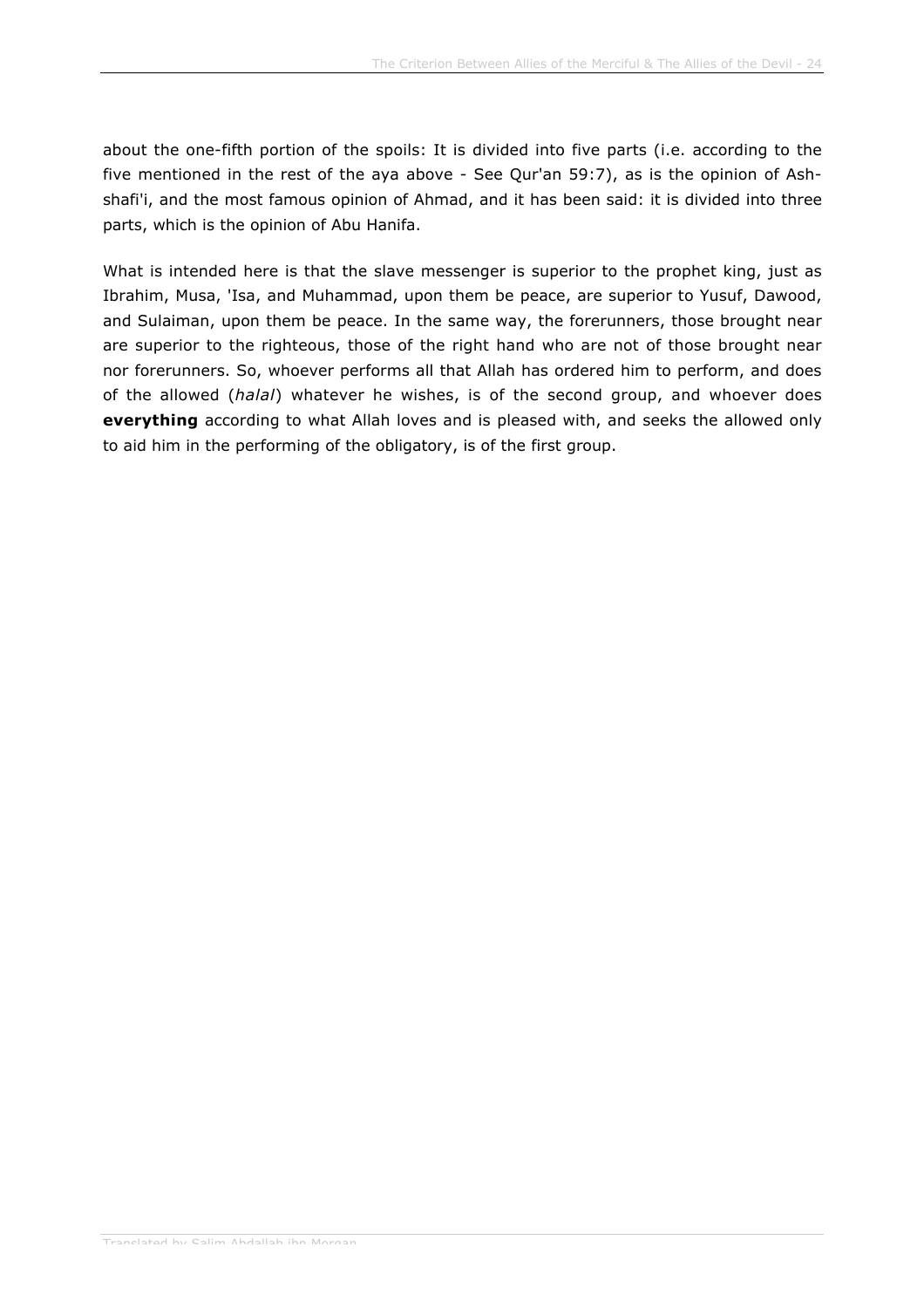**- Chapter 5 -**

Allah mentioned the two groups of His allies - those who strive moderately, and the forerunners - in the sura called *Fatir*, saying:

"Then, we passed the book on to those whom we chose from among our slaves. Among them were **those who oppressed themselves** (i.e. by disobeying Allah), **those who did good in moderation**, and **forerunners for good** with the permission of Allah, that is the greatest of honors. \* Gardens of permanence which they enter. Therein they are dressed in bands of gold and pearls, and their clothes are made of silk. \* They will say: Praise be to Allah who has removed from us the fear (of falling into the forbidden during the life of this world), our Lord is oft-forgiving, appreciative. \* He who settled us in the home of permanence and honor, no weariness will touch them therein, neither spiritual nor physical." Qur'an 35:32-35

The three groups mentioned in these verses are the nation of Muhammad specifically, since they are the ones referred to in the phrase: Then, we passed the book on to those whom we chose from among our slaves.

The nation of Muhammad are the ones who were made to inherit the book after the previous nations, as a nation, and this does not refer specifically to those who memorize the Qur'an. Rather, everyone who believes in the Qur'an is one of this group, and Allah divided them into oppressors of themselves, doers of good in moderation, and forerunners. This is unlike the division mentioned in the verses quoted at the beginning of Chapter 4, which includes all of the previous nations: their disbelievers and their believers. This division, on the other hand, is only for the nation of Muhammad. Thus, the **oppressors of themselves** are those who intentionally commit major sins, the **doers of good in moderation** are those who perform the obligatory and avoid the forbidden, and the **forerunners for good** are those who fulfill the obligatory, and make extra effort with the *nawaafil* (nonobligatory actions pleasing to Allah), just as they were described in the abovementioned verses. Whoever repents from his sin - whatever his sin may be - a true and acceptable repentance, is not removed from being among the forerunners for good or the doers of good in moderation, as in Allah's statement:

"And rush to forgiveness from you Lord and a garden whose width like the heavens and the earth which has been prepared for the pious. \* Those who spend in good times and in bad, who refrain themselves when enraged, and who are forbearing with people. Allah loves the doers of good. \* Those who, when they commit some outrage or oppress themselves (by disobedience to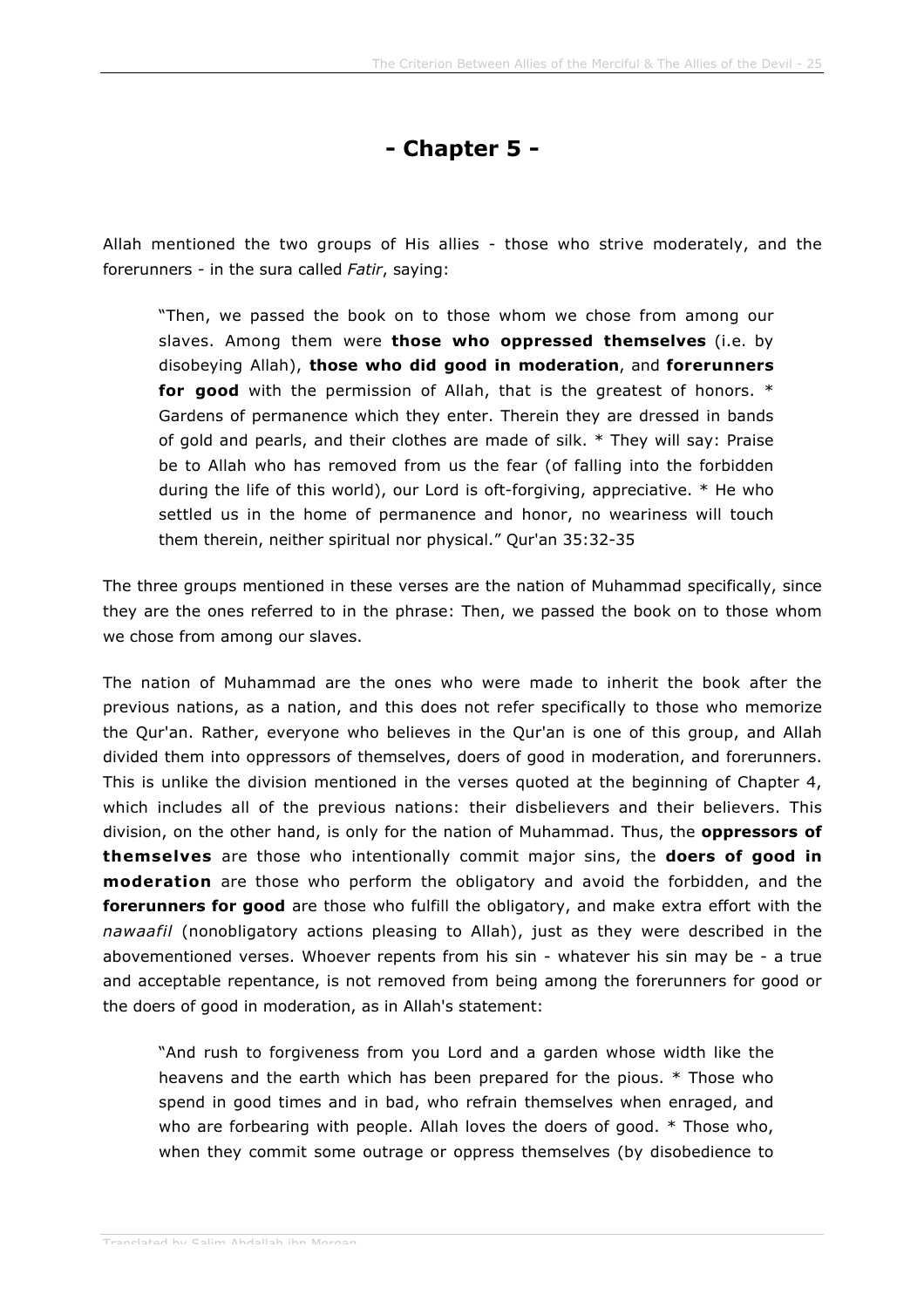Allah), remember Allah and seek His forgiveness for their sins. And who can forgive sins except for Allah? And they do not persist in the wrong which they did after they know. \* Their reward is forgiveness from their Lord and gardens under which rivers flow, to dwell therein forever, and that is the reward of those who strive." Qur'an 3:133-136

The statement of Allah:

"Gardens of permanence which they will enter..." Qur'an 13:23

is cited by the followers of the Sunnah as proof that no one of the people of *tauhid* (correct monotheism) will stay in the hell-fire forever.

As for the punishment of many of the doers of major sins among the Muslims in the fire, this is something about which so many hadith have been narrated from the Prophet so as to leave no doubt whatsoever. In the same way, their eventual release from the fire has been documented beyond any doubt in the sunnah of the Prophet (sallallahu `alayhi wa sallam), as well as the intercession of the Prophet for the sinners of his nation, and their release from the fire after his pleading on their behalf, or the pleading of others. Thus, whoever says: "One who commits a major sin is in the fire ever", bending the meaning of the verses mentioned earlier to say that the forerunners are the only ones to enter paradise, and both those who do good in moderation and the oppressors of themselves will never enter it, as some of the *Mu'tazilah* have said, they are one extreme, and are faced by the *Murji'a* who went off in the other direction refusing to say definitely that any of the major sinners may enter the fire, imagining that all of the major sinners may enter paradise without punishment. Both of these views are in contradiction with the sunnah of the Prophet which has been narrated from so many sources as to leave no doubt whatsoever, and are in contradiction with the unanimous consensus of the early generations of Muslims, and the Imams of Islam.

Two verses from the Qur'an show clearly the falsehood of the two positions propagated by the *Mu'tazilah*, and the *Murji'a*:

"Verily Allah does not forgive the associating of partners with Him, and He forgives anything less than that **to those whom He wishes**." Qur'an 4:48

Allah here informs us that he does not forgive associationism (*shirk*), and that He forgives what is less than that **to those whom He wishes**. It is incorrect to say that the one intended by this verse are those who have repented, as the *Mu'tazilah* have said, because Allah forgives even associationism from one who repents from it. Allah also forgives all other sins from one who repents from them a valid repentance, so there is also no sense in the phrase **to those whom He pleases** if we imagine the verse to be speaking about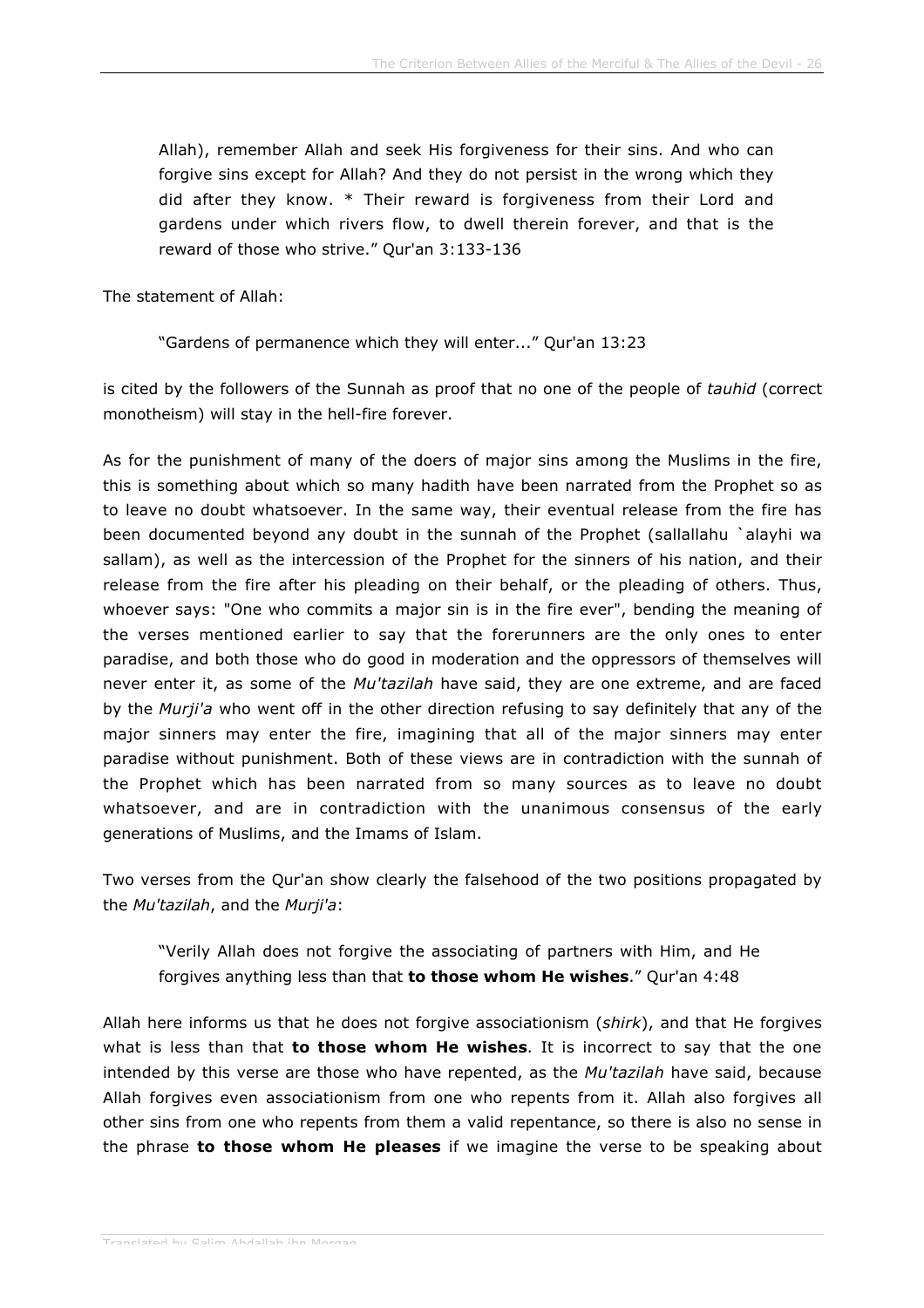those who have repented. (Thus, it is clear that this verse refers to those who died without ever making repentance from their sins: if their sin was associationism, it can never be forgiven, and if it was less than that, Allah will forgive them from **those whom He pleases**.) This is why when Allah mentioned the forgiveness of those who have repented, He said:

"Say: O, my slaves who have transgressed against your selves, do not despair of the mercy of Allah, verily, **Allah forgives all sins**, and Allah is the Forgiving, the Merciful." Qur'an 39:53

In this verse, Allah has made His forgiveness general to all sins and without restrictions or qualifications. Allah forgives his slave for any sin from which he has repented. Whoever repents from associationism, is forgiven by Allah, and whoever repents from major sins, Allah forgives him; whatever sin someone commits and then repents from it, is forgiven by Allah.

Thus in the verse about repentance (39:53 above) forgiveness was given in general and without restrictions, whereas in the previous verse (4:48 above), forgiveness was restricted and conditional. Associationism was specifically excluded in that it can not be forgiven, and the forgiveness of lesser sins was made conditional on the decision of Allah. This shows clearly the error of the position of those who assign Allah's forgiveness to all sins, and that associationism in the verse indicates something even greater than that, such as total disbelief in the Creator, or who allow the possibility that all sinners may escape punishment. If it were so, Allah would not have mentioned that He forgives some and not others, and if every oppressor of himself was forgiven all of his sins, without repentance or good deeds to wipe out the bad, He would not have made their forgiveness conditional on His decision.

Allah's statement:

"He forgives anything less than that **to those whom He wishes**." Qur'an 4:48

is proof that Allah will forgive some and will not forgive others (because otherwise this phrase would have no meaning or use, and it is not allowed to say that there are words in the Book of Allah which have no significance.) thereby invalidating the negation of punishment from all sinners of the Muslim nation.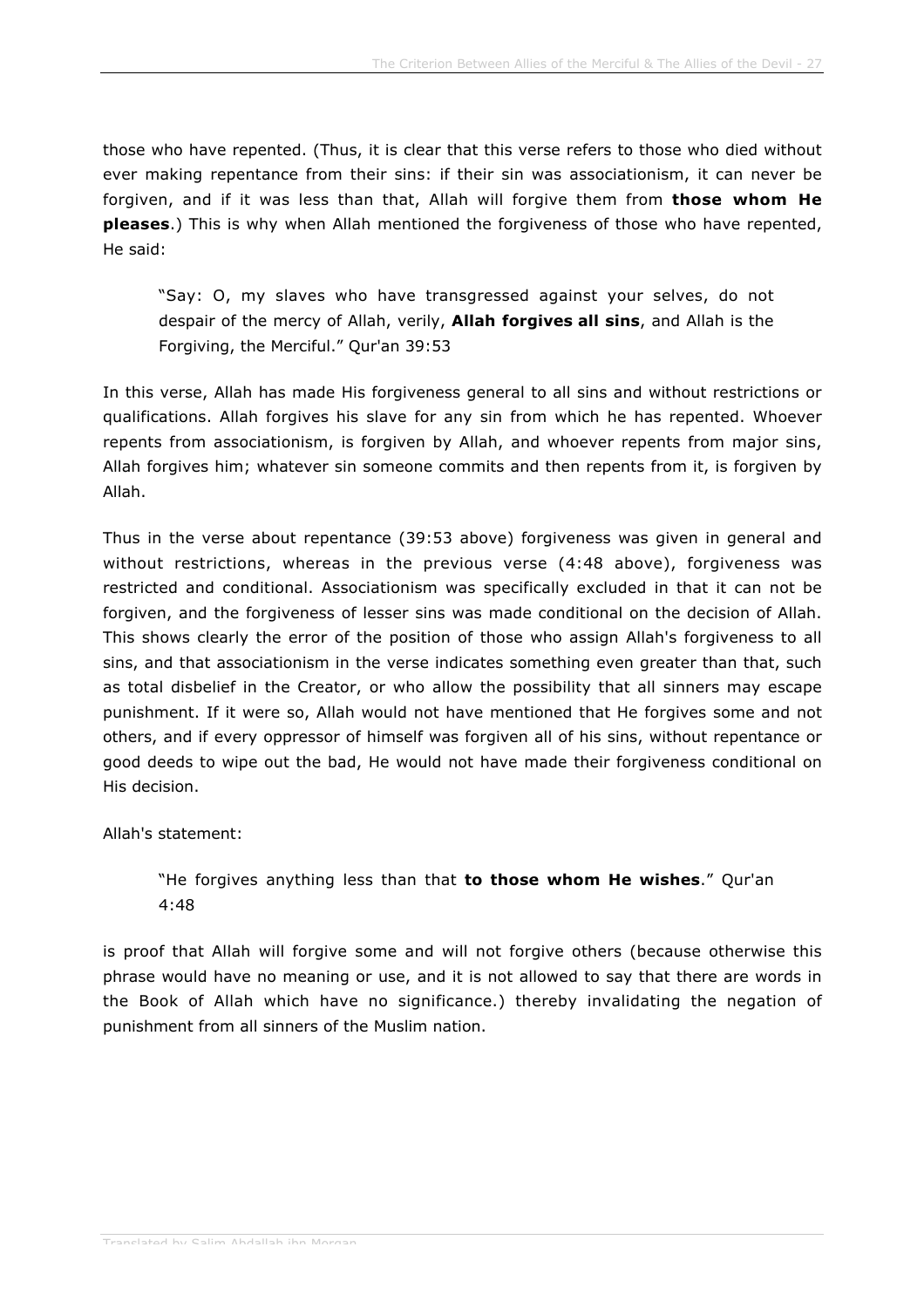### **- Chapter 6 -**

Since the allies of Allah are the pious believers, and people are of various degrees in faith (*imaan*) and pious practice (*taqwa*), it is clear that people are also of varying degrees of closeness (*wilaya*) to Allah ta'ala in accordance to their degree of faith and pious practice. In the same way, just as they are of varying degrees of disbelief (*kufr*) and hypocrisy (*nifaaq*), they are also of varying degrees of distance from and enmity of Allah in accordance with that.

The basis of faith and pious practice is the belief in the prophets of Allah, and the consummation of that is the belief in the Seal of the prophet, Muhammad - may the peace and prayers of Allah be upon him. Faith in the Prophet includes the faith in all of the books of Allah, and His prophets. On the other hand, the basis of disbelief and hypocrisy is the rejection of the prophets of Allah and the messages which they brought. This is the disbelief for which its proponent deserves punishment in the hereafter, since Allah has informed us that He will not punish anyone except after the delivering of the message. Allah said:

"We are not about to punish (anyone) until we have sent a messenger." Qur'an 17:15

"We have given revelation to you as we gave it to Nuh and the prophets who came after him, and We gave revelation to Ibrahim and Isma'il and Is-haq and Ya'qub and the tribes and 'Isa and Ayyub and Yunus and Harun and Sulaiman, and we gave Dawood the Zaboor. Prophets, some about whom we have already told you, and others about whom we have not told you. And Allah spoke to Musa directly. Prophets, givers of glad tidings and warners, so that there will be no argument for the people before Allah after (the sending of) the Prophets." Qur'an 4:163-165

"Every time another group is thrown into it (i.e. hell) its keepers ask them: "Didn't a warner come to you?" They say: "Yes, a warner came to us and we disbelieved him saying - Allah has sent down nothing, you are in nothing but extreme delusion." Qur'an 67:8-9

Here Allah informs us that when each group is thrown into hell, they admit that a warner had come to them, but that they denied him. This shows that no one will be cast into hell except for those who had denied the message of a warner. Allah said, speaking to Iblis: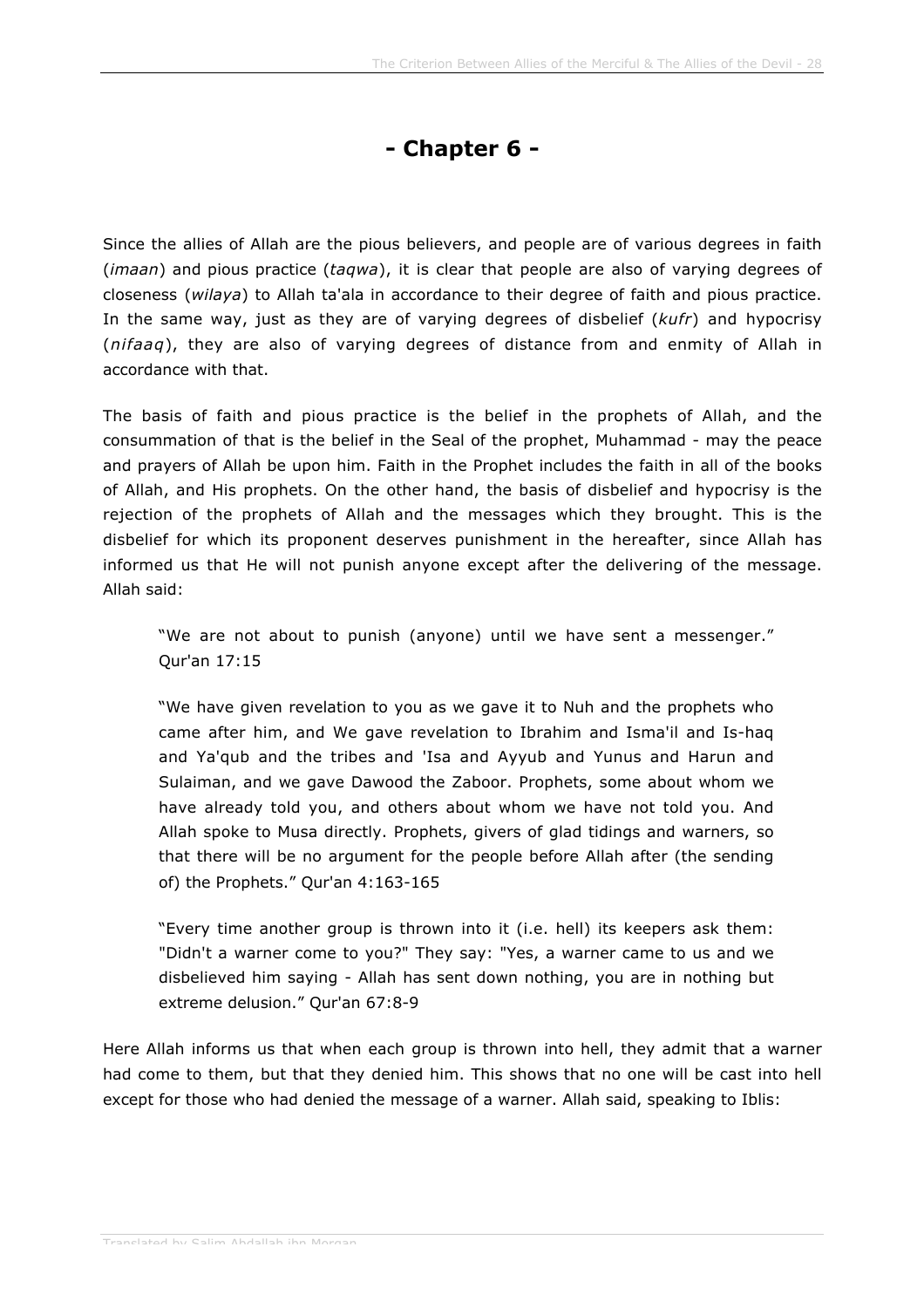"I will surely fill hell fire with you and those of them (i.e. people) who follow you, all together.} Qur'an 38:85

Since Allah says that He will **fill** hell fire with Iblis and those who follow him, we know that no one else will enter it, thus none shall enter hell fire except for those who followed *shaitaan*. This proves that no one who is free of sins will enter the fire, because such a person is of those who did **not** follow the devil, just as the previous verse proved that none will enter it except for those who have no defense for themselves after the coming of the prophets.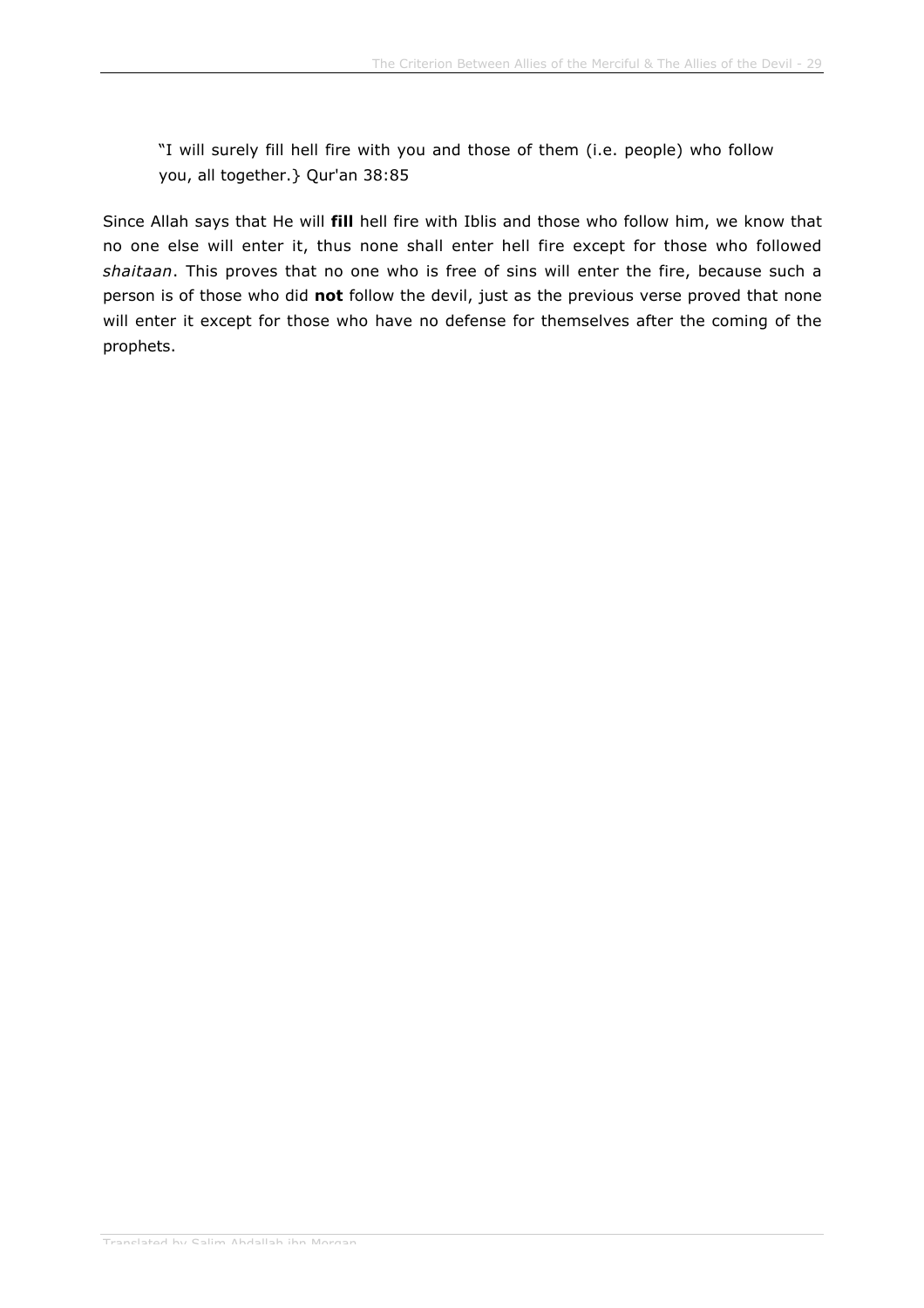#### **- Chapter 7 -**

There are some people who believe in the prophets in general and in principle but, as for the detailed belief, they may have received much of the details of the message of the Prophet, but other details have not reached them. They believe in that which has reached them from the prophets in principle. Such people, if the put into practice that which they know that Allah has ordered them to do with faith and pious practice, are of the allies of Allah, their *wilaya* (closeness to Allah) is in accordance to their belief and pious practice. As for that which has not reached him, he is not responsible for knowing it and believing in it in detail, and is not liable for punishment for failing to do it. However, there will be a lack in his *wilaya* to Allah in accordance with those missing parts. The one who attained knowledge of the message of the prophets, and believed in it in detail, and acted according to it is more complete in faith (*imaan*) and *wilaya* to Allah than the one who did not know the details of the message, and did not (consequently) act upon it. And both of them are allies of Allah - paradise is of vastly different degrees - and the allies of Allah, the believing and pious in practice are in those degrees according to their faith and their practice. Allah said:

"Whoever seeks this life, we will hurry it up for them as we wish to whomever we wish, then we will make for them the hell fire; they will enter it disgraced and rejected. And whoever seeks the hereafter and strive thereafter as it should be striven for, and is a believer, the striving of such will surely be appreciated. All of these (in the two groups) we have provided with the bounties from your Lord, the provision of you Lord is not closed (to anyone). Look how we have preferred some over others (in the wealth of this life) and surely, the hereafter is of degrees greater in variation, and favoring of some much greater in magnitude." Qur'an 17:18-21

Here, Allah explains that He extends His sustenance to those who seek this life **and** to those who seek the hereafter. His provision is not closed to anyone neither the righteous nor the pious. Then, Allah said:

"Look how we have preferred some over others (in the wealth of this life) and surely, the hereafter is of degrees greater in variation, and favoring of some much greater in magnitude."

making clear that people in the hereafter will be of different degrees wider in variation than their degrees in this life, and their ranks will be greater. Allah has explained the difference in degree of His prophets similar to the difference in degree of all of His believing servants, saying: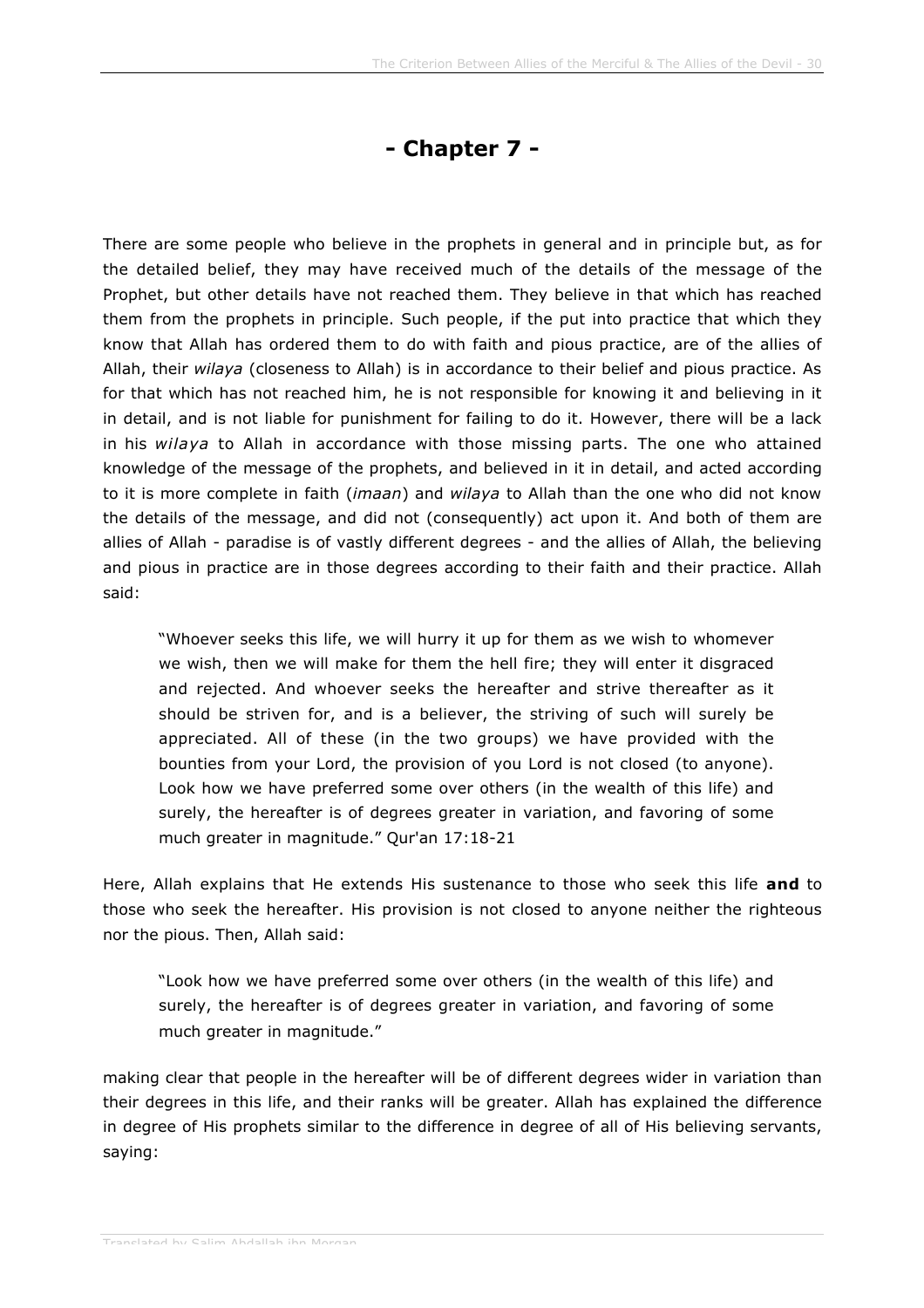"Those are the prophets, we have preferred some of them over others. Some of them Allah addressed directly, and some of them He raised in rank. And we gave '`Isa the son of Maryam the clear signs, and we aided him with the holy spirit." Qur'an 2:253

"We have preferred some of the prophets over others, and we gave Dawood the Zaboor." Qur'an 17:55

In the collection of Muslim, Abu Huraira narrates that the Prophet said:

"The strong believer is superior and more loved by Allah than the weak believer, and in each there is good. Seek that which is beneficial to you, and ask Allah's aid, and do not become defeatist. If any calamity befalls you, do not say: "If only I had done such and such", rather say: "Allah decreed and did that which He wished", for, verily "if only" opens the work of the devil."

And, in both the collection of Muslim and Bukhari, it is narrated by Abu Huraira and by Amr ibn Al-'aas that the Prophet said:

"When the ruler exerts himself to the utmost to know the correct ruling and is correct, he gets two rewards, and when he exerts himself thus and is wrong, he gets one reward."

And Allah said:

"These are not the same: those who spent of their property before the victory and fought are greater in rank than those who spent of their property after (the victory) and fought, and for each, Allah has promised (a) good (reward)." Qur'an 50:10

"The believers who sit back without any valid excuse are not the same as those who fight in the path of Allah with their property and their lives. Allah has preferred those who struggle with their property and their lives over those who sit back by a degree, and to both Allah has promised good. And Allah has preferred those who struggle over those who sit back by a great (difference in) reward." Qur'an 4:95-96

"Do you equate providing waters for the pilgrims and maintaining the sacred masjid with those who **believe** in Allah and in the last day and struggle in the path of Allah? They are not equal in the eyes of Allah, and Allah does not guide the oppressors. Those who believe and migrate and fight in the path of Allah with their property and their lives are greater in rank with Allah, and

Translated by Salim Abdallah ibn Morgan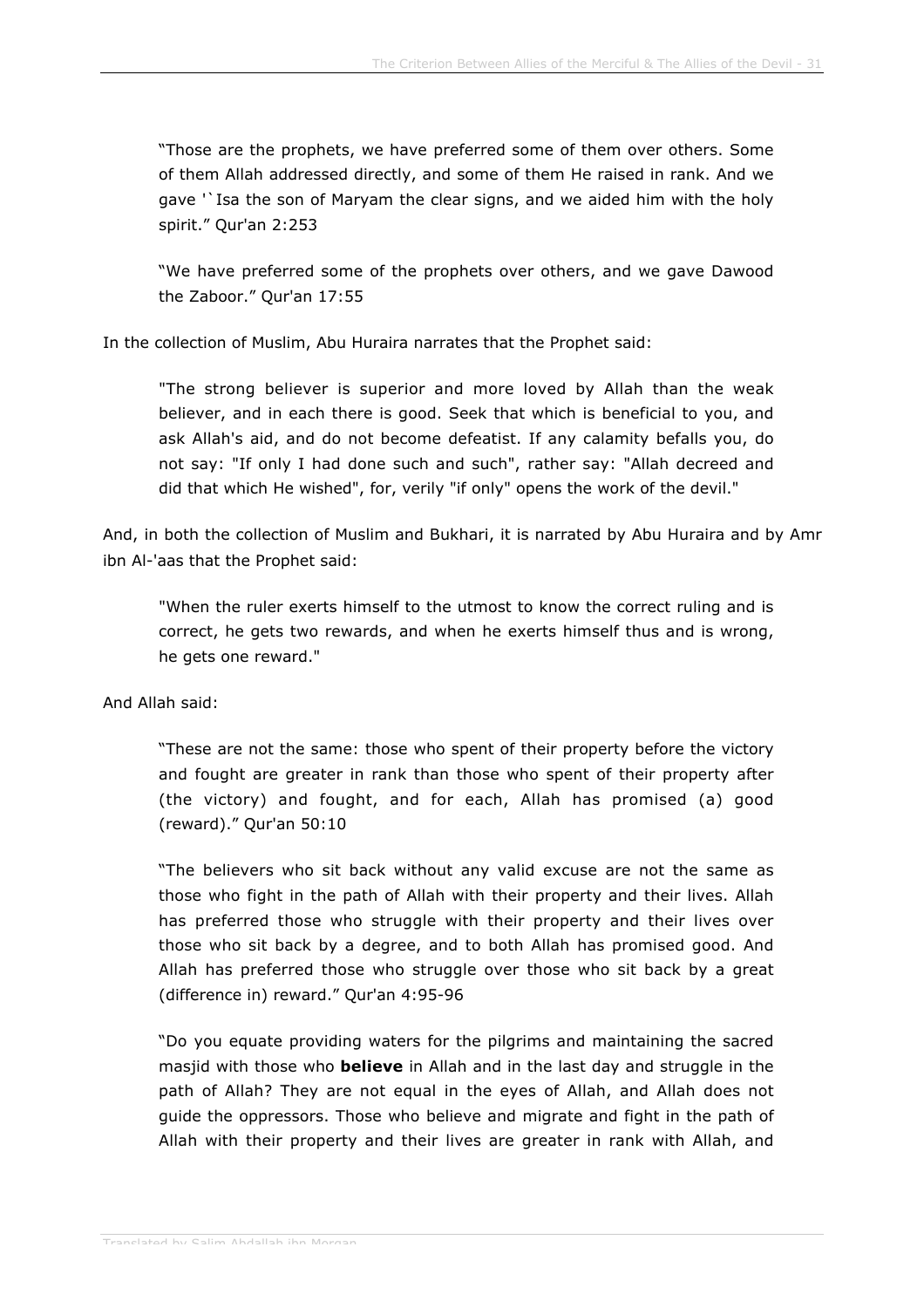they are the successful ones. Allah gives them glad tidings of mercy from Him and acceptance and gardens wherein for them is a permanent bliss. They will stay in it forever, verily with Allah there is a very great reward." Qur'an 9:19- 22

"What about the one who spends the hours of the night in devotion prostrating and standing, in fear of the hereafter, and in hope for the mercy of his Lord? Say: Are they equal, those who know and those who know not? Only those of sound understanding will understand and take heed." Qur'an 39:9

"Allah raises those among you who believe and those who have been given knowledge levels, and Allah is fully informed of that which you do." Qur'an 58:11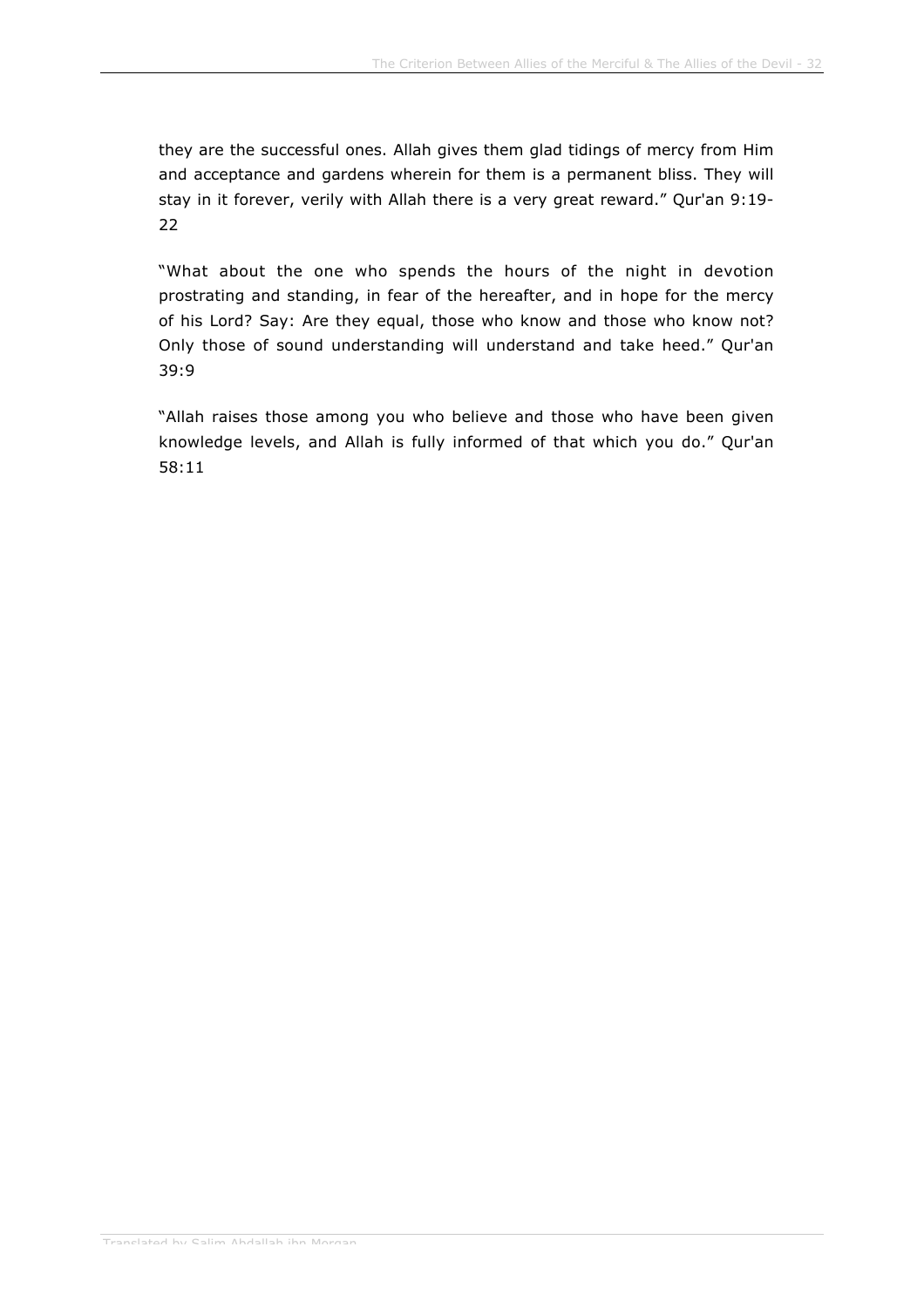#### **- Chapter 8 -**

No slave of Allah can be an ally of Allah unless he has the characteristics of faith and pious practice, as is clear from the previously cited verse:

"Indeed, there is no fear upon the *awliyaa'* of Allah, nor shall they grieve, those who believe and are ever pious in their actions." Qur'an 10:62-63

In the famous hadith found in the collection of Bukhari (which was cited previously), the Prophet says:

"Then, my slave will continue to come closer to me by making extra efforts until I love him."

No one becomes a pious believer until they seek to come close to Allah by doing everything which is obligatory upon them, then they become one of the righteous, those of the right hand. Then, one may continue to seek to become close to Allah through the commendable non-obligatory actions (*nawaafil*), until the rank of the forerunners, those brought close is achieved. It is thus known that no one of the disbelievers or the hypocrites can be an ally of Allah, likewise those whose belief is not valid (because of their being not responsible for their actions) even though there may be no sins upon them as yet, such as the children of the disbelievers, and those who have not received the message. So, though it may be said that they will not be punished until the message has been delivered to them, at the same time, they cannot be among the allies of Allah until they become one of those of belief and pious practice. Whoever does not seek to become close to Allah by the doing of good (as defined by Allah) actions and the avoiding of bad actions, is not one of the allies of Allah. The case is the same for the mentally incompetent or insane, and young (pre-puberty) children. The Prophet (sallallahu `alayhi wa sallam) said:

"The pen has been lifted for three: the insane until he regains his sanity, the child until he reaches puberty, and the sleeper until he wakes up."

This hadith is narrated in the major books of hadith after Muslim and Bukhari known as *Assunan* from Ali and Aisha (may Allah be pleased with them), and the scholars are unanimous in their acceptance of this hadith. However, the **discriminating** child (i.e. one who has reached the age of *tamyeez* or ability to discriminate between right and wrong which occurs usually around seven years), can perform valid acts of worship, for which he may be rewarded by Allah in the unanimous opinion of the scholars. As for the insane person for whom the pen has been lifted, none of his acts of worship are valid in the consensus of the scholars, nothing is valid from him by way of belief, disbelief, prayer, nor any other such act. Moreover, his actions and statements are invalid even in mundane affairs such as business, manufacturing; he is not suitable to be a cloth merchant, a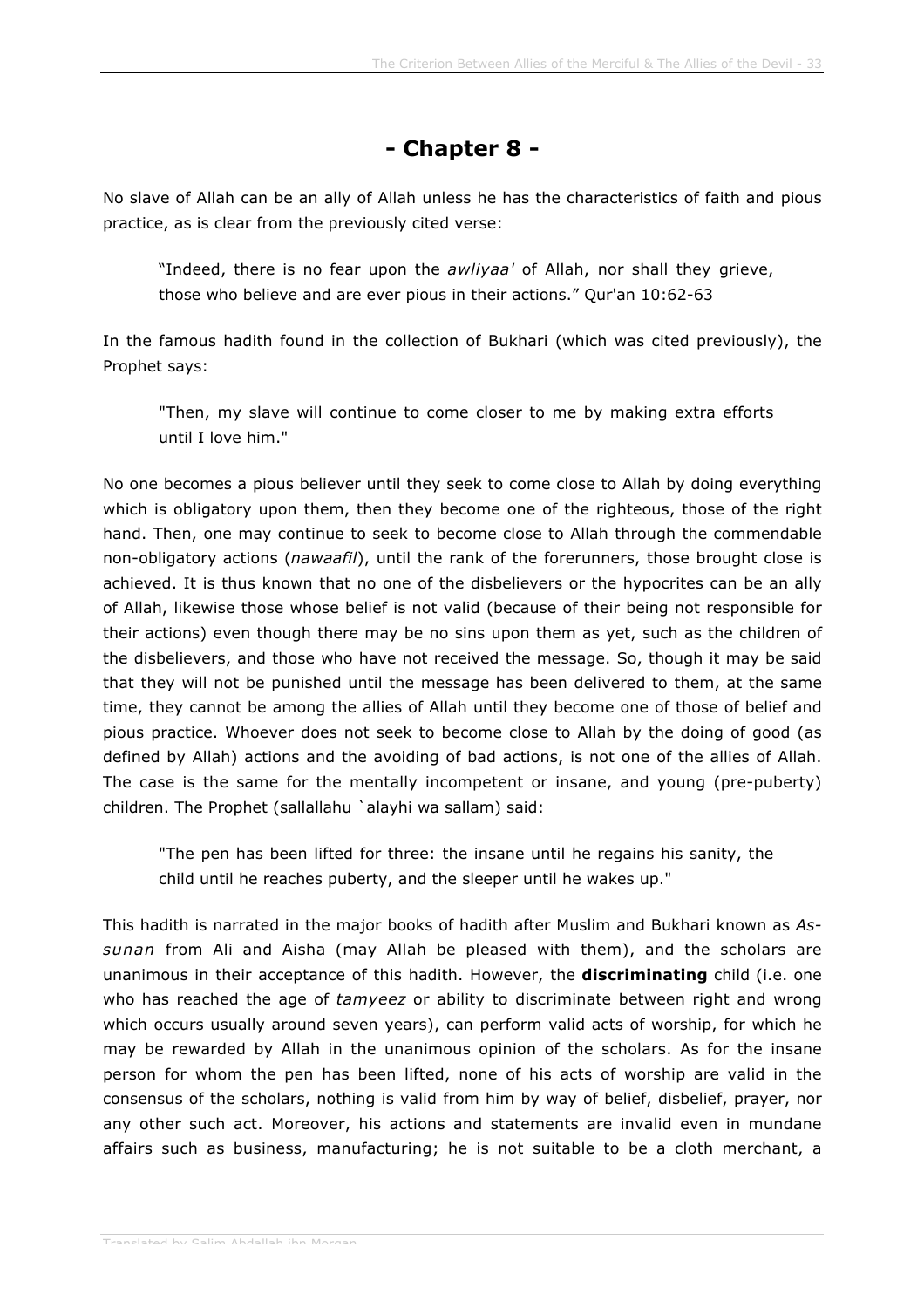perfumer, a blacksmith, or a carpenter. His contracts are invalid in the consensus of the scholars. His buying, selling, marrying, divorce, confession, testimony, and all other verbal statements are invalid, having no legal significance, result in no reward or punishment, and are regarded as completely meaningless. This is unlike the **discriminating** child some of whose verbal acts (acts of worship and in mundane affairs) are valid by evidence of a legal text (Qur'an or Sunnah), some by the evidence of consensus of the scholars, and in some there is a difference of opinion.

Since the faith, pious practice, and seeking to come close to Allah with the obligations and the extra efforts are all invalid from the insane person, it is impossible for one of them to be of the allies (*awliyaa'*) of Allah. Thus it is not allowed to believe that such a one is an ally of Allah, especially if ones evidence of that is some revealing of hidden things which he heard from the person himself, or some behavior of his, such as his pointing to someone who then died or fainted, since it is well known that the disbelievers, and the hypocrites among the associationists and the Christians and the Jews often perform the revealing of unknown things and other amazing satanic feats. Examples are the fortune tellers and the sorcerers and the ascetics among the associationists and the Christians and the Jews - it is not allowed for anyone to cite such feats (and **only** this) as evidence that the person is among the allies of Allah, even if nothing is known which contradicts the presence of acceptable faith, let alone in the cases mentioned where that which contradicts any alliance (*wilaya*) to Allah is well known. For example, if it is known that the person does not believe in the obligatoriness of following the Prophet openly and in secret, but believes that he follows the "superficial" law but not the inner "reality", or if he believes that the allies of Allah have a special route to Allah other than the route of the prophets upon them be the peace and prayers of Allah. Or, they may say: "The prophets prepared the way", or "They are an example for the average people, not for the special people", or other such beliefs, which are held by some of those claiming to be allies of Allah ta'ala. Such people contain elements of *kufr* (disbelief) which contradict the presence of *imaan* (belief) itself, let alone closeness (*wilaya*) to Allah *subhaanahu wa ta'ala*. Whoever argued for such beliefs citing as evidence the "miraculous" occurrences associated with such people is farther astray than the Jews and the Christians.

Likewise the insane person, his very insanity contradicts the presence of any valid belief or worship, which are necessary conditions for the alliance with Allah. The sufferer of chronic spells of insanity who is insane sometimes and normal other times, who is a believer in Allah and His Prophet while in his right state of mind, fulfilling the obligations and avoiding the forbidden is rewarded for the belief and pious practice which he does while in his right mind, and his spells of insanity do not prevent the acceptance of that. His alliance and closeness to Allah will be in accordance to those acts done while in a state of sound mind. Also, one who becomes insane after having believed and practiced Islam: Allah will reward him for his belief and pious practice which preceded his insanity, and will not cancel these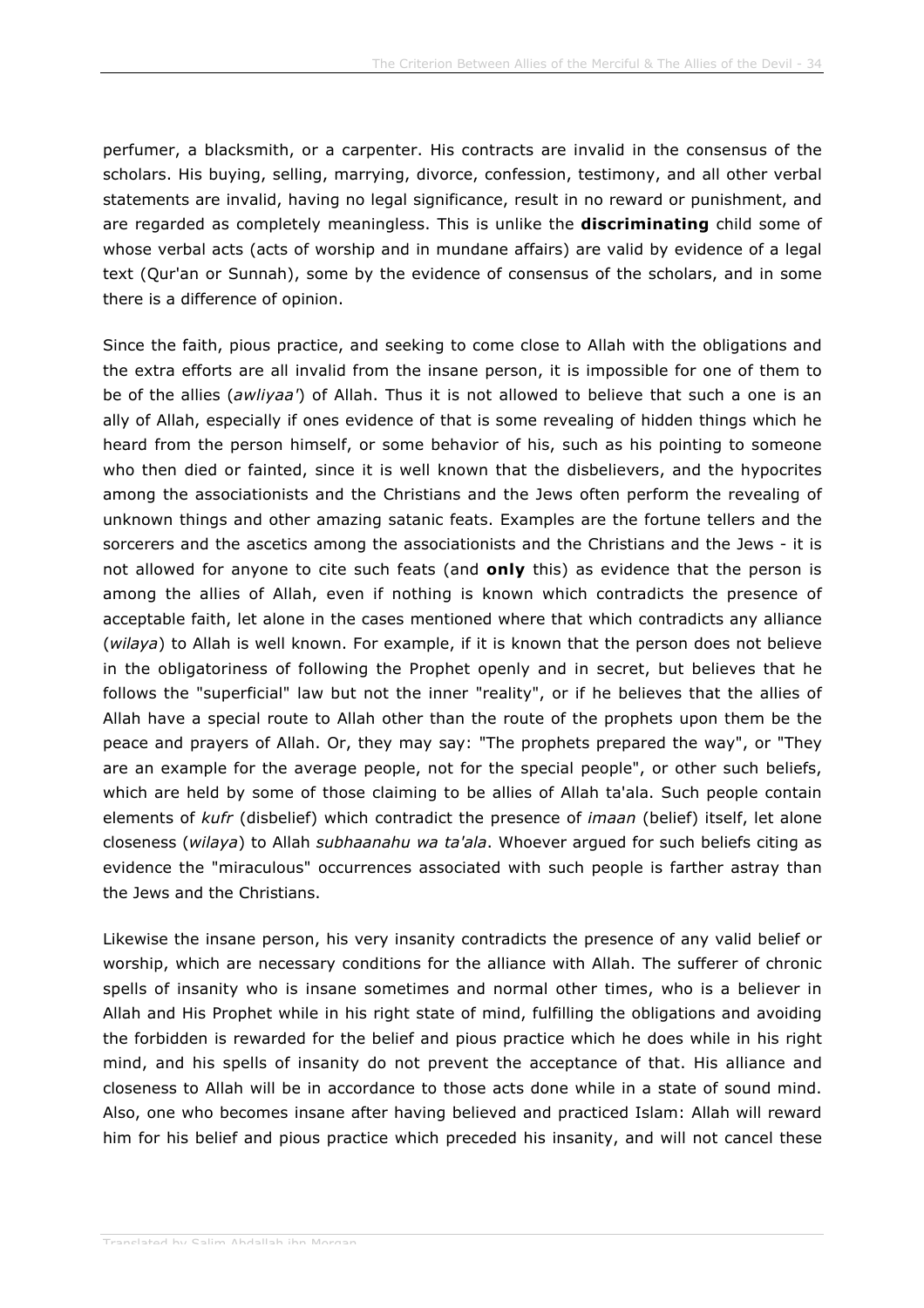good deeds because of the insanity with which he was afflicted through no sin of his. The pen is lifted for him during the time of his insanity.

Therefore, if someone puts up an appearance of alliance to Allah but does not fulfill the obligatory and does not avoid the forbidden, and does things to counter-indicate *wilaya* to Allah, it is not allowed for anyone to say: "He is an ally of Allah". Such a person, if he is not insane - either permanently or suffering from chronic attacks - but neglects the obligatory and commits the forbidden while of sound mind, and while believing that they are not obligatory upon **him** is a *kafir* (disbeliever). If, on the other hand, he is really insane, the pen has been lifted for him. Such a one, though not liable to be punished as is the disbeliever, is nonetheless not deserving of that which the people of belief and pious practice are deserving i.e. the *karamaat* or miraculous occurrences which Allah grants to His allies. So, in either of the two possible cases, it is not allowed to hold the belief that such a person is an ally of Allah. If, in states of sound mind, he is a pious believer, he has the alliance with Allah to the extent of these acts. If, on the other hand, he has while in sound mind elements of disbelief and hypocrisy, or is in fact a disbeliever or a hypocrite, and then becomes insane, he retains whatever he earned in terms of disbelief and hypocrisy and is punished for that - his insanity does not cancel anything that he does or believes while in a state of sound mind.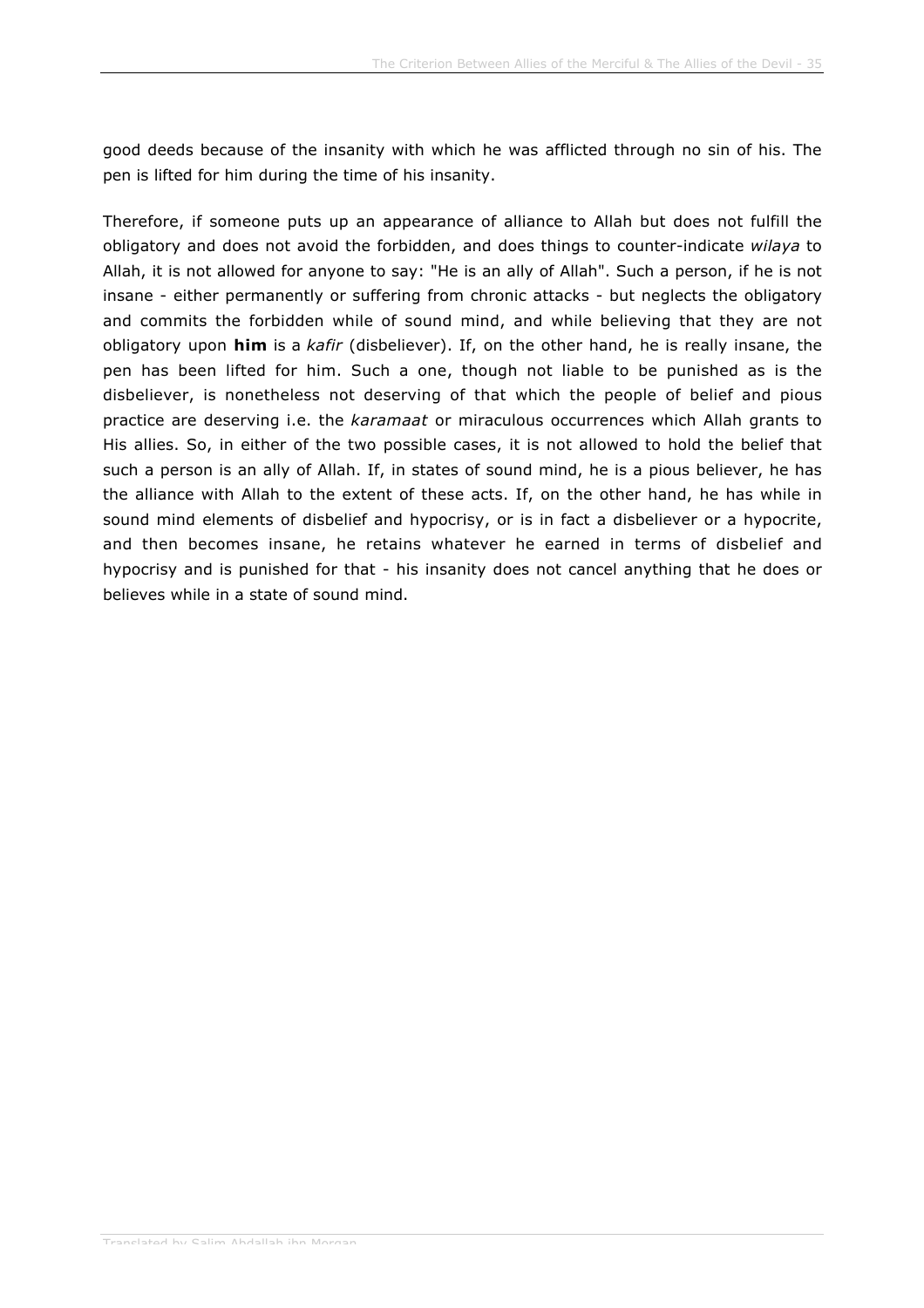## **- Chapter 9 -**

The allies of Allah do not have any special appearance with which they differ from other people. They have no special dress other than just being permissable dress, and are not distinguished by shaving of hair, or cutting it short, or braiding it, as long as it is within the permissable. Thus it has been said: "So many truthful believers in rough dress, and so many apostates in beautiful cloaks." Rather, the allies of Allah are to be found in all categories of the nation of Muhammad, except for the fact that they may not be found among the people of blatant innovations (*bid'a*) and moral corruption. They are found among people of the Qur'an, scholars, just as they are found among the fighters of *jihad* with weapons, and they are found among the businessmen, the manufacturers, and the farmers.

Allah has mentioned the categories of the nation of Muhammad, saying:

"Surely, your Lord knows that you stand less than two thirds of the night and half of it and one third of it, as does a group among those who are with you. Allah has apportioned the night and the day. He knows that you will not keep track of it accurately, so He has forgiven you. So read that which is easy for you of the Qur'an. He knows that there will be among you the sick, and others striving and moving on the earth seeking bounty from Allah, and others fighting in the path of Allah, so read that of it which is easy for you." Qur'an 73:20

The early generations used to call the people of religion and knowledge "the readers". This term included scholars and devout worshippers. After that, people invented the term *Assufiya* (Sufis) and *Al-Fuqarah* (the impoverished). The name *Sufiya* is derived from the word *Suf* i.e. wool and its origin is the wearing of woolen clothes. This is the correct derivation.

It has also been said that it is derived from: 1) Sufah ibn Murr ibn Add ibn Taabikha, a tribe of Arabs known for their worship and devotions. 2) *As-Suffa*, related to the people who stayed in *As-suffa* in the Prophet's masjid already discussed. 3) *As-safaa'* i.e. clarity or purity. 4) *As-safwah* i.e. the purest, combining the finest elements of others. 5) *As-saff* i.e. row, meaning the front row, that closest to the Prophet (sallallahu `alayhi wa sallam). All of these derivations are weak, and do not stand up to critical analysis, because none of them would yield the word *Sufi* as the relative noun (*nisba*) in the grammar of Arabic, rather, they would give the following constructions: 1) (omitted) 2) *Suffi*, 3) *Safaa'i*, 4) *Safwi*, and 5) *Saffi*. And so, *Sufi* became the name given to the (intentionally) impoverished i.e. the ascetics. This was a **new** tradition, and the people have differed over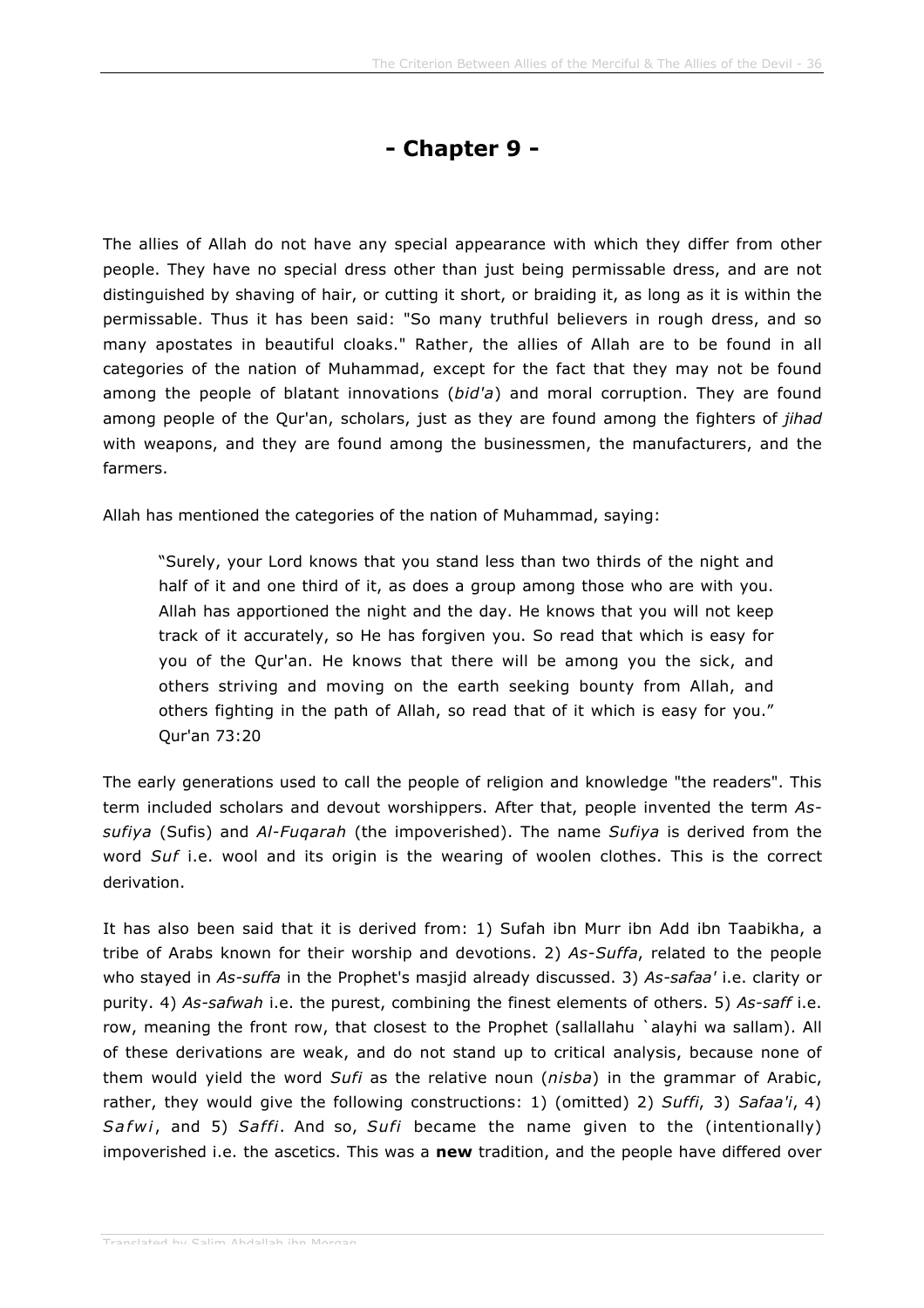this question: which is preferable, that which is denoted by the word *sufi*, or that which is denoted by the word *faqir* (impoverished). They have also differed over the question of which is preferable, the rich man who is thankful, or the poor man who is patient.

This discussion goes back to the very early days of the Islamic Ummah, it was discussed by Al-Junaid and Abi Al-Abbas ibn Ataa', both opinions have been attributed to Imam Ahmad, i.e. that it is preferable to be rich and thankful to Allah, or that it is preferable to be poor and patient. That which is correct in all of this is that which Allah said in the Qur'an:

"O, people, we have created you from a male and a female and made you into peoples and tribes that you may know each other. Verily, the noblest of you in the sight of Allah is the greatest in righteous practice." Qur'an 49:13

Abu Huraira narrates in a sahih hadith:

"The Prophet (sallallahu `alayhi wa sallam) was asked: Which people are the best? He said: Those greatest in taqwa (righteous practice). Then they said: That is not what we mean. He said: Yusuf the prophet of Allah the son of Ya`qub the prophet of Allah the son of Is-haq the prophet of Allah the son of Ibrahim the friend (*khalil*) of Allah. Then they said: That is not what we mean. He said: Do you ask, then, about the elements (lit. minerals) of the Arabs? People are minerals like the minerals of gold and silver, the best of them before Islam are the best of them in Islam when they obtain knowledge and understanding (i.e. of Islam)." (Muslim and Bukhari)

Thus the Qur'an and the sunnah show clearly that the best people in the sight of Allah are those greatest in *taqwa*.

In another valid hadith, in the books known as *As-sunan* the Prophet (sallallahu `alayhi wa sallam) said:

"An arab has no superiority over a non-Arab, nor has a non-Arab any superiority over an Arab, nor has a black man any superiority over a white man over a black man except by the criterion of *taqwa* (righteous practice). All of you are from Adam, and Adam is from dust."

"Allah has removed from you the arrogance of the *jahiliya*, and its pride in ones ancestors. People are only two types: a pious practicing believer, and a rebellious corrupt sinner."

Thus anyone from any category of people who is more pious in his practice for the sake of Allah is better in the sight of Allah, and if they are equal in *taqwa*, they are equal in rank.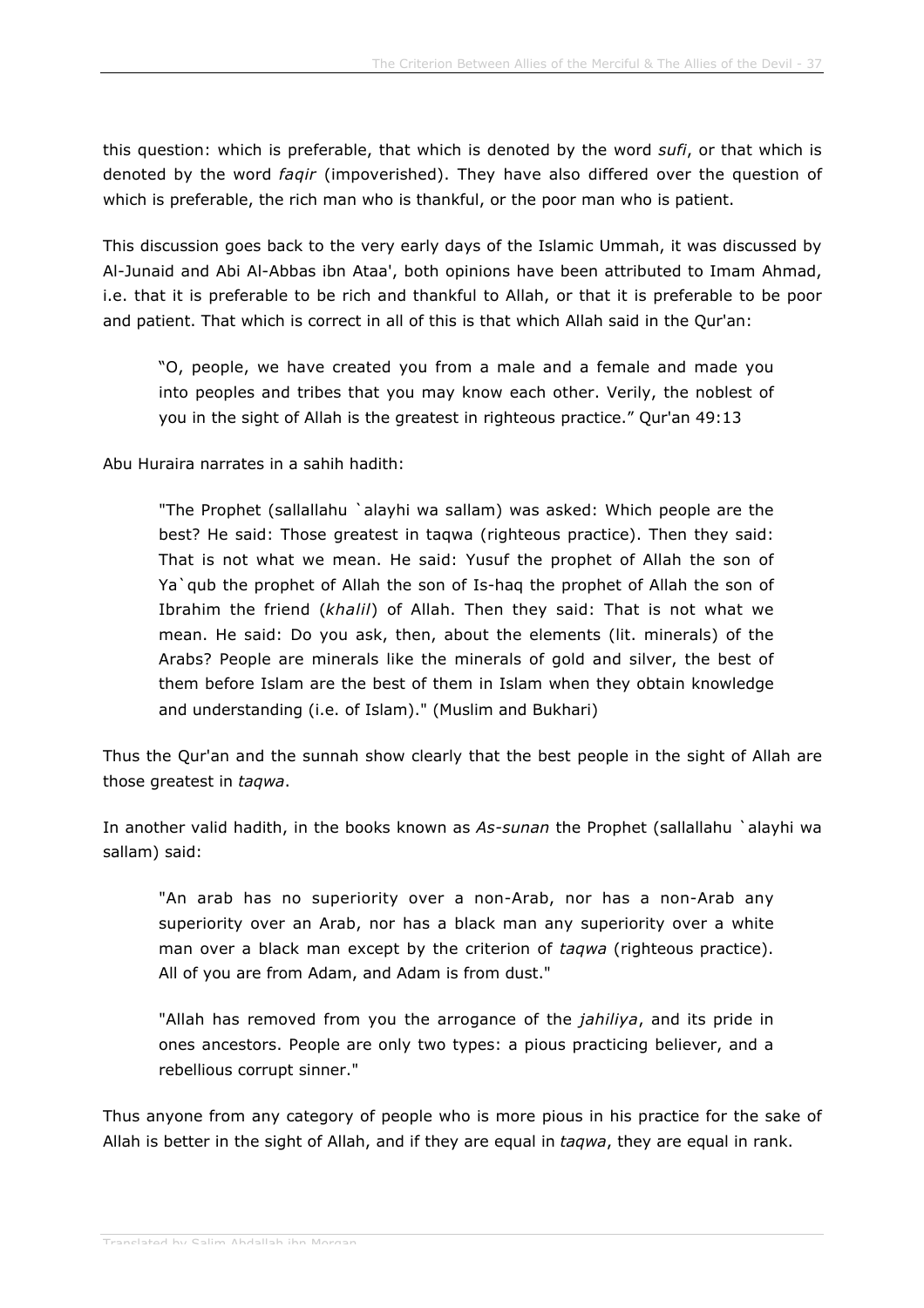The word *faqr* (poverty) in legal terminology means a lack of wealth, or it can mean the poverty (i.e. complete need) of every created being for its creator. Allah said about the first meaning:

"Zakat is only for the impoverished and the poor and..." Qur'an 9:60

and, about the second meaning:

"O, you people, **you** are the impoverished for Allah" Qur'an 35:15

In the Qur'an, Allah has praised two groups of poor people: those of (i.e. deserving of being given) zakat, and those deserving of being given from the public property known as *fei'*. About the first group, He said:

"For the impoverished who are who are fully engaged in the path of Allah, and are unable to move about in the earth, striving to seek a living. The ignorant one believes them to be without need because of their refraining (from asking). You will know them from their signs. They do not ask the people, begging." Qur'an 2:273

And, about the second group, Allah said:

"For the impoverished, the migrators who were expelled from their homes and their property. They seek the grace of Allah, and His pleasure. They come to the aid of Allah (i.e. His cause) and His prophet. These are the truthful ones." Qur'an 59:8

This is the category of those who fled from evil, and struggled against the enemies of Allah internally and externally, as the Prophet said:

"The believer is he from whom the blood and the property of the people are safe."

"The Muslim is he with whom the Muslims are in safety from his tongue and his hand. The migrator is he who flees from that which Allah has forbidden." And, in another version: "and the *mujahid* (fighter of *jihad*) is the one who struggles against his *nafs* (self, here wrong tendencies and desires) for the sake of Allah."

As for the hadith which is narrated by some in which the Prophet is alleged to have said upon the return of the Muslims from the battle of Tabuk:

"We have come back from the minor *jihad* to the major *jihad*."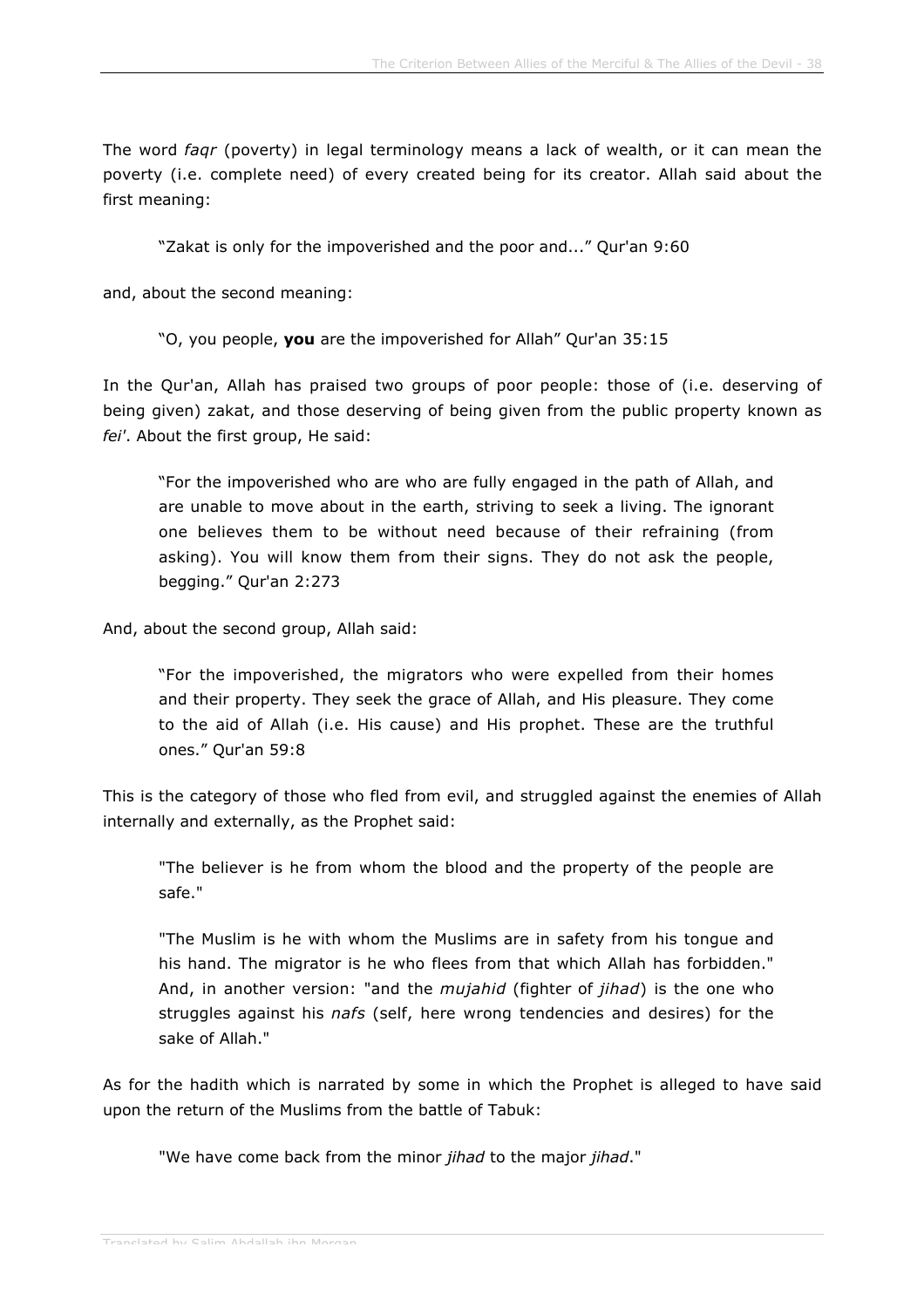**This is a false hadith**, having no origin, and none of those knowledgeable of the words and actions of the Prophet (sallallahu `alayhi wa sallam) have transmitted it. (Note: Actually, this supposed hadith is found in one minor book of hadith, the book of Al-Baihaqy, with a weak chain of narration. Scholars of hadith, among them Ibn Hajr, one of the most knowledgeable scholars of the hadith have said that the only origin of this statement is that it is the statement of one of the Muslims, and not of the Prophet.) Fighting against the disbelievers is on of the greatest of works. In fact, it is the best thing which a person can volunteer. Allah said:

"The believers who sit back without any valid excuse are not the same as those who fight in the path of Allah with their property and their lives. Allah has preferred those who struggle with their property and their lives over those who sit back by a degree, and to both Allah has promised good. And Allah has preferred those who struggle over those who sit back by a great (difference in) reward." Qur'an 4:95-96

"Do you equate providing waters for the pilgrims and maintaining the sacred masjid with those who **believe** in Allah and in the last day and struggle in the path of Allah? They are not equal in the eyes of Allah, and Allah does not guide the oppressors. Those who believe and migrate and fight in the path of Allah with their property and their lives are greater in rank with Allah, and they are the successful ones. Allah gives them glad tidings of mercy from Him and acceptance and gardens wherein for them is a permanent bliss. They will stay in it forever, verily with Allah there is a very great reward." Qur'an 9:19- 22

In Sahih Muslim and other collections, An-Nu'maan ibn Basheer narrates:

I was in the presence of the Prophet (sallallahu `alayhi wa sallam), when a man said: I have no concern if I do no other work after Islam than the providing of water for the pilgrims. And, another man said: I have no concern if I do no other work after Islam than the maintenance of the Holy Masjid (i.e. in Makka). Then, Ali ibn Abi Talib said: *Jihad* in the path of Allah is better than that which you two have mentioned. Umar said at that point: Do not raise your voices near the *minbar* of the Prophet, rather, after the prayer is over, I will ask him. And so, when he asked him, this aya (i.e. Qur'an 9:19-22 above) was revealed.

In the books of Muslim and Bukahari, Abdullah ibn Masood narrates:

"I said: O Prophet, which act is the best in the sight of Allah? The Prophet answered: Prayer in its time periods. I said: And then what? He said: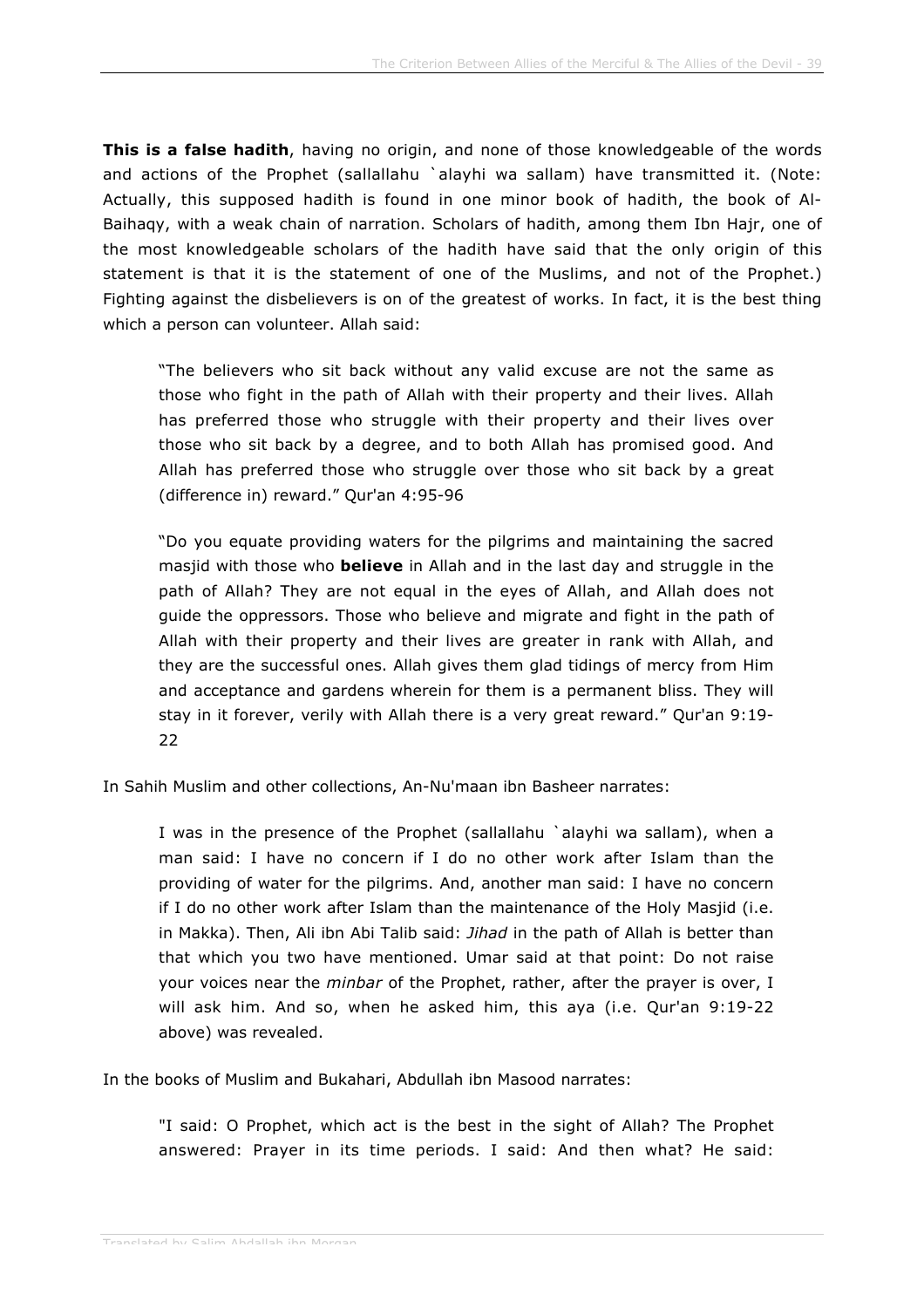Righteousness towards your parents. I said: Then what? He said: *Jihad* in the path of Allah ta'ala. (The narrator then said): The Prophet (sallallahu `alayhi wa sallam) informed me of these, and if I had asked for more, he would have given me more."

In another hadith, also in Muslim and Bukhari, the Prophet (sallallahu `alayhi wa sallam) was asked about the best act, and he said:

"Belief in Allah and *jihad* in His path." When it was asked of him: And then what? He said: "A pilgrimage free of transgression."

In a third hadith found in Muslim and Bukhari, the following is narrated:

A man said to the Prophet: O, Prophet of Allah, tell me about an act which is equal to *jihad* in the path of Allah. The Prophet said: You are not capable of it. Then the man said: But tell me about it. The Prophet said: Are you able, when you go out as a fighter in the path of Allah to fast and never break your fast and stand (in prayer) and never take a rest?

In another sahih hadith, Mu'adh ibn Jabal tells of the Prophets advice to him when he sent him to Yemen:

"O, Mu'adh, have *taqwa* of Allah wherever you are, and follow up the bad action with a good act which will erase it, and be with people on the best of character and manners." And he said in another hadith: "O, Mu'adh, verily I love you, so never neglect to say at the end of each prayer: O, Allah aid me in your remembrance, and gratitude to You, and the best forms of worshipping You." And, the Prophet said to Mu'adh on another occasion: "O, Mu'adh, do you know what Allah right over His slaves? I said: Allah and His Prophet know best. The Prophet said: His right over His slaves is that they worship Him and associate no partners with Him. And do you know what is the right of the slaves over Allah when they do that? I said: Allah and His Prophet know best. The Prophet said: "Their right over Him is that He not punish them."

In another hadith, the Prophet said to Mu'adh:

"The head of the affair is Islam (i.e. submission), and its central pillar is prayer, and the tip of its peak is *jihad* in the path of Allah."

"O, Mu'adh, should I not inform you of the elements of righteousness? Fasting is a preventive, and giving in charity extinguishes minor sins as water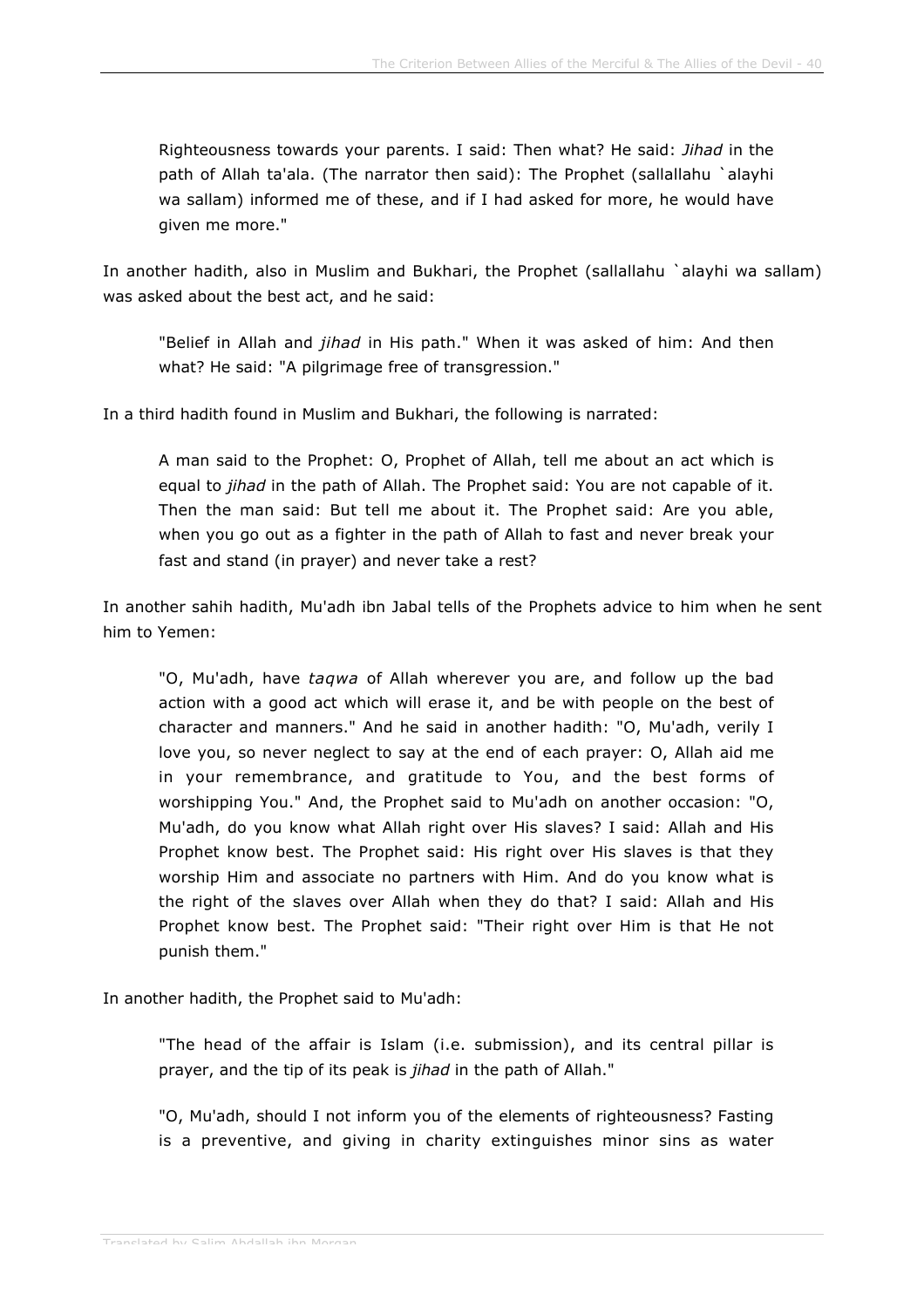extinguishes fire, and the standing of a man in prayer in the middle of the night, upon which he read the verse: "Their sides are repelled form their places of rest, they call to their Lord in fear and hope, and of that which we have provided them, they spend. So, no soul knows of the peace-giving delights which have been hidden away for them as a reward for that which they used to do." Qur'an 41:16-17 Then, the Prophet said: O, Mu'adh, should I not inform you of something which is even better for you than that? Hold back this tongue or yours. (While saying this, the Prophet took hold of his tongue.) Mu'adh said: O, Prophet of Allah, are we to be held to account for that about which we speak? The Prophet said: Your mother is bereaved of you O, Mu'adh, did the people get thrown into the fire on their faces for anything other than the harvests of their tongues?"

The meaning of this is found in another hadith which is in Muslim and Bukhari in which the Prophet said:

"Whoever believes in Allah and the last day, let him speak that which is good, or keep quiet."

i.e. speaking that which is good is better than silence, and silence is better than speaking that which is evil. As for complete and perpetual silence, this is an innovation (*bid'a*), and is interdicted, as is complete abstinence from bread or meat or from the drinking of water. All of that is blameworthy innovation (*bid'a*), as has been established in the hadith found in the book of Sahih Bukhari, narrated by Ibn Abbas:

The Prophet saw a man standing in the sun and said: What is this? Those around him answered: Abu Isra'il swore an oath that he would stand in the sun, not seek shade, not speak, and fast. The Prophet said: Order him to sit down, seek shade, speak, and let him complete his fast. (Note: This hadith proves that of the four parts of the man's oath, only the fasting is obedience to Allah, since it is a mode of devotion prescribed by Allah, as for the other three, they are *bid'a* and blameworthy innovation, and so the Prophet had the man ordered to stop them even though he had made an oath (*nadhar*).)

Also in Muslim and Bukhari, Anas narrates:

Some men asked about the acts of worship of the Prophet, and it was as if they thought them little. They said: And which of us is like the Prophet of Allah? Then one of them said: As for me, I fast every day, and never break it. And another one said: As for me, I stand in prayer in the night, and do not sleep. Then a third one said: As for me, I do not eat meat. And a fourth one said: As for me, I do not marry women. The Prophet said: What is with people who say such things? As for me, I fast and I break fast, I stand in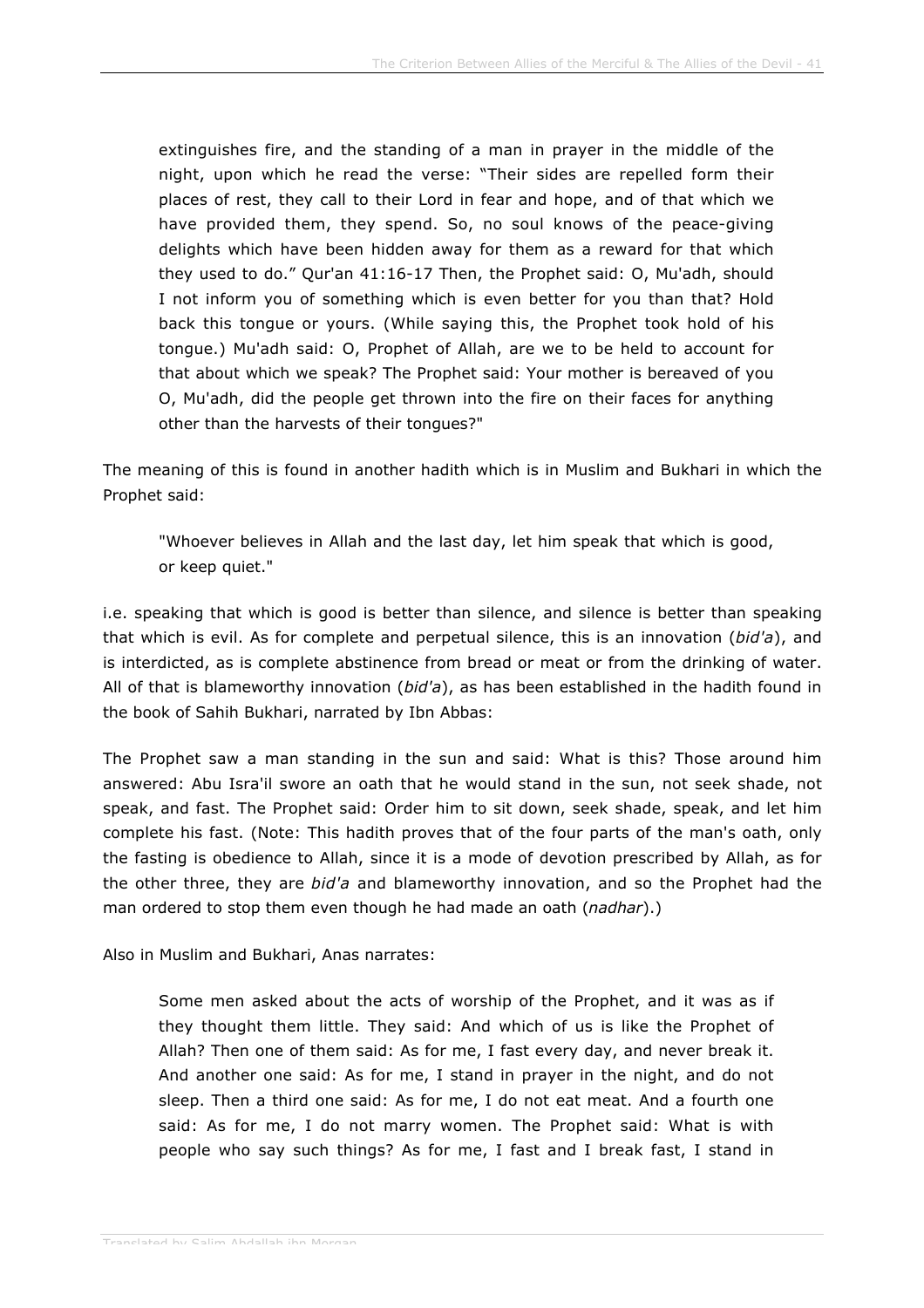prayer and I sleep, I eat meat, and I marry women. Whoever turns away from my way (*sunnah*) is not of me.

i.e. took another path with the conviction that it is superior to the path of the Prophet (sallallahu `alayhi wa sallam). Whoever does such is unconnected to Allah and His Prophet. Allah said:

"And who turns away from the tradition of Ibrahim (i.e. pure monotheism) except for the one who has immersed himself in foolishness?" Qur'an 2:130

Rather, it is obligatory upon every Muslim to believe that the best discourse of all is the Book of Allah, and that the best guidance is the guidance of Muhammad (sallallahu `alayhi wa sallam) as it has been established in the sahih hadith, i.e. that the Prophet used to say that in his *khutba* every Friday.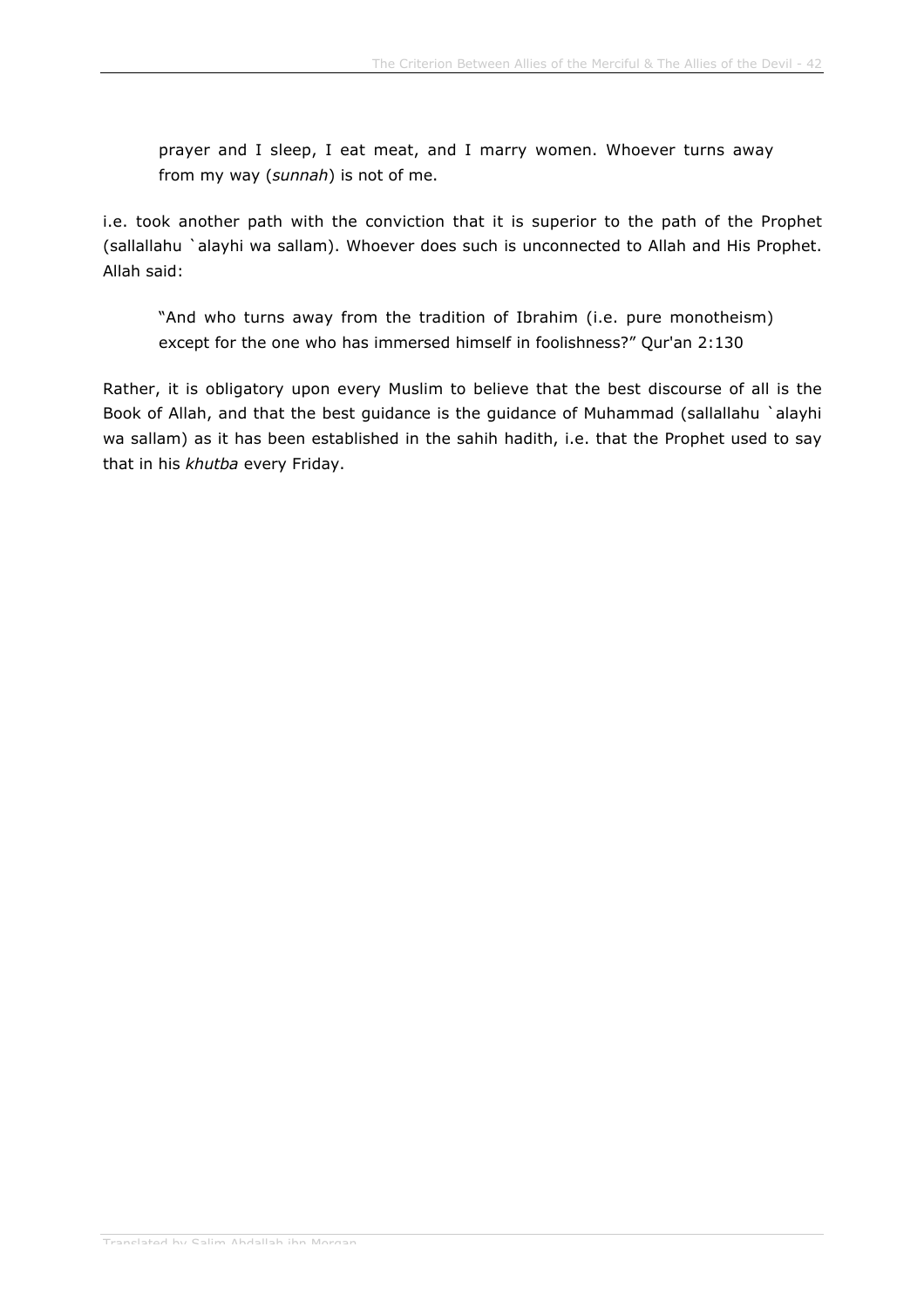## **- Chapter 10 -**

It is not a condition for an ally of Allah that he be free of (protected from) mistakes and errors. Just the opposite, it is quite possible that some knowledge of the Shari'a may be hidden from him, just as it is possible for him to become confused about some issues in Islam such that he imagines certain things to be part of what Allah has ordered us to do or part of what He has forbidden, when it is in fact not so. It is also possible for him to believe that some miraculous occurrences are the *karamaat* which Allah grants to His allies when in fact they are from *shaitaan*, but their true nature has been disguised to him because of some decrease in his rank, such that he fails to recognize them as being from *shaitaan*. Nonetheless, he may not necessarily, because of this, leave the ranks of the allies (*awliyaa'*) of Allah, since Allah has overlooked and forgiven for this Ummah error, acts of forgetting, and things done under compulsion. Allah said:

"The Prophet has believed in that which was sent to him from his Lord as have the believers. All of them believe in Allah, His angels, His books, and His messengers. We do not differentiate between any one of His messengers, and they say: "We hear, and we obey. Your forgiveness, our Lord, to You is the end of all things. \* Allah does not emburden any soul except with that which is within his ability. To it is (the good of) what it earned, and upon it is (the bad of) what it earned. Our Lord, do not hold us responsible if we forget, or make a mistake. Our Lord, and do not put on us burdens as were placed on those who came before us. Our Lord, and do not put on us that over which we have no power. And overlook for us (our sins), and forgive us, and have mercy on us, You are our Guardian and Protector, so give us victory over the people who reject faith." Qur'an 2:285-286

It has been narrated in sahih hadith that Allah has answered this prayer saying, "I have done so." In the collection of Muslim on the authority of Ibn Abbas:

When this verse was sent down: "If you reveal that which is within your selves, or hide it, Allah will take you to account for it. He forgives whomever He wishes, and punishes whomever He wishes, and Allah is entirely capable of all things." 2:284, something entered the hearts of the companions which was more severe than anything they had experienced previous to it. Then, the Prophet (sallallahu `alayhi wa sallam) said to them: Say we hear and we obey, and we have surrendered. At that point, Allah put faith into their hearts. Then, Allah sent down the words: "Allah does not emburden any soul except with that which is within its ability. To it is (the good of) what it earned, and upon it is (the bad of) what it earned. Our Lord, do not hold us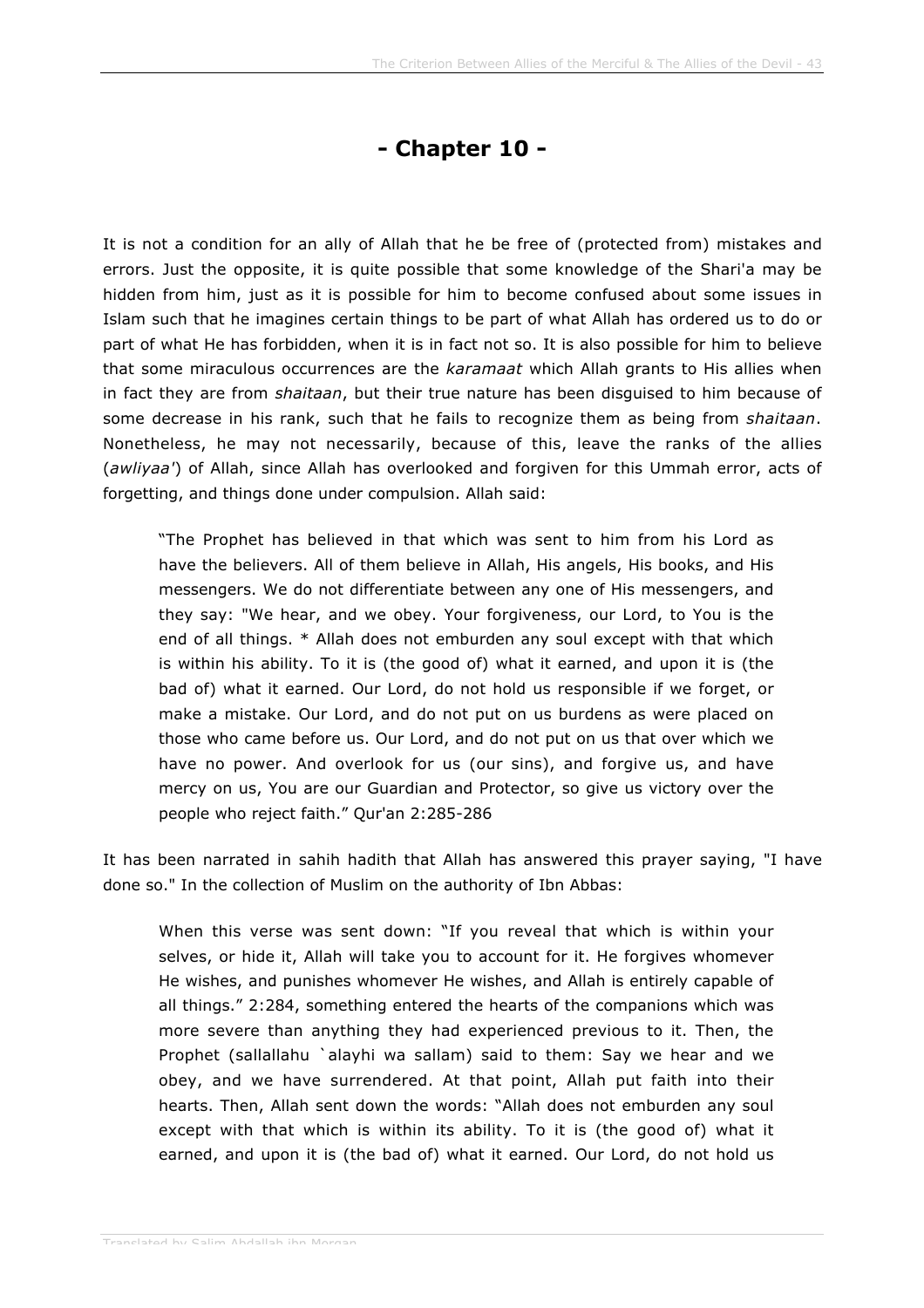responsible if we forget, or make a mistake." And Allah said: I have done so. "Our Lord, and do not put on us burdens as were placed on those who came before us." Allah said: I have done so. "Our Lord, and do not put on us that over which we have no power. And overlook for us (our sins), and forgive us, and have mercy on us, You are our Guardian and Protector, so give us victory over the people who reject faith." Allah said: I have done so.

Allah said about this in another verse:

"There is no burden upon you for that in which you were mistaken, rather for that which you have done with the full determination of your hearts." Qur'an 33:5

In Muslim and Bukhari, Abu Huraira and Amr ibn Al-'aas both narrate that the Prophet (sallallahu `alayhi wa sallam) said:

"When a ruler exerts himself to arrive at the correct ruling, and is correct, he gets two rewards and when he exerts himself but is mistaken, he gets one reward."

Note that no sin was ascribed to the one who makes jurisprudential effort (*ijtihaad*) and makes a mistake, rather his is a reward for his efforts, and his mistake is forgiven. On the other hand, the one who makes such an effort and arrives at the correct ruling is deserving of two rewards, and is thus the better of the two. Since it is possible for any ally of Allah to make a mistake, it can never be obligatory upon the people to believe in everything any one of them says, except in the case of one of them who is a prophet. Moreover, it is not allowed for any ally of Allah to place his trust in the inspirations which come into his heart unless it is in complete accordance with the Shari'a. Nor may he place his trust in anything which he feels to be intuition, inspiration, signs, or being addressed with the truth, rather, it is obligatory upon him to measure all of that up to the criterion of that which the Prophet Muhammad (sallallahu `alayhi wa sallam) brought. If it is in agreement therewith he can accept it, but if it is in disagreement, he must reject it, and if he cannot be sure whether it is in accordance with the Prophet's message or at variance with it, he must refrain from believing it or applying it.

People, with regard to this issue go in three directions: two extremes and a middle path. Some of them, when they believe that a person is an ally of Allah (some say: "saint"), accept and agree with him in all that which this ally believes to be his heart addressing him from his Lord. They accept whatever this person does. Others, when they see any such person do anything or say anything which is not in accordance with the Shari'a, reject any possibility of this person being an ally of Allah, even though he may have exerted his honest effort to know the truth and simply been mistaken. The best of affairs is the middle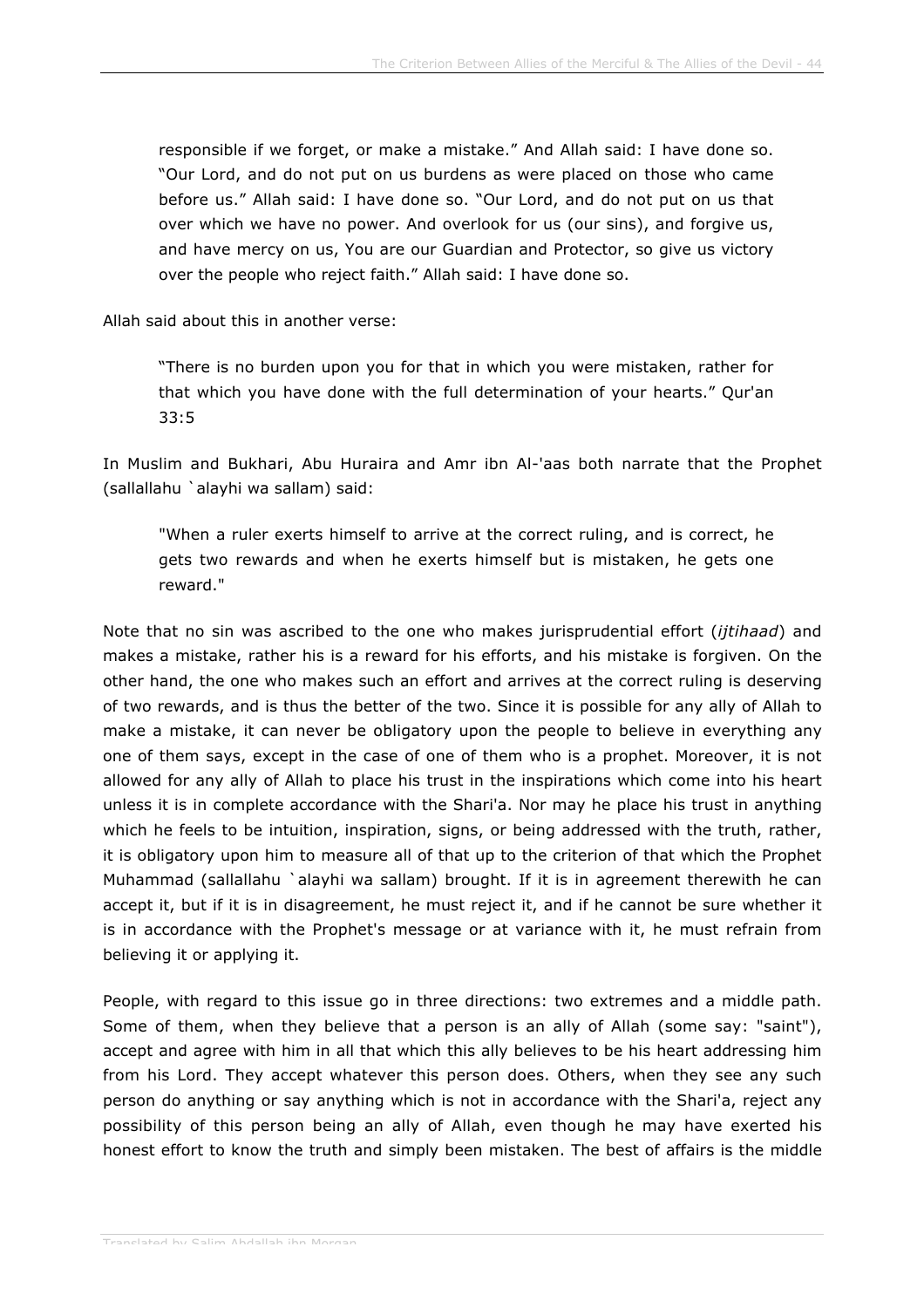way. And that, here, is that a Muslim does not believe that anyone is protected against ever making a mistake, and does not believe that someone who exerts their honest effort and is mistaken is a sinner. Thus, no one is followed in everything they say (except the Prophet), and no one is to be judged a disbeliever or corrupt if he has made an honest effort to know the true ruling of the law.

All that is upon the people is to follow that with which Allah sent His Prophet (sallallahu `alayhi wa sallam). As for one who disagreed with the opinions of some of the scholars of fiqh, and agreed with others, no one has any right to insist on their following the other opinion nor to say about them: They are going against the Shari'a.

The Prophet said (Muslim and Bukhari):

"In the previous nations there were individuals who were addressed (with the truth). If there are such people in my nation, Umar is one of them."

And, in two other hadith found in At-Tirmidhi which are *hassan* (good) in strength of the chain of narration, the Prophet said:

"If there was to be a Prophet after me, it would be Umar."

"Verily Allah has put the truth on the tongue of Umar and in his heart."

Ali ibn Abi Talib used to say:

"We used not to view as completely improbable that *As-sakeena* might speak on the tongue of Umar."

This has been authenticated as the statement of Ali via the narration of Ashsha'bi. Ibn Umar (i.e. Abdallah the son of Umar) used to say:

"Whenever my father would say about something: I believe it is so and so, it would turn out to be just as he said."

Qais ibn Taariq said:

"We used to say that an angel spoke on the tongue of Umar."

Umar himself used to say:

"Come close to the mouths of those obedient to Allah, and listen to that which they say for, verily, truthful things appear to them."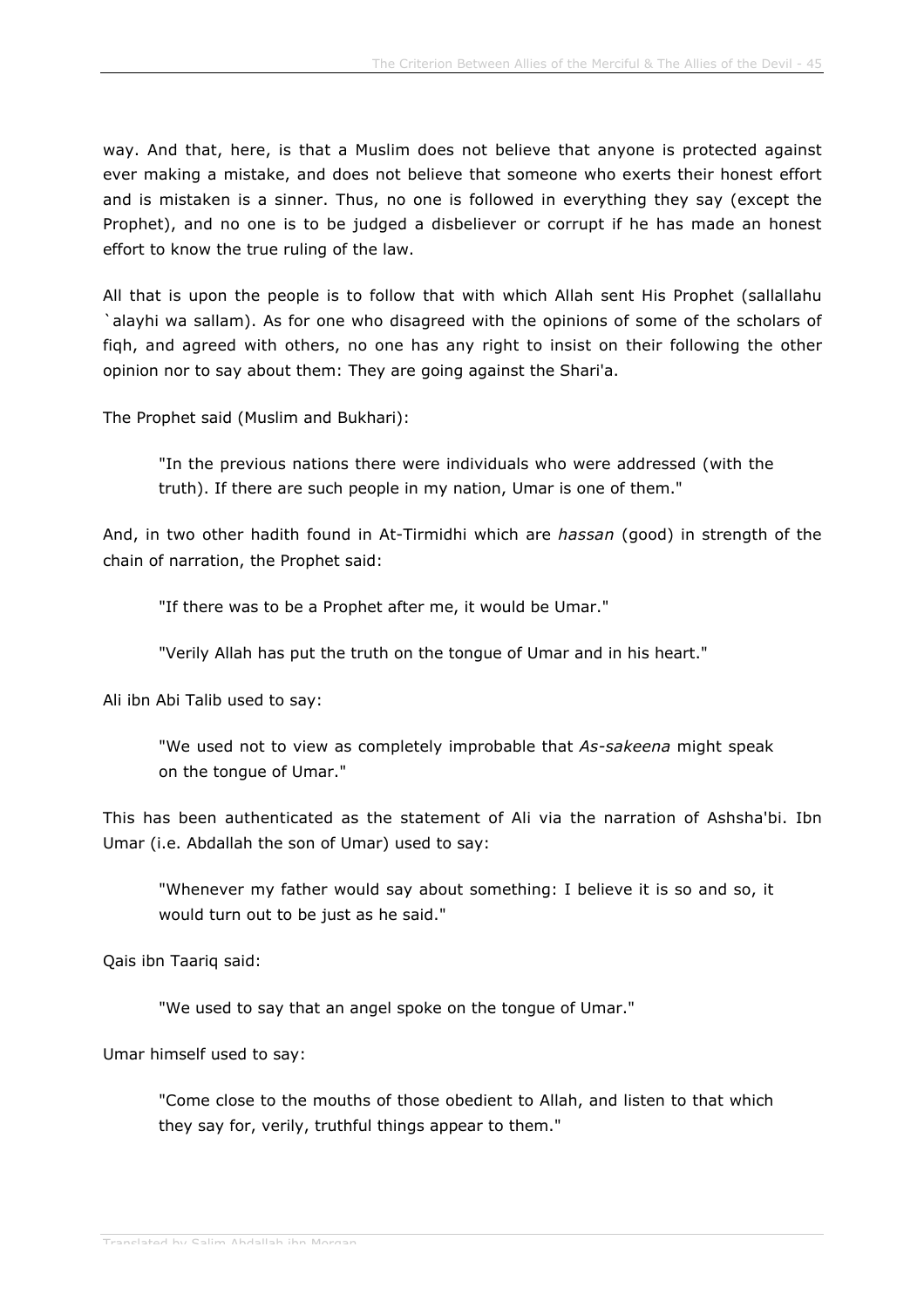These "truthful things" which Umar has informed us appear to those obedient to Allah are things which Allah shows to them. Thus, it is established that the allies of Allah may receive inspirations or intuitions. The best of these in the entire Muslim nation after Abu Bakr is Umar ibn Al-Khattab, may Allah be pleased with them. The best of this nation after its Prophet (sallallahu `alayhi wa sallam) is Abu Bakr and then Umar.

As we have mentioned previously, it has been established in the sahih hadith, that Umar is a *muhaddath* (i.e. one addressed) of this nation. For any other *muhaddath*, or receiver of inspirations and intuitions which we assume to exist in this nation, Umar is better than him. And yet, Umar always did that which was obligatory upon him: to measure anything that occurred to him against that with which the Prophet (sallallahu `alayhi wa sallam) was sent. Sometimes they would be in agreement, and this would be evidence of the high rank of Umar and his piety. In this way, the Qur'an was revealed ratifying the opinion of Umar which he had expressed before it revelation on several occasions. Other times, what occurred to Umar would be at variance with the message of Muhammad (sallallahu `alayhi wa sallam), and Umar would retract his original position as soon as he realized this, as in his retracting his opinion at the treaty of Hudaibiya when at first he was determined that the Muslims should engage the Associationists in battle. This was after a consultation between Umar and the Prophet (sallallahu `alayhi wa sallam). This hadith is well known, and is found in the collection of Bukhari and others.

The Prophet (sallallahu `alayhi wa sallam) set out to make *'umrah* (minor pilgrimage) in the sixth year of the migration along with fourteen hundred Muslims. These were are the Muslims who took the oath under the tree. The Prophet had made a treaty with the associationists, after discussions with them, in which it was stipulated that he should turn back to Madinah in that year and come for 'Umrah in the following year. There were various other conditions which seemed to be unfair to the Muslims. This was extremely difficult for many of the Muslims, and Allah and His Prophet knew best the great benefits in that treaty. Umar was one of those who strongly disliked this treaty such that he said to the Prophet: "O, messenger of Allah, are we not on the way of truth, and our enemy is in falsehood?" The Prophet answered: "Of course." Then, Umar said: "Are not our dead in paradise, and their dead are in the fire?" The Prophet said: "Of course." Umar said: "So why, then, do we give in to humiliation in our Din?" The Prophet said to him: "I am the Messenger of Allah, and He is my helper, and I am not disobeying Him." Umar went on to say: "Didn't you used to inform us that we would come to the Ka'aba and circle around it?" The Prophet said: "Yes, but did I say that you would come to it this year?" Umar said no, and then the Prophet said: "Verily, you will come to it, and circle around it."

Thereupon, Umar went to Abu Bakr and said to him the same things that he had said to the Prophet. Abu Bakr answered him with the same answers which the Prophet had given Umar, though he had not heard of the conversation between them. Abu Bakr was therefore superior in his harmony with Allah and His Prophet than Umar. Umar subsequently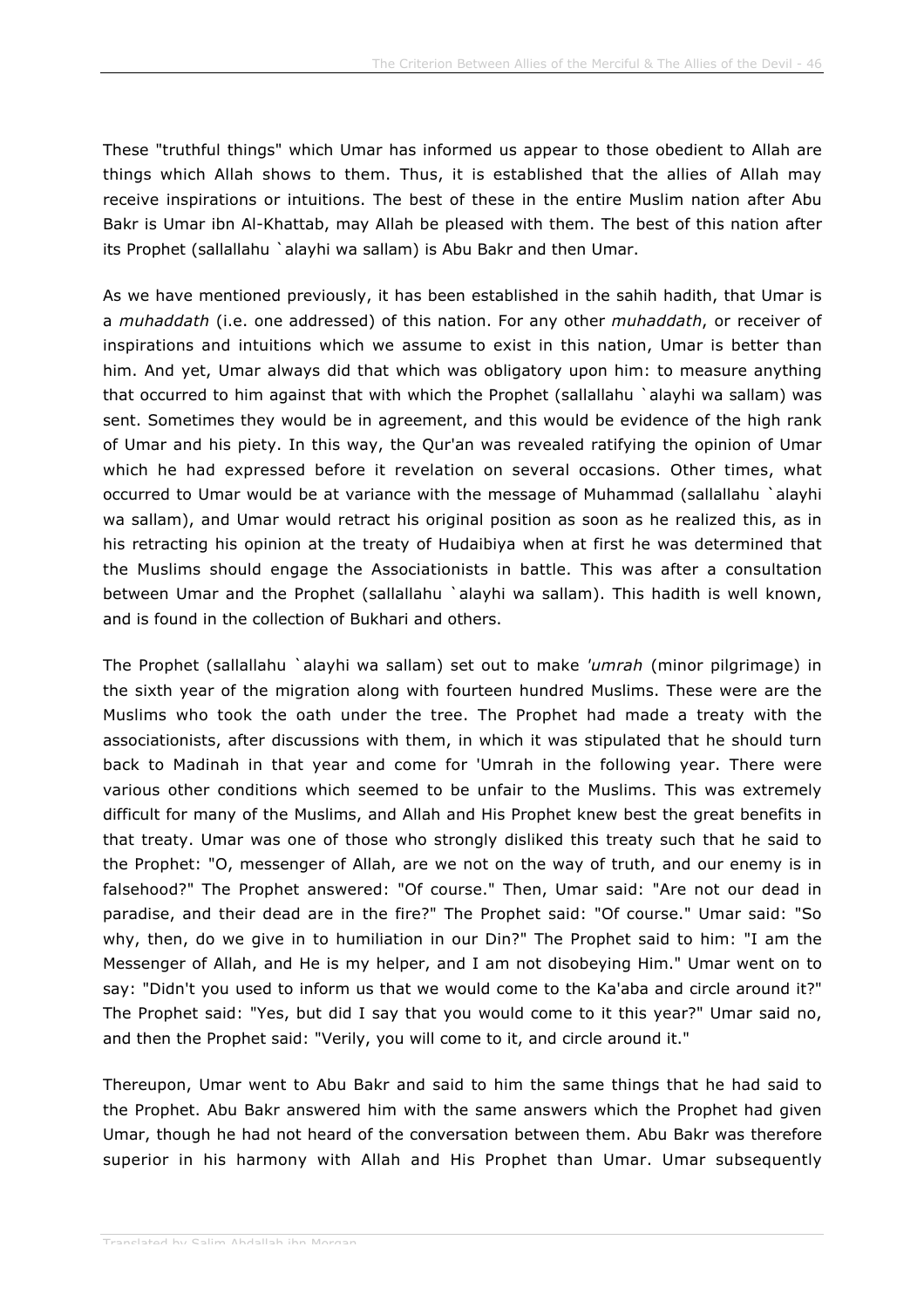retracted his position and said about this incident: "For that incident I did many works" (i.e. seeking the forgiveness of Allah.)

In a similar fashion, when the Prophet (sallallahu `alayhi wa sallam) died, Umar denied his death at first. Then, when Abu Bakr told him that he had indeed died, he retracted his first statement.

Also in the battles against those who withheld their zakat, during the caliphate of Abu Bakr. Umar said to him:

"How can you fight the people when the Prophet said: "I have been ordered to fight the people until they testify that their is no deity other than Allah and that I am the messenger of Allah. When they do that, their lives and their property are protected except for the rights of Islam." Abu Bakr said to him: "By Allah, if they were to withhold a single binding rope which they used to pay to the Prophet, I would fight them for their refusal to pay." Umar said: "By Allah it was nothing other than that I saw that Allah had inspired in his heart fighting them, and I knew that it was the truth."

This and other examples like them show the higher rank of Abu Bakr over Umar, even though, as we have seen, Umar was *muhaddath*, one who is addressed with the truth. This is because Abu Bakr was *As-Siddique* (i.e. ever-truthful, ever-believing), and one who is *siddique* takes from the Prophet, the protected from falling into error everything which he says and does. On the other hand, one who is *muhaddath* takes things from his own heart or intuitions, and these are not protected from falling into error, and so he needs always to measure them against that which has been brought by the Prophet, the protected from falling into error.

Thus, Umar used to consult with the companions, may Allah be pleased with them, and to discuss with them, seeking their counsel in various affairs. Furthermore, they used to disagree with him on some things, and so they would present their arguments from the Qur'an and the Sunnah, and Umar would present his arguments from the Qur'an and the Sunnah. Umar accepted from them this disagreement and discussion, and never said to them: "I am *muhaddath*, I receive inspirations and visions, and so you should accept that which I say and not oppose me therein." So anyone who claims that he is an ally of Allah, or his companions claim for him, that he is "enlightened", or receives inspirations such that it is obligatory to follow him and accept from him all that he says, and not to oppose or question him and to defer to his opinion without regard for the texts of the Qur'an and the Sunnah; such people he, and they are in gross error, and these are the people who are farthest astray. Umar ibn Al-Khattab was better than any such people, and he was the Prince of the Believers and the *khaleefa*, and yet the Muslims used to disagree with him and measure anything that he said or that any of them said against the standards of the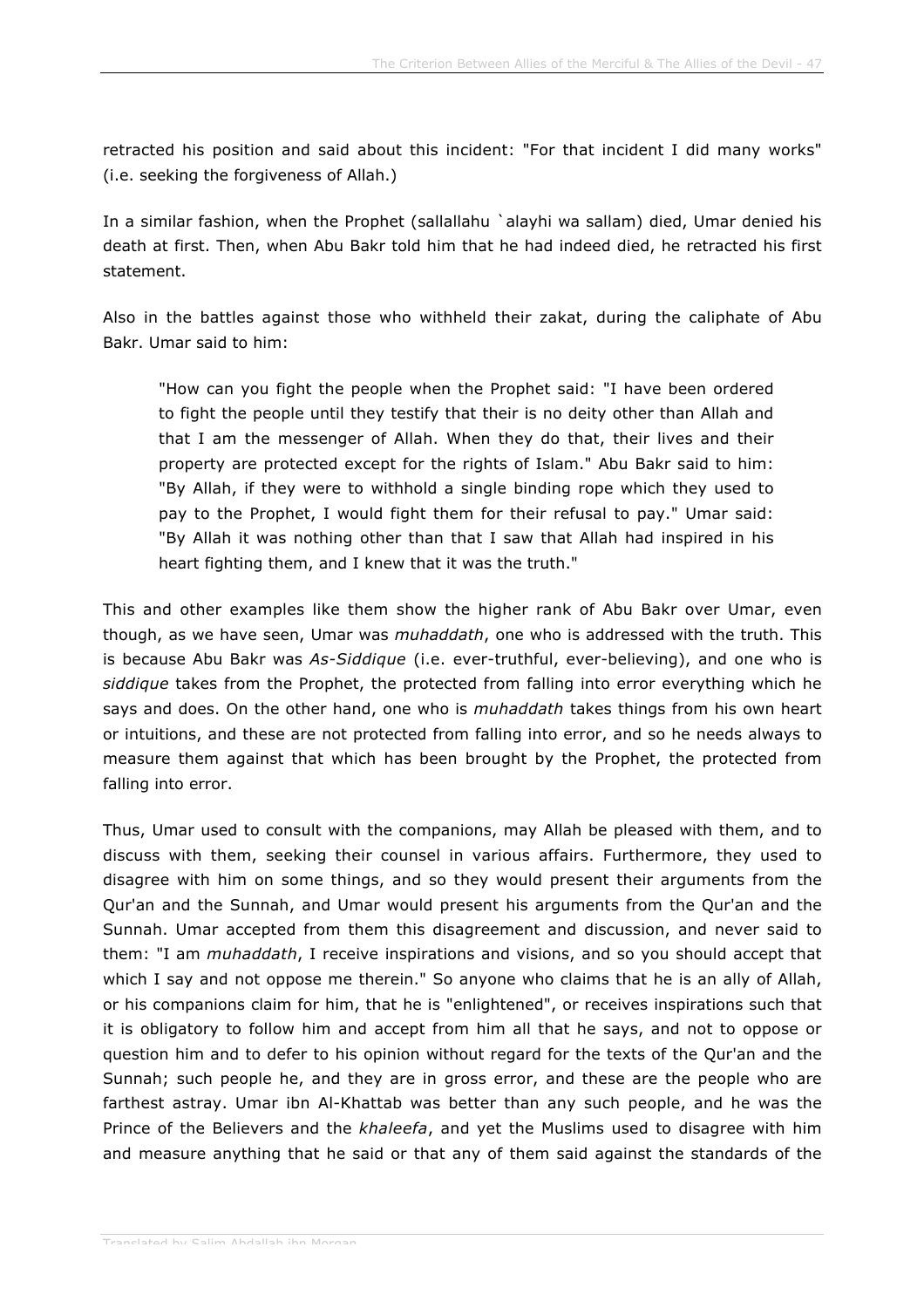Qur'an and the Sunnah. The early scholars of Islam have unanimously agreed that the opinions of any man can be accepted and can be rejected (i.e. are open to question) except for the statements of the Prophet (sallallahu `alayhi wa sallam).

This is one of the differences between the prophets and others: It is obligatory to have complete faith in all that they are informed of by Allah - peace and prayers of Allah upon them. Further, it is obligatory to obey them in all that they order. This is not the case with the allies of Allah (who are not prophets): it is not required to obey them in all that they order, nor is it required to believe in all that of which they inform. Rather everything which comes from them, both orders (legal rulings) and information (about the unseen, about Allah and His characteristics, etc.) is measured against the Qur'an and the Sunnah. Then, it is obligatory to accept whatever of that which is in accordance with the Qur'an and the Sunnah, just as whatever of that is not in accordance with them is completely rejected, even if its author is among the greatest allies of Allah, and even if he had exerted his honest efforts to know the truth who, as we have seen is deserving of one reward for his efforts, and his mistake is overlooked. If he went against the Qur'an and the Sunnah by way of an honest mistake, his mistake entails no sin as long as he as been pious toward Allah (had *taqwa*) to the extent of his or her ability, as Allah said:

"Have *taqwa* of Allah to the extent of your ability." Qur'an 64:16

This aya came by way of explanation of Allah's statement:

"O, you who believe, have *taqwa* of Allah as is befitting of Him." Qur'an 3:102

Ibn Masood and others said about the phrase: "as is befitting of Him":

i.e. to obey Him and not to disobey, to remember Him and not forget, and to thank Him and not show Him ingratitude. This is to the extent of ones ability, for Allah does not require of anyone except that which is within his ability, as Allah said: "Allah does not emburden any soul except with that which is within his ability. For it is (the good of) what it earned, and upon it is (the bad of) what it earned." And, Allah said: "And those who believe and do good works - we do not emburden anyone except with what is within their ability - these are the people of paradise who will be therein forever." Qur'an 7:42 And, He said: "And give full measure in volumes and weights, we emburden no one except with that which is within their ability." Qur'an 8:152

Allah has mentioned the belief in that which the prophets have brought in many places in the Qur'an:

"Say: we believe in Allah and in that which has been sent down to us and in that which was sent down to Ibrahim and Isma'il and Is-haq and Ya'qub and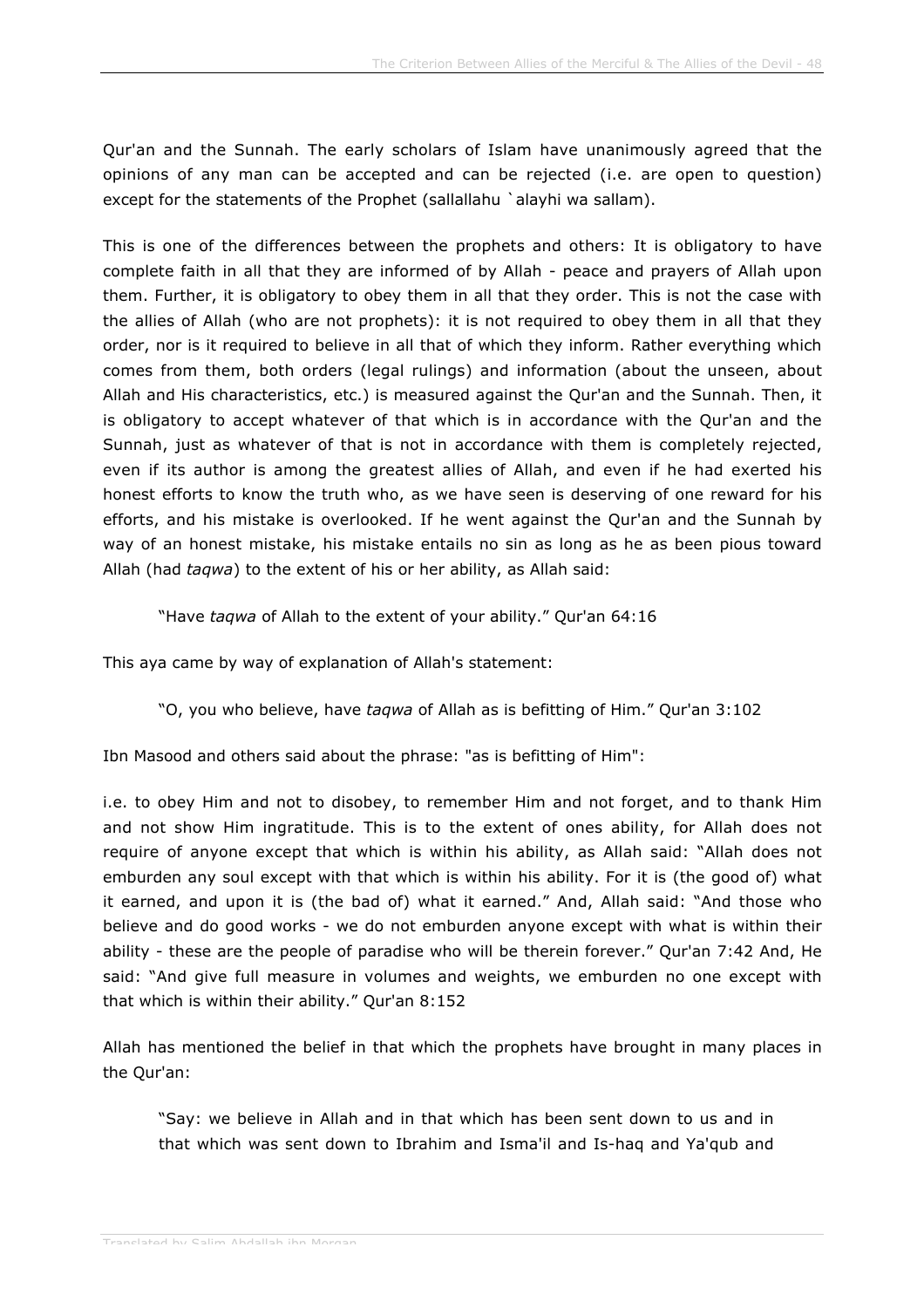the tribes, and that which was given to Musa and 'Isa, and that given to the prophets from their Lord. We do not differentiate between any of them, and to Allah we submit." Qur'an 2:136

"A.L.M. \* This is the book in which there is no doubt, a guidance for those who are pious. \* Those who believe in the unseen, establish the prayer, and spend out of what we have provided for them. \* Those who believe in that which was sent down to you and that which was sent down to those before you, and have certainty of faith in the existence of the hereafter. \* Such are on true guidance from their Lord, and such are the successful." Qur'an 2:1-5

"Righteousness is not the turning of your faces to the East or the West. Righteousness is (the quality of) the one who believes in Allah and in the last day, the angels, the revealed books, and the prophets. And they give of their property - in spite of their love for it - relatives, orphans, the poor, stranded travellers, those who ask, and for the freeing of slaves. They establish the prayer and pay the zakat. They are keepers of any promises they make, and are patient and steadfast in poverty, in illness, and in the thick of battle. These are the ones who have been truthful, and these are the ones possessing *taqwa*." Qur'an 2:177

The point we are making here is an issue of complete consensus of the allies of Allah ta'ala: It is obligatory upon the allies of Allah to hold tightly to the Qur'an and the Sunnah, and no one of them is *ma'soom* i.e. protected against falling into error, such that it is permissible to him or to his followers to follow that which comes into his heart without subjecting it to the test of the Qur'an and the Sunnah. Whoever does not accept this is in no way shape or form among the allies of Allah whom Allah has ordered us to emulate. Such a person is either a *kafir* (disbeliever) or is engaged in extreme and excessive foolishness and ignorance.

This point is frequently found in the words of the early scholars of Islam:

Abi Sulaiman Ad-Daaraani (2-3rd century) said: Something comes to my heart as does come to people, but I do not accept it except with two witnesses: The Qur'an and the Sunnah."

Abu Qaasim Al-Junaid (3rd century) said: "The knowledge of ours is defined by the Qur'an and the Sunnah. Whoever has not studied the Qur'an and written the hadith is not qualified to speak about this knowledge of ours" In another version, he said: "... should not be taken as an example."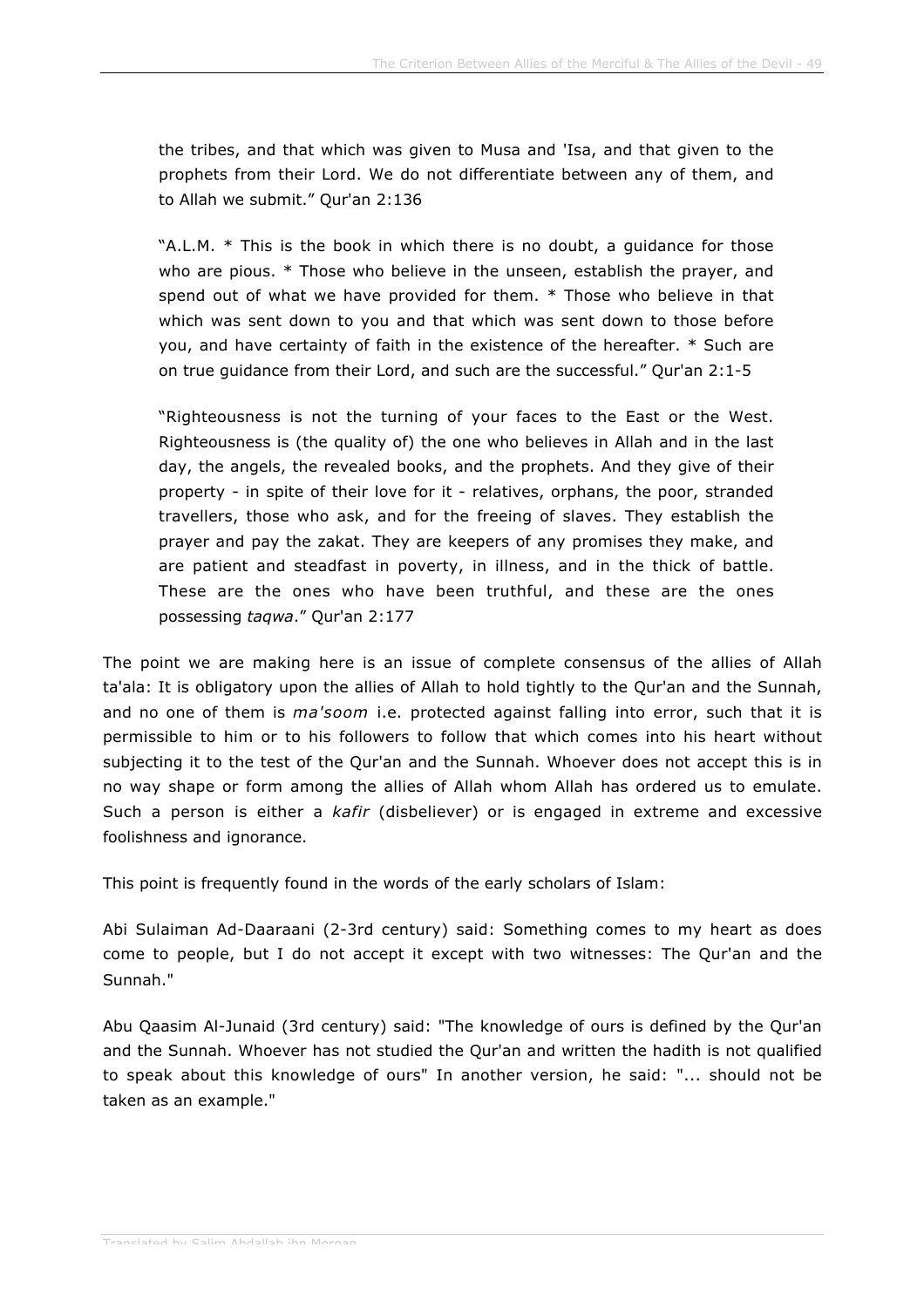Abu Uthman An-Neesaaboori said: "Whoever gives full authority to the Sunnah over himself in word and deed speaks with wisdom, and whoever gives his own inclinations and understanding full authority over himself in word and deed speaks innovation (*bid'a*), since Allah has said in His ancient discourse: "And if you obey Him (i.e. Allah), you will attain guidance.""

Abu Umar ibn Majeed said: "Every intuition (*wujd*) for which the Qur'an and the Sunnah do not bear witness is complete falsehood."

Many people fall into error in this question. Once they believe that a certain person is an ally of Allah, they believe that everything an ally of Allah days is accepted, and he is above reproach or criticism in everything he says and does, even though some of that may go against the Qur'an and the Sunnah. Thus, they agree with that person, but go against that with which Allah sent His Prophet (sallallahu `alayhi wa sallam) even though Allah has made it obligatory upon the entire creation to believe in all of the information which he imparted, and to obey him in all orders which he transmitted. Allah made him the criterion between His allies and His enemies, between the people of paradise and the people of the fire, and between those content with Allah's decree and the rebellious. Thus, whoever follows him is one of the allies of Allah and a possessor of *taqwa* (a concept including piety, faith, and righteous practice and action), and is one of the forces who will be successful, and is one or His righteous servants. On the other hand, whoever does not follow the Prophet is one of the enemies of Allah those in loss, the criminals. His opposition and disobedience of the Prophet will push him first of all into innovations (*bid'a*) and incorrect practice and, in the long run into disbelief (*kufr*) and hypocrisy (*nifaaq*). Then he will get his share of Allah's statement:

"On the day when the oppressor (i.e. of himself through disobedience to Allah, or to others likewise) bites his hands and says: Woe to me! If only I had taken a way along with the Prophet. If only I had not taken so-and-so as a bosom friend! He has led me astray from the reminder after it had come to me. Verily, *shaitaan* to man is ever deceptive and treacherous." Qur'an 25:27-29

"On the day when their faces will be turned over in the fire and they will say: Woe to us, if only we had obeyed the Prophet! And they will say: Our Lord, we have obeyed our leaders and our big people who led us astray from the path. Our Lord, give them a double punishment, and curse them with a mighty curse." Qur'an 33:66-68

"And among the people are those who make others as equals to Allah. They love them as the love of Allah, but those who believe are more intense in their love of Allah. If only they could see themselves when they they see the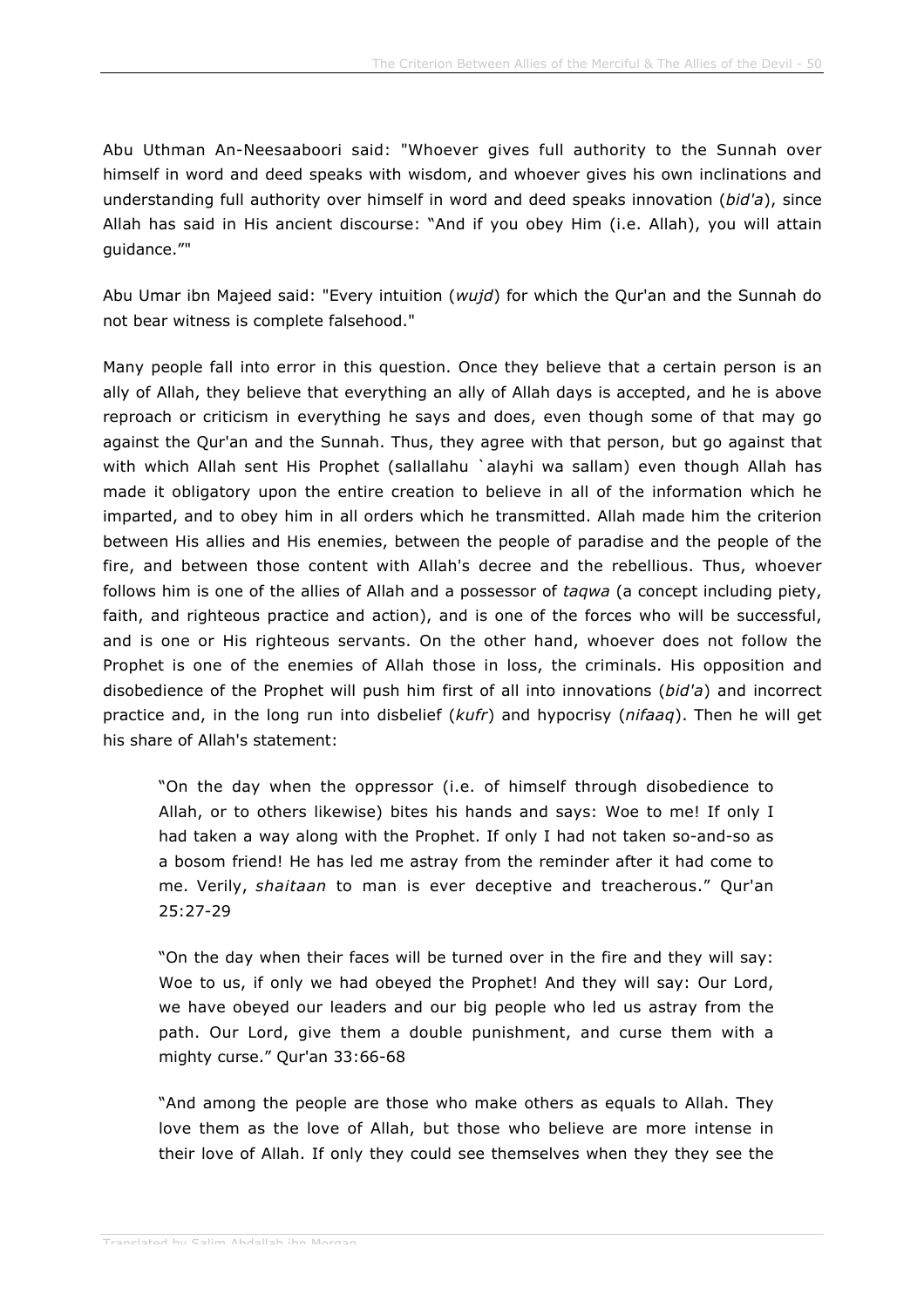punishment before them and (they will finally realize that) all power belongs to Allah, and Allah is severe in punishment. On the day when those who used to be followed will declare their innocence of those who used to follow them, and all of them will see the punishment in front of them, and all causes (which they used to assume) will be cut off. And those who used to follow will say, if we only had another chance, it would be us declaring our innocence of them as they now declare their innocence of us. In this way, Allah shows them their actions as nothing but regrets and remorse, and they will not come out of the fire." Qur'an 2:165-167

These people are similar to the Christians who Allah mentioned in another verse saying:

"They take their priests and monks as lords other than Allah as they did with the Messiah, the son of Maryam, though they have been ordered only to worship one god, there is no deity other than Him. He is exalted over that which they take as His partners." Qur'an 9:31

In a good (*hassan*) hadith found in the collections of Ahmad and At-Tirmidhi Adiy ibn Haatim narrates about the interpretation of the above verse:

When I asked the Prophet about it, I said: "They do not worship them." The Prophet said: "The make the unlawful lawful, and they make the lawful unlawful, and they obeyed them in that. This is their worship of them."

This is why it is said about such people: They denied themselves the reaching of the goal by losing the basic principles. The most basic principle is the establishing of the belief in the message brought by the Prophet (sallallahu `alayhi wa sallam). This must include the belief that the message of Muhammad is for the entire creation: people and jinns, Arabs and non-Arabs, scholars and worshippers, and rulers and common citizens, and that there is no route to Allah for anyone of His creation except through the following of the Prophet in secret and in public. Even if Musa or 'Isa or any other prophet was to meet the Prophet Muhammad (sallallahu `alayhi wa sallam) it would be obligatory upon him to follow him, as Allah said:

"And when Allah took the covenant from the prophets: That which I have given you of the Book and the Wisdom and then, when a messenger comes to you re-affirming that which is with you, you shall believe in him and support and aid him; Allah said: Do you accept the responsibility it entails? They said: "We accept." Allah said: "Then bear witness, and I am with you among the witnesses." So whoever turns away after than are surely among the transgressors." Qur'an 3:81-82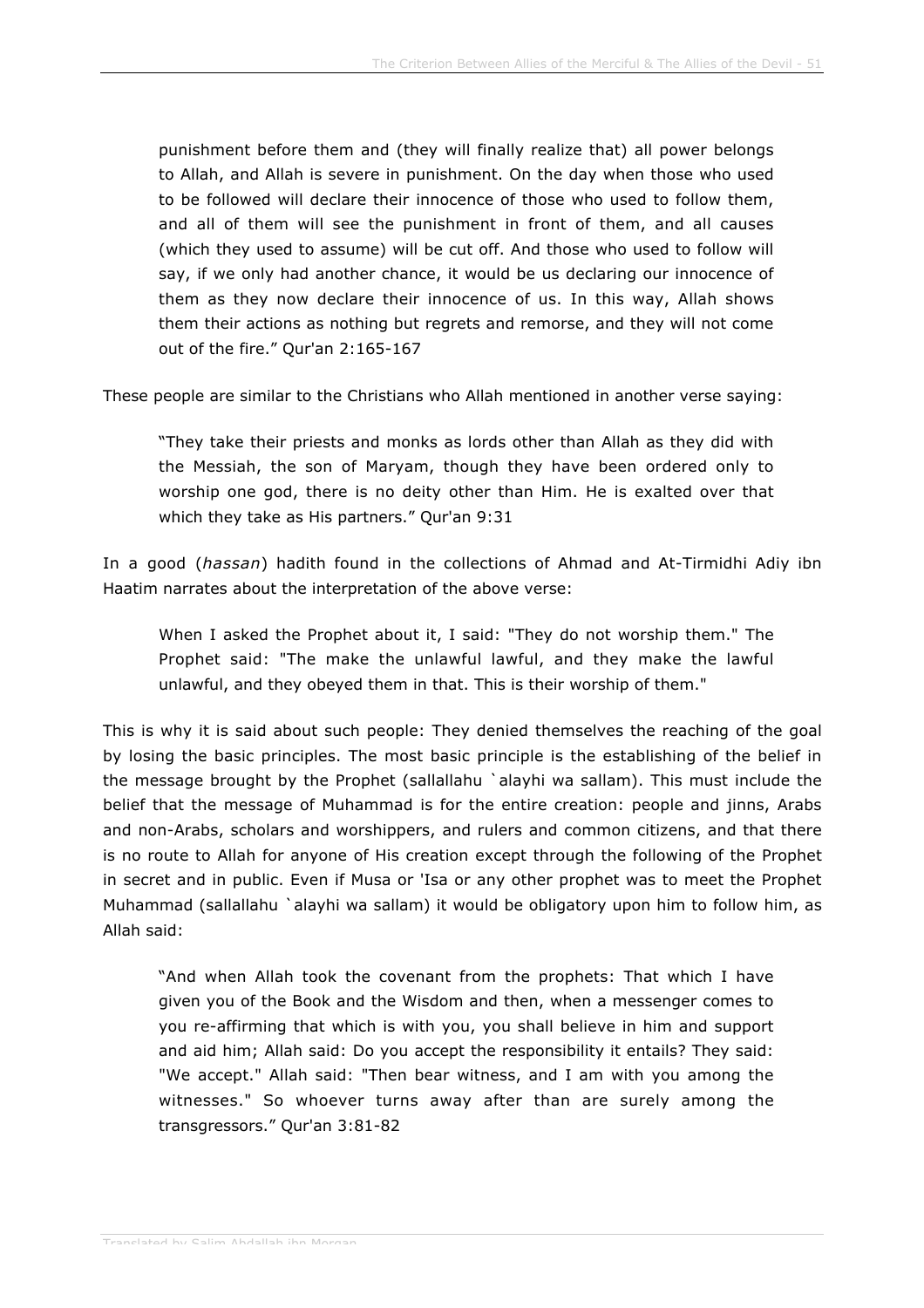Ibn Abbas said: Allah has never sent any prophet but that He took from him this covenant: If Muhammad is sent while you are alive, you will believe in him and will aid and support him, and He ordered him to take from his followers also this same covenant: If Muhammad is sent while you are still alive, you will believe in him and support him. Allah said:

"Did you not see those who imagine that they have believed in that which has been sent to you and that which was sent down before you, they wish to seek rulings from *Taaghoot* (a word meaning *shaitaan* or his followers and agents among men), though they have been ordered to reject him. *Shaitaan* wishes to lead them very far astray indeed. \* And when it is said to them come to that which Allah has sent down and to His Prophet, you can see the hypocrites turning away from you with determination. \* How is it then, when they are seized by some calamity because of that which their own hands have sent forth, and then they come to you swearing by Allah - all we wanted was to do good and to bring people together? \* These are those whom Allah knows all that is in their hearts, so turn away from them, warn them, and speak to them about themselves in the clearest of terms. \* And we have never sent any prophet except that he should be obeyed with the permission of Allah. If only - when they had oppressed themselves - they had come to you and sought the forgiveness of Allah, such that the Prophet sought also for them forgiveness, they would have found Allah to be ever-forgiving, merciful. \* No, (I swear) by your Lord, they have not believed until the seek out your ruling in all that about which they disagree or find difficult to understand and then find no difficult within themselves with your decision, and submit fully to it. Qur'an 4:60-65

All those who go against anything brought by the Prophet following therein someone who they feel to be an ally of Allah has based his judgement on the person being truly an ally of Allah **and** the inadmissability of differing with the allies of Allah in anything whatsoever. If this person who is being followed was one of the greatest allies of Allah, such as the greatest companions of the Prophet and those who came after them in their footsteps, nothing would be accepted from them which was in conflict with the Qur'an and the Sunnah. So, what about those of lesser degree? You will find many of these people have as their main argument and defense their belief that the one they follow is an ally of Allah, and that certain miraculous things have been performed by him along with certain information about the unseen, for example, he may have pointed at a person who then died, or he may have flown through the air to Makka or elsewhere, or he may have walked on water. He may fill water tanks from nothing, or disappear from people's eyes sometimes, or it may be that some people sought his aid when he was absent or dead, and then saw him appear to them and take care of their problem, or he may inform people of the whereabouts of their stolen property, or of the conditions of someone of theirs abroad or sick, or many other such things. None of these things or others like them necessarily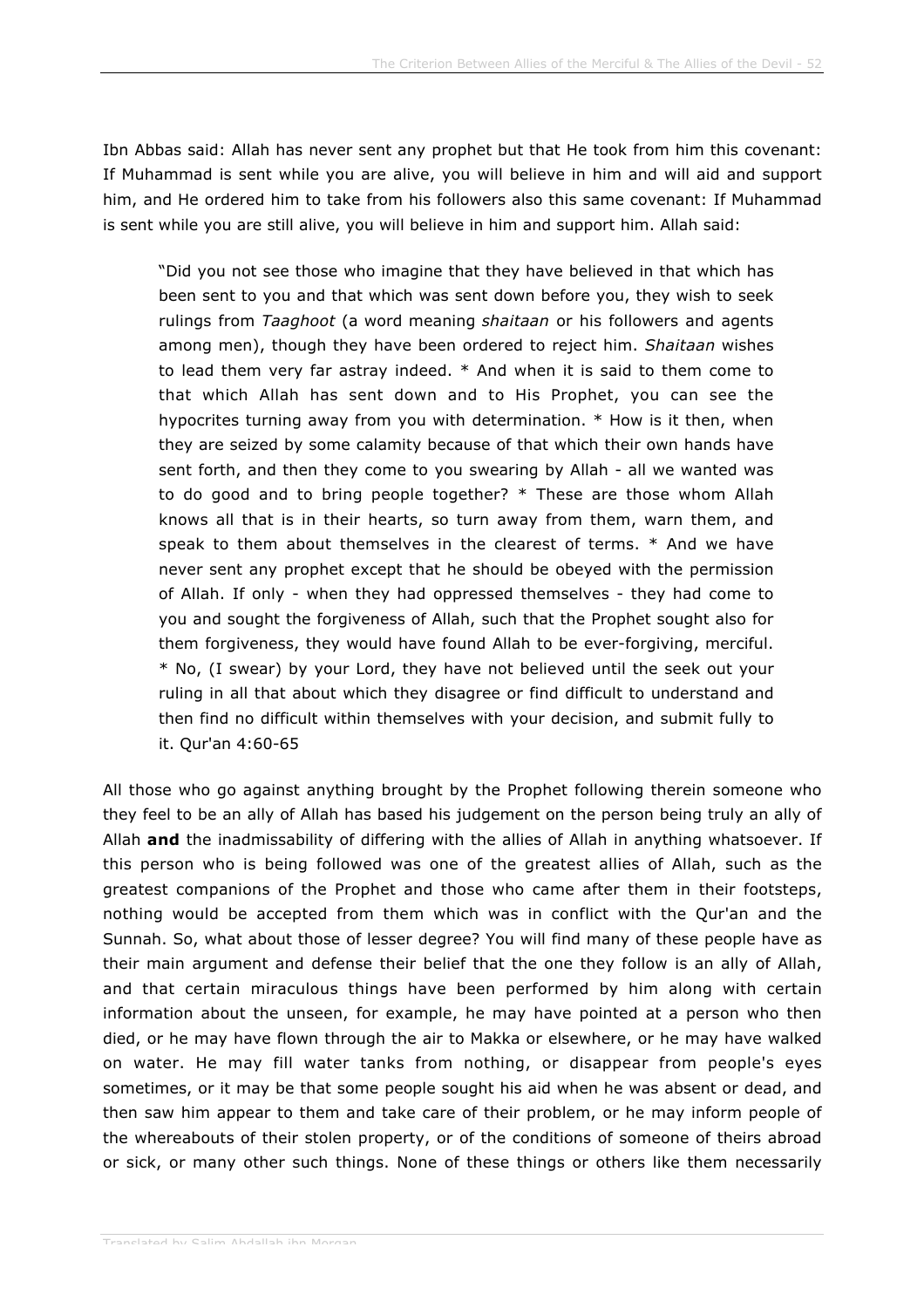indicate that their author is an ally of Allah. Rather, all true allies of Allah have unanimously agreed that even if someone were to fly through the air or walk on water, this should be no source of amazement let alone of giving credence to what he says until one first looks to his following of the Prophet and his acting in accordance with his orders and forbiddances.

The *karaamaat* of (miraculous occurrences granted to) the allies of Allah are greater than all of these things. These miraculous things, though they **may** originate from an ally of Allah, they may also originate from an enemy of Allah. Such miraculous are performed by many of the disbelievers, associationists, Christians, jews, and hypocrites. They may also be performed by the people of deviant innovation (*ahl-ul-bid'a*), and in all of these cases, they are from the devils (*shayateen*). Thus, it is not allowed to believe that everyone who brings about some of these miraculous events is an ally of Allah. They can only be considered allies of Allah according to the the characteristics, actions and conditions which have been attributed to the allies of Allah in the Qur'an and the Sunnah. They may be known by the light of faith and the Qur'an, the internal reality of faith, and the external laws of Islam.

By way of example, the above miraculous occurrences may be found performed by people who do not perform *wudhuu'* (ablutions), and do not perform the required prayers - rather, they are always in contact with filth (*najaasa*), they live with dogs, and seek out bathrooms, garbage dumps, graveyards, and cattle stalls. They have a foul smell, and do not purify themselves according to the purification prescribed by Islam. The Prophet said:

"The angels will not enter a house in which there is a *junub* (one who has not cleansed him/herself after sexual relations) or a dog."

and he said about the unclean places mentioned:

"Verily these places are attended."

i.e. they are attended by the devils. And, the Prophet said:

"Whoever eats from these two foul plants (i.e. onions and garlic) let him not come near our masjid. Verily, the angels are annoyed by that which annoys the sons of Adam."

"Verily, Allah is *tayyib* (good, clean, pure) and He loves that which is *tayyib*."

"Allah is clean and He loves cleanliness."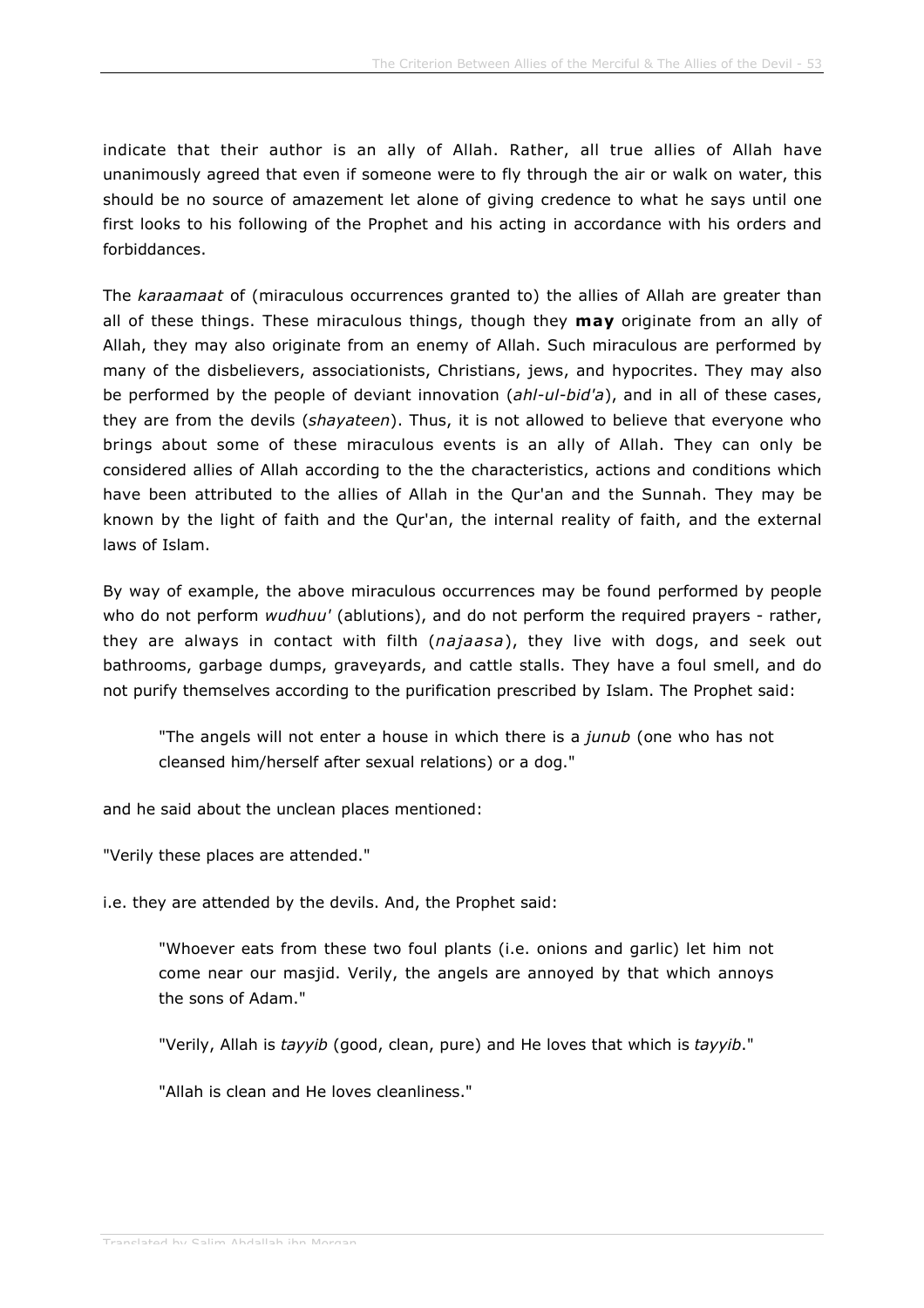"Five of the harmful animals may be killed in the forbidden zones or elsewhere: snakes, rats, crows, kites, and rabid dogs." In another version: "Snakes, scorpions,..."

The prophet also ordered Muslims to kill dogs (this was later rescinded, and only the killing of rabid dogs remained allowed), and said:

"Whoever keeps a dog of which he is not in need neither for agriculture nor protection loses one unit of his good actions each day."

"The angels to not accompany a group with whom there is a dog."

"When a dog licks the dish of one of you, he must wash it seven times, the first of which is with dirt."

Allah said:

"My mercy is sufficient for all things, I will assign it to those who have *taqwa*, pay the zakat, and believe in our verses. Those who follow the Messenger, the illiterate Prophet whom they find written down in their books - in the taurah (Pentatuech) and the Injeel (Gospels). He orders them with what is good and forbids them what is bad, allows to them all clean things, and prohibits them all unclean things. And he relieves them of the burdens and the shackles which had been upon them. So those who believed in him, gave him his due respect, supported him and followed the light which was sent with him, these are the successful ones."

So, if a person is in contact with filthy and disgusting things which are loved by *shaitaan*, or hangs out in bathrooms and vacant lots which are frequented by the devils or eats snakes and scorpions and hornets, dogs ears which are one of the unclean animals, or drinks urine or other such filth which are loved by *shaitaan*. Or if he calls to other than Allah and seeks aid from created beings, and turns his face toward them or prostrates in the direction of his "Shaikh", and does not purify his *deen* purely for the Lord of the worlds. Or if he is in contact with dogs and fire, and hangs out in animal pens and dirty places, or graveyards, especially the graveyards of the disbelievers such as the Jews, Christians or other associationists. Or if he dislikes hearing the recitation of the Qur'an, and is repelled by it and seeks out the hearing of poetry and songs, preferring the sound of the pipes of *shaitaan* (music) to the sound of the words of the Merciful. These are the signs of the allies of the devil, not the allies of the Merciful (Ar-Rahmaan).

Ibn Masood said: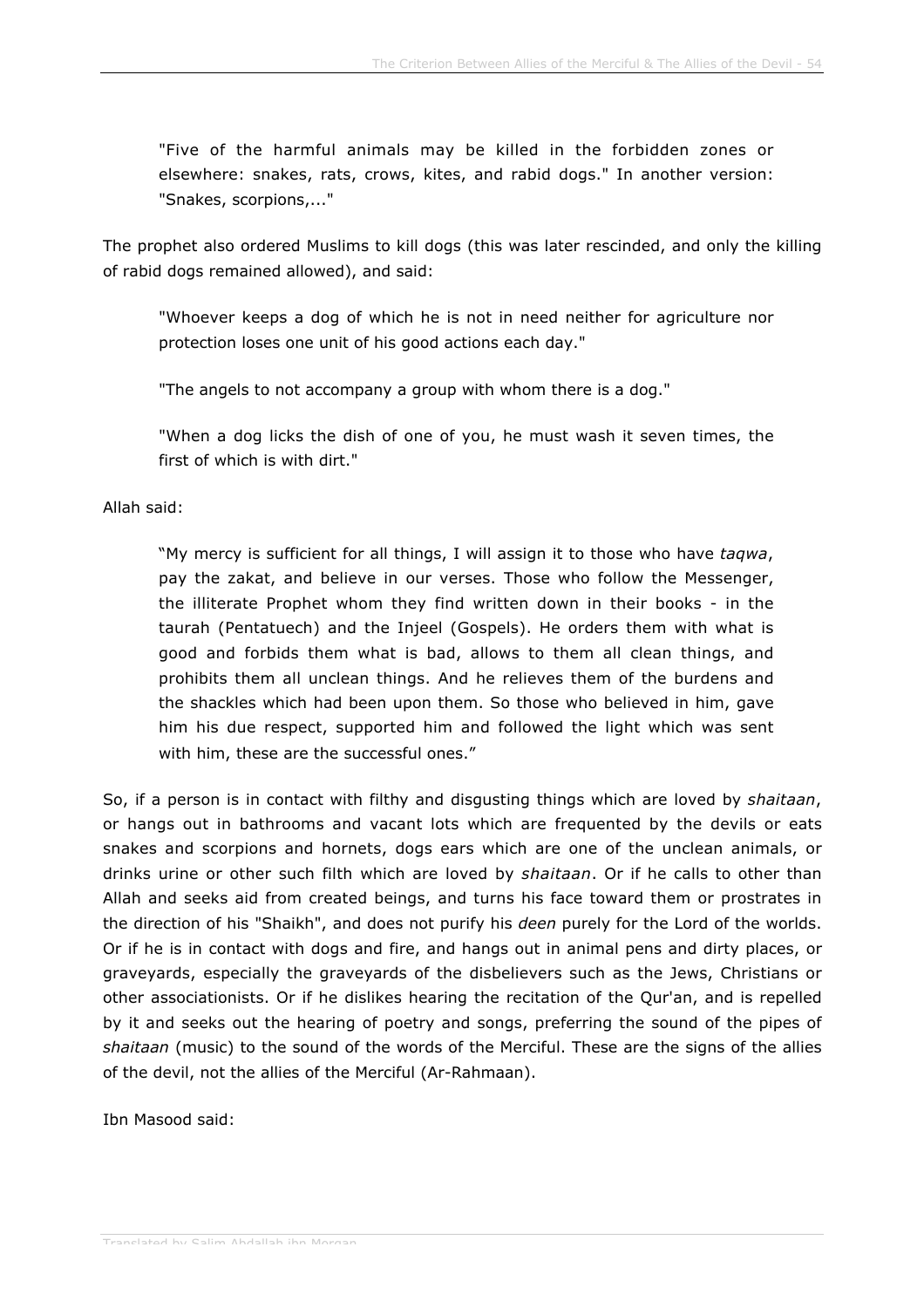"None of you needs to ask about himself except for the Qur'an: If he loves the Qur'an, he loves Allah, and if he detests the Qur'an, he detests Allah and His Prophet (sallallahu `alayhi wa sallam)."

Uthman ibn 'Afaan said:

"If our hearts were really clean, we would never become satiated with the words of Allah."

Ibn Masood said:

"Remembrance of Allah causes faith to grow in the heart like water causes onions to grow, and songs cause hypocrisy to grow in the heart just as water causes onions to grow."

If a person is expert in the inner realities of faith, and able to distinguish between divine phenomena and satanic phenomena, this is because Allah has put light into his heart, as Allah said:

"O, you who believe, have *taqwa* of Allah and believe in His Prophet, that He may give you two portions of His mercy, and make for you a **light** with which you can move about, and forgive you." Qur'an 50:28

"And thus, we revealed to you a spirit from us. You had no idea what the Book was nor faith, but we made it a light with which we guide whom we wish among our slaves." Qur'an 50:52

This is about the believers about whom the Prophet spoke in a hadith narrated by Abu Saeed Al-Khudriy in the collection of At-Tirmidhi:

"Beware of the look of the believer, for verily, he sees with the light of Allah." (*hassan*)

We have already cited the hadith found in Bukhari and others in which the Prophet said:

"And then my slave continues to seek to come close to me through extra efforts until I love him. When I love him, I am his hearing with which he hears, his sight with which he sees, his hand with which he strikes, and his legs with which he walks. (In one version: So by Me he hears, by Me he sees, by Me he strikes, and by Me he walks). If he asks me, I will give him, and  $*$ if he seeks refuge in Me, I will give him refuge. I have never hesitated in anything as I have hesitated in taking the soul of my believing slave: he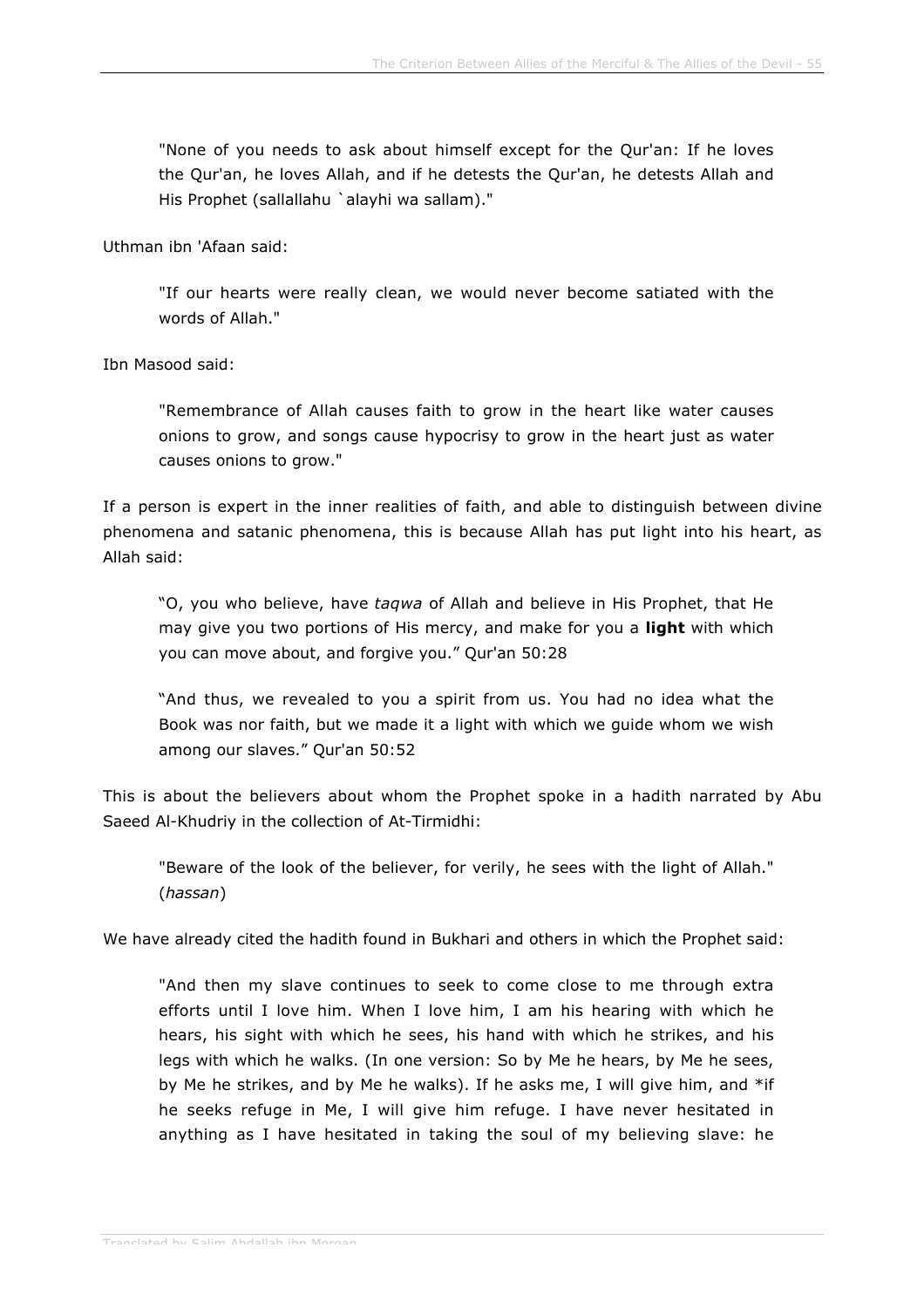dislikes death, and I dislike annoying him, but there is no other possibility for him."

If a slave of Allah is among these people, he will differentiate between states given to allies of Allah, and states of the allies of the devil, just as an money-changer differentiates between genuine coins and forgeries, or as an expert in horses tells a good horse from a bad one, or as one experienced in military matters tells a brave fighter from a coward. Similarly, it is obligatory to differentiate between a truthful prophet and a lying imposter. Thus, we differentiate between Muhammad the truthful, the trustworthy, the messenger of the Lord of the worlds, Musa, the Messiah and the other prophets and Musailama the liar (a lying claimer of prophethood in the time of the Prophet Muhammad), Al-Aswad Al-'ansiy, Talha Al-Asady, Al-Harith Al-Dimashqy, Babah Ar-Rumi and all other liars and impostors. It is just as necessary to differentiate between the allies of Allah, the pious and the allies of the devil, the far astray.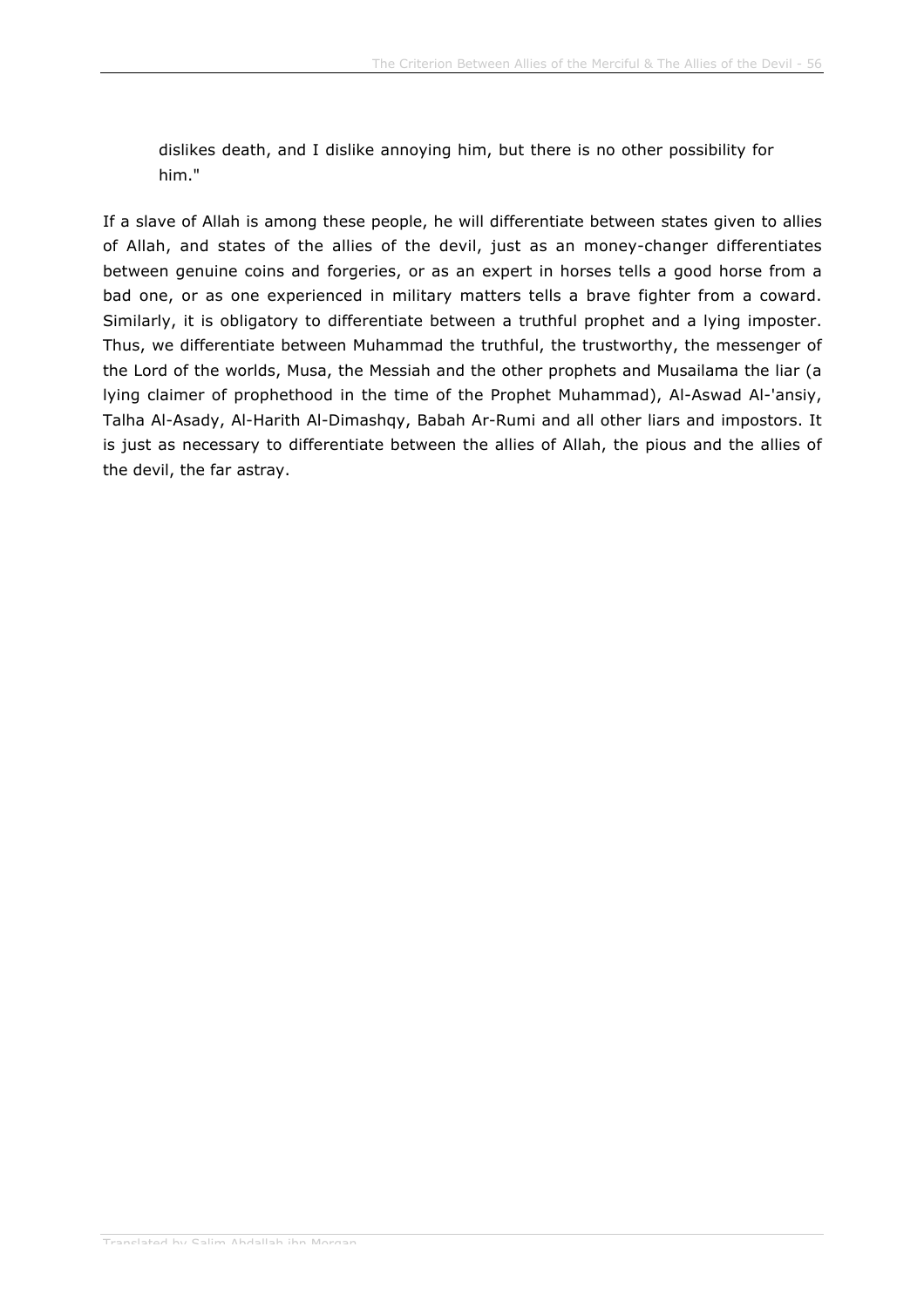## **- Chapter 11 -**

The reality (*Al-haqeeqa*) is the reality of the *deen* the deen of the Lord of the worlds: i.e. that about which all of the prophets and messengers have agreed, though each of them had their own law and program. The word *shir'a* in the following verse is the same in meaning as the word *shari'a* i.e. law. Allah said:

"And for each (i.e. of the prophets) we assigned a law (*shir'a*) and a program (*minhaaj*)." Qur'an 5:48

"And then we put you on the straightest (*shari'a*) of affairs, so follow it, and do not follow the inclinations of those who do not know. They will be of no use to you with Allah. The oppressors are only allies of one another, and Allah is the ally of those who have *taqwa*." Qur'an 45:18-19

The "program" (*minhaaj*) here is the path, Allah said:

"If only they kept straight on the path, we would have sent down to them water in plenty, so to test them therewith, and whoever turns away from the reminder of his Lord He will send him to a severe punishment." Qur'an 72:16- 17

So, the *shari'a* is like the **banks** of the river, and the *minhaaj* (program) is like the **course** which it follows. The sought after goal is the **reality** of the way of Islam, and that is the worship of Allah alone and with no partners - this is the **haqeeqa** (reality) of Islam and it has no other reality. It is to actively submit to Allah the Lord of the worlds and not to submit to anything else. Whoever submits to other than Allah is an associationist (*mushrik*), and Allah "...does not forgive that any partner be associated with Him" (Qur'an 4:48). Whoever does not actively submit to Allah and is too arrogant to worship Him is among those about whom Allah said:"

"Verily those who are too arrogant to worship Me will enter the hell-fire humiliated." Qur'an 40:60

The way of Islam is the way of the early prophets and messengers as well as the later ones. Allah's statement:

"Whoever seeks other than Islam as his way will never have it accepted from him." Qur'an 3:85

is general and applies to all places and all times.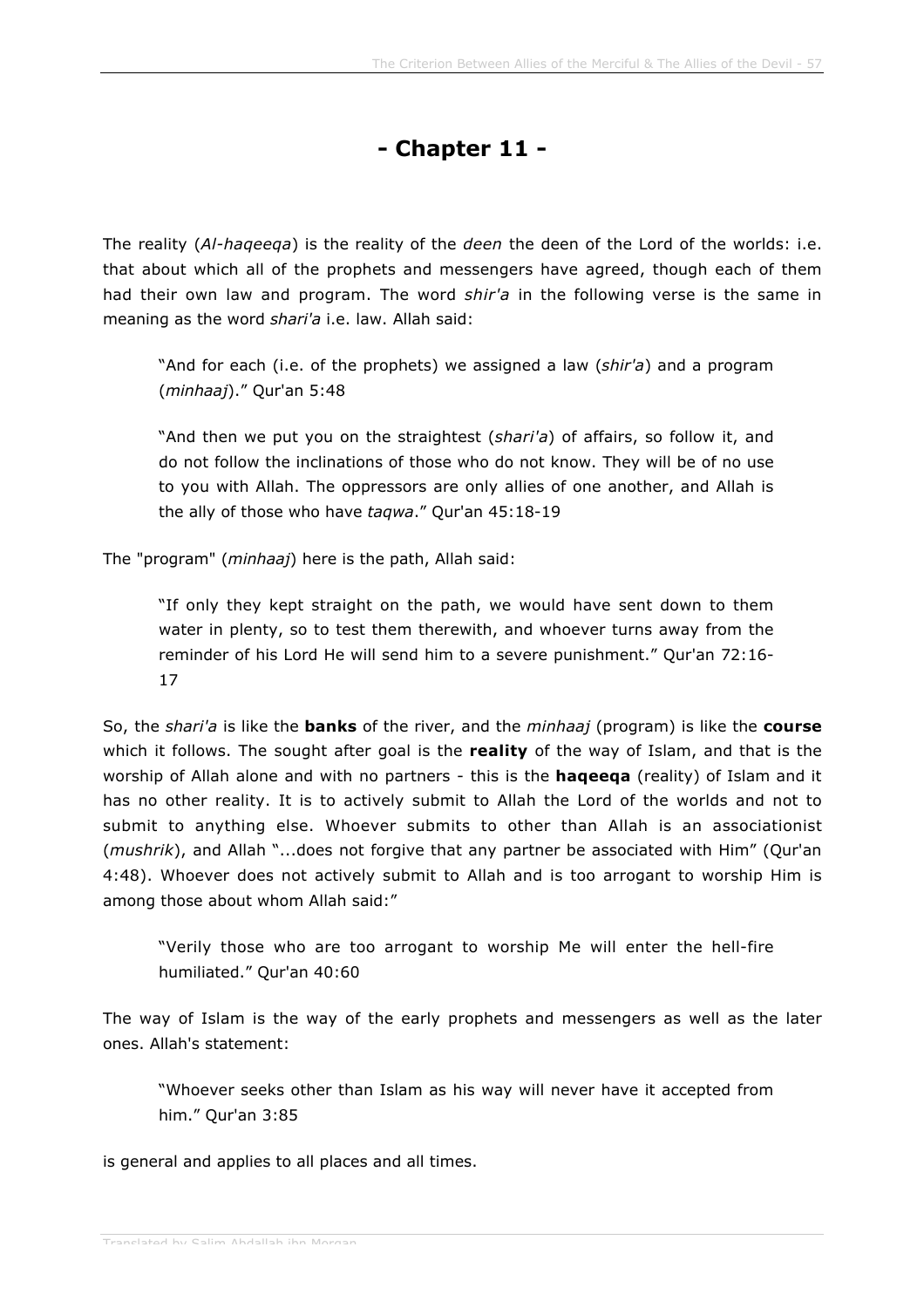The religion of Ibrahim, Ya'qub, the tribes, Musa, 'Isa, and the Disciples - all of them - was the way of Islam, which is the worship of Allah alone and with no associates. Allah said, quoting the Prophet Nuh:

"O, my people, if my position and my reminding you of the signs of Allah is so outrageous to you, know that I have depended fully on Allah, so gather all of your forces and your associates (which you associate in worship with Allah), and give me no breaks. And if you turn away (remember that) I have not asked you for any compensation, my reward is only upon Allah, and I have been ordered to be among those who submit (to Allah)." Qur'an 10:71-72

"And who rejects the tradition of Ibrahim (pure monotheism) except for one who has immersed himself in foolishness. We have selected him (i.e. (Ibrahim) in this world, and he is, in the next life, among the righteous. When his Lord said to him: "Submit". He said: "I submit to the Lord of the worlds." And Ibrahim counselled his children with it, as did Ya'qub: O, my children, Allah has selected for you the way, so do not die except that you are in a state of submission." Qur'an 2:130-132

"And Musa said to his people: O, my people, if you believe in Allah, then depend fully on him, if truly you have submitted." Qur'an 10:84

When the sorcerers of the people of Pharaoh realized the truth of the message of Musa, they said:

"Our Lord, pour onto us patience, and take our souls in a state of submission (i.e. Islam)" Qur'an 7:126

Allah also narrates the statement of the Prophet Yusuf in the Qur'an:

"Take my soul in a state of submission (Islam), and join me with the righteous." Qur'an 12:101

And Bilqis (the "Queen of Sheba") said when she became Muslim:

"I have submitted, along with Sulaiman to Allah, Lord of the worlds." Qur'an 27:44

And Allah said:

"It was We who sent down the Taurah in which there was guidance and light. With it the prophets who had submitted to Allah ruled and judged for the Jews and for their Rabbis and their scholars of law." Qur'an 5:44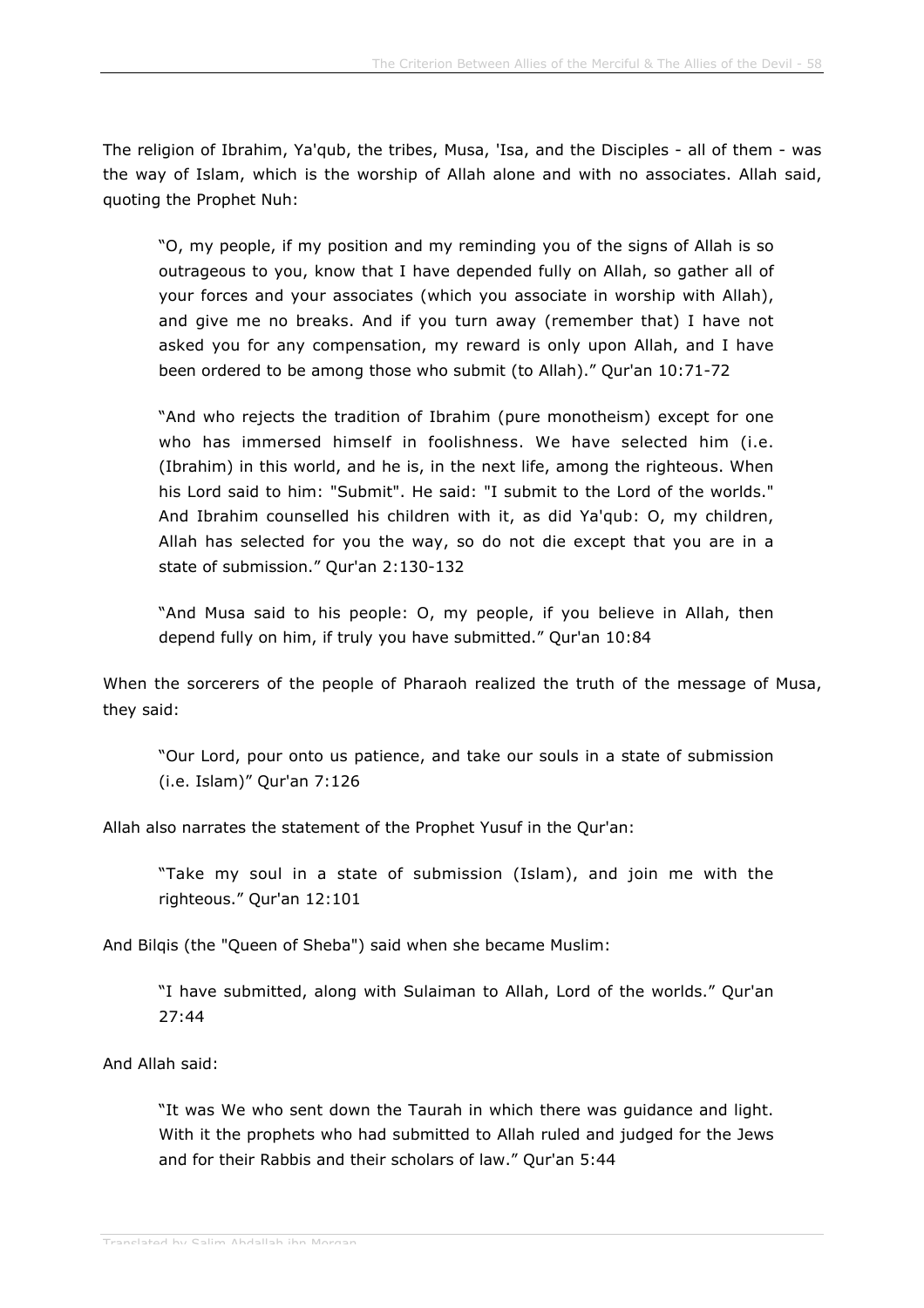The Disciples (of 'Isa) said:

"We believe in Allah and bear witness that we have submitted (i.e. are Muslim)" Qur'an 3:52

Thus, the way of the prophets is one, even though their laws varied, as is recorded in the two books of Muslim and Bukhari, where it is reported that the Prophet said:

"We, the prophets, have a single way (*deen*)"

And, Allah said:

"He has ordained for you as your way that with which He counselled Nuh, and that which we have sent down to you, and that with which we counselled Ibrahim, Musa, and 'Isa: to establish the *deen*, and not to become divided therein. This to which you call weighs heavily on the associationists." Qur'an 42:13

"O, Messenger, eat of the clean things, and do good works, verily, I am allknowing of that which you do. And this nation of yours is one nation and I am your Lord, so protect yourself from Me (i.e. from Allah's punishment by obedience to Him). Then, they divided their affair up between them into many pieces, each group rejoicing with what they have." Qur'an 23:51-53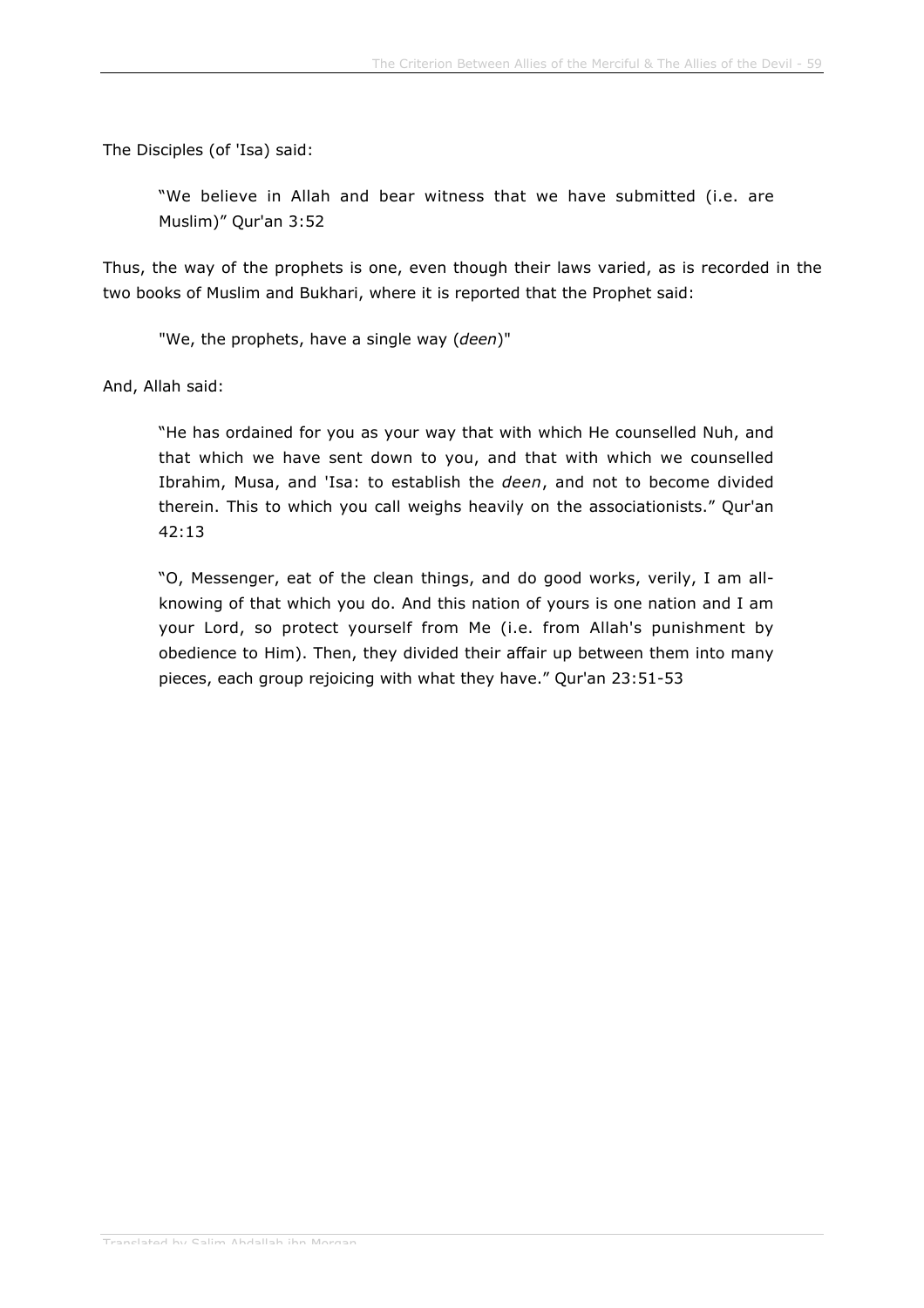## **- Chapter 12 -**

The early generations of this nation, its scholars, and all allies of Allah all agree that the prophets are superior to the allies of Allah who are not prophets. Allah has put his righteous slaves upon whom He has bestowed his grace in four levels, saying:

"Whoever obeys Allah and the Prophet, these are the ones upon whom Allah has bestowed His grace among the prophets, the ever-believing ever-truthful, the martyrs, and the doers of good, and these are the best of company." Qur'an 4:69

And, in the hadith:

"The sun has neither risen nor set on anyone after the prophets and the messengers better than Abu Bakr."

The best of the nations is the nation of Muhammad (sallallahu `alayhi wa sallam), as Allah said:

"You are the best nation brought forth for the people." Qur'an 3:10

"And then, we passed the book on to those whom we selected from among our slaves." Qur'an 25:32

The Prophet said, in a hadith found in the collection of Ahmad:

"You are the completion of seventy nations, of which you are the best, and the most elevated in the sight of Allah."

Furthermore, the best of the nation of Muhammad are the first generation. This is confirmed in the hadith found in both Muslim and Bukhari and other collections and which has been narrated by many different routes, in which the Prophet said:

"The best generation of all is the one in which I was sent. This is followed by the one after that, and then the one after that."

In another hadith, the Prophet said:

"Do not defame my companions. I swear by the One in whose hand my soul is: If any one of you gave gold equal to the mountain of Uhud, it would not equal a single handful from one of them nor half of it."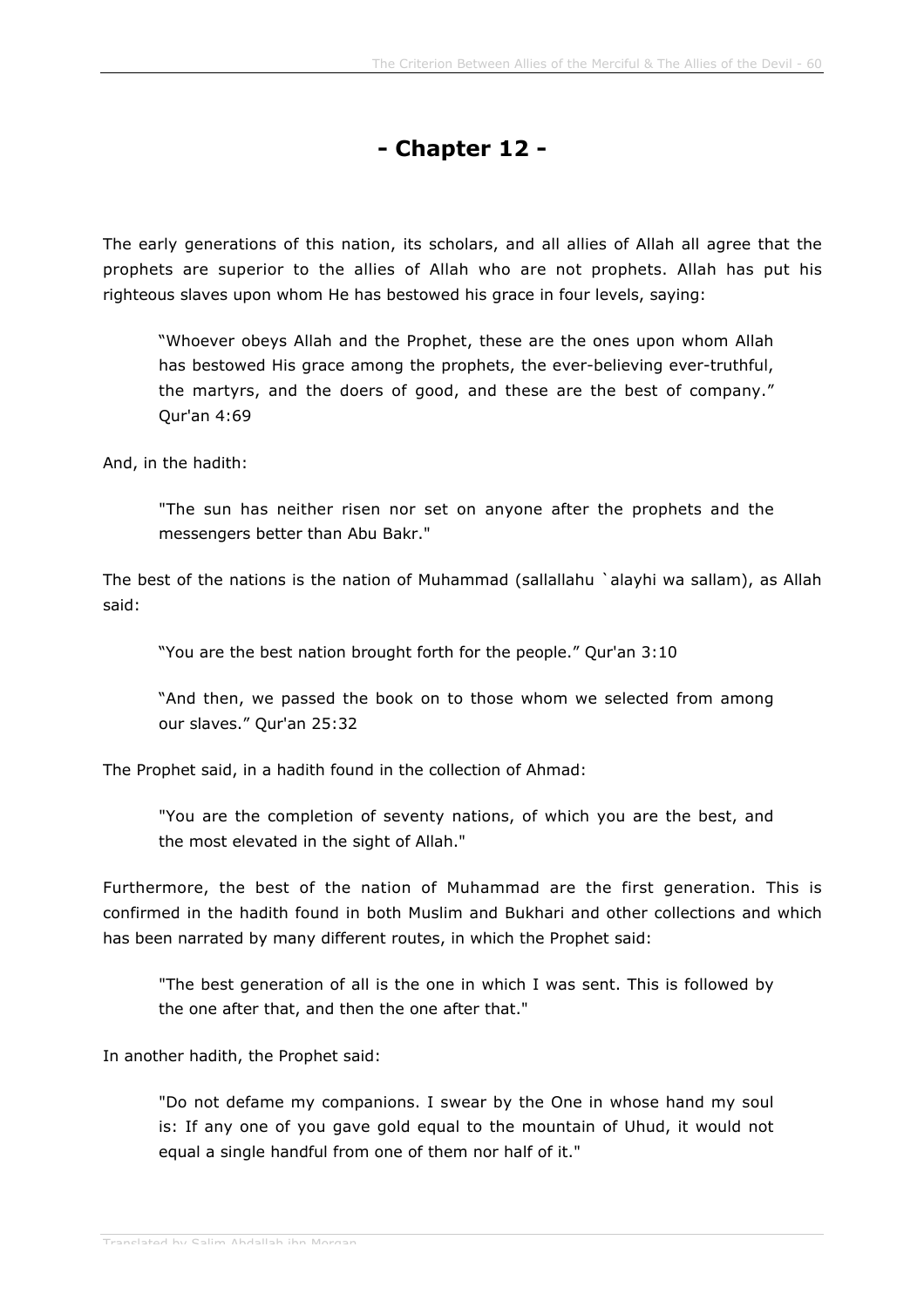The forerunners, the early ones among the Migrators and the Helpers are superior to the rest of the companions. Allah said:

"Those of you who gave before the victory and fought are not the same as those who gave after that and fought. The first ones are greater in rank, and to both Allah has promised a good reward." Qur'an 50:10

"And the forerunners, the early ones among the Migrators and the Helpers, and those who followed them in a goodly fashion, Allah is pleased with them and they are pleased with Allah." Qur'an 9:100

The forerunners, the early ones are those who gave and fought before the victory. Victory here means the treaty of Hudaibiya, which was the first victory in Makka, and about it Allah said:

"Verily, we have made for you a clear victory (literally: opened for you a clear opening), so that Allah may forgive for you all that has preceded and all that is yet to come." Qur'an 48:1

The companions asked the Prophet about this saying: "Is **this** a victory?!" The Prophet answered them saying: "Yes."

The best of the forerunners, the early ones are the four Caliphs, and the best of them is Abu Bakr followed by Umar. This is well known from the companions and those who followed them in a goodly fashion, the imams of the Muslim nation, and the masses of the Muslims. For this there are various sources of evidence, which I have detailed at length in my book entitled: "The Program of the People of the Prohpetic Sunnah - a Rebuttal of the Words of the Shi'a and the Qadariyah".

Moreover, all Muslims have agreed - both Sunni and Shi'a that the best person in this nation is one among the first four Caliphs, and that no one after the companions will be better than them. The best allies of Allah are those greatest in knowledge of the message brought my Muhammad (sallallahu `alayhi wa sallam), and most diligent in following it, like the companions who are the best of the nation in knowledge of the *deen* and following it. Abu Bakr was the greatest Muslim in terms of his knowledge of the message and his practical application of its dictates, thus he is the greatest of the allies of Allah, since the nation of Muhammad is the best of the nations, the best generation of this nation is the generation of the Prophet (i.e. the companions), and the best of the companions is Abu Bakr.

One misguided group believes that the "Seal of the Allies" is the best of the allies of Allah by analogy with the Seal of the Prophets. No one of the early scholars ever spoke of this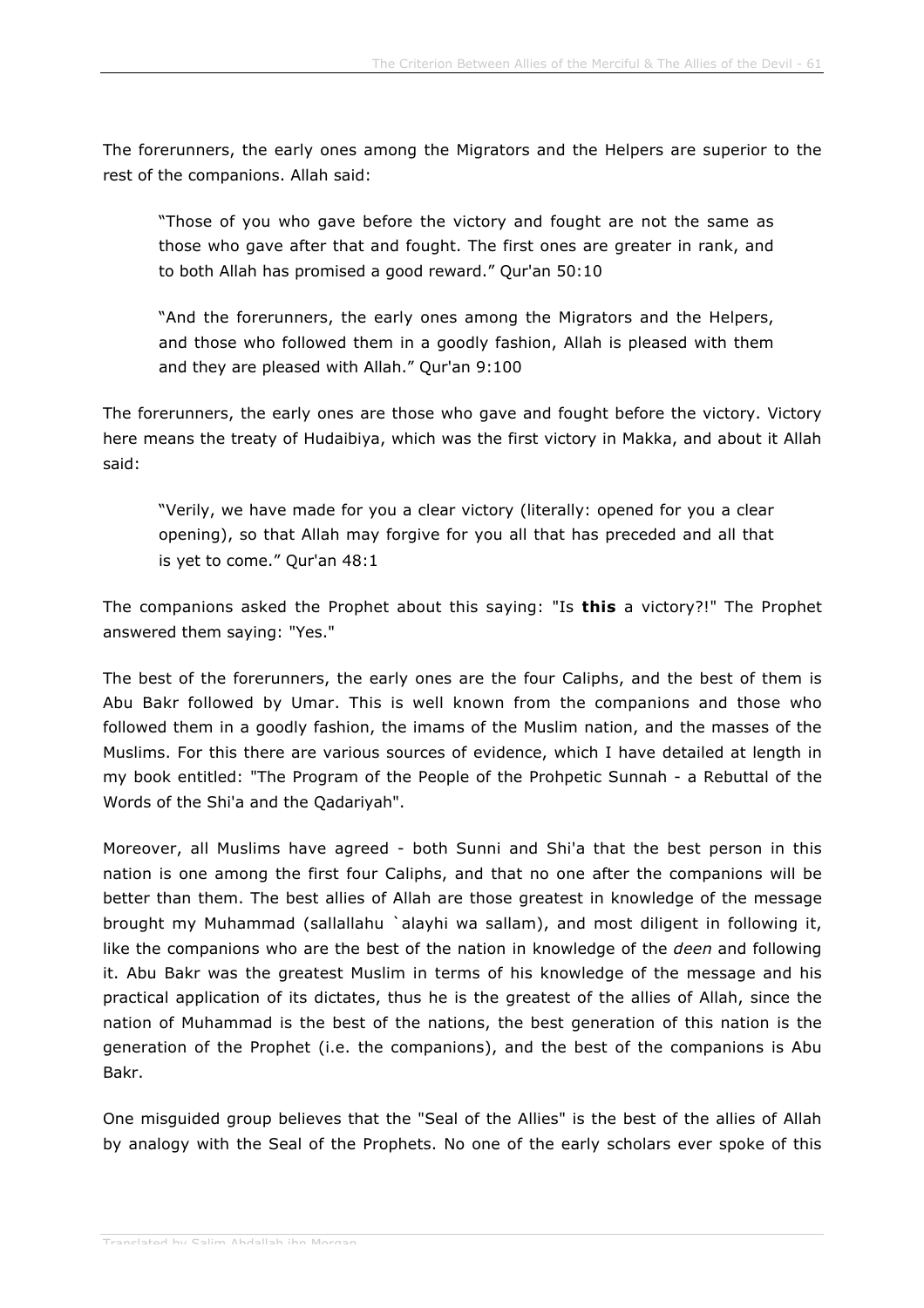concept of a "Seal of the Allies" except for one man named Muhammad ibn Ali Al-Hakim Al-Tirmidhi (**not** the famous collector of hadith). He wrote a book in which he made many mistakes, then, groups of Muslims in later generations believed this, each one imagining that **he** is the "Seal of the Allies". Some of them even claim that the "Seal of the Allies" is superior to the Seal of the Prophets - may the peace and prayers of Allah be upon him - in terms of his knowledge of Allah, and that the Prophets benefit knowledge of Allah from him! Ibn Arabi, the author of "The Essences of Wisdom" and "The Makkan Inspirations" was one who imagined such things. In so doing, he went against the dictates of the law and of sound reasoning, as well as going against all of the prophets of Allah and His allies, just as it is said about one who says about the Qur'an: "And the roof fell in on them from below" (the verse reads: "And the roof fell in on them from above"), he has violated **both** the Qur'an **and** sound reasoning.

The prophets of the past are superior to the allies of Allah in this nation. The prophets upon them be the best peace and prayers of Allah - are superior to the allies, so what about all of the prophets together? The allies only benefit the knowledge of Allah from those who came after the prophets, and then some turn around and claim to be the "Seal of the Allies". The last of the Allies is **not** the best of them as the last of the prophets was the best of them. The superiority of the Seal of the Prophets (sallallahu `alayhi wa sallam) has been established from textural evidence such as the two hadith which follow:

"I am the head of the sons of Adam without undue pride."

"I will come to the door of paradise and request entry. Then, the doorkeeper will say to me: "Who is it?" When I tell him that I am Muhammad, he will say: "It is you for whom I was ordered to open to no one before you."

On the night of the ascension, Allah lifted the Prophet's rank above that of all of the other prophets, thus he was the one indicated in Allah's statement:

"Those, then are the prophets, we have favored some of them over others. Some of them Allah addressed directly, and others He raised (several) ranks." Qur'an 2:253

There are also other sources of proof aside from these. All of the prophets received revelation from Allah, not the least of them Muhammad (sallallahu `alayhi wa sallam), whose prophethood was in no need of any other. His law was not in the least need of any precedent nor any antecedent. This is unlike, for example, 'Isa, who referred his followers to the Taurah (the book brought by Musa) in most issues of law. 'Isa came and completed this previous message, for this reason, Christians are in need of the Old Testament, all of which was put together **before** the coming of 'Isa. This includes the Taurah, the Psalms, and the other twenty-four prophets. The previous nations used to be in need of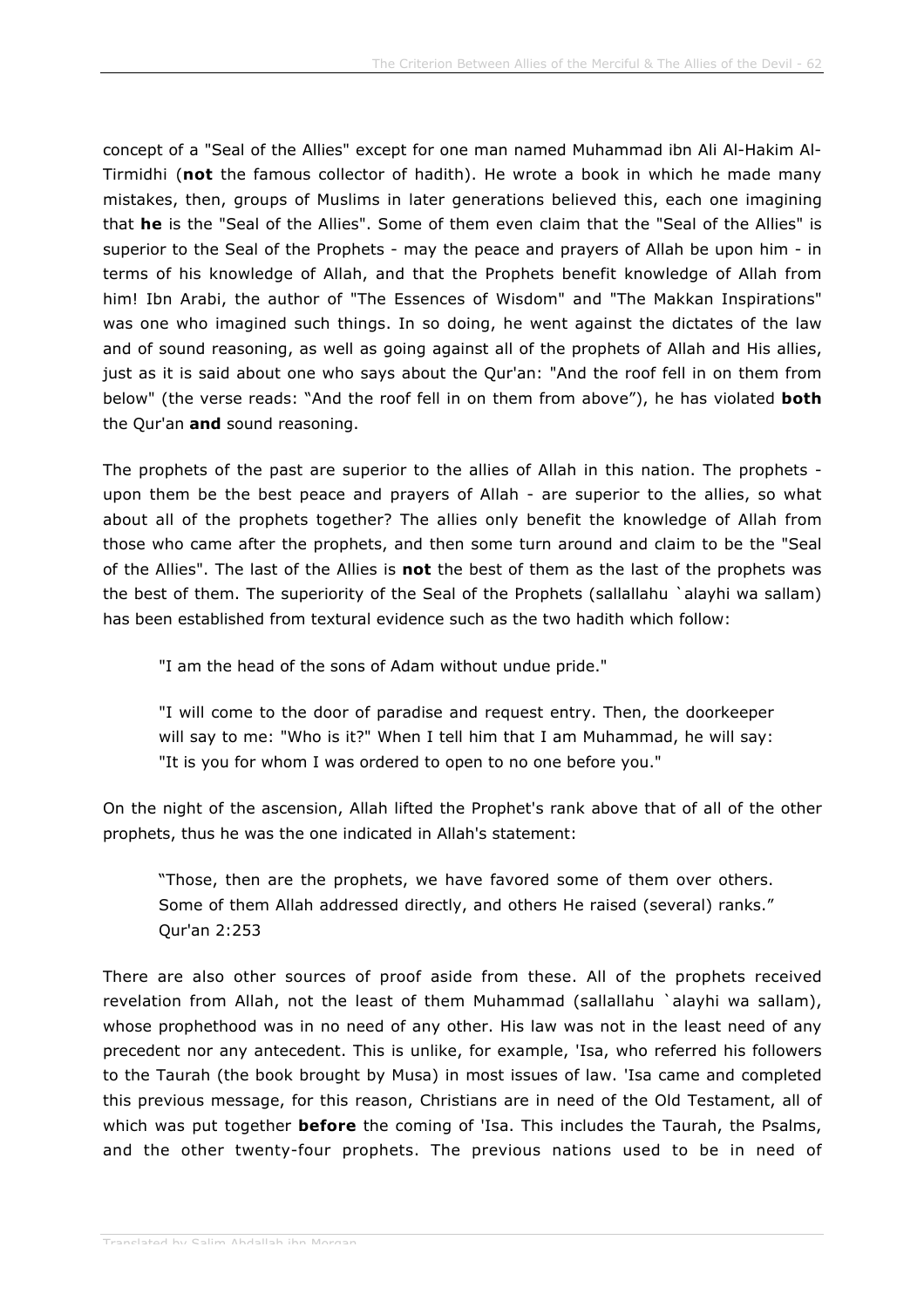*muhaddatheen* (those who are addressed), unlike the nation of Muhammad, Allah has made them free of this need. They are in no need, after Muhammad (sallallahu `alayhi wa sallam), of any other Prophet nor any *muhaddath*, since Allah has collected into one prophethood all of the good qualities, knowledge and righteous action which He had spread out and divided among the previous prophets. Thus, that with which Allah favored Muhammad is only that which He sent down to him and sent to him directly, without anything which came to him by means of any other human being.

This is in contrast to the allies of Allah. No one who has heard of the message of Muhammad can ever be an ally of Allah unless he follows Muhammad (sallallahu `alayhi wa sallam), so whatever he achieves in terms of guidance and religious practice is by means of and through Muhammad (sallallahu `alayhi wa sallam). Likewise anyone who received the message of one of the previous prophets: they can never be an ally of Allah unless they follow that Prophet who was sent to them (i.e. to their time and place, to their nation).

Whoever claims that among the allies who have heard of the message of Muhammad are those who have a route to Allah in which they are not in need of Muhammad and his message is a disbeliever and an atheist. And if he says: "I am in need of Muhammad only for the superficial external knowledge, but not the internal esoteric knowledge, or for the knowledge of the law (*shari'a*) but not for the knowledge of the "real" (*haqeeqa*), he is more evil than the Jews and the Christians who said: Muhammad is a Prophet to the unlettered, but not to those who had previously received revealed scriptures. These have believed in some and rejected some, for which Allah called them the true disbelievers. Likewise the one who says: "Muhammad was sent with the superficial external knowledge, but not with the internal esoteric knowledge", he has believed in some of what the Prophet brought and rejected some, and is thus a disbeliever. Furthermore, he is more of a disbeliever than the Jews and the Christians, since the internal knowledge, which is the knowledge of the faith of the heart, its realities and conditions, is the knowledge of the inner realities of faith and is more sublime than the mere knowledge of the external actions of Islam.

If anyone claims that Muhammad (sallallahu `alayhi wa sallam) only knew the external matters, and not the internal realities of faith, and does not take these inner realities from the Qur'an and the Sunnah, he has thereby claimed that **some** of what he believes in is from that which the Prophet brought, and some of it is not. This is worse than one who says "I believe in some and reject some", but does not claim that the portion of the message in which he believe is the lesser of the two portions.

But these atheistic deviants claim the alliance with Allah (*wilaya*) is superior to prophethood. They confuse the issue to some people and say: "His alliance is superior to his prophethood", and say, in poetry: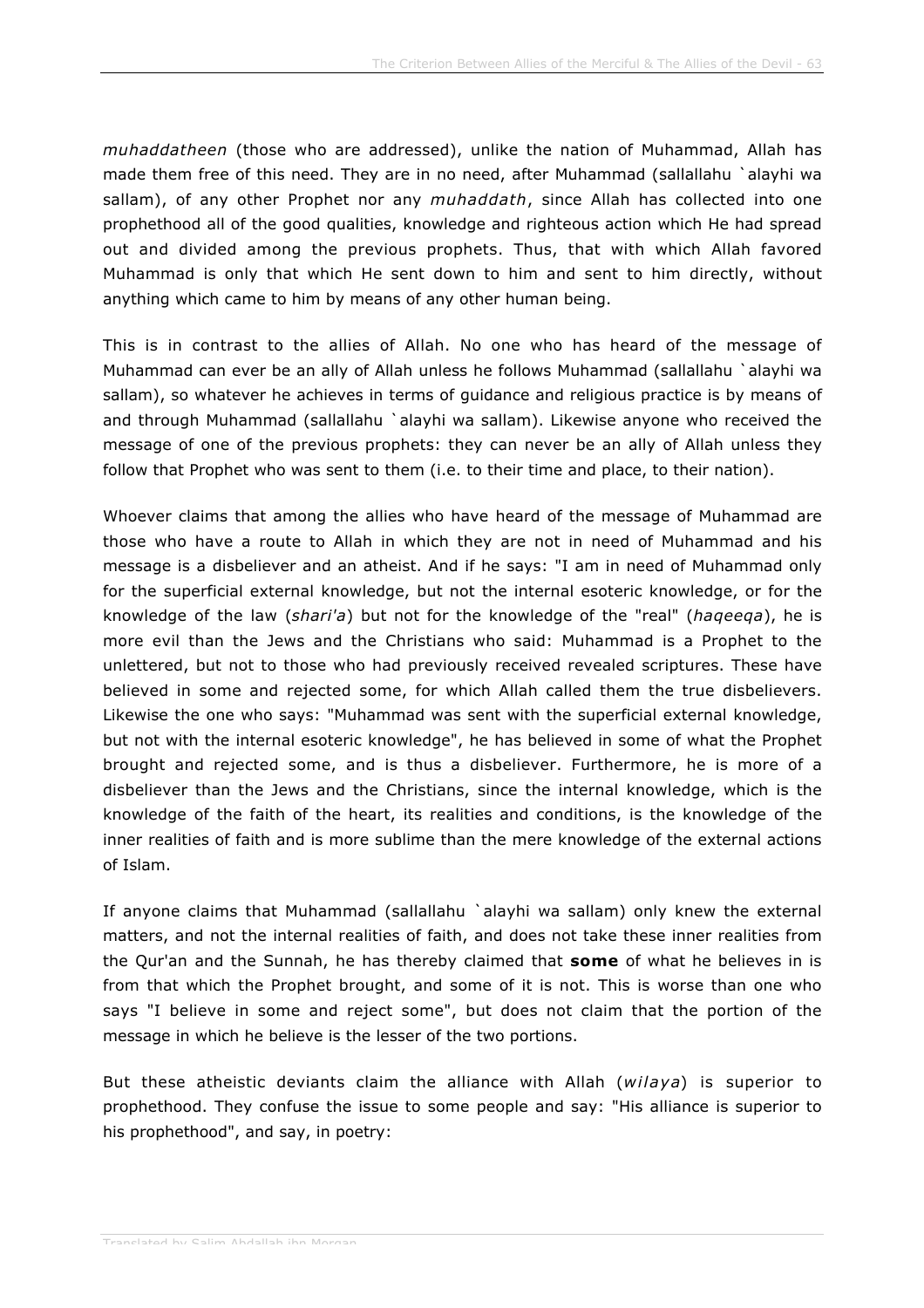The station of prophecy is in the zone

A little above Messengership, and below the ally (*waliy*)!

And they say: "We share with him (i.e. the Prophet) in alliance with Allah which is superior to his messengership. This is the grossest of error! No one is similar to the Prophet Muhammad (sallallahu `alayhi wa sallam) in his closeness (*wilaya*) to Allah ta'ala, not even Ibrahim nor Musa, let alone the belief of these groups in which are contained such atheists as those quoted above!

Every Messenger is a Prophet and an Ally. Thus, the Messenger (Muhammad) is a prophet and an ally. His messengership entails his prophethood, and his prophethood entails and necessitates his ally-ship. If they imagine the imparting of information to him (this is the linguistic meaning of the Arabic word for "prophet", i.e. *nabiy*), without his alliance with Allah, this is an unacceptable proposition. His being a receiver of information from Allah, i.e. prophet could not be without his being an ally of Allah, and cannot be separated from his alliance with Allah. Even if it was assumed to be separable from it, none can be equal to the Prophet in his alliance and closeness to Allah.

Some of them may try to say, as Ibn Arabi said, that they take from the same source from which the angel who used to give the revelation to Muhammad took. *This is because the have taken on the belief system of the philosophers, then presented it in the form of "mysticism" and inspiration*. The philosophers say: "The universe is ancient, without beginning, and there is an origin which they imitate and resemble." As Aristotle and his followers said: "The first of it is the prime mover.", or as the later ones say as well, such as Ibn Seena (a kafir who believed fully in the atheistic philosophy of the ancient Greeks and posed as a Muslim succeeding in infiltrating his heretical ideas into the Muslim nation). They do not say that the universe belongs to a Lord who created the heavens and the earth and all that is between them in six periods, nor that He created all things by His will and His power, nor that He knows all of the details in the universe. No, they either deny His knowledge altogether, as did Aristotle, or they say: Of the changing, moving things He knows only the generalities, as did Ibn Seena. In reality, there is no difference between the two statements. Ibn Seena has also denied the knowledge of Allah just as Aristotle did. Every real existing thing is specific containing many detailed characteristics. Each of these characteristics is a "detail". This is the case for all things, their characteristics and their actions. Whoever does not know the "details" and knows only "generalities" knows **nothing** about the universe. Generalities exist only in the mind, not in reality.

This subject has been dealt with extensively elsewhere, in my book "A Rebuttal of the Idea of a Conflict Between Reason and Revelation" among other places. The *kufr* (disbelief) of these people is greater than the kufr of the Jews and the Christians and, in fact greater than the kufr of the idol-worshippers of pre-Islamic Arabia! All of these groups say that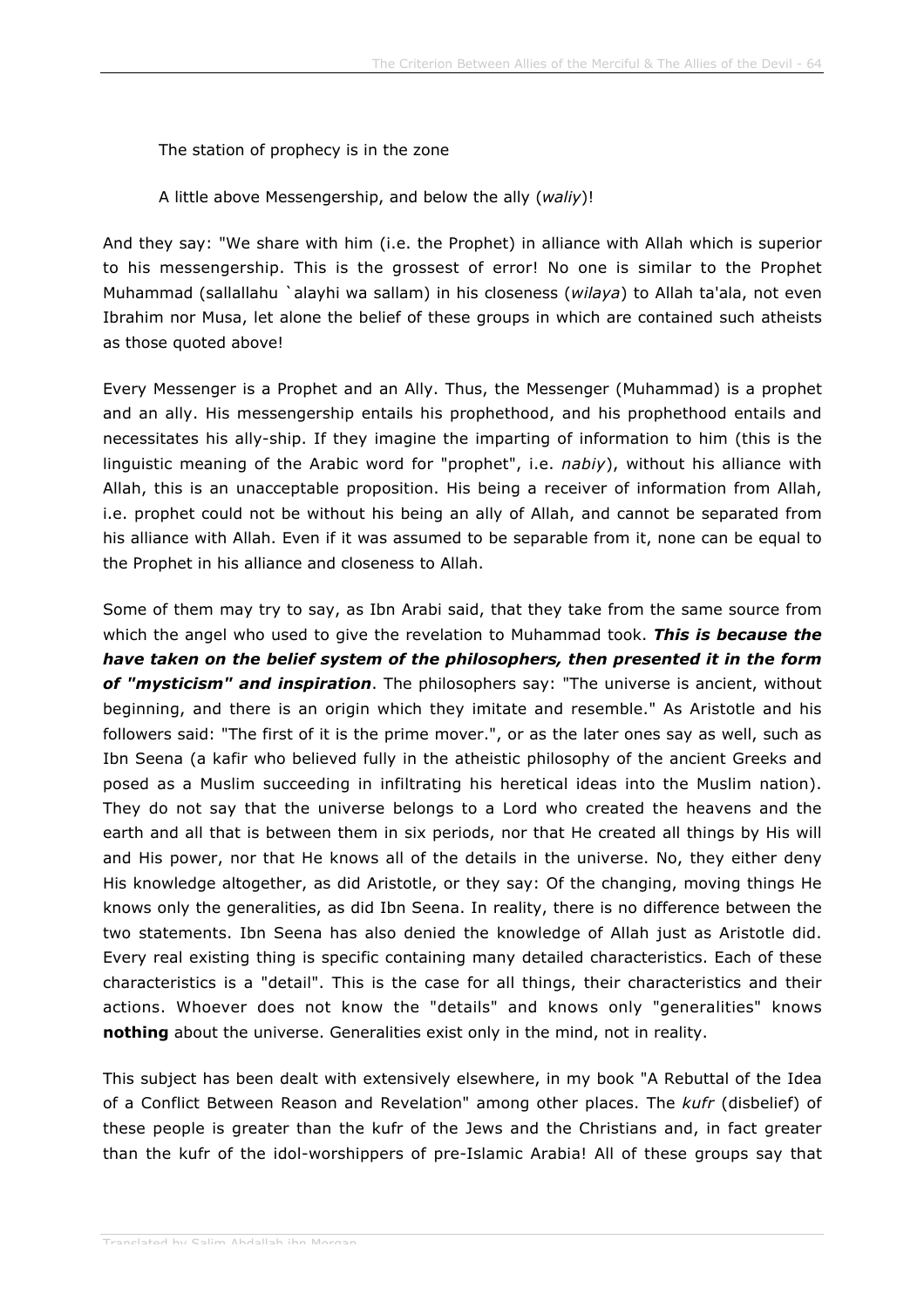Allah created the heavens and the earth, and that He created the creation by His will and His power.

Aristotle and others like him among the philosophers or among the Greeks used to worship the stars and idols. They knew about the angels and the prophets, but nothing of this appears in the writings of Aristotle, most of their studies and sciences were involved in the natural sciences.

As for issues of theology, all of them were very rarely correct, often mistaken. The Jews and the Christians even after the changing and distortion of these messages were much more knowledgeable of theological realities than the philosophers. The later philosophers, however, such as Ibn Seena and others attempted to make up a contrived concoction consisting of the ideas of the philosophers mixed with some of the message of the Prophet (sallallahu `alayhi wa sallam). They took some things from the principles of various deviant sects such as the *Jahmiya* and the *Mu'tazilah*, and put together a school of thought to which philosophers of many different traditions could trace their origins. In it are gross contradictions and corruption of the truth, some of which I have analyzed elsewhere.

When these people looked at the matter of the prophets such as Musa and 'Isa and Muhammad, and the immense effect they had on the world, they acknowledged the revealed law with which Muhammad was sent - the greatest such law ever to come to the world. Then they found that the prophets taught about the angels and the jinn. They wanted to bring together this and the teachings of their predecessors and real teachers: the Greek philosophers, the farthest of Allah's creation from the knowledge of Allah, His angels, His books, His prophets, and the Last Day. They have said that there are ten beings or intellects, which they call isolations or separations.

This terminology is derived from the separation of the soul from the body. They called them "separations" because of their separation from the physical world, and their isolation from it. They ascribed to each heavenly body a soul, most of them considered them manifestations or "form", while others considered them to be essences or "substance".

Upon analysis, it is clear that these "isolations" are in reality things which exist only in the mind, and not in external reality, just as the imaginary numbers established by the students of Pythagoras, and the abstract Platonian analogies developed by the students of Plato. They established the idea of the "helium" abstracted from external appearances, as well as time and space as purely abstract concepts. Even the more astute among the philosophers have admitted that such things only have reality in the mind, and not in the world outside of the mind. When the later followers of these philosophers, such as Ibn Seena, decided that they wanted to prove the existence of prophethood based on their corrupt underlying concepts, they imagined that prophethood entails three special characteristics, whoever possesses them is a prophet: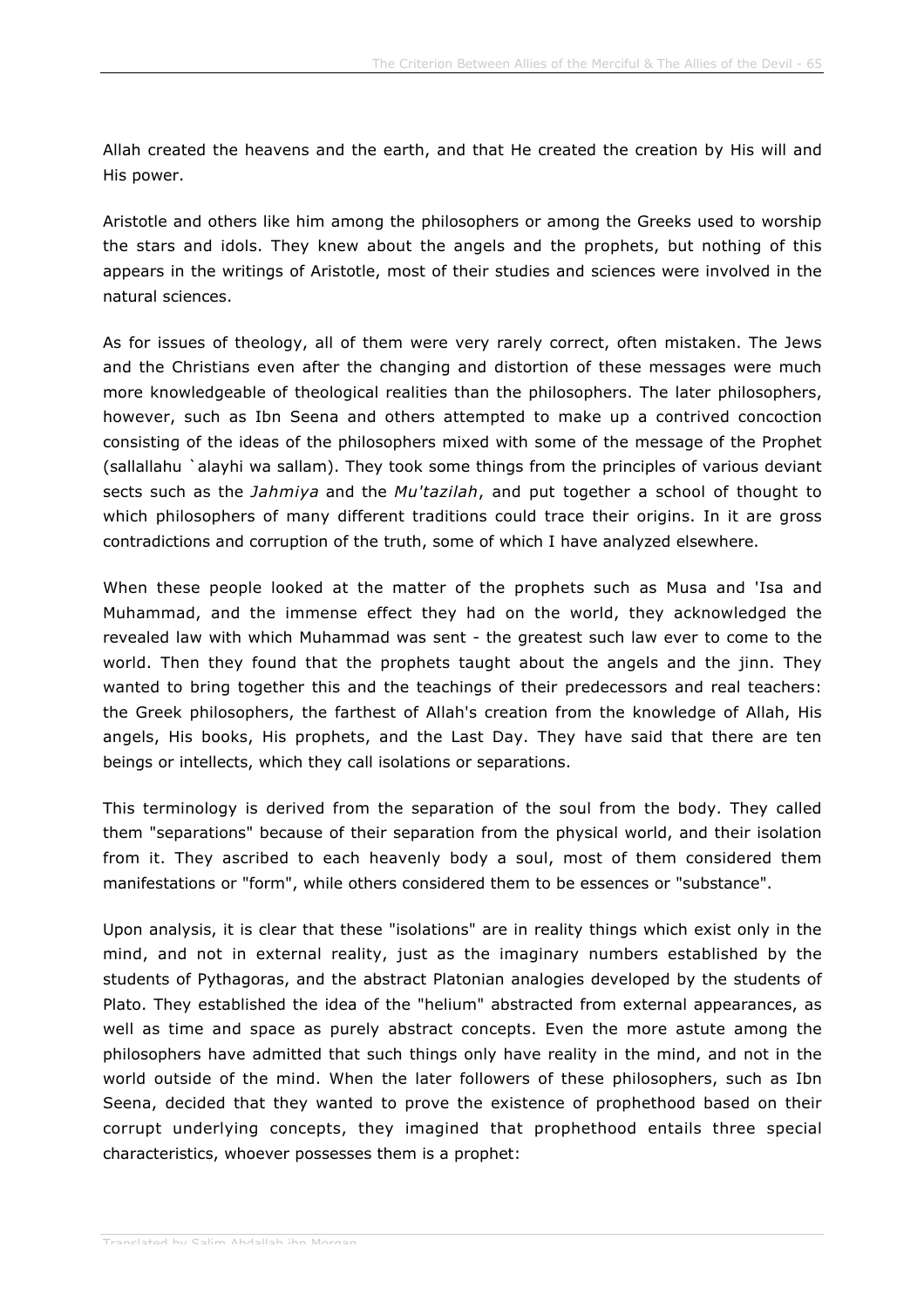1) That the person posses "mind power", which they call the sacred power, and its meaning is that such people can obtain knowledge without normal processes of learning.

2) That he possess "imaginative power", such that he imagines clearly the products of his own mind, and sees them as visions in his minds eye, and hears within himself voices, just as the dreamer hears and sees things which have no existence in external reality. They imagined that these visions of the imaginations are the angels, and those voices are the words of Allah ta'ala!

3) That he possess "dynamic power" with which he is able to influence the substances of the physical world. They believed that the miracles of the prophets, and the *karaamaat* (miraculous occurrences) granted to Allah's allies, and the amazing feats of the sorcerers are all part of the strength of the self. Thus, they only accepted of these that which fit into their principles such as the stick turning into a snake, while they rejected all others such as the splitting of the moon mentioned in the Qur'an, and others like it.

I have written extensively about these people and their beliefs elsewhere, explaining that their beliefs are the **most** corrupt of beliefs. These things which they call one of the signs of the prophets (i.e. the miracles which they accept as having happened) are accomplished by average people along with even greater things, as they are accomplished by the followers of the prophets. *The angels who brought the messages to the prophets are living, speaking beings and one of the greatest creations of Allah*. They are very many in number, as Allah said:

""No one knows the forces of your Lord except He" Qur'an 74:31

and they are not ten in number. Furthermore, they are not manifestations or abstractions. These people also say that the first source of all things is the first intellect, from which came all other things, and that the tenth dynamic intellect is the Lord of all that is under the orbit of the moon.

The total falsehood of all of these ideas is known of necessity from the religion and teachings of the prophets - no one of the angels is the originator of everything else other than Allah. They also imagine the status of the intellect to be as is described in the following (forged) "hadith":

"The first thing Allah created was intelligence. Then He told it to come and it came, He told it to go and it went, then He said: "By my might, I have created nothing more noble to me than you. With you I will take and with you I will give, for you is the reward, and upon you is the punishment."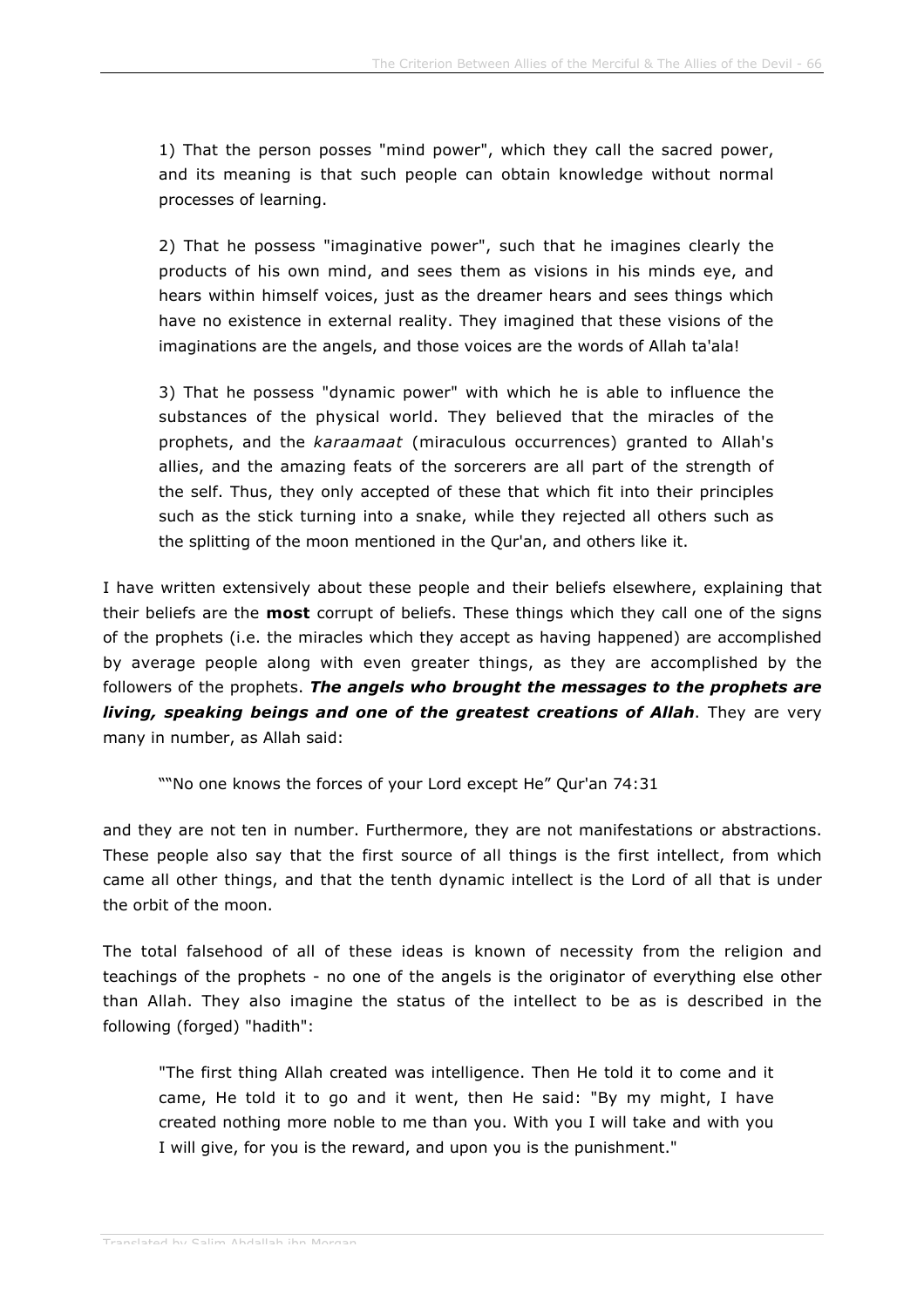Sometimes, they call the intellect a "pen" because of the (genuine) hadith narrated by At-Tirmidhi which starts out: "The first thing Allah created was the pen..."

The hadith which they cite about the intellect is a lie and a forgery as is well known to the scholars of hadith. This has been mentioned by Abu Hatim Al-Basty, Ad-Daaraqutny, Ibn Al-Jawzi, and others. It is not found in any of the reliable collections of Hadith. (*Note: All of the alleged hadith which are found in some books talking about the high status of the mind or the intellect are lies and fabrications as has been pointed out by various scholars of hadith*.) Moreover, this hadith, even if valid, would be evidence against them and not for them. It starts out: "When Allah first created the intellect...", or in another version: "When Allah created the intellect, He said to it...", so the meaning of these words is that Allah addressed the intellect directly after creating it, and not that it was the first thing He created. (Note: The Arabic words in the forged hadith can carry either of these two meanings 1) "The first thing Allah created was..." or "When Allah first created the intellect...", at this point, Ibn Taymiyya is presenting is arguments for the second interpretation.) The word "first" is therefore an adverb of time, and not a ordinal number, making the meaning of the two different versions the same, i.e. "Upon creating the intellect...". This is also supported by the rest of the narration which says: "I have created nothing more noble to me than you..." which means of necessity, that Allah had created other things before the creation of the intellect. Then, He allegedly said: "With you I will take, and with you I will give. For you is the reward, and upon you is the punishment." Here, four types of contingencies are mentioned, yet their philosophy is that all essences in the upper and lower worlds came forth from that intellect. How can these two fit together?

The reason for their error is that the word intellect in the language of the Muslims is not the same as the word intellect in the language of the Greek philosophers. To the Muslims, the word intellect (*'aql*) is the verbal noun for the verb *'aqala* meaning to reason, to understand, to comprehend, etc. This verb is used in the Qur'an repeatedly, as in the following verses:

"They said: If only we would have listened or **reasoned** correctly, we would not now be among the people of the fire." Qur'an 67:10

"Surely, in that there are signs for a people who **use reason.**" Qur'an 22:46

"Did they not move about on the earth that they would have hearts with which they **understand** and ears with which they hear?" Qur'an 13:4

Intellect or reason is thus, in the language of Islam, the inherent faculty or capability with which Allah has endowed human beings and with which they can understand and comprehend.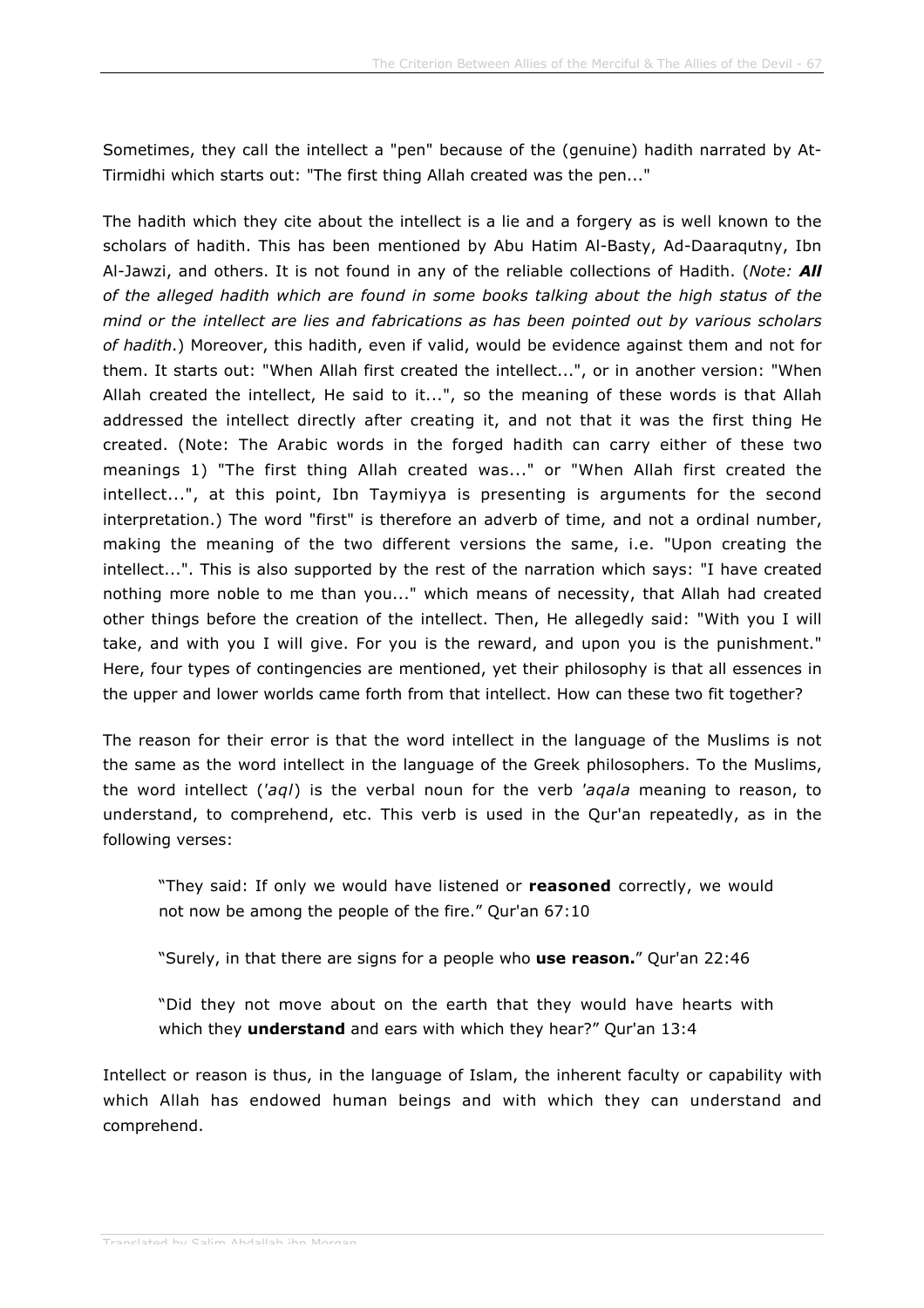In the language of the philosophers on the other hand, intellect reason or the mind is an independent and distinct entity or essence, resembling more closely the reason**er** than the faculty of reason given by Allah. This is not in harmony with the language of the prophets and the Qur'an. The creation to the philosophers, as mentioned by Al-Ghazali, is divided into bodies, minds and souls, all of which is referred to as the world of the order. Sometimes they refer to these categories as *mulk* (dominion), *jabroot* (omnipotence), and *malakoot* (realm) respectively, such that those ignorant of the language of the prophets and ignorant of the meanings of the Qur'an and the Sunnah may believe that the mentioning of *mulk*, *jabroot*, and *malakoot* in the Qur'an supports this theory, while this is not in fact the case.

These people perpetrate great deceptions on the Muslim, such as their saying that the universe is "brought about" i.e. having an origin and a beginning (which, of course, it is), even though in reality they believe is to be ancient and without beginning. Something which is "brought about" (*muhdath*) in Arabic is of necessity something whose presence was preceded by its absence. It is not found in the language of the Arabs nor in any language that one can refer to something without beginning as being *muhdath* i.e. "brought about". Allah has informed us that He is the Creator of everything. Every created thing is by definition *muhdath*, and every *muhdath* has come into existence after not existing. The *Jahmiya* and the *Mu'tazilah* attempted to bring an Islamic response to the philosophers, but fell short and failed to understand the information brought to us by the Prophet (sallallahu `alayhi wa sallam), nor did they understand the dictates of sound reasoning. They neither came to the aid of Islam, nor did they weaken its enemies. They joined them in some of their corrupt ideas and concepts while rejecting some of the sound bits of reasoning contained in their legacy. Their shortcomings in both the knowledge of the revelation and of the sound use of reasoning became an added reason for the thorough deviation of the philosophers, as I have explained at length in other works.

These philosophers said that Jibreel was the imaginary vision which appeared in the mind of Muhammad (sallallahu `alayhi wa sallam). Vision and imagination are products of and secondary to intellect. Thus the deviants came, those who shared with the philosophers this corrupt belief, and further believed themselves to be allies of Allah, and that the allies of Allah are superior to the prophets of Allah, since they receive from Allah with no intermediary, as was claimed by Ibn Araby the author of "The Essences of Wisdom" and "The Makkan Inspirations". He said that he takes from the same source from which the angel who gave revelation to Muhammad (sallallahu `alayhi wa sallam) used to take. This "source" which he is referring to is to him none other than the **intellect** (*'aql*), and the angel to him is the imagination. Imagination is secondary to intellect, and since Ibn Araby and others like him imagine that they take directly from the source and not from one of its secondary components, while the Prophet took from the imagination which is secondary and a product of the mind, this is how he came to believe himself superior to the Prophet (sallallahu `alayhi wa sallam). Even if prophethood consisted entirely of the three factors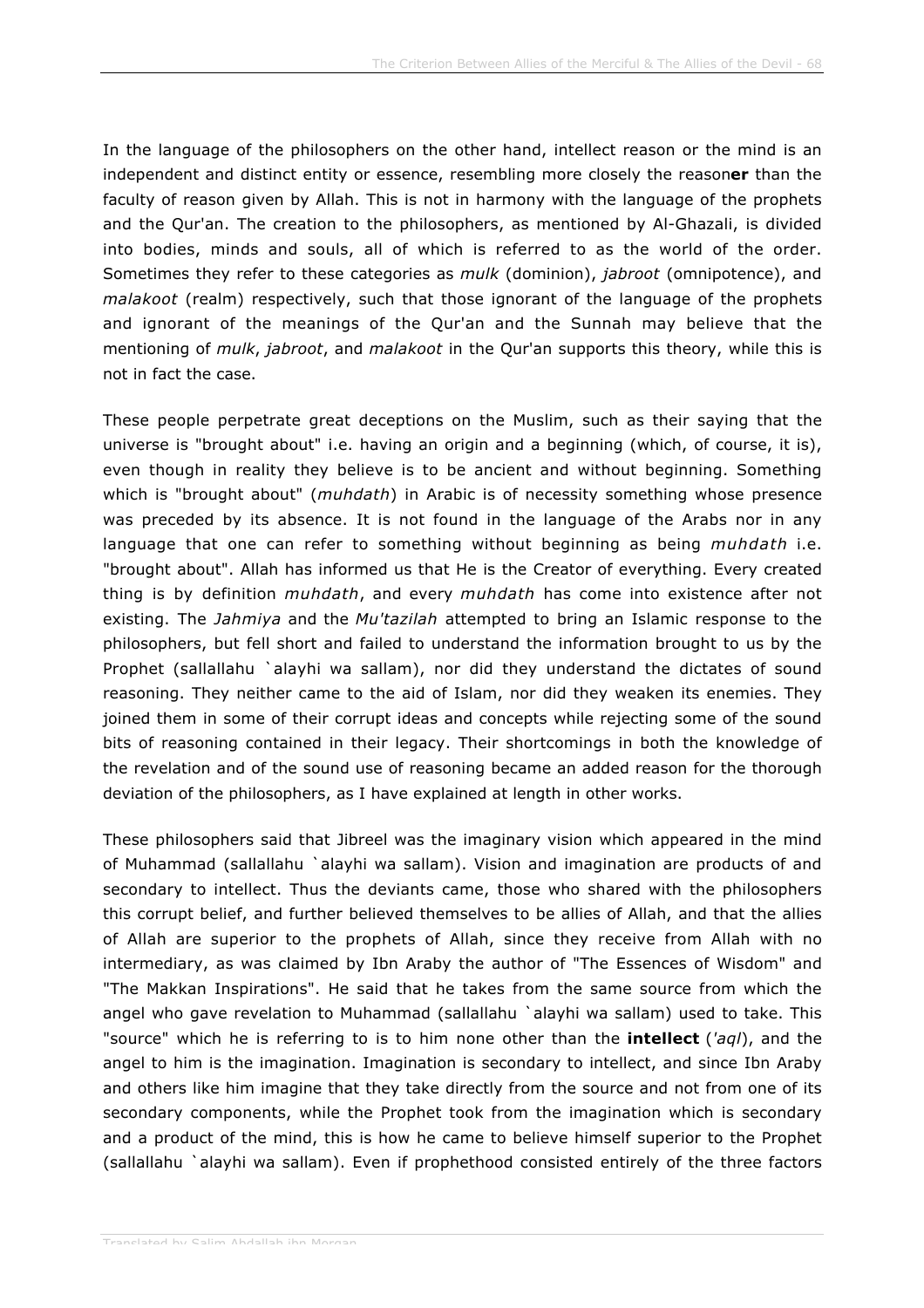mentioned and they were sufficient to indicate prophethood, this man would not even be in the same group as the Prophet, let alone superior to him! What's more, these three "criteria" are things which can be granted to anyone among the believers.

Prophethood is another matter entirely! **If Ibn Araby claims a relationship to "Sufism" it is the sufism of deviants and philosophers, and not the sufism of the people of knowledge, let alone that of a leader of the people of the Qur'an and the Sunnah.** These were people such as Al-Fadheel ibn 'Iyaadh, Ibrahim ibn Ad-ham, Abi Sulaiman Ad-Daaraani, Ma'roof Al-Karkhi, Al-Junaid ibn Muhammad, Sahl ibn Abdallah At-Tastry, and others like them, may Allah be pleased with them all. Allah has described angels in His book very different from the concepts of the philosophers and those influenced by them, as in His statement:

"And they said that Allah took for Himself an offspring. Glorified is He! Rather honored slaves. They never precede Him with their speech, and they act with His order. He knows what is in front of them and what is behind them, and they do not intercede or plead for anyone except for the one for whom He has accepted this, and they are apprehensive with fear of Him. Whoever of them says I am a deity besides Him, we will reward him with Hell fire, and this is our reward for the oppressors. Qur'an 21:26-29

"And so many angels in the heavens whose intercession will be of no benefit unless and until Allah gives His permission for this intercession for those whom He wishes and is pleased with." Qur'an 53:26

"Say: Call those who you imagine other than Allah. They do not own even the weight of an atom in the heavens nor in the earth, nor have they any share therein, and no one of them can aid Allah in any way. Intercession is of no benefit with Allah except that for which He has granted permission." Qur'an 34:22-23

"His are all in the heavens and the earth, and those in His presence are not too arrogant to worship Him, nor do they become weary of it. They praise Allah in the night and the day and never break." Qur'an 21:19-20

Allah has informed us that angels came to Ibrahim in the form of humans, and appeared also to Maryam in the form of real people. Jibreel also used to come to the Prophet in the form and face of a man named Dahiya Al-Kalbi, or in the form of an unknown bedouin, and was seen not only by the Prophet (sallallahu `alayhi wa sallam), but by his companions as well.

Allah has described Jibreel as a possessor of power: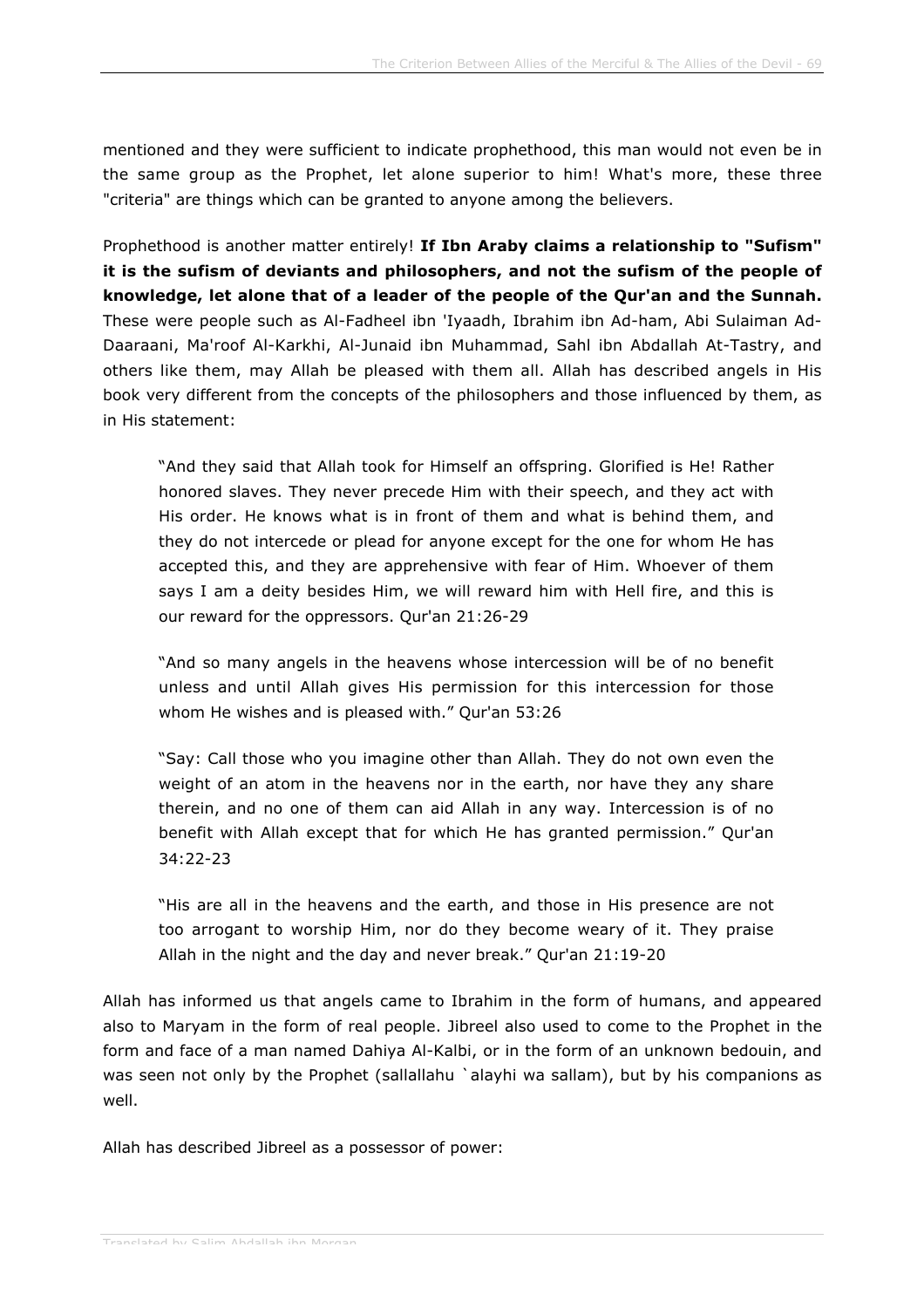"...high in station with the Possessor of the Arsh, respected and obeyed there, trusted" Qur`an 81:20-21

and told us that the Prophet Muhammad (sallallahu `alayhi wa sallam):

"...saw him on the clear horizon." Qur'an 81:23

and further described Jibreel as:

"It was taught to him by the mighty in strength  $*$  Magnificent in his form, he settled down  $*$  While on the upper horizon  $*$  Then he came close, descending \* Until he was at a distance of not more than two bows length \* Then he revealed to Allah's servant that which was revealed \* His heart has not lied about that which he saw. \* Do you then dispute with him about that which he witnessed? \* And he has seen him on another occasion \* At the Lote tree of the farthest boundary \* There is the garden of refuge. \* When the lote tree was covered by that which covered it \* His sight did not waver, nor did he go beyond bounds \* Truly he has seen some of the greatest signs of his Lord." Qur'an 53:5-18

It has been authenticated in the collections of Muslim and Bukhari on the authority of Aisha that she said that the Prophet (sallallahu `alayhi wa sallam) never saw Jibreel in the form in which Allah created him except for two times. She means the two mentioned in the above verse: once on the clear horizon, and the other at the Lote tree of the farthest boundary. Further, Allah described Jibreel in other verses as the trustworthy spirit and the sanctified spirit, as well as other descriptions which show clearly that he is one of the greatest living, reasoning creations of Allah ta'ala, and that he is a real being having an independent existence, not a figment of the Prophet's imagination, as the deviant philosophers imagined, as well as the claimers to the *wilaya* of Allah and that they are more knowledgeable than the prophets!

The end result of the reality of these people is the total rejection of all of the foundations of faith: to believe in Allah, His angels, His revealed books, His prophets, and the last day. The reality of their position is the rejection of the Creator, for they have made the existence of the creation the selfsame thing as the existence of the Creator, saying: Existence is one. They failed to differentiate between oneness of reality and oneness of concept. Everything which exists shares the concept of existence, just as all humans share in the concept of humanness, and all animals share in the concept of being animals. The problem is that this kind of general sameness is never really sameness except in the mind, just as the animalness of a man is not in reality the same as the animalness of a horse. The mere presence of the concept is not the **actual** existence of the man, and, in the same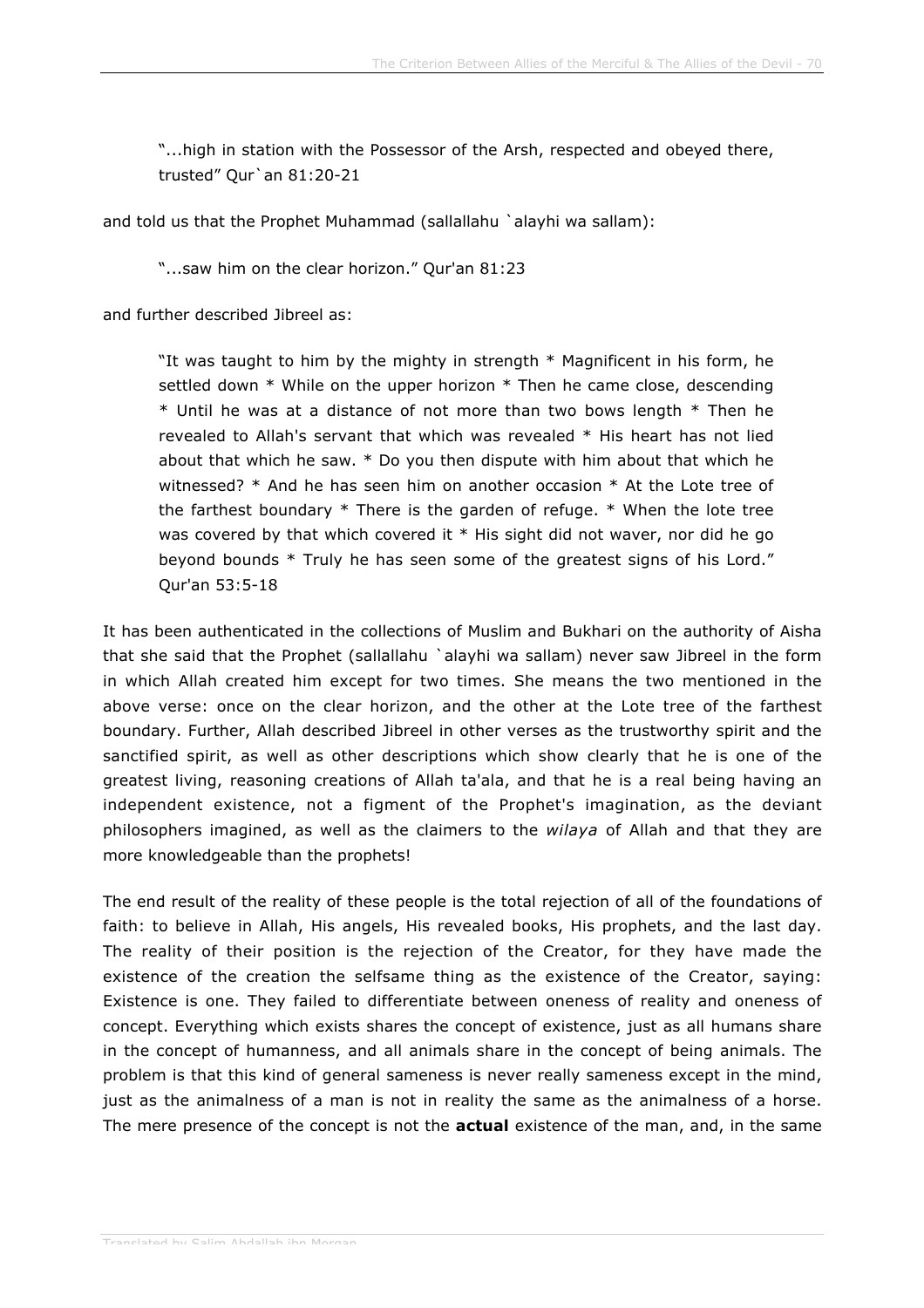way, **the existence of the Creator is unlike the existence of any of His creation** (even though both are called "existence").

The reality of their position is that it is the position of Pharaoh who denied the Maker. He did not deny the visible, tangible creation, but claimed that it came into existence by itself with no maker or creator. The philosophers and claimers of *wilaya* agreed with him in that, but imagined that this visible creation **is** Allah. Thus, they are farther astray than Pharaoh, though the evil of his position may be more apparent. This is why they said that the idol worshippers did not worship other than Allah (since everything in their wrong belief **is** Allah, including the idols.) And they say that Pharaoh spoke the truth when he said: "I am your highest Lord", since he was in the position of ruler and the holder of the reins of power, i.e. though all of you are a "lord" in relation to something, I am higher than all of you through the apparent rulership over you which I have been given.

They went on to say: when the sorcerers realized the truth of Pharaoh in what he said, they acknowledged it, saying:

"So, do as you wish in that over which you have power, you can only affect the life of this world." Qur'an 20:72

They said: So, Pharaoh spoke the truth when he said I am your highest Lord!

Thus, Pharaoh was a great source of truth for such people. They also rejected the reality of the last day, and believed that the people of the fire will indulge in great pleasures and ease just as the people of paradise. They thereby became disbelievers in Allah and in the last day, His angels, His books, and His prophets, despite their claims to be the cream of the best of the best in alliance with Allah and that they are superior to the prophets and that the prophets only know about Allah from their light source!

This is not the place for a long discussion the deviation of such groups and philosophies within the Muslim Ummah, but since the topic at hand is the allies of Allah and the criterion for distinguishing between the allies of the Merciful and the allies of the Devil, and since these are some of the most notorious claimers of the *wilaya* of Allah while they are in fact among the greatest allies of *shaitaan*, it became proper to make mention of them at this point. Thus you will find that most of their writings and discourses are involved with satanic states and events. Moreover, they say, as the author of "The Makkan Inspirations" said that the land of reality **is** the land of the imagination.

From this we know that the "reality" (*haqeeqa*) about which they speak is in fact in the realm of imagination which is the playground of the devil. Shaitaan gets people to imagine things to be other than what they really are. Allah said: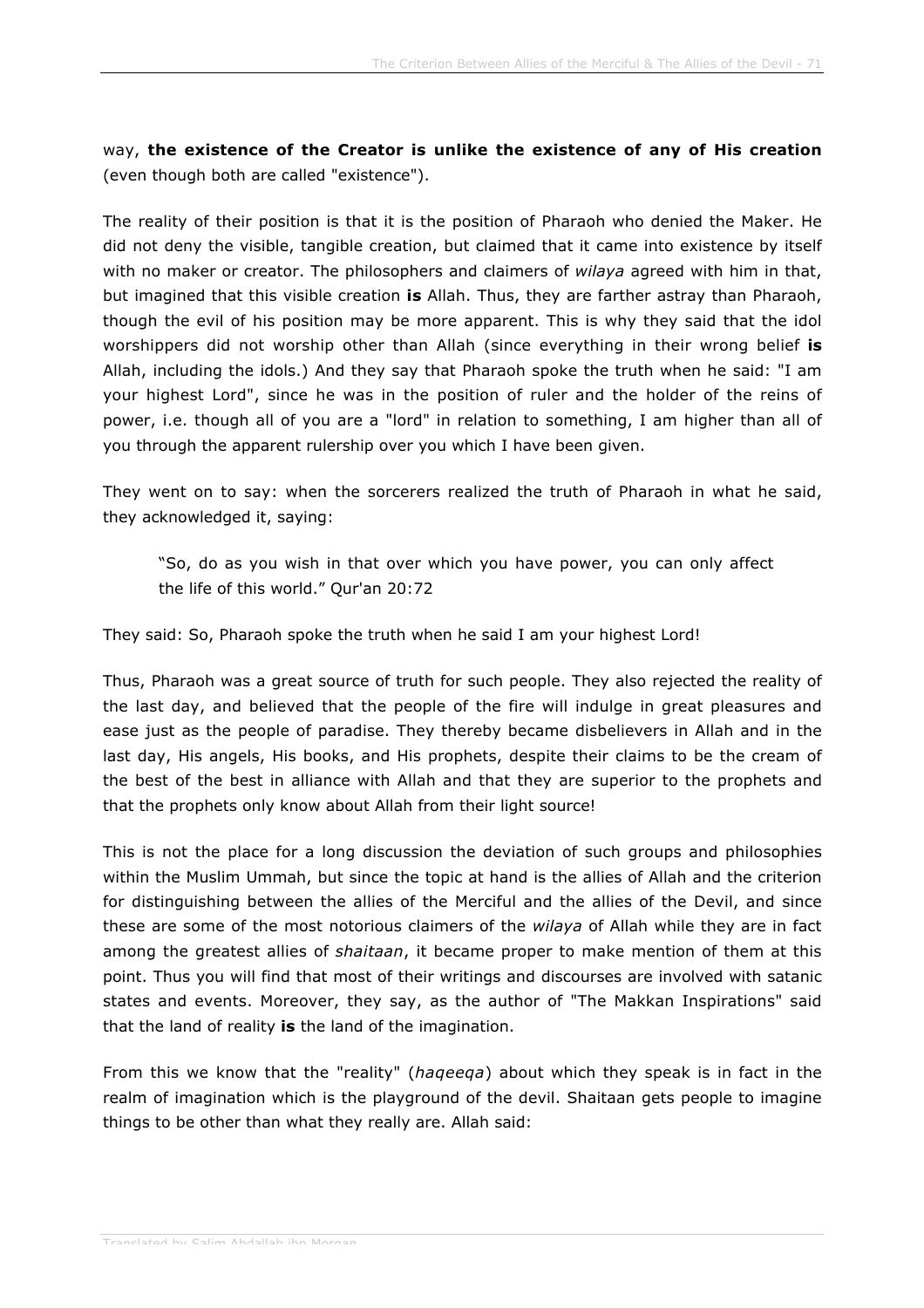"Whoever turns away from the reminder of the Merciful, we will assign a devil to him who will be a partner to him. Verily, they block people from the path, though they imagine themselves to be doers of good and people of guidance. (This deception will continue) up to the time when they come to us, when they will say: "If only there was between me and you the distance between the two Easts - what an evil partner!" This will do you no good on that day once you have oppressed yourselves and will be partners also in the punishment." Qur'an 43:36-39

"Verily Allah does not forgive the associating of partners with Him, and He forgives anything less than that to those whom He wishes. Whoever associates partners with Allah has gone very far astray indeed." Qur'an 4:116

"He promises them and arouses their desires, but his promises are nothing but deception." Qur'an 4:120

"And *shaitaan* said once the affair had been settled: Allah has promised you a truthful promise, and I promised you, but I broke by promise. I had no power over you except that I called you and you responded to me, so do not blame me, but blame your selves. I cannot save or benefit you, and you cannot save or benefit me. I reject totally your associating me before this. For the oppressors is a painful punishment." Qur'an 14:22

"And when *shaitaan* made their actions seem good and said to them: "None can defeat you today from among the people, and I am your helper." Then, when the two groups saw each other, he turned back on his heels saying: "I am innocent of you, I see what you do not see, I fear Allah, and Allah is harsh in punishment." Qur'an 8:48

The Prophet (sallallahu `alayhi wa sallam) told the companions in a hadith found in the collection of Imam Malik that *shaitaan* saw Jibreel organizing the angels for battle on the day of Badr. When the devils see the angels which Allah has assigned to aid his slaves, they flee from them. Allah aids his believing slaves with His angels.

Allah said:

"When your Lord communicated to the angels: "I am with you, so help those who believe to be firm."" Qur'an 8:12

"O, you who believe remember the beneficence of Allah upon you when the army faced you and He sent upon them wind, and forces which you did not see." Qur'an 33:9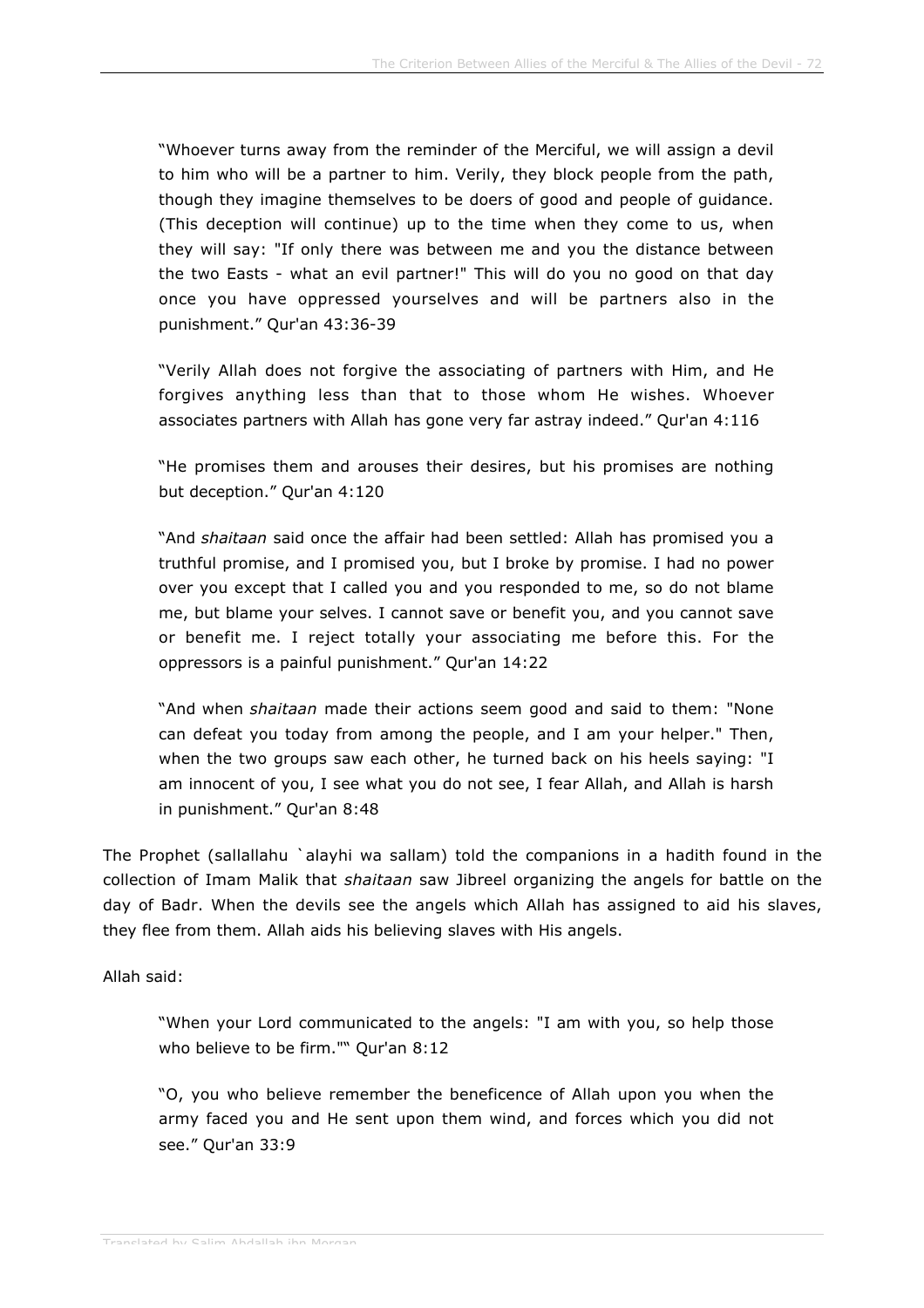"And when he (i.e. the Prophet) said to his companion: "Grieve not, surely Allah is with us." And Allah sent upon him calm, and aided him with forces which you did not see." Qur'an 9:40

"And when you said to the believers: "Is it not enough for you for Allah to aid you with three thousand angels sent down? In fact, if you are patient, and righteous in practice, and even if the enemy should rush upon you right here, your Lord will aid you with five thousand specially trained angels." Qur'an 3:124-125

As for the phony allies, "spirits" come to them and address them, or appear in human form to them. These are nothing but jinn and devils, but they think them to be angels. They are the same "spirits" who address the worshippers of the stars and the worshippers of statues.

One of the first instances of this in Islam was Al-Mukhtar ibh Abi Ubaid of which the Prophet had informed us before his coming in the sahih hadith found in the collection of Muslim in which he said:

"Out of Thaqeef will come an imposter and a destroyer of life."

The imposter was Al-Mukhtar ibn Abi Ubaid, and the destroyer of life was Al-Hajjaj ibn Yusuf whose story is well known. It was said to Ibn Umar and Ibn Abbas that Al-Mukhtar imagines that things are sent down to him and they both said: "He speaks the truth. Allah said: "Should I tell you upon whom the *shayateen* descend? They descend upon every forging sinner." (Qur'an 26:221).

Someone else said: Al-Mukhtar claims that he received revelation (*wahy*). It was said to him: Allah said: "Verily the shayateen transmit (from the word *wahy*) to their allies so that they may dispute with you." (Qur'an 6:121)

These satanic spirits are the selfsame spirits who the author of "The Makkan Inspirations" believes came and gave that book to him. This is why he mentions various acts of isolation with a particular type of food, or with a particular thing. These are some of the ways in which one may open a contact with the jinn and the devils. He then imagines this to be of the *karamaat* of the allies of Allah whereas in actuality they are satanic phenomena. I know a number of such people. Some of them have been carried through the air for great distances and returned, others had property appear for them which the devils steal and bring to them, while others used to find peoples stolen property for them for a fee (*ju'l*), or for a portion of the property when it is recovered, and other such feats.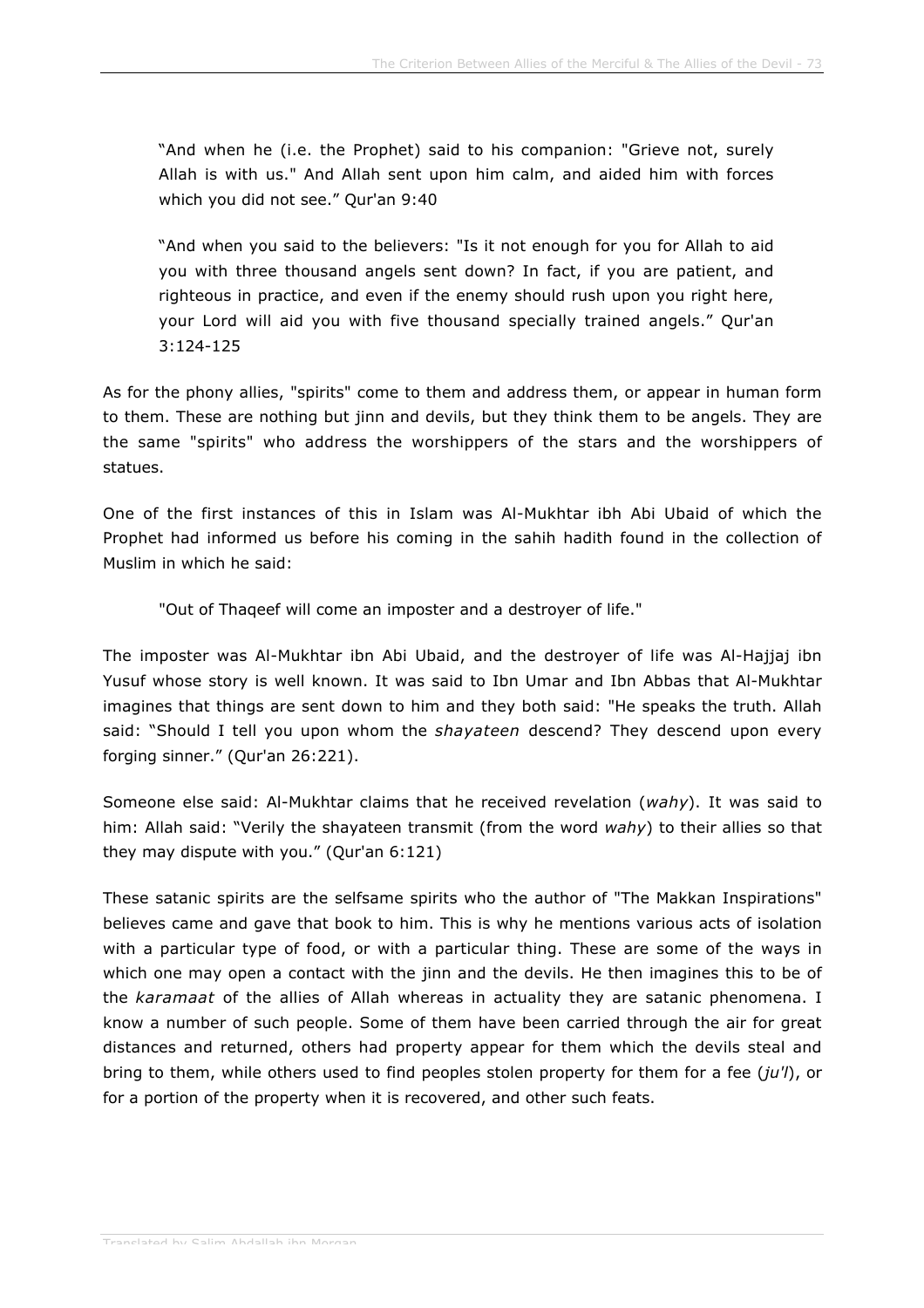Since the states of such people are satanic, they are always in opposition to the prophets, may the peace and prayers of Allah be upon them. That is why you will find throughout the writings of the Ibn Araby and those like him praise of the disbelievers such as the people of Nuh and Hud, Pharaoh and others as well as belittling of the station of the prophets such as Nuh, Ibrahim, Musa, and Harun. They defame the praiseworthy Shaikhs of the Muslims such as Al-Junaid ibn Muhammad, Sahl ibn Abdallah At-Tastry, and others and praise the blameworthy among the Muslims such as Al-Hallaj and others like him, as he has mentioned in his imaginary and satanic "visions". Al-Junaid ibn Muhammad - may Allah sanctify his soul - was among the imams of guidance. He was once asked about *tauhid* and he said: "Tauhid is distinguishing things brought about from what is without beginning." He has explained that the meaning of tauhid is to distinguish between what has no beginning and what has been brought about after not existing i.e. to distinguish between the Creator and the creation.

Ibn Araby rejected this statement of Al-Junaid and said, addressing Al-Junaid in a conversation conjured up in his satanic imagination: "O, Junaid can anyone distinguish between things brought about and that which is without beginning except one who is neither of them?" He viewed Al-Junaid as being in error in saying "distinguishing what is without beginning from that which is brought about", because **his** statement is that the existence of the things brought about is the very same existence of that which is without beginning, as he said in his book:

"One of the names of Allah is the High (*Al-Aliy*) - higher than whom? There is nothing there except Him. Higher than what? It is nothing but Him. His highness is in and of Himself, and He is the very same existing things. Those things which are called things brought about are what are high in and of themselves, and they are none other than Him... He is that which is hidden and He is that which is apparent. There is no one there to see Him other than Him, and no one to speak for Him other than Him. He is the one indicated by the name Abu Said Al-Kharraz, and other made-up names."

It is said to this deviant: It is not a condition of distinguishing between two things in knowledge and statement that the distinguisher be other than the two things being distinguished. Every person is able to distinguish between himself and other people, though he is not a third party. The slave of Allah knows that he is a slave, and distinguishes between himself and his Creator and the Great and Glorious Creator distinguishes between Himself and His creations and knows that He is their Lord and they are His slaves. Allah has stated this in the Qur'an in many places, and the Qur'an is the final source of evidence among the believers who believe in it openly and in secret, internally and externally.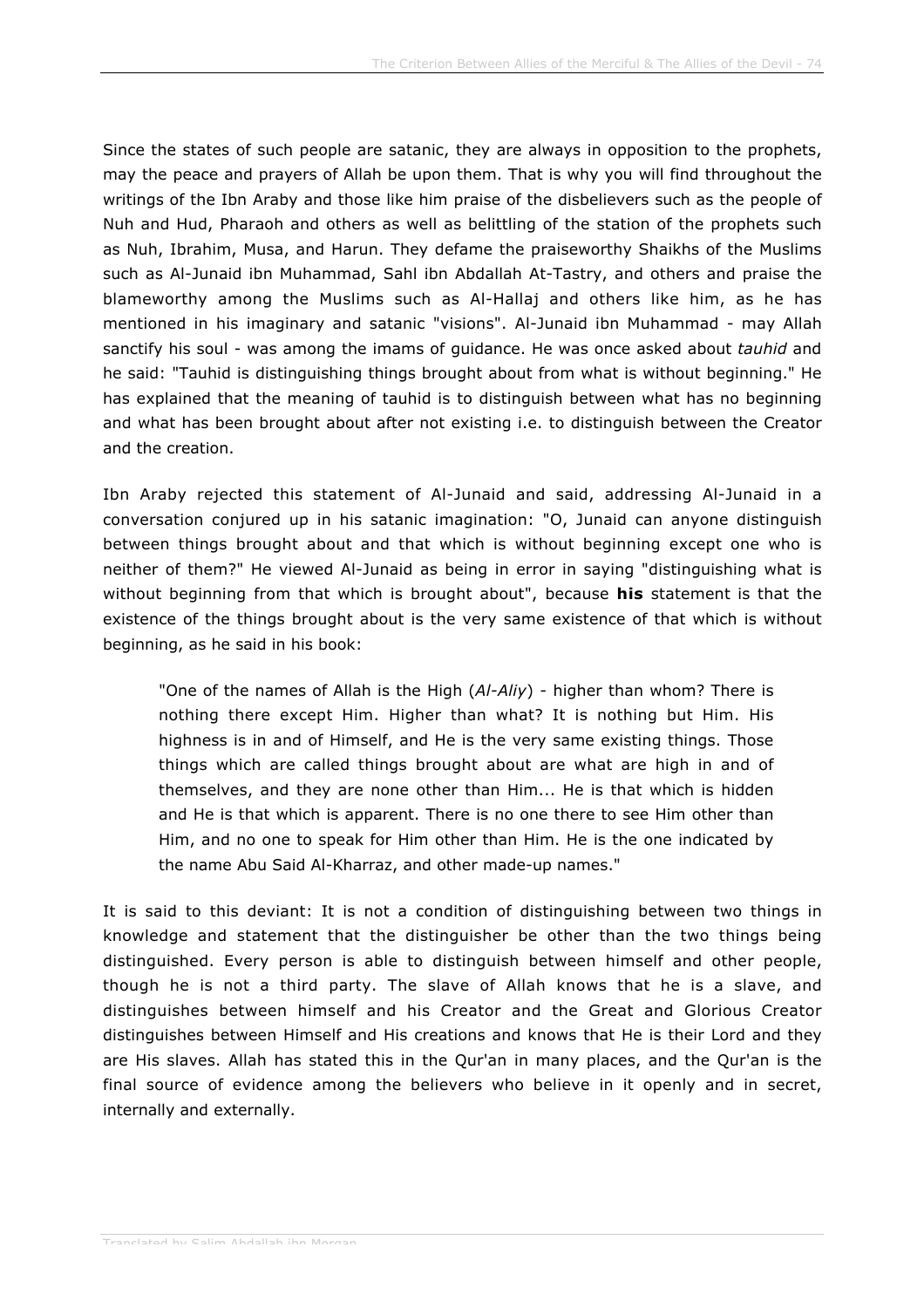These deviants, on the other hand, believe about the Qur'an as At-Talmasaani believed. He was one of them, and among the most well-versed of them in their perverse theory of the unity of the creation and the Creator. "Essences of Wisdom" of Ibn Araby was read to him and it was said to him: "This book of yours goes against the Qur'an." To which he replied: "The whole Qur'an is associationism (*shirk*), tauhid is only found in our writings." Then, it was said to him: "If all existence is only one, why is a wife *halal* to a man while his sister is *haram*? He said: "Both of them, to us, are *halal*, but he who is veiled says: *haram!*, and so we say: *haram* for you."

This person, aside from his blatant disbelief (*kufr*), has also contradicted himself! If all existence is one, who is the veiled one and who is the one who veils? Thus, one of their shaikhs said to one of his followers: "Whoever tells you that there is anything other than Allah in the universe has lied." The student then asked him: "Who, then is the one who lied?" They said to another student: "These are nothing but appearances." He said to them: "Are these appearances other than what they appear to be, or exactly that? If they are other than that, you have introduced a relativity (no more unity of existence!), and if they are the same, then it is as I said."

I have dealt at length with the exposing of the secrets of these people elsewhere, analyzing the implications of the position of each of them. The author of "The Essences of Wisdom" says: "That which is not there is a thing, and the existence of the Truth (*Al-Haqq* i.e. Allah) inundates it." Here, he distinguishes between "existence" and "being there".

The Mu'tazilah who say that that which is not there is a thing which is there in reality, in spite of there error, are better than him. This second group says that the Lord has created for these things which are not there an existence which is other than His existence, whereas the first one says that the very existence of the Lord inundates them, thus, he sees no existence of any created thing which is other than and distinct from the existence of the Creator. A companion of Ibn Araby named As-Sadr Al-Qunawy distinguishes between the absolute and the specific, since he had a closer tie to philosophy. He did not accept the idea that something which is not there is a thing, but said that the Truth (i.e. Allah) is the absolute concept of existence. He wrote a book called the "Keys to the Unseen of Union and Existence".

This thinking has led to the negation of the Creator and disbelief in His existence. Perfect absolutes, which are purely theoretical, do not exist except in the mind, not in reality. Absolutes which are not required to be perfect are naturally occurring absolutes. Thus, though it may be said: they exist in reality, they exist only as something specified which is by definition some part of something else, by the admission of those who postulate its existence in reality. Thus, to say that Allah is the absolute concept of existence necessitates that He either not exist in reality, or that He be some part of the existence of the created things, or that He be the very existence of the created things. Is it then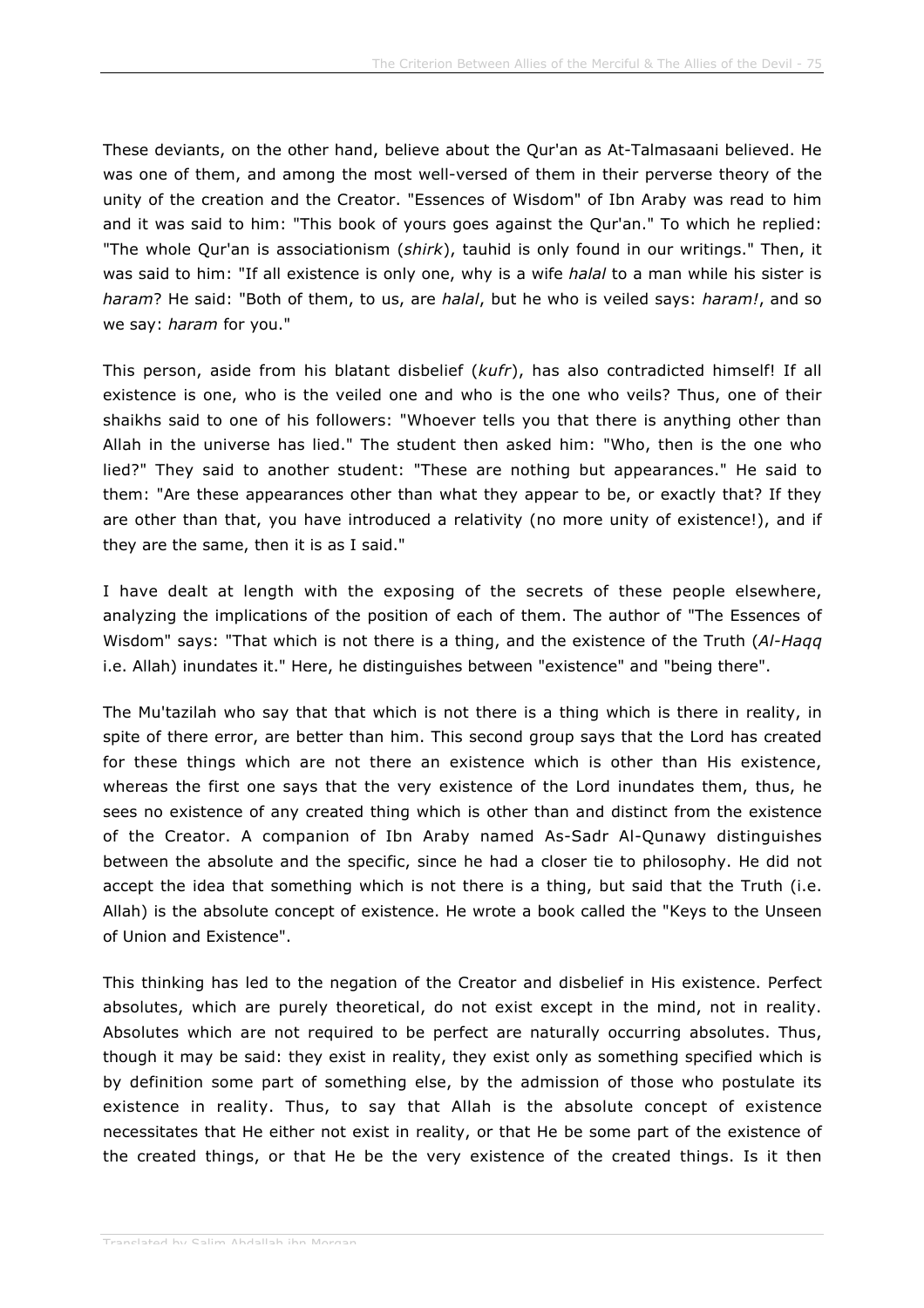possible for part of something to create the whole thing?? Or for something to create itself?? Can non-existence create existence??

These people avoid using the words *huluul* and *ittihaad* (two innovated concepts common to many sufis, the first one means to inundate and refers to the false belief that Allah Himself inundates His allies, and they become one with Him, and the second one means unity and refers to the belief being discussed i.e. the unity of the Creator and the creation - Allah is exalted above that which they say!) since the first one indicates one who descends into or inundates and one who is inundated, and the second one indicates two things which joined together to become one. Their belief is that all of existence is one. They say: The Christians became disbelievers when the **specialized** the Messiah as being Allah and if they had left it generalized, they would not have become disbelievers. And they say that the only mistake of the idol worshippers is that they chose to worship **only some** of the manifestations of Allah and not others and that if they had worshipped them all they would not have been mistaken according to these people. Thus, the knowledgeable and informed among them could, as they believe, worship idols without harm to his belief!

Aside from the blatant and gross *kufr* (disbelief) contained in this type of thinking, it also contains, as always in their discourses, obvious contradictions. The questions which immediately comes to mind is: Who is the mistaken one? (When you say that **everything** is Allah.) Is it right to say Allah is mistaken or that Allah committed *shirk*?! But they say: The Lord is described with all of the faults and shortcomings with which created beings are described. (The believers say that Allah is free of all faults, lacks and shortcomings.) And they say: Created beings are described by all of the characteristics of perfection with which the Creator is described. (The believers say that perfection is only Allah's, none of His creation can be described by His characteristics of perfection!) Or they ascribe to the statement of the author of "The Essences of Wisdom": "So, the High in and of Himself is the one having the perfection which means the possessor of **all** characteristics both positive and negative (i.e. negation of certain characteristics or lacks), whether these characteristics are praiseworthy by custom, reason or law (shari'a) or blameworthy by custom, reason, or law. This is for Allah alone and for no other."

Aside from the *kufr* of this, the contradiction is still evident. It is known by senses and by reason the two are not the same: all characteristics of perfection and complete lack of deficiencies cannot exist along with characteristics of weakness, faults, and blameworthy action. When confronted with their contradictions, they are likely to say as At-Tilmasaani said: "Things have become established for us through our "illuminations" which contradict clear reason." And they say: "If you want correctness, leave reason and the law."

I have said to some of them with whom I have spoken personally: It is well known that the "illuminations" of the prophets are greater and more perfect than those of anyone else, and their information is more truthful than that of anyone else. The prophets - may the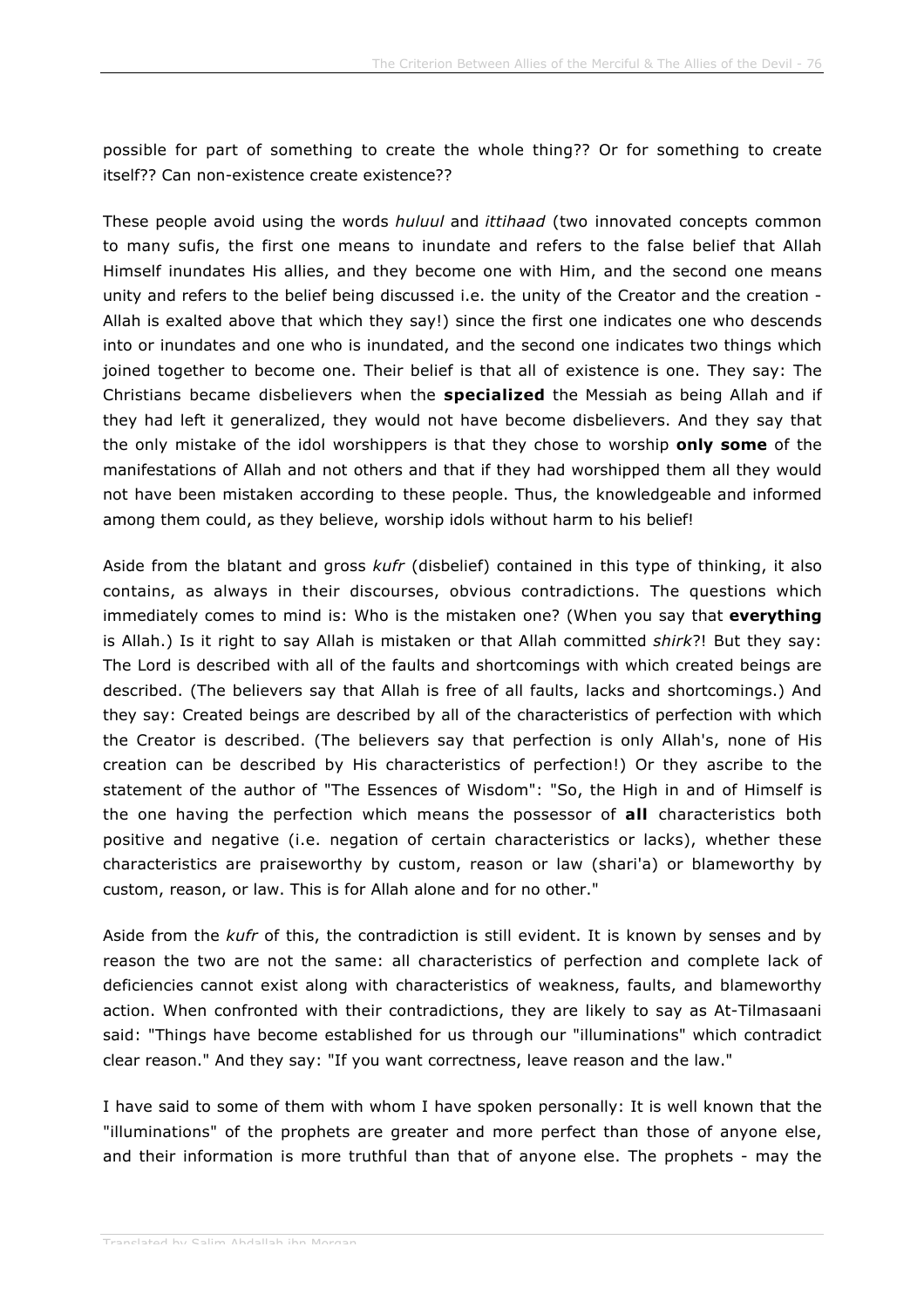peace and prayers of Allah be upon them - informed the people of things which their minds were unable to arrive at independently, but never did they bring information to the people which their minds told them was impossible. They brought that which had been beyond the ability of reason to arrive at without the coming of prophets, and not that which reason rejected as impossible. It is impossible for the message of the Prophet (sallallahu `alayhi wa sallam) to contain that which violates clear reasoning. And, it is impossible for two infallible sources of evidence (e.g. two verses of the Qur'an, or hadith narrated by a very large number of people at every level of the chain, or a proven consensus of the scholars of the Muslim Ummah - all examples of infallible (*qat'iy*) sources of evidence) to contradict each other. How, then, can anyone claim validity for "illuminations" which contradict the clear implications of the law **and** reason?!

Such people may not be lying intentionally, rather they imagine things within themselves, and believe them to be reality. Or, they may see things which are in fact there in reality and believe them to be of the *karamaat* of the allies of Allah when they are actually of the deceptions of the devils.

Those who hold the idea of the unity of the creation and the Creator may also believe that the allies are superior to the prophets, or say that prophethood has not ended, as was said by Ibn Sab'een and others. They made up three levels of "progression". First, the slave witnesses obedience and disobedience, then obedience without disobedience, then no obedience and no disobedience. Only the first witnessing is the correct one i.e. the distinguishing between what is obedience to Allah and what is disobedience to Allah. The meaning behind the second one is the witnessing of the decree (*qadr*) of Allah only and ignoring his orders and forbiddances. Just as some of them say: I am a disbeliever in a lord who disobeys. The one who says this mistakenly believes that disobedience means going against the decree (*qadar* or *mashee'a*) of Allah. This is impossible - the whole of creation is constantly under the decree of Allah. About this mistaken belief, one of their poets said:

You have become exited about that which you choose

From me while my action - all of them - are obedience.

This is clearly in contradiction with that with which Allah sent His prophets and sent in His revealed books. The disobedience for which its doer deserves blame and punishment is the violation of the orders of Allah and His Prophet (sallallahu `alayhi wa sallam), as Allah said:

"Those, then, are the boundaries of Allah. Whoever obeys Allah and His Prophet, Allah will put them in gardens under which rivers flow. They will stay therein forever, and this is the great success. And, whoever disobeys Allah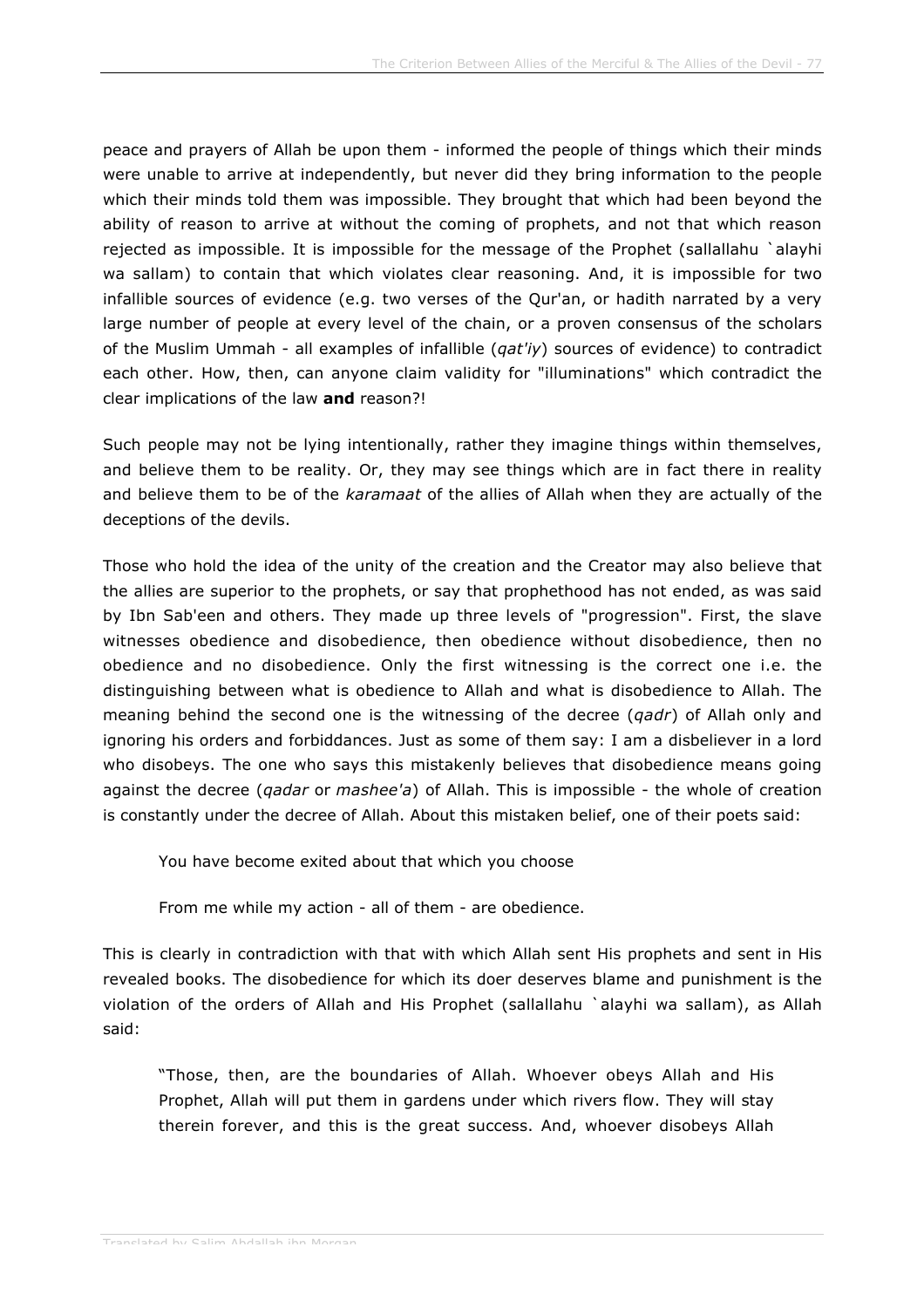and His Prophet and transgresses His boundaries, Allah will put him in fire to stay therein forever, and his is a debasing punishment." Qur'an 4:13-14

This question caused some confusion in the minds of some early sufis, and was explained to them by Al-Junaid, may Allah have mercy on him. Those who took heed and followed Al-Junaid in the truth of his analysis kept to what is correct, and those who opposed him went astray. They thought that tauhid consists of witnessing that all things are by the decree and the power of Allah and that is all. This they refer to as the first "union" (*jam'*). Al-Junaid made clear to them that it is necessary to witness the second difference which is that, along with witnessing that all things are by the decree of Allah, and that all things share in the fact that they are by the decree of Allah and His power and His creation, it is also obligatory to differentiate between that which Allah orders, loves and is pleased by and that which He forbids, dislikes and is displeased by, and to differentiate between His allies and His enemies, as Allah said:

"Should we then treat those who submit (i.e. Muslims) in the same was as the criminals? What is wrong with you, how do you judge?" 68:35-36

"Or should we treat those who believe and do good works the same as the spreaders of corruption in the earth, or should we make those of pious practice as the transgressors?" Qur'an 38:28

"Did those who practice evil think that we would make them the same as those who believe and do good works, the same in life and in death? How poorly you judge!" Qur'an 45:21

"Say: The blind are not the same as those who see, nor those who believe and do good works, and the wicked one. How little you remember!" Qur'an 40:58

Thus, the position of the first generations of the Muslims and their imams is that Allah is the Creator of **everything**, its Lord and its owner. Whatever He wills is, and whatever He does not will is not. There is no lord other than Allah. At the same time, He orders acts of obedience and forbids acts of disobedience, He does not like corruption, and is not pleased with the *kufr* of any of His slaves. He does not **order** sins and corruption. Even though it takes place by His decree, still He does not love it and is not pleased with it. Rather, He hates it, censures its doers, and punishes them.

As for their third level: i.e. to witness neither obedience nor disobedience, it is the belief of the unity of the creation with its Creator. They see this as the peak of ascertaining the truth and closeness of relationship to Allah. In fact, this is the peak of deviation with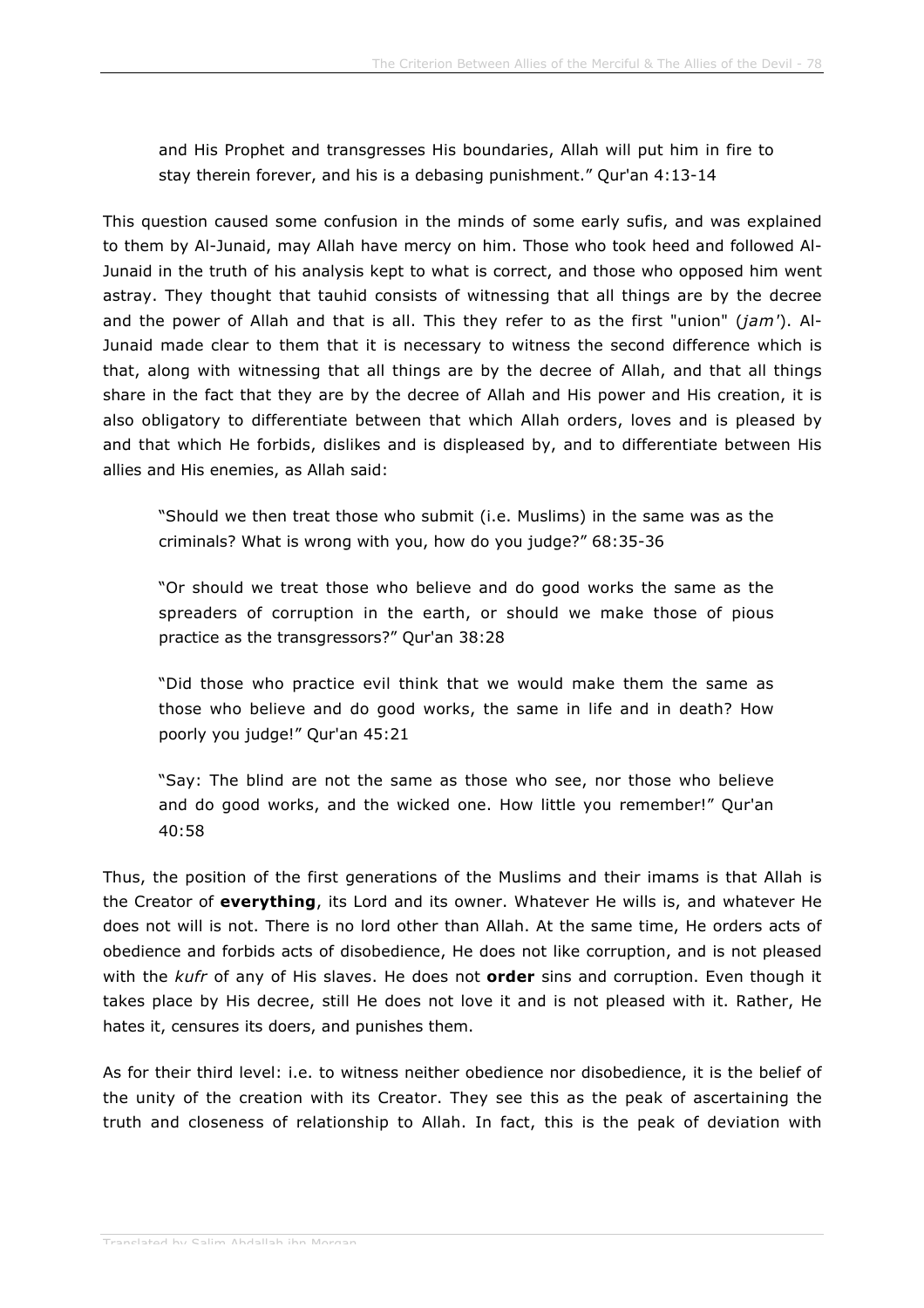respect to the names of Allah and His signs, and the peak of enmity with Allah. People of this belief take the Jews and the Christians as allies whereas Allah said:

"And whoever puts his loyalty with them is one of them" Qur'an 5:51

and does not seek his innocence from associationism and idols thereby removing himself from the tradition of Ibrahim, the close friend of Allah, may the peace and prayers of Allah be upon him. Allah said:

"There is for you in Ibrahim and those with him an excellent example when they said to their people: We are innocent of you and of that which you worship other than Allah, we disbelieved in you and enmity and hatred have appeared between us forever (or) until you believe in Allah alone." Qur'an 60:4

Ibrahim said to his people:

"Do you see that which you used to worship, you and your fathers of old, they are all enemies to me except for the Lord of the worlds." Qur'an 26:75-77

"You will never find a people who believe in Allah and the last day putting out their love for those who oppose Allah and His Prophet, even though they be their fathers or their sons or their brothers or their clansmen. These are the ones in whose hearts Allah has written faith and He has aided them with a spirit from Him." Qur'an 58:22

Some of them have written books and poems based on this corrupt belief of theirs, such as the following poem by Ibn Al-Faaridh which he entitled "*Nudhum As-suluuk*. Part of it reads as follows:

To it is my prayer and my standing which I establish

And I witness in it that it has prayed to me.

Both of us are praying on prostrating to

His reality in union in every prostration.

None other than myself prayed to me and my prayer

Was to none other than myself in every Rakaati

........

I am still with it and it still with me

There is no distinction. No, my essence to my essence has prayed.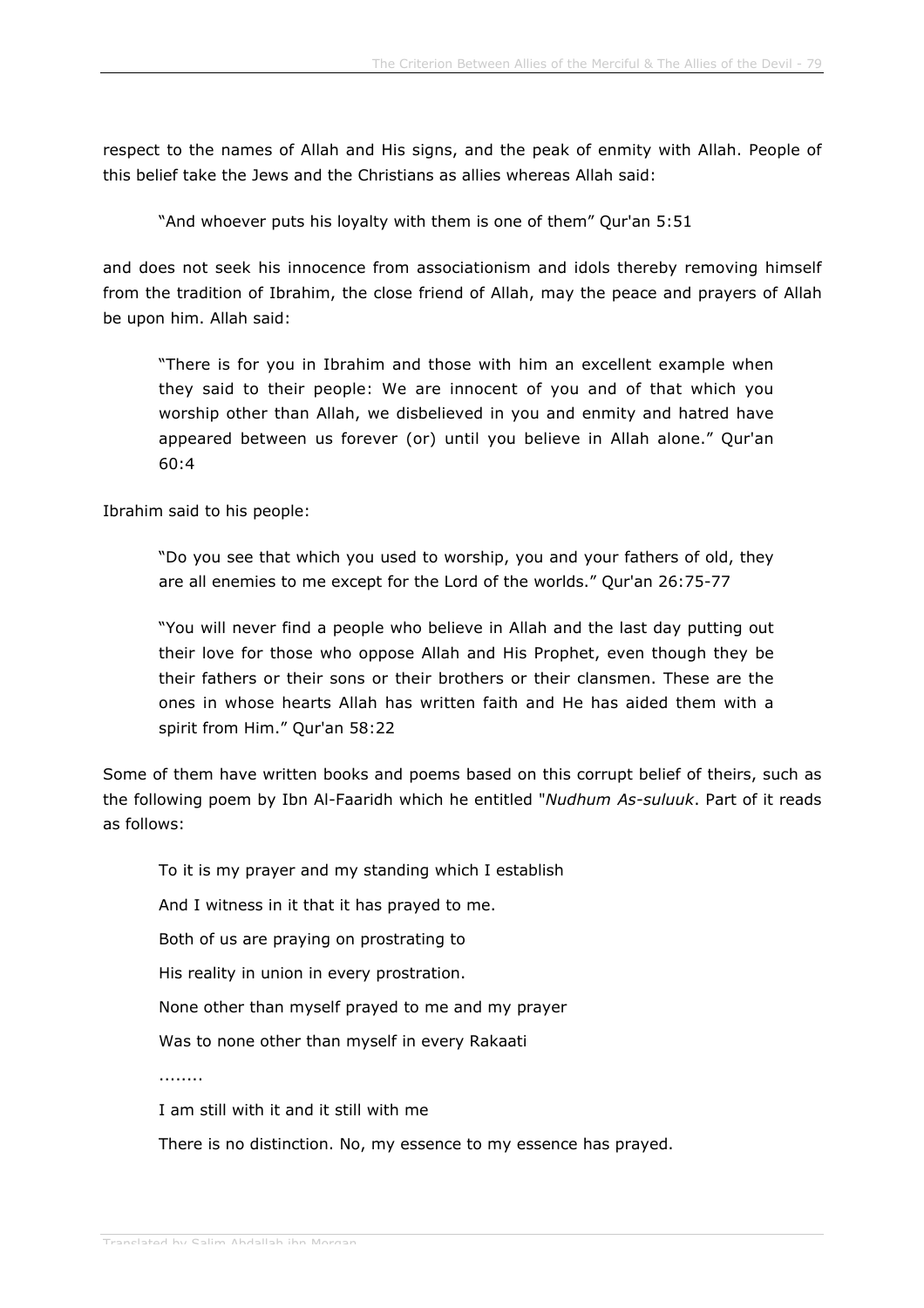To me as a messenger I was from myself sent And my essence with my signs sought the way to myself. So, if I call out (in prayer), I am the answerer and if I am The called, it answers the one who called me and responds. This same man, when about to die, changed his tune, saying: If my position of love with you is That which I have met, I have wasted my days With false hopes with which my self was strong for a time Today I see them as nothing but meaningless pieces of my dreams

This man used to think that he was Allah, but when the Angel of Death came to him to take his soul, the falsehood of his thinking became clear to him! Allah said:

"Everything which is in the heavens and the earth says the praises of Allah, and He is the Mighty, the Wise." Qur'an 56:1

Since everything in the heavens and the earth praises Allah, it is not and cannot be itself Allah. Allah said:

"His is the dominion of the heavens and the earth. He gives life and causes to die; He is capable of all things. He is the First and the Last, the Apparent and the Subtle, and He is the Knower of all things." Qur'an 56:2-3

It is recorded in Sahih Muslim that the Prophet (sallallahu `alayhi wa sallam) used to say in his du'a:

"O, Allah Lord of the seven heavens and Lord of the mighty Throne. Our Lord and the Lord of all things, the One who splits the grains and the seeds. The one who sent down the Taurah and the Injeel and the Qur'an. I seek refuge in you from the evil of every creature which you will (one day) take by the forehead. You are the first, there is nothing before You. You are the last, there is nothing after You. You are the Apparent, there is nothing above You, and You are the subtle, there is nothing more subtle than You. Let my debts be settled, and keep me free from poverty."

Also about this, Allah said:

"He is the one who created the heavens and the earth in six days and then sat on the throne. He knows that which sinks into the earth and that which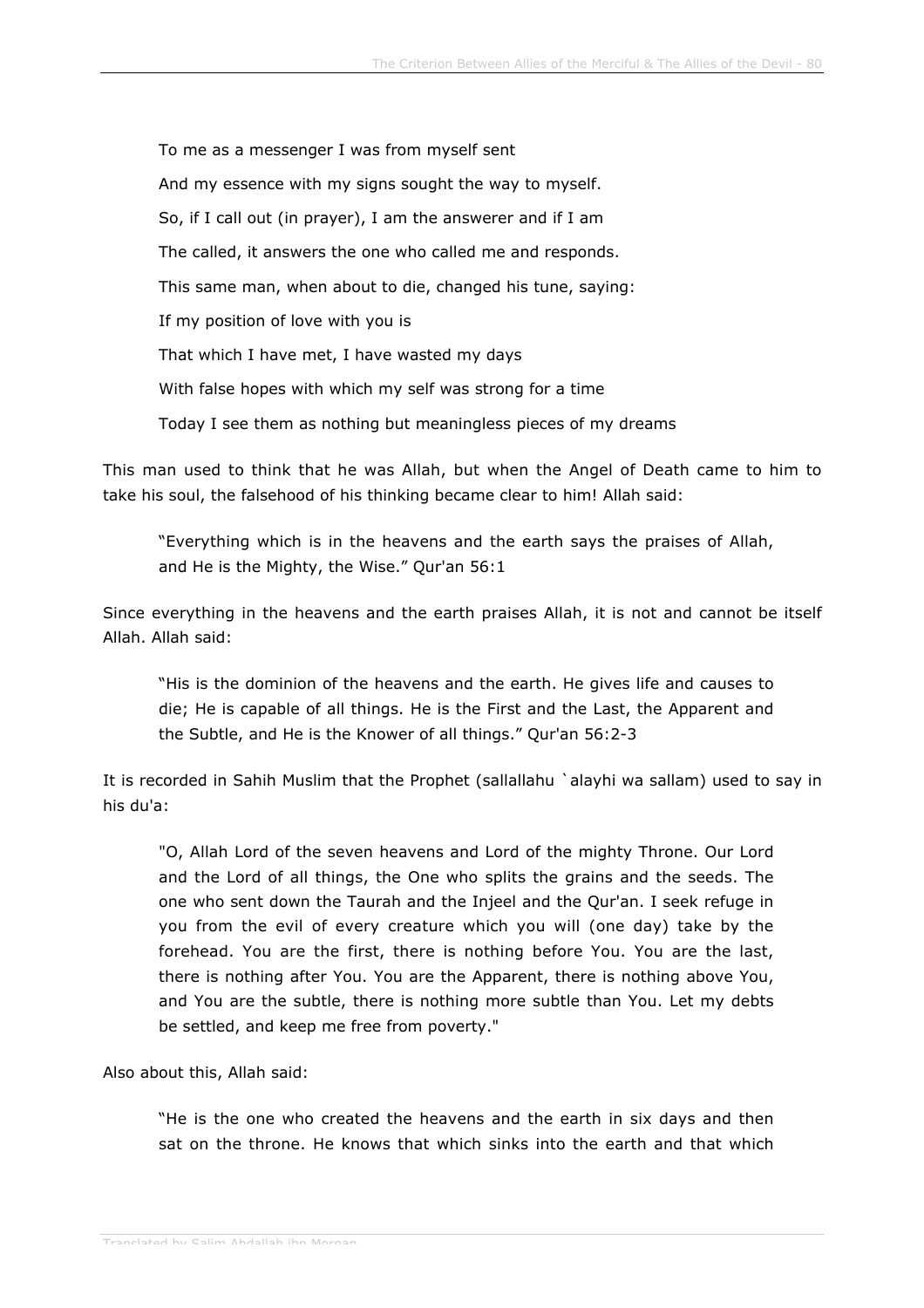comes out from it, that which descends from the sky and that which ascends up into it. He is with you wherever you are and Allah sees all that you do." Qur'an 56:4

Here, Allah explains that the heavens and the earth (and, in another verse: and all that is between them) are created things which say the praises of Allah. He also informed us that He is the Knower of all things.

As for the words {He is with you wherever you are...}, the word with (*ma'a*) in the Arabic language does not mean that one of the two things must be mixed with the other, as in Allah's statement:

"Have *taqwa* of Allah, and be **with** the truthful ones." Qur'an 9:119

"Muhammad is the messenger of Allah, and those who are **with** him are harsh with the disbelievers, merciful with one another." Qur'an 48:19

"...And those who believed after the victory and migrated and fought **with** you they are of you." Qur'an 8:75

The word for with (*ma'a*) comes in the Qur'an in relation to Allah in a general sense and in a specific sense. Its general sense is found in the following verse:

"Did you not see that Allah knows all that is in the heavens and in the earth. There is no secret council of three but He is the Fourth, nor of five, but He is the Sixth, nor less than that nor more than that but He is **with** them wherever they are. Then, He will tell them all that they did on the day of Qiyama. Verily, Allah is the Knower of all things." Qur'an 58:7

Allah opened this speech with a mention of His knowledge and closed it also with a mention of His knowledge. For this reason, Ibn Abbas, Ash-Dhahaak, Sufyan AthThawri, and Ahmad ibn Hanbal all said about this verse: "He is with them in His knowledge."

The specific meaning of the word **with** in relation to Allah is found in the following verses:

"Verily, Allah is **with** those who have *taqwa* of Him and who are doers of good." Qur'an 16:128

Allah said to Musa: "Verily, I am **with** you, I hear and I see" Qur'an 20:46

"And when he (i.e. the Prophet) said to his companion: "Grieve not, surely Allah is **with** us." And Allah sent upon him calm, and aided him with forces which you did not see." Qur'an 9:40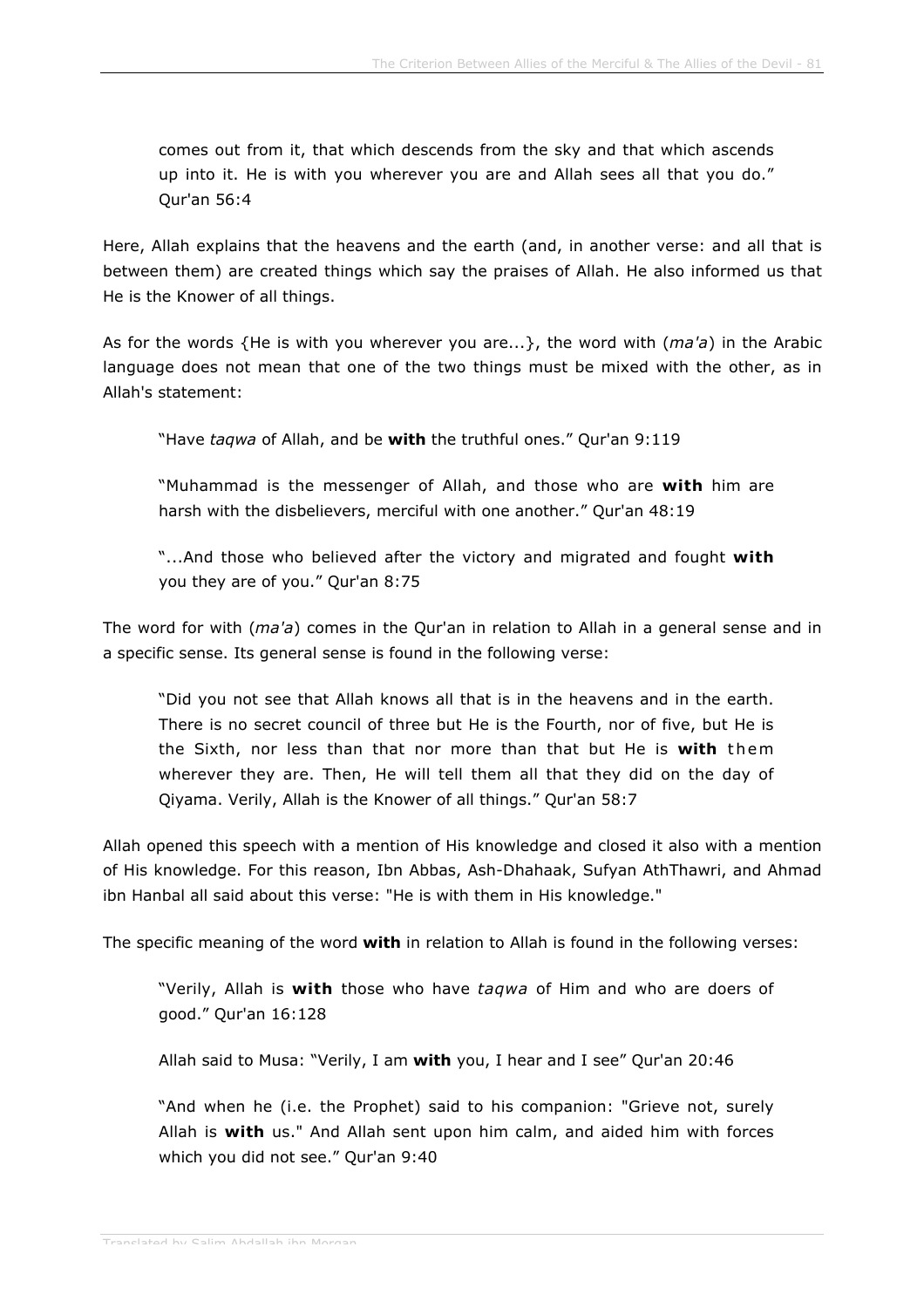Allah is **with** Musa and Harun in this sense, but not Pharaoh. He is **with** Muhammad (sallallahu `alayhi wa sallam) and Abu Bakr in the cave (in the last verse above), but not with Abu Jahl and the rest of the enemies of the Prophet. He is **with** those who have *taqwa* and those who do good, but not the oppressors and transgressors.

The word **with** in the Qur'an clearly cannot mean that Allah himself is in every place because, if this were the case, the texts explaining the specific or special "withness" of Allah would be in conflict with the texts explaining the Allah is **with** everyone (i.e. in His knowledge). The meaning, then, is that He is **with** these people with His aid and not with their enemies. And, in Allah's statement:

"He is the one who is deity in the heavens, deity in the earth." Qur'an 43:84

The meaning is that Allah is the deity of all those in the heavens and in the earth, not the He is **in** the heavens and the earth. Allah said:

"His is the loftiest of similitudes in the heavens and the earth, and He is the mighty, the wise." Qur'an 30:27

Likewise, the meaning of the verse:

"He is Allah in the heavens and in the earth." Qur'an 6:3

is as has been stated by the leading scholars, Imam Ahmad and others, that He is the one worshipped in the heavens and in the earth.

The early generations of Muslims and their Imams were in complete and unanimous agreement the the Lord is separate and distinct from his creation. He is to be described only with that with which He described himself (i.e. in the Qur'an) or with which His Prophet (sallallahu `alayhi wa sallam) described Him without distorting, negating, delving into the exact nature of, or believing them to be the same as something known such as human characteristics of the same names. Allah is described with all characteristics of perfection and no characteristics of weakness or imperfection. He knows that there is nothing comparable to Him, nor to His words in any of His characteristics of perfection. Allah said:

"Say: He is Allah, One \* Allah, the self-sufficient \* He was not born, nor does He give birth \* And there is none whatsoever comparable to Him." Qur'an 112

Ibn Abbas said: The "self-sufficient" (Arabic: As-Samad) the Knower who is perfect in knowledge, the Great who is perfect in His greatness, the Capable who is perfect in His capability, the Wise who is perfect in wisdom, and the Lord of complete and perfect lordship.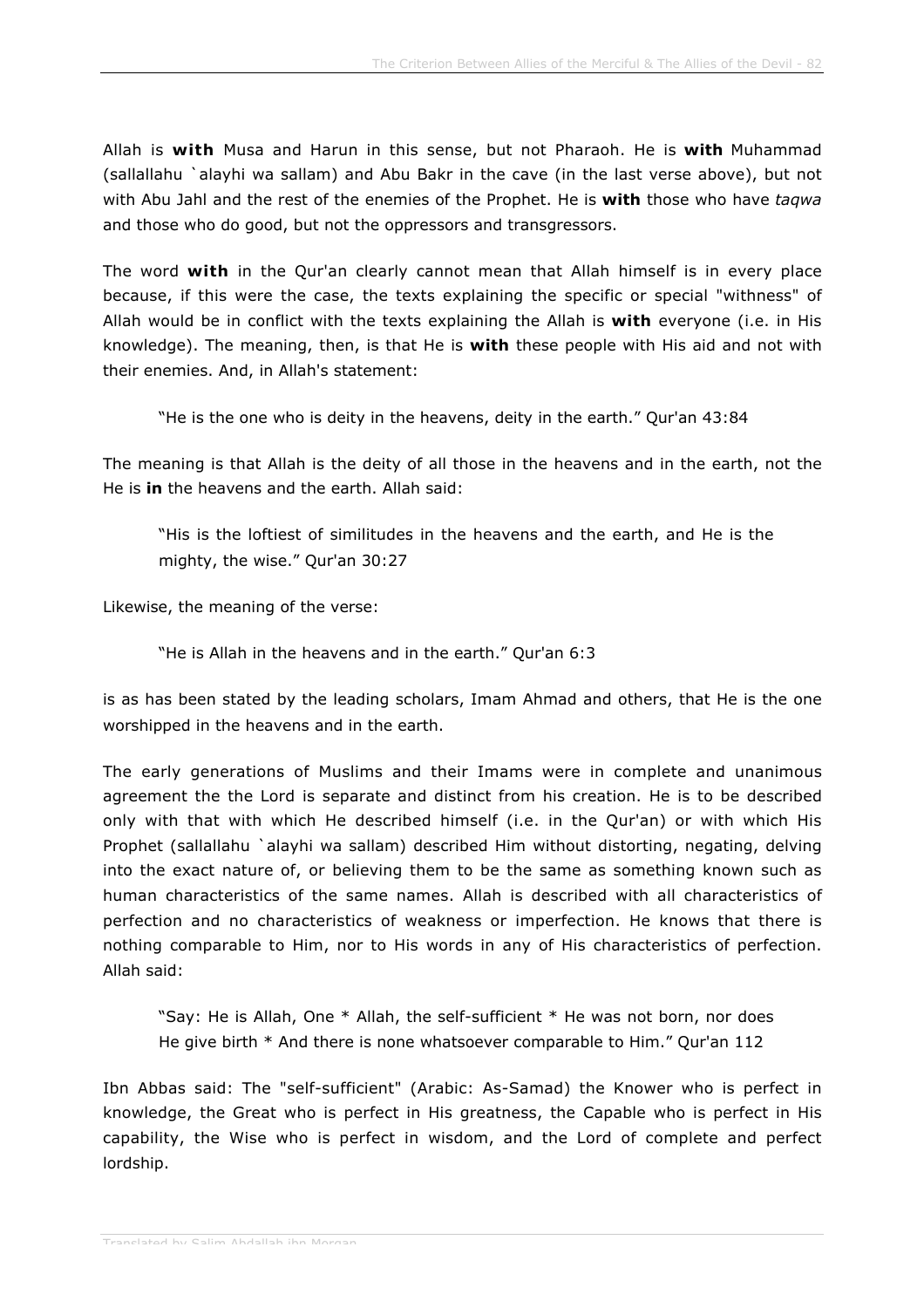Ibn Masood and others said: He is the one who has no cavity. The attribute of One (*Al-Ahad*) means the one to whom there is no one comparable. Thus, the name *As-Samad* entails all of Allah's attributes of perfection, and negation of any lacks or imperfections, and the name *Al-Ahad* denotes the complete lack of anybody or anything comparable to Allah in His names and characteristics.

I have gone more deeply elsewhere into the interpretation of this sura of the Qur'an and that it is equivalent to one third of the Qur'an.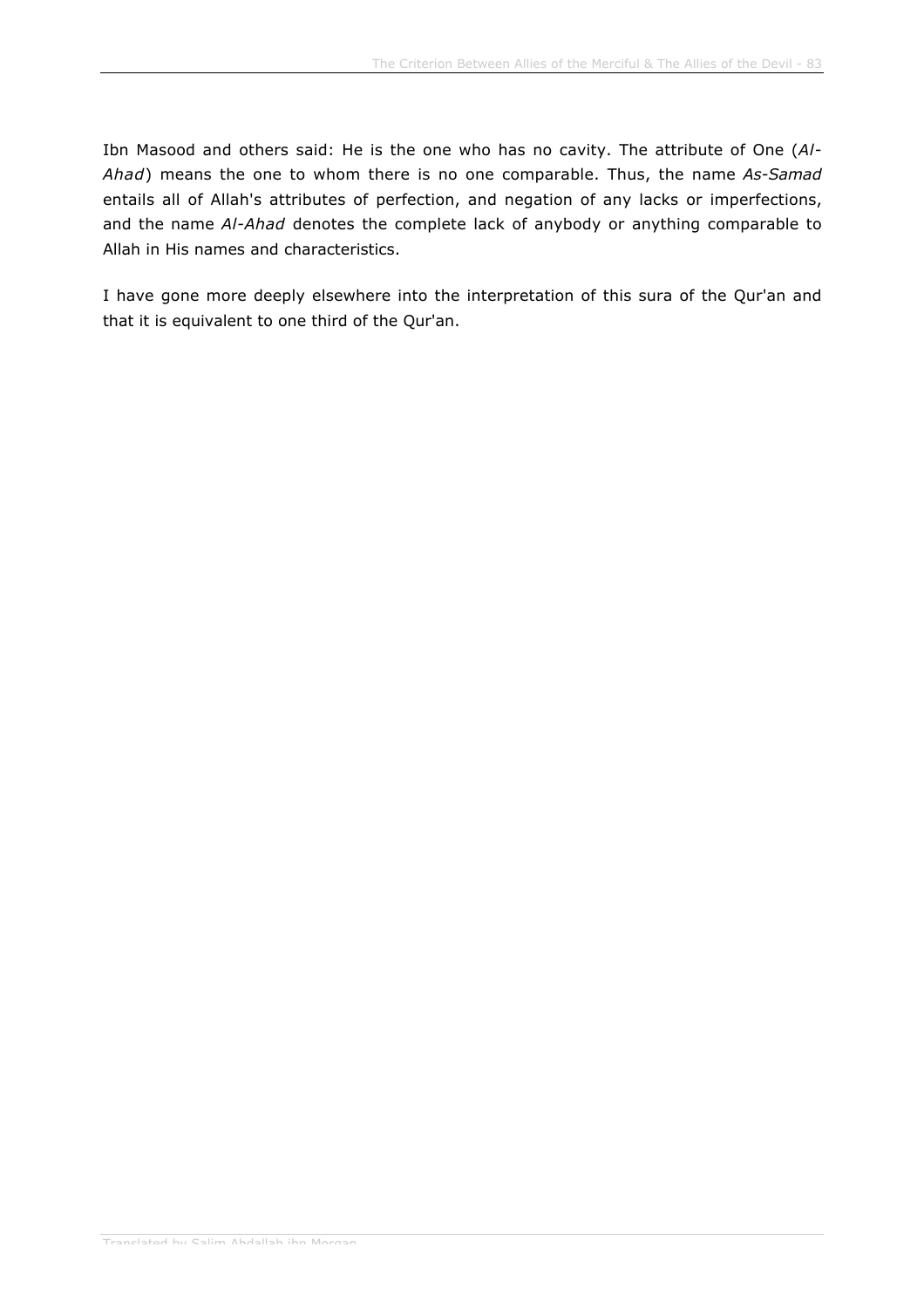## **- Chapter 13 -**

Many people become confused and fail to differentiate between the realities having to do with Allah's orders, his *deen* which He has enjoined on the human and the jinn, and the *imaan* of His slaves on the one hand, and the realities having to do with His creation, His decree, and His complete power and control over everything in the universe and all events which occur therein. To Allah belongs creation (*Al-khalq*) and authority or command (*Alamr*), as He said in the Qur'an:

"Verily your Lord is the one who created the heavens and the earth in six days and then sat on the throne. He covers the day with the night which seeks it persistently (is never late in its succession). The sun, the moon and the stars are subjugated to His command. Verily, His is the creation and the command, blessed is Allah, Lord of the worlds." Qur'an 7:54

Thus, Allah is the Creator of all things and their Lord and their Sovereign. There is no other creator other than Him, nor any other Lord. Whatever He wills is and whatever He does not will is not. Everything which is in the universe, motion and lack of motion is by His decree and His power, His will, His decision, and His **creation** of it. Furthermore, Allah has ordered His creation to obey Him and to obey His prophets, and forbid them to disobey Him and to disobey His prophets. He has ordered us with *Tauhid* and *Ikhlaas* (absolute sincerity of intention and worship for Allah ta'ala), and has forbidden us associating anything with Allah. The greatest of good deeds is *Tauhid*, and the worst of sins is associationism (*shirk*). Allah says:

"Verily Allah does not forgive the associating of partners with Him, and He forgives anything less than that to those whom He wishes. Whoever associates partners with Allah has gone very far astray indeed." Qur'an 4:116

"And among the people are those who make others as equals to Allah. They love them as the love of Allah, but those who believe are more intense in their love of Allah." Qur'an 2:165

In the two books of Muslim and Bukhari, Ibn Masood narrates:

I said: "O, Messenger of Allah, which sin is the most serious?" He said: "To make a partner with Allah though He created you." I said: "And then what?" He said: "That you kill your offspring for fear that he will eat with you." I said: "And then what?" He said: "To commit adultery with the spouse of your neighbor."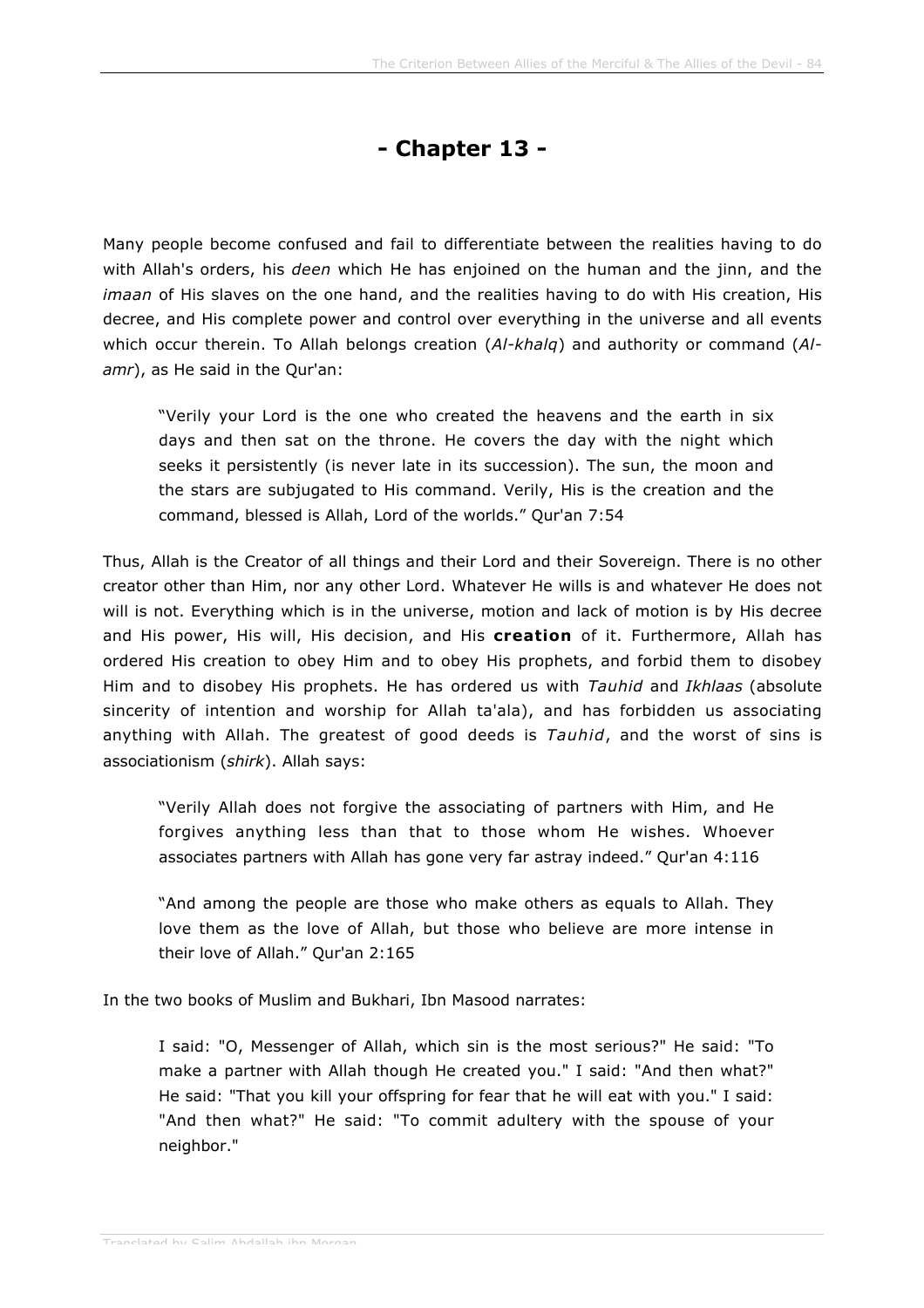Allah reaffirmed the content of this hadith when He revealed the following verse:

"Those who do not call to any other deities along with Allah, do not kill the soul which Allah has forbidden except with the right to do so, and do not commit illegal sexual acts. Whoever does that will meet *athaama* (a pit in hell reserved for the punishing of adulterers). His punishment will be multiplied on the day of Qiyama, and he will stay in it forever, debased. Except for those who repented, believed, and did good works, for these Allah will change their misdeeds into good deeds and Allah is ever forgiving, merciful." Qur'an 25:68-70

Allah has enjoined justice, kindness, and giving to (needy) relatives, and forbidden obscenity, disreputable acts, and transgression on the rights of others. He has informed us that He loves those who have *taqwa*, those who do good and are kind, those who are just, those who frequently repent, those who keep themselves clean and pure, and those who fight in His path in a solid line, as if they are a mortared building. He has also informed us that He hates that which He has forbidden, as He said in sura Al-Israa':

"The evil of all such things is hateful in the sight of your Lord." Qur'an 17:38

In the verses before this verse, Allah forbids associating partners with Him, rudeness to parents, He ordered the giving of relatives all of their rights, forbid mis-use of wealth, miserliness and the tying of one's hand to his neck (i.e. withholding ones wealth and being miserly), or spreading it all the way out (i.e. being too openhanded with ones wealth to the detriment of one's own needs and the needs of those under one's responsibility), He forbid killing of humans without justification, illegal sexual acts, and handling the property of orphans except in ways to their benefit. Following all of this, Allah said: "The evil of all such things is hateful in the sight of your Lord."

Allah does not like corruption, and is not pleased with the disbelief of any of His slaves. The worshipper is ordered to repent to Allah constantly, as Allah said:

"And repent to Allah all of you O, believers in order that you may be successful." Qur'an 71:21

In Sahih Bukhari, it is narrated that the Prophet said:

"O, people, repent to your Lord for, by the one in whose hand by soul is, I seek forgiveness of Allah and repent to Him each day more than seventy times."

In Sahih Muslim, it is narrated that the Prophet said: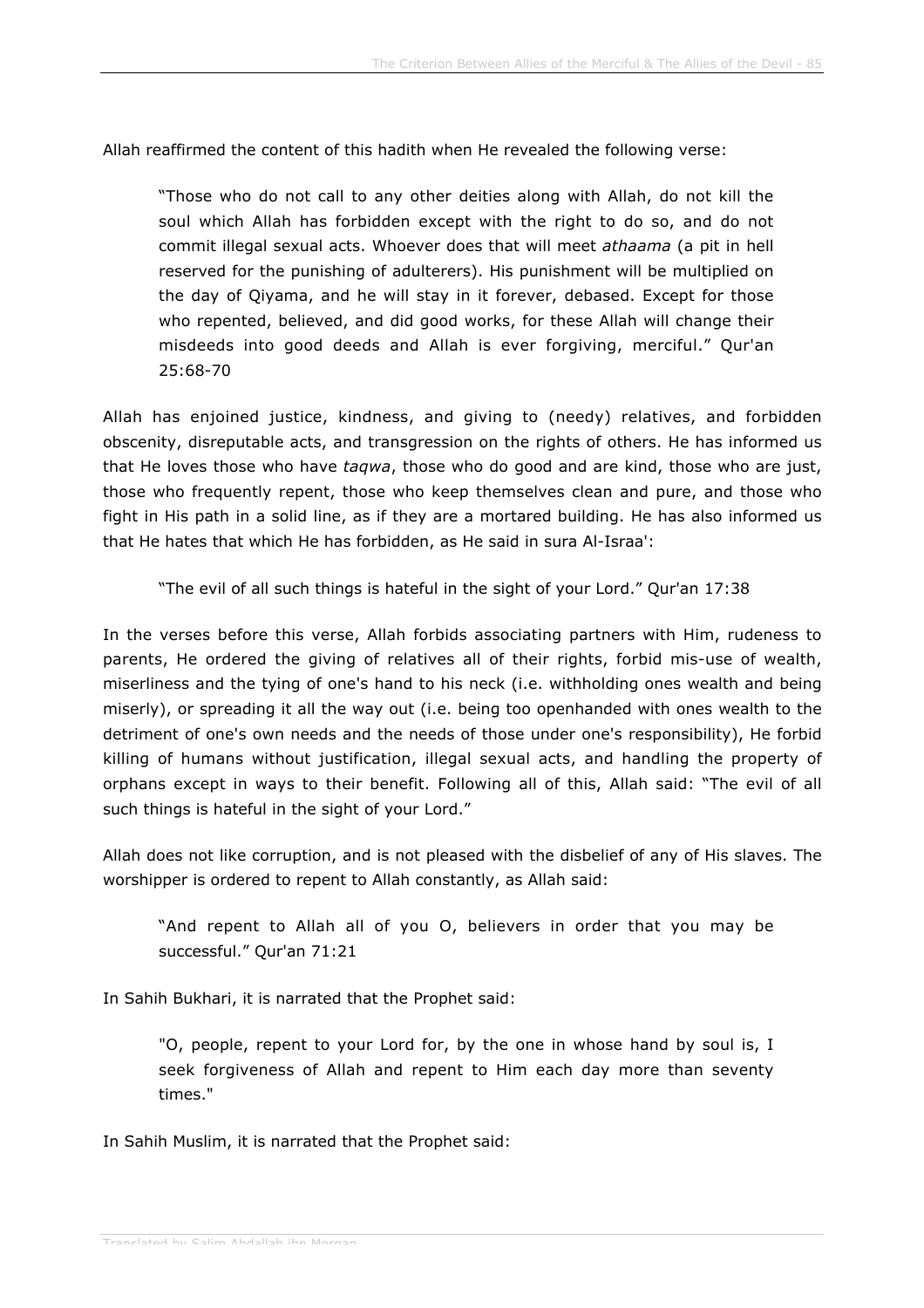"Verily clouds come over my heart, and I seek forgiveness from Allah one hundred times in a day."

In the books of *As-Sunan*, Ibn Umar narrates that:

"We used to count the Prophet saying "My Lord, forgive me and accept my repentance. Surely You are the ever-returning, the Merciful." one hundred times in a single session." In another version he said: "more than one hundred times."

Allah has ordered the Muslims to end good works with the seeking of His forgiveness. The Prophet (sallallahu `alayhi wa sallam) used to seek Allah's forgiveness three times after the conclusion of every prayer and then say:

"O, Allah you are the Peace and from you is peace blessed are you O possessor of Greatness and Beneficence."

as has been reported in a sahih hadith from the Prophet. Allah mentioned in the Qur'an talking about the believers:

"Those who seek forgiveness in the small hours of the night." Qur'an 3:17

ordering them to stand in prayer in the night, and seek His forgiveness in the small hours of the night.

Likewise, Allah concluded the sura entitled *Al-Muzammil*, which is the sura which discusses the night prayer, by saying:

"And seek the forgiveness of Allah, verily Allah is Forgiving, Merciful." Qur'an 73:20

And, about the pilgrimage, Allah says:

"So, when you descend en masse from Arafat, mention Allah in the sacred precincts, and remember Him and how He guided you even though you were before that of those gone astray. Then, move on by the same route as the people and seek the forgiveness of Allah. Verily Allah is Forgiving, Merciful." Qur'an 2:199

Moreover, Allah sent down near the end of the Prophethood when the Prophet went out on the expedition of Tabuk (the last of his expeditions):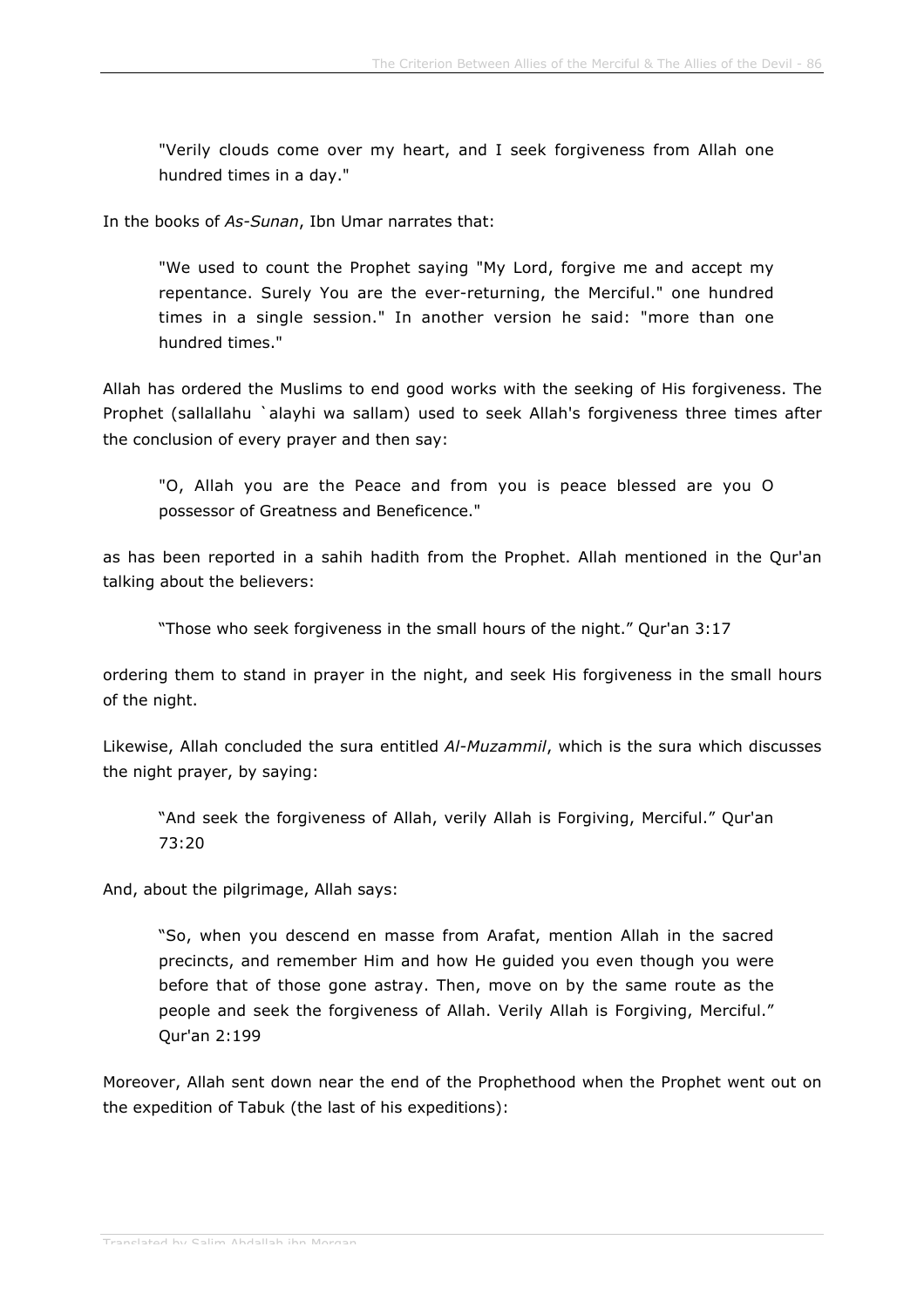"Allah has turned to His Prophet (i.e. accepted his repentance) and the migrators and the helpers and those who followed him in the time of difficulty after the hearts of one party of them nearly became diseased. Then, Allah turned to them, He is with them Compassionate, Merciful. (He has also accepted the repentance of) the three who stayed behind (who were boycotted by the Muslims on the order of the Prophet) until the earth seemed to squeeze in on them in spite of its spaciousness, and the remorse pressed in on them and they realized that there was no where to run from Allah except by running back to Him and seeking His acceptance. Then Allah turned to them in acceptance that their repentance may be complete. Verily Allah is the ever-returning, the Merciful." Qur'an 9:117-118

This was one of the last verses to be sent down.

It has been said that the last verse to be sent down was:

"When the help of Allah come and victory \* And you see the people coming into the *deen* of Allah in droves \* Celebrate the praises of your Lord and seek His forgiveness, verily He is ever returning with acceptance." Qur'an 110

in which Allah ordered the Prophet to conclude his work with the praises of Allah and the seeking of His forgiveness.

Aisha reports in the two books of sahih that the Prophet (sallallahu `alayhi wa sallam) used to say in bowing and in prostration:

"Glorified are you O Allah, our Lord and with Your praise. O Allah, forgive me." Aisha commented: "Putting the Qur'an into practice."

Also in the two books of sahih, it is reported that he used to say:

"O, Allah forgive me my mistakes and my ignorance, and my excesses in my affairs and all that which you know better than I. O, Allah forgive me (mistakes done in) jest and in earnest, (and those done) unintentionally and intentionally, and all of that which I may have. O, Allah forgive me that which has come before and that which is still coming, that which I hide and that which I make public - there is no deity but You!"

Also in the two books of sahih is that Abu Bakr said:

"O, Messenger of Allah, teach me a *du'a* (supplication) with which I can ask Allah in my prayer." The Prophet said: Say: "O, Allah, surely I have oppressed myself to a great degree and none can forgive sins except for You. Forgive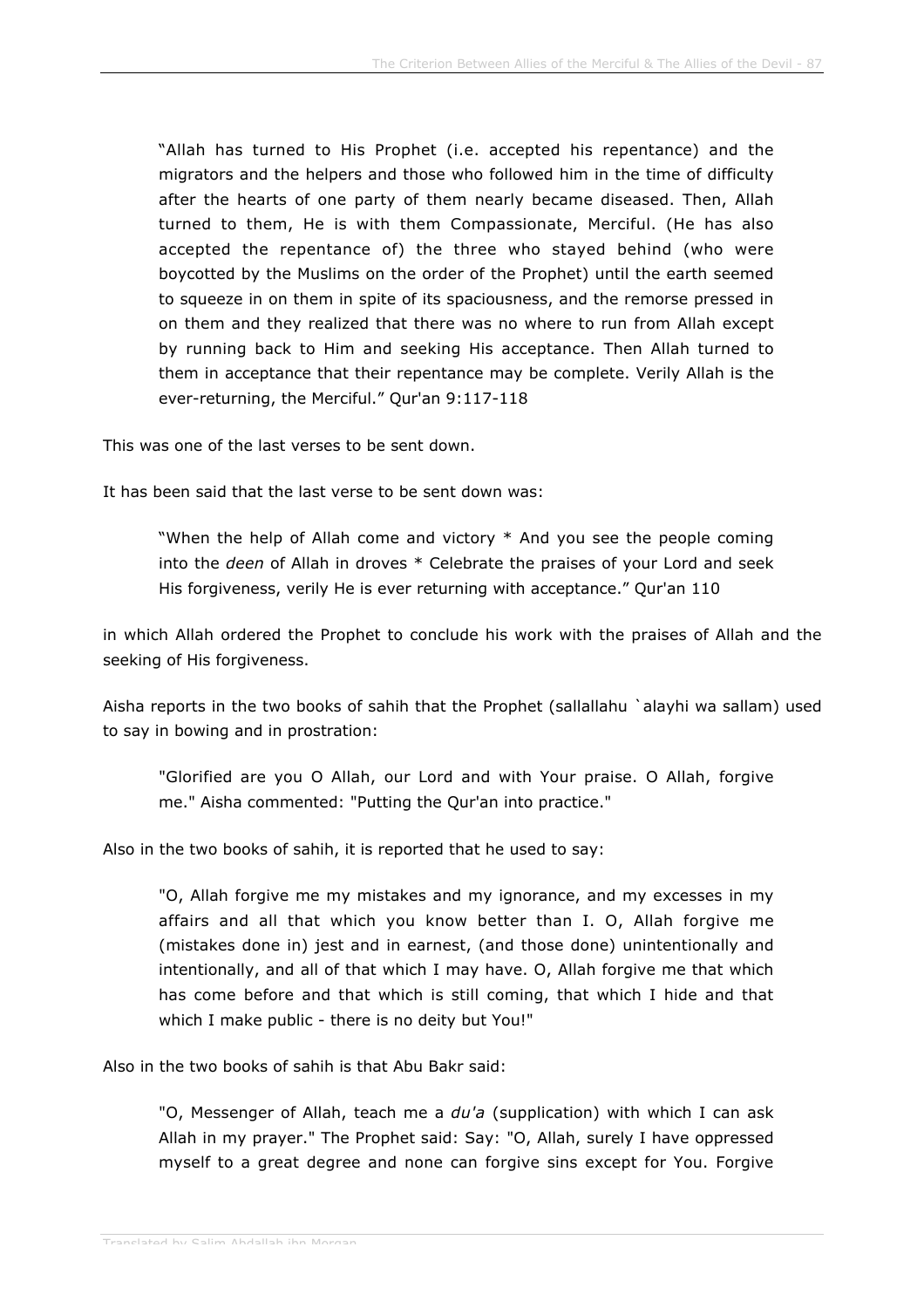me with a forgiveness from You and have mercy on me, verily, you are the Forgiving, the Merciful."

And, in the books of hadith known as As-Sunan, it is narrated that Abu Bakr said to the Prophet (sallallahu `alayhi wa sallam):

"O, messenger of Allah, teach me a *du'a* (supplication) with which I can ask Allah in the morning and the evening." The Prophet said: Say: "O, Allah, Originator of the heavens and the earth, Knower of the unseen and the visible, Lord of everything and its sovereign, I bear witness that there is no deity other than You. I seek refuge in You from the evil within myself, from the evil of the *shaitaan* and his associationism, and from anything which would bring evil to me or to any other Muslim." Say it when you get up in the morning, in the afternoon, and when you lie down to sleep.

Clearly, it is not allowed for anyone to imagine that he is not in need of repenting to Allah and seeking His forgiveness for his sins. Rather, everyone is in constant need of that. Allah said:

"We offered this trust to the heavens and the earth and the mountains, but they refused to accept its burden and were afraid of it. Then man took it on, verily he is ever prone to criminality, ever prone to foolishness. \* That Allah may punish the hypocrites, male and female and the associationists, male and female, and turn in acceptance to the believers, male and female, and Allah is Forgiving, Merciful." Qur'an 33:72-73

So man is criminal and foolish in nature, and the goal of the believing men and women is repentance. Allah has informed us in His book of the repentance of His righteous slaves and His forgiveness of them.

In the two books of sahih, it is recorded that the Prophet said:

"No one will enter paradise by his actions." The companions asked him: "Even you, O, messenger of Allah?" He said: "Even me, unless Allah envelopes me in His mercy and His grace."

This does not represent a contradiction of the verse in the Qur'an which reads:

"Eat and drink because of your works which preceded in the days which have passed." Qur'an 69:24

The hadith rejected the equivalence between the good works of the people of paradise and their reward from Allah and rejected the idea of the reward of paradise being **in exchange**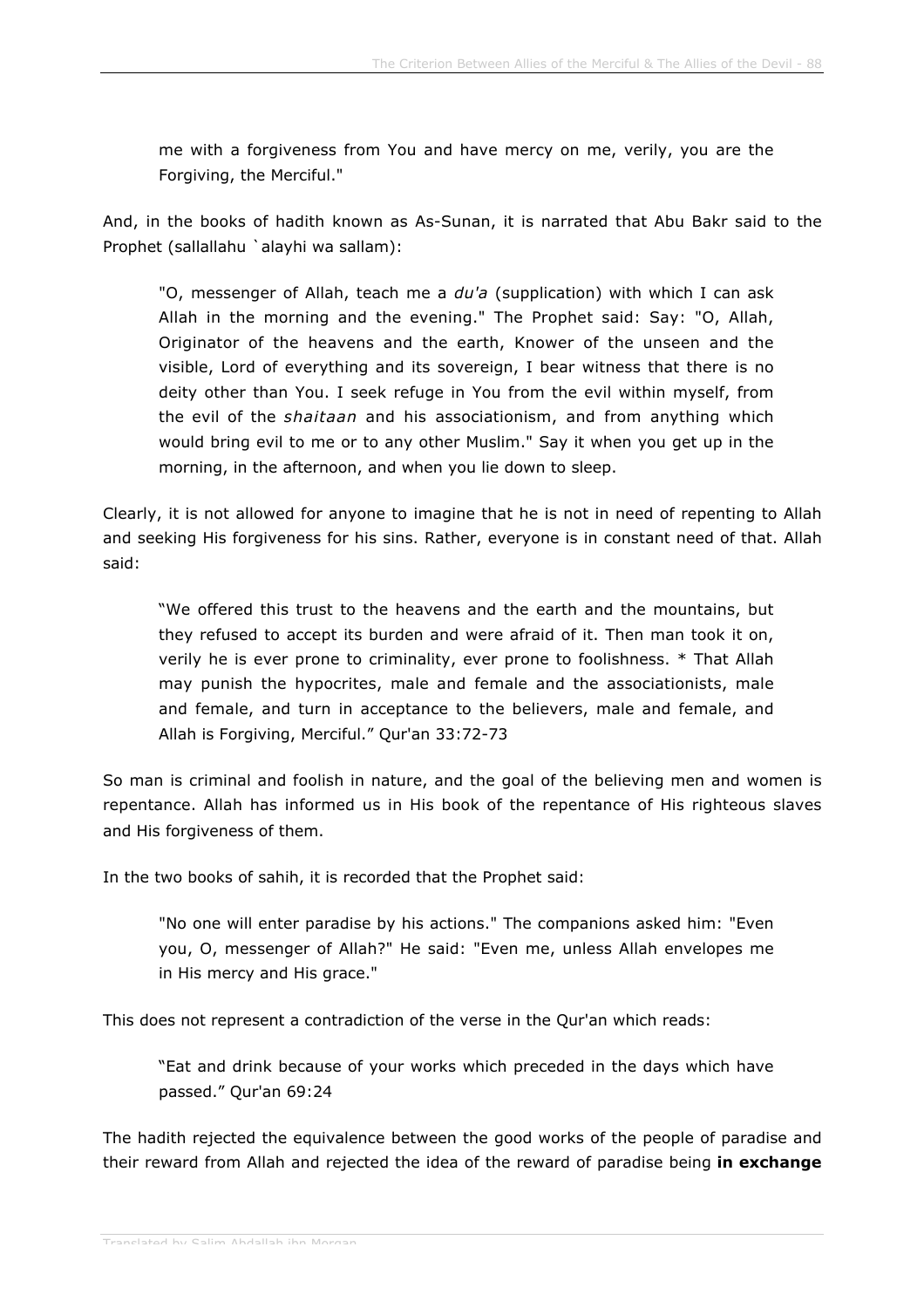for these good works in this life. The verse from the Qur'an, on the other hand established the **causal relationship** between obeying Allah in this life and being rewarded with paradise in the next.

As for the statement of the one who says: "When Allah loves one of His slaves, his sins do him no harm." The meaning of this is that when Allah loves one of His slaves, He inspires him to repent and seek forgiveness and so, when he sins, he never determinedly continues in his sin. Whoever believes that sins could do no harm to someone who determinedly continues to commit them has gone astray, and is in contradiction to the Qur'an, the Sunnah, and the consensus of the first generations of Muslims and the Imams of the Muslims. Rather,

"Whosoever does an atoms weight of good will see it, and whosoever does an atoms weight of bad will see it." Qur'an 99:7-8

The praiseworthy slaves of Allah are none other than the ones mentioned in the verse:

"And rush to forgiveness from you Lord and a garden whose width is like the heavens and the earth which has been prepared for the pious. \* Those who spend in good times and in bad, who refrain themselves when enraged, and who are forbearing with people. Allah loves the doers of good. \* Those who, when they commit some outrage or oppress themselves (by disobedience to Allah), remember Allah and seek His forgiveness for their sins. And who can forgive sins except for Allah? And they do not persist in the wrong which they did after they know. \* Their reward is forgiveness from their Lord and gardens under which rivers flow, to dwell therein forever, and that is the reward of those who strive." Qur'an 3:133-136

Whoever believes that the decree of Allah is an excuse for sinners is of the same type as the associationists whose statement Allah reported in the Qur'an:

"Those who associate will say: If Allah had so willed, we would never have associated (partners with Allah), nor would have our forefathers, and we would never have forbidden anything." Qur'an 6:148

Allah said, in answer to them:

"In this way those who came before them denied (the truth) until they tasted our wrath. Say: Do you have any knowledge which you can produce for us? You follow only imagination, and you do nothing but guess. \* Say: Allah's is the conclusive argument: If He had wished, He would have guided all of you." Qur'an 6:148-149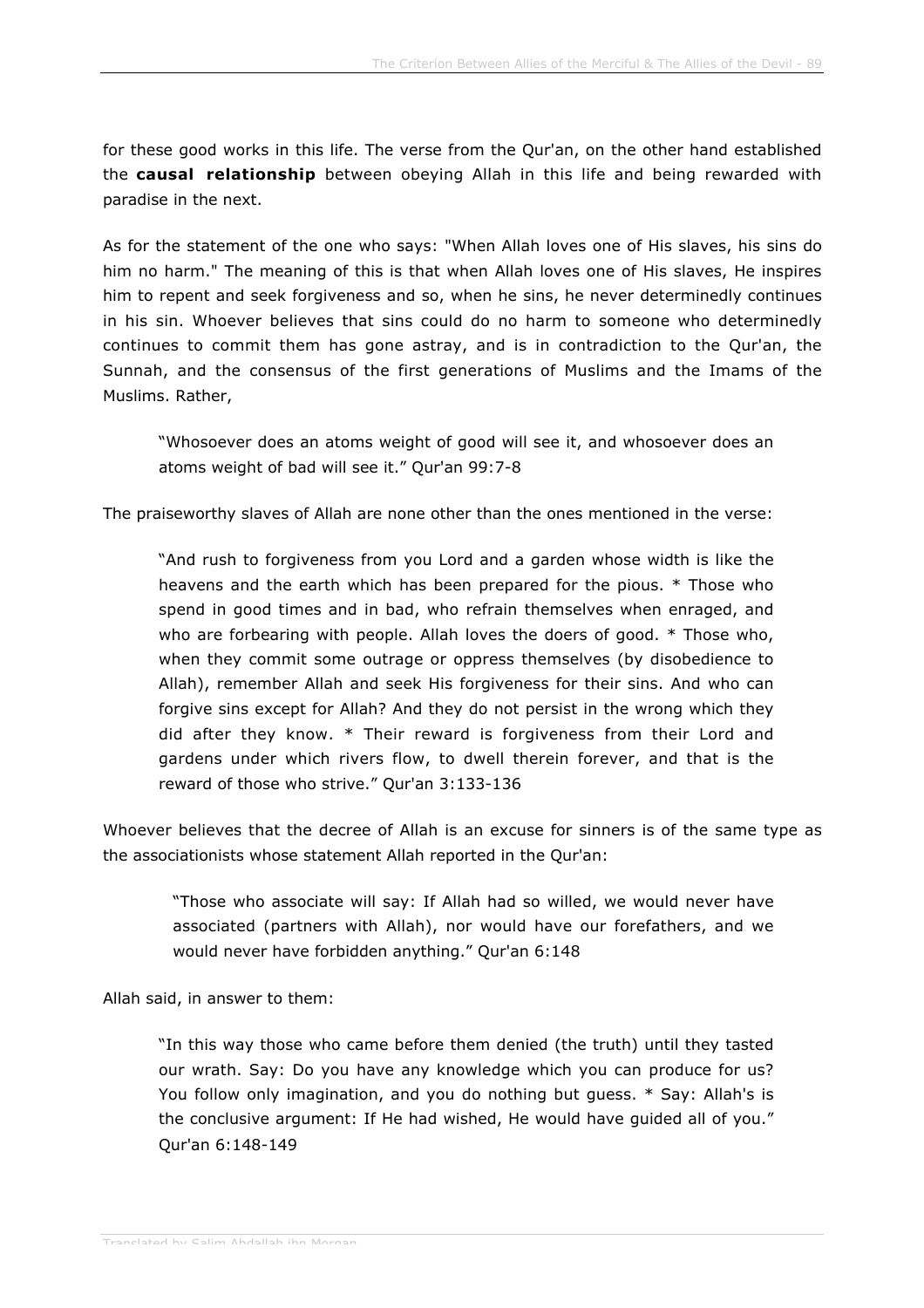If Allah's decree was any excuse, He would not punish anyone among the rejecters of the prophets such as the people of Nuh, 'Aad, Thamud, Al-Mu'tafikaat, and the people of Pharaoh. Nor would He have ordered the punishments (*Al-Huduud*) to be inflicted on those who transgress the boundaries of His law. No one cites the decree of Allah as his argument or excuse except one who is following his *hawa* (whims) without guidance from Allah. He who sees Allah's decree as an excuse for the sinners does not ascribe to them blame nor punishment, thus, it is upon him to blame no one, nor to seek anyone's punishment no matter what they may do to him (since it is **all** by Allah's decree!). In fact, that which causes pleasure and that which causes pain are the same to him, thus, he should not differentiate between those who do good to him and those who do evil to him. This is clearly unacceptable by common sense, reason, and the rule of shari'a! Allah said:

"Or should we treat those who believe and do good works the same as the spreaders of corruption in the earth, or should we make those of pious practice as the transgressors?" Qur'an 38:28

"Should we then treat those who submit (i.e. Muslims) in the same way as as the criminals? What is wrong with you, how do you judge?" 68:35-36

"Did those who practice evil think that we would make them the same as those who believe and do good works, the same in life and in death? How poorly you judge!" Qur'an 45:21

"Do you then think that we created you in jest, and that you would not be returned to us?" Qur'an 23:115

"Does man believe that he is to be left without purpose?"

i.e. neglected, not ordered with anything, not forbidden anything.

It is recorded in the two books of sahih, that the Prophet said:

"Adam disputed with Musa. Musa said to Adam: "O, Adam, you are the father of the human race, Allah created you with His hand, and blew into you of His spirit, and made His angels prostrate to you, why did you expel yourself and us from the garden?" Adam said to him: "You are Musa whom Allah favored with His speech, and wrote for you the Taurah with His hand, so (tell me) by how many years before my creation did you find it written about me: "... then Adam disobeyed his Lord and got lost." (Qur'an 20:121)? Musa said: "By forty years." Then, Adam said: "So how do you blame me for something which Allah had decreed for me before my creation by forty years?" The Prophet said: "And so, Adam defeated Musa in the dispute."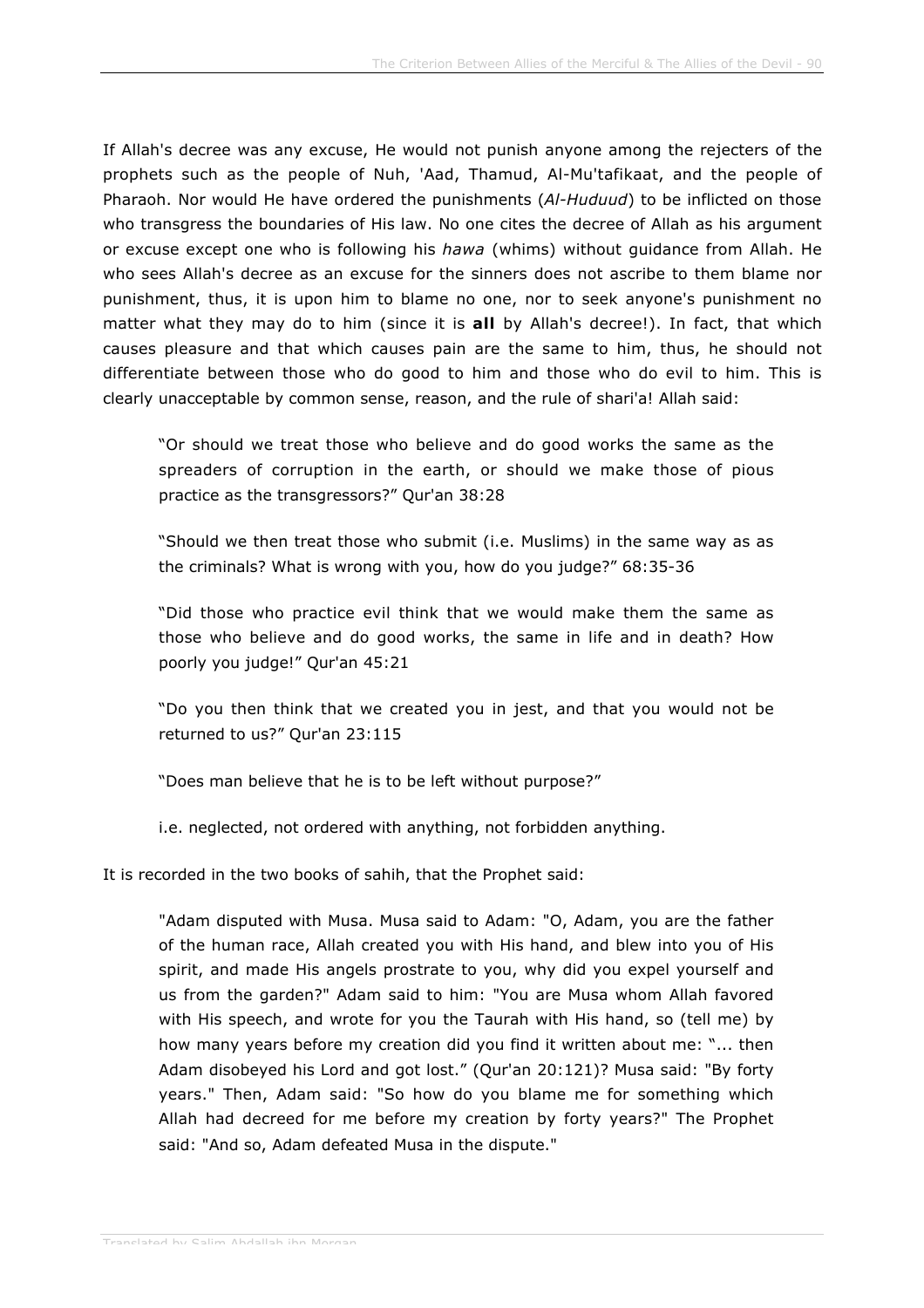Two groups have gone astray in relation to this hadith. One group rejected it completely (though it is thoroughly authenticated), since it seemed to them to mean the removal of blame and punishment from anyone who disobeyed Allah because of Allah's decree. Another group fell into something even worse (than rejecting the words of the Prophet): They believed that Allah's decree **is** an excuse for the disobedience of Allah. Some of them may say: The decree of Allah is an excuse for the people of *Al-Haqeeqa* (lit. "reality") who have witnessed it, or those who do not perceive any actions whatsoever originating from themselves, (i.e. who believe they have annihilated themselves "in Allah" - exalted is He above that which they say!). Others say, by way of explanation: Adam won the argument because he is the father of Musa, or because he had repented, or because the sin was in one law, and the blame in another, or because this is in this world only, and not in the next. All of these explanations are false and incorrect.

The meaning of the hadith is that Musa - peace be upon him - did not blame his father Adam except because of the hardship which befell the human race because of Adam's eating from the tree. Thus, he said to him: "Why did you expel your self **and us** from the garden?" He did not blame him merely for having committed a sin from which he had already repented, for Musa surely knew that one who repents from a sin is not to be blamed for it. Adam had repented from his sin, and did not believe the decree of Allah was any excuse for him. If he believed that, he would not have said after his sin what is reported in the Qur'an:

"Our Lord, we have oppressed ourselves and if you don't forgive us and have mercy on us, we will be among those in loss." Qur'an 7:23

Believers are ordered to be patient in the face of calamities and accept the decree of Allah, and they are ordered to seek forgiveness and repent when they commit any sin. Allah said:

"So be patient, surely the promise of Allah is truth, and seek forgiveness for your sin." Qur'an 40:55

Here, Allah ordered him to be patient with adversity, and to seek forgiveness from blameworthy actions.

Allah said:

"No calamity strikes except with the permission of Allah. Whoever believes in Allah, He will guide his heart." Qur'an 64:11

Ibn Masood said about this verse: "He is the man who is afflicted with a calamity which he knows is from Allah, and so he is patient and surrenders.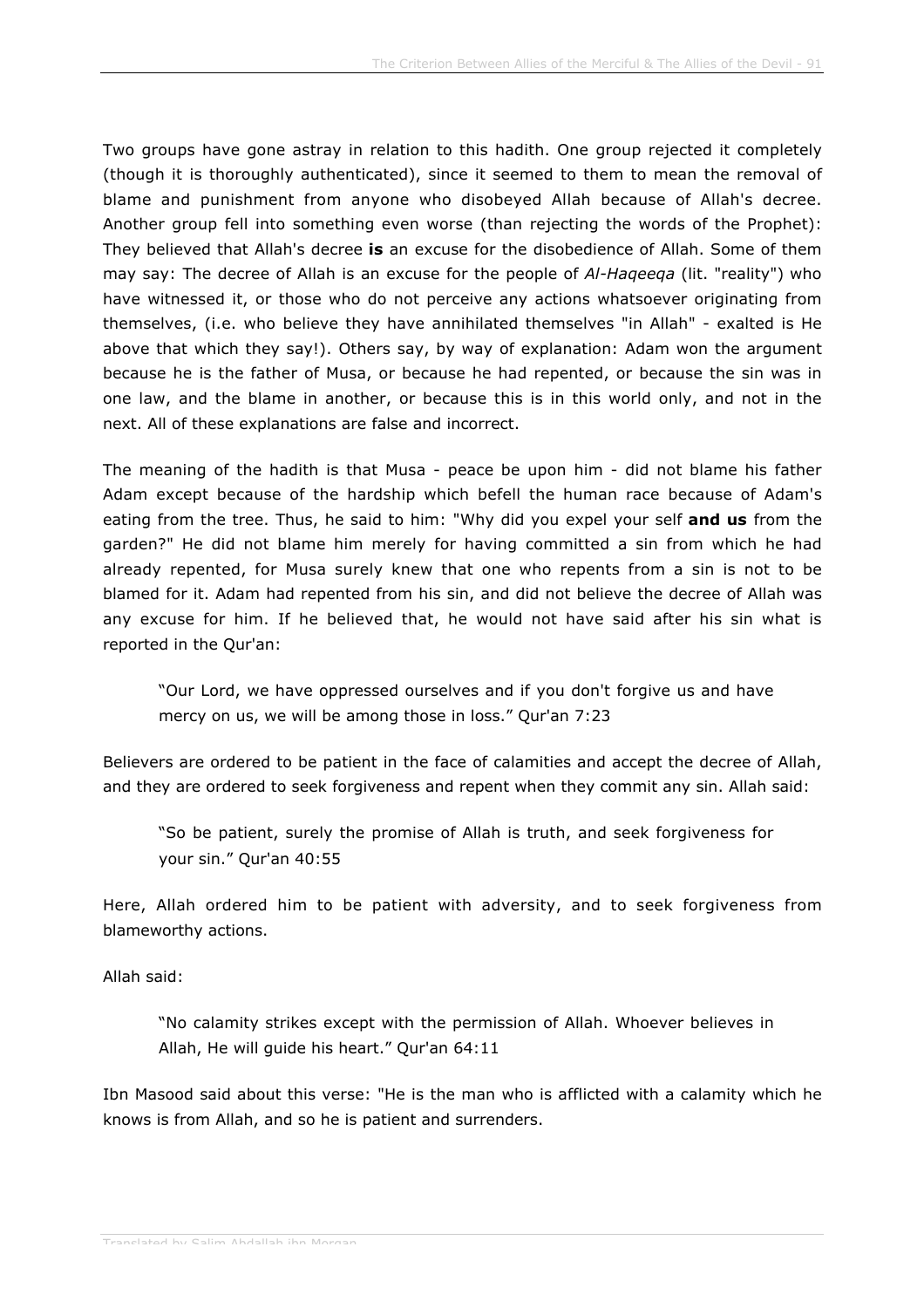So the believers, when afflicted with some calamity such as illness, poverty, or oppression are patient for the ruling of Allah, even if that calamity is because of someone else's sin. For, example, someone whose father spent all of his property in disobedience to Allah such that his children come to poverty must be patient with what has befallen him. If he were to blame his father for what has befallen him, it would be proper to remind him of the decree of Allah.

This type of patience is obligatory in the unanimous opinion of the scholars. Above patience with the decree of Allah is *acceptance* (*ridhaa*) of the decree of Allah. It has been said that acceptance is also obligatory, and it has been said that it is commendable, less than obligatory, and this is the correct opinion. Higher still than acceptance of Allah's decree when afflicted with calamities is to **thank** Allah for calamities because of what he sees of the beneficence of Allah in giving him that and making it a reason for the expiation of some of his sins, and elevating his rank, and aiding him in turning to Allah and humbling himself before Him, and increasing him in purity of intention and completeness of dependence on Allah and on no one else among His creation.

As for the people of transgression and going astray, you will find them using the decree of Allah as an argument when they sin or follow their lusts and desires, while they attribute their good deeds to themselves when Allah graces them with that. A scholar once said: "When you are obedient you are a *qadariy*, and when you are disobedient you are a *jabriy*. You claim to be with whatever philosophy meets the dictates of your whims." (Note: These are two deviations in thinking which have arisen among the Muslims. A *qadariy* says that man is the creator of his own actions, and that Allah wills the submission of all of His slaves, but some of his slaves overcome the will of Allah, and sin! A *jabriy* says that man is not responsible for his actions since all of them have been decreed by Allah.)

As for the people of guidance and right action, when they do something good they are witnesses to the grace of Allah upon them and that He is the one who was generous with them and granted them Islam, made them of those who establish the prayer, inspired them with *taqwa*, and that there is no power nor strength except from Allah. Their understanding of the decree of Allah prevents them from being overly pleased with themselves, feeling that they deserve praise for their actions, and being injurious to one to whom they have done some good. When they commit some sin, they seek the forgiveness of Allah and repent to Him from their sin.

In Sahih Buhkari, Shaddaad ibn Aws narrates:

"The Prophet said: The best seeking of forgiveness is for the slave of Allah to say: {O, Allah, You are my Lord, there is not deity other than you. You created me and I am your slave. I am (seeking to) stick to my obligation to you and my promise to you to the extent of my ability. I seek refuge in you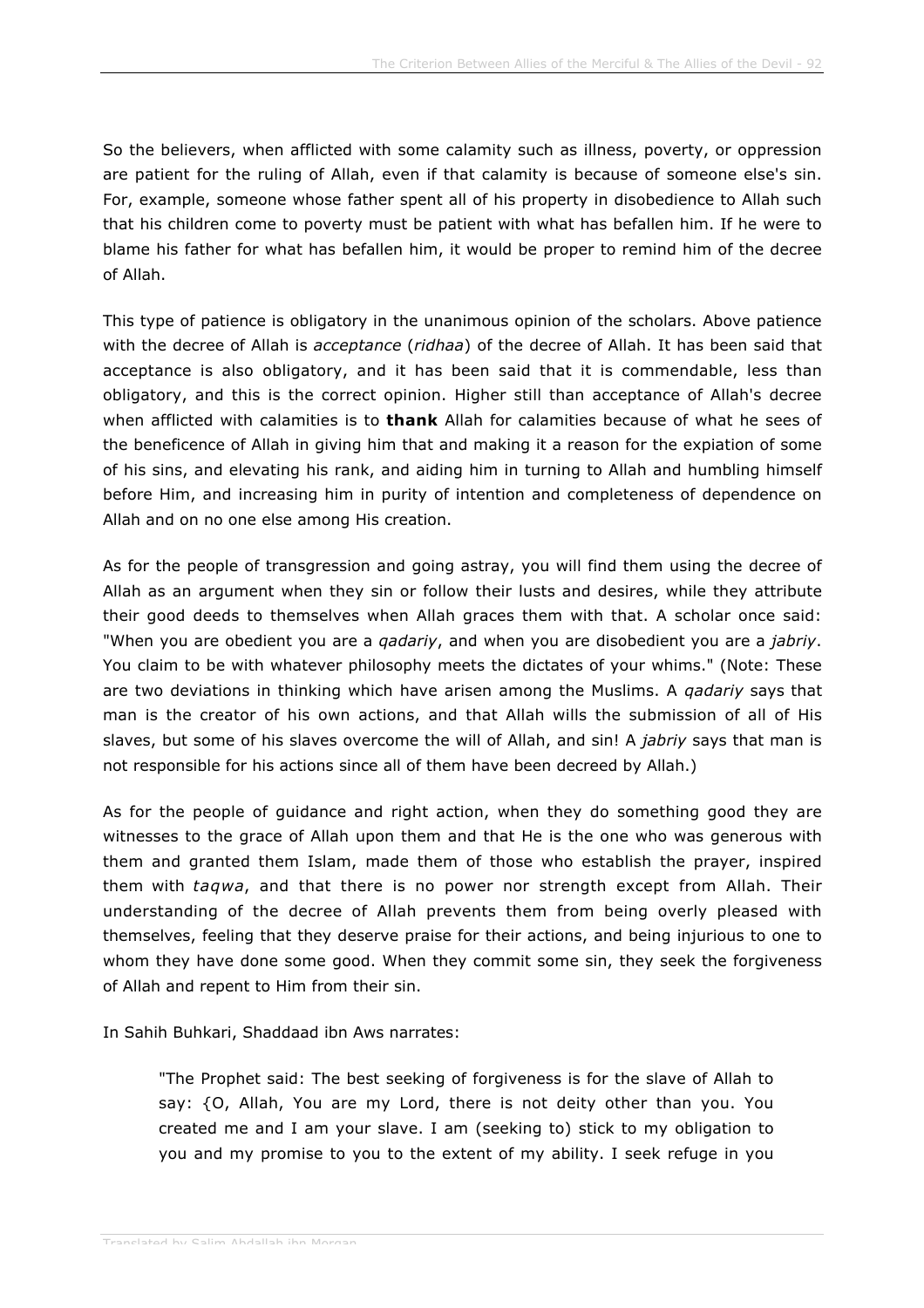from the evil which I may do. I return to You with the goodness which You have bestowed on me, and I return to You (in repentance) with my sin. So forgive me; no one forgives sins except for You.} Whoever says this when he wakes up with certainty and conviction and then dies that night will enter paradise."

In another sahih hadith, Abu Dharr narrates from the Prophet of that which he narrated from Allah the Blessed the High that He said:

"O, my slaves, I have forbidden myself oppression, and have made it forbidden among you, so do not oppress one another. O, my slaves surely you commit mistakes by night and by day, and I forgive all sins without problem, so seek my forgiveness, that I may forgive you. O, my slaves, all of your are hungry except the one whom I feed, so seek from me your sustenance that I may feed you. O, my slaves, all of you are naked except the one whom I have clothed, so seek this from me that I may clothe you. O, my slaves, all of you are lost except the one whom I have guided, so ask me guidance that I may guide you. O, my slaves, you will never be able to harm me, nor will you ever be able to help me. O, my slaves, if the first of you and the last of you, the human of you and the jinn of you were as pious as the most pious one among you, that would add nothing to my wealth. O, my slaves, if the first of you and the last of you and the human of you and the jinn of you were all as evil as the most evil individual among you, that would decrease nothing from my wealth. O, my slaves, if the first of you and the last of you, the human of you and the jinn of you all gathered in a single plain and asked me for their wishes and I granted every one of you what they asked, they would decrease nothing from that which I possess except as the ocean is decreased by the sticking of a needle into it one time. O, my slaves, it is nothing but your works, I keep track of them for each of you, then I reward you fully for them. So, whoever finds good, let him thank Allah, and whoever finds other than that, let him blame no one except himself."

Allah here orders us to praise and thank Him for the good which comes to us, and when we find bad to blame no one but ourselves. Many people speak about "reality" or "the real" (*Al-haqeeqa*) while failing to differentiate between the reality relating to the decree of Allah, His creation of all things and actions, and his determination of events on the one hand, and the reality relating to the orders of Allah, and His *deen* which are related to His pleasure and displeasure. on the other. They fail to distinguish between one who is steadfast in the reality of the *deen* in accordance with the orders of Allah on the tongues of His prophets and one who is only steadfast in following his own feelings and intuitive experiences without subjecting that to the criterion of the Qur'an and the Sunnah. In the same way, many people talk about the term *Shari'a* but fail to differentiate between the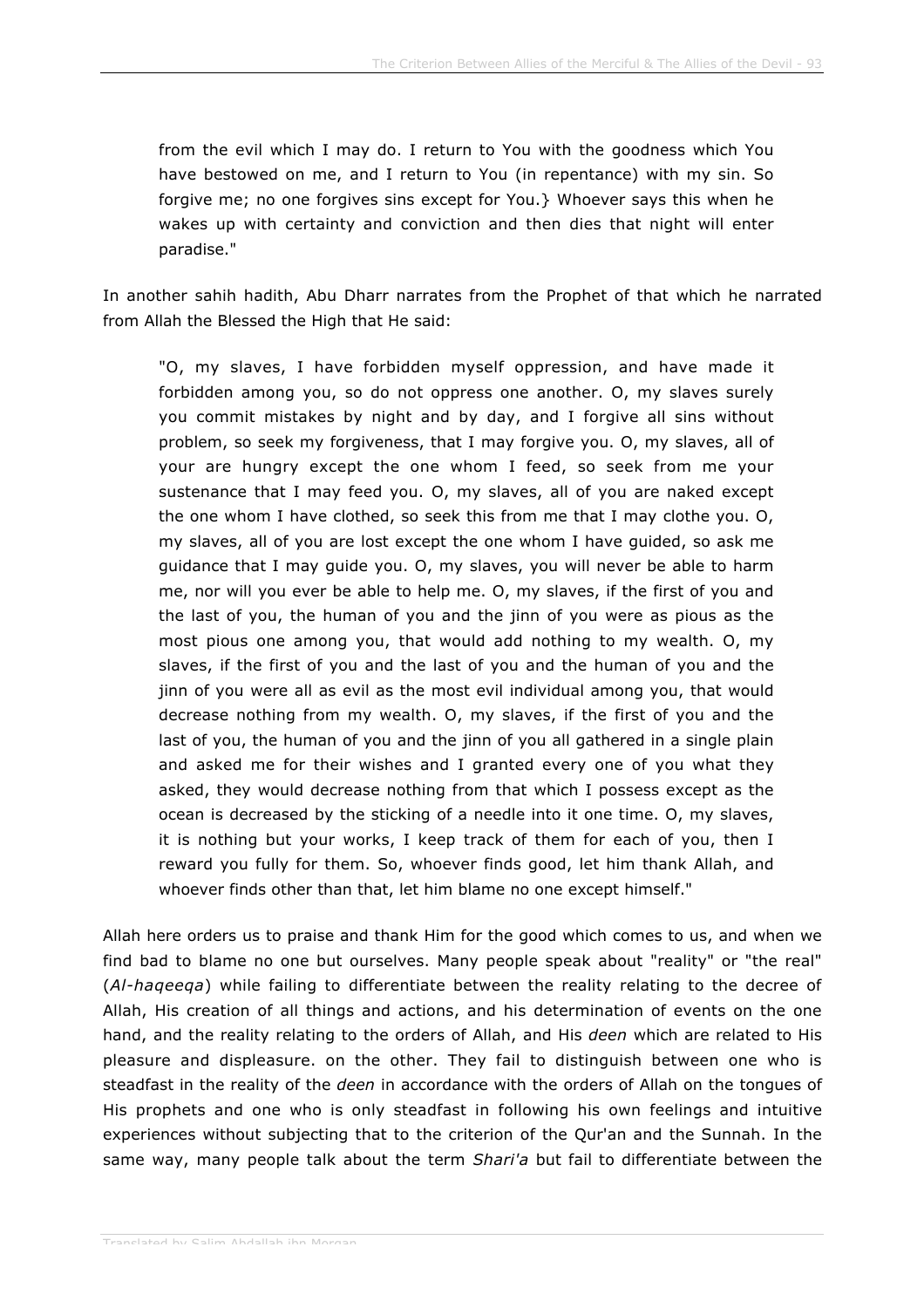*shar'* (law) which has been sent down from Allah i.e. the Qur'an and the Sunnah with which Allah sent His Prophet (sallallahu `alayhi wa sallam) and the rulings of a ruler or judge. No one of Allah's creation has any right to go out of or against the Law of Allah, whoever does so is a *kafir* (disbeliever). As for the rulings of the ruler, he is correct sometimes and wrong other times. That is for the case of his being knowledgeable of the law, and righteous and just in his actions. The Prophet said about those who give rulings in the law:

"Judges are three type: two types in the hell fire, and one type in paradise. A man who knows the truth and judges according to it is in paradise. A man who gives rulings for the people though he is ignorant of them is in the fire. And a man who knows the truth but judges with other than it is in the fire."

The best of the knowledgeable and just judges is the uppermost among the sons of Adam: Muhammad, may the peace and prayers of Allah be upon him. It is reported in the two books of the sahih, that the Prophet (sallallahu `alayhi wa sallam) said:

"You come to me with your cases, and some of you may be more eloquent and convincing in expression than others. I only judge according to that which I hear, but whoever has received a favorable judgement from me in which I have awarded him what is rightfully his bother's, should not take it, for I have merely cut for him a piece of the hell fire."

The Prophet here informs us that when he delivers a judgement according to that which he hears, but its reality is other than that, it is not allowed for the one who has been rewarded what is not rightfully his to take it, and that this is nothing more than a piece of the hell fire.

This is a point of consensus among the scholars of Islam in relation to all types of property: If the judge rules according to that which he believes to be a valid legal argument such as evidence or admission, though the reality of the case is other than what it appears, it is not allowed for the one given the reward to accept it. If such a ruling is in the area of contractual obligations or cancellations, it is the opinion of **most** of the scholars that the one granted his wish though the reality of the case is other than what it appears to be is not allowed to accept the benefits of the ruling. This is the position of Malik, Ash-Shafi'i, and Ahmad ibn Hanbal. Abu Hanifa differentiated in this regard between the two types of cases, applying the ruling only in cases dealing with property rights.

The word *Shar'* or *Shari'a* (law) when it is used to mean the Qur'an and the Sunnah, no ally of Allah nor anyone else has any right to go against it or beyond it. Whoever believes that any ally of Allah has a route to Allah other than the following of the Prophet Muhammad (sallallahu `alayhi wa sallam) internally and externally and therefore fails to follow him internally and externally is a *kafir* (disbeliever).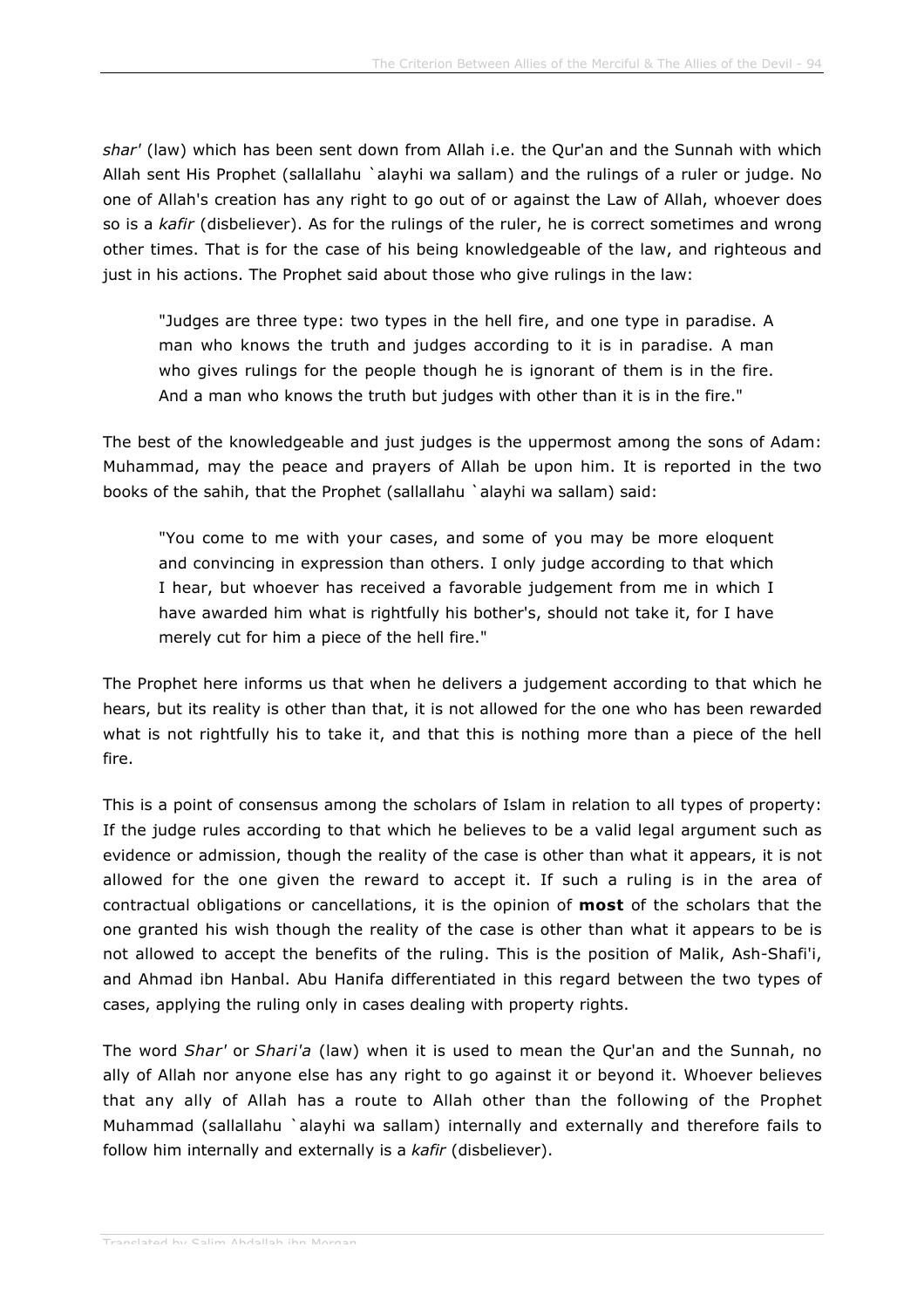Whoever uses the story of Musa and Al-Khidhr (in Sura Al-Kahf) as a basis for this proposition is mistaken for two reasons:

1) Musa had not been sent to Al-Khidhr, and it was not obligatory upon Al-Khidhr to follow Musa. Musa was sent to the Children of Israil specifically, whereas Muhammad (sallallahu `alayhi wa sallam) was sent with a message for the two free-willed races: humans and jinns. Even if those greater in stature than Al-Khidhr had met the Prophet Muhammad, such as Ibrahim, Musa, or 'Isa, it would have been obligatory upon them to follow him, so what about Al-Khidhr, whether we say that he was a prophet or an ally of Allah? This is why Al-Khidhr said to Musa:

"I have knowledge of the knowledge of Allah which He has taught me and which you do not know, and you have knowledge of the knowledge of Allah which He has taught you and which I do not know" (Narrated by Muslim and Bukhari.)

No one, neither human nor jinn can make such a statement once the message of the Prophet Muhammad has reached them.

2) The three acts of Al-Khidhr reported in the Qur'an contain no violation of the law of Musa anyway, although Musa did not understand the reasons which made them allowed at first. When Al-Khidhr explained them to him, he accepted them. The puncturing of the boat, and then fixing it later for the benefit of its owners for fear of the oppressor who wished to confiscate it was a favor to them, and is allowed. The killing of tyrants and attackers is allowed even if they are young, and if someone's oppression of his parents cannot be prevented except by his death, he can be killed. Ibn Abbas said to the police of Al-Haruuri when he was asked about killing of young boys:

"If you know about them what Al-Khidhr know about the boy in the story, kill them, and if you don't, then do not kill them." (Bukhari)

As for the good deed done to the orphans (the re-building of the wall), and being patient with hunger, these are good acts in which there is no violation of the law of Allah.

If the intended meaning of the words *shar'* or *shari'a* is the ruling delivered by the ruler or judge, he may indeed by an oppressor or he may be just, he may have arrived at the correct ruling or he may be mistaken. Sometimes, the intended meaning of the word is the opinion of the imams of fiqh such as Abu Hanifa, Ath-Thawri, Malik ibn Anas, Al-Awzaa'i, Al-Laith ibn Sa'd, Ash-Shafi'i, Ahmad ibn Hanbal, Dawud and others. The opinions of such people are to be supported by evidence from the Qur'an and the Sunnah. To follow the opinion of others in cases where that is allowed is merely allowed: i.e. it is not obligatory upon the nation of Muslims to follow any one of the imams as it is obligatory to follow the Prophet (sallallahu `alayhi wa sallam). It is also not forbidden to follow the opinion of one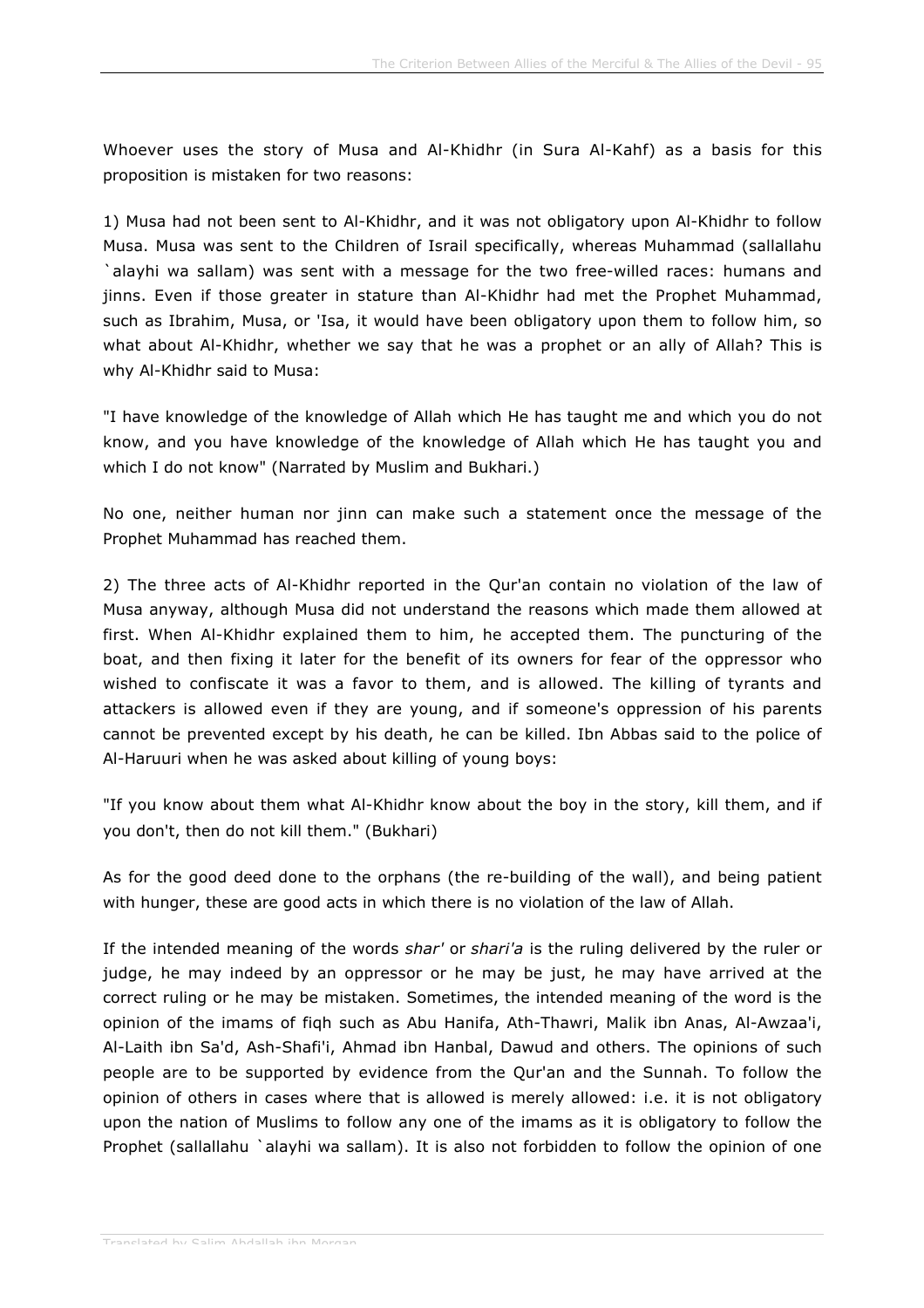of them (when one is unable to arrive independently at the ruling from the original sources, and when one is aware of the evidence behind the opinion followed), as it is forbidden to follow the opinions of people who speak without knowledge.

If something is attributed to the law which is not from it, such as forged hadith, or twisting the meanings of the texts in ways not intended by Allah and His Prophet, etc., this is a changing of the law (*tabdeel*). We must differentiate between the law sent down, the law re-interpreted (twisted), and the law which has been changed, just as we must differentiate between the reality relating to Allah's decree and creation and the reality relating to Allah's order and His *deen* and between the one who supports his position with evidence from the Qur'an and the Sunnah as opposed to the one who relies solely on his feelings or intuitions.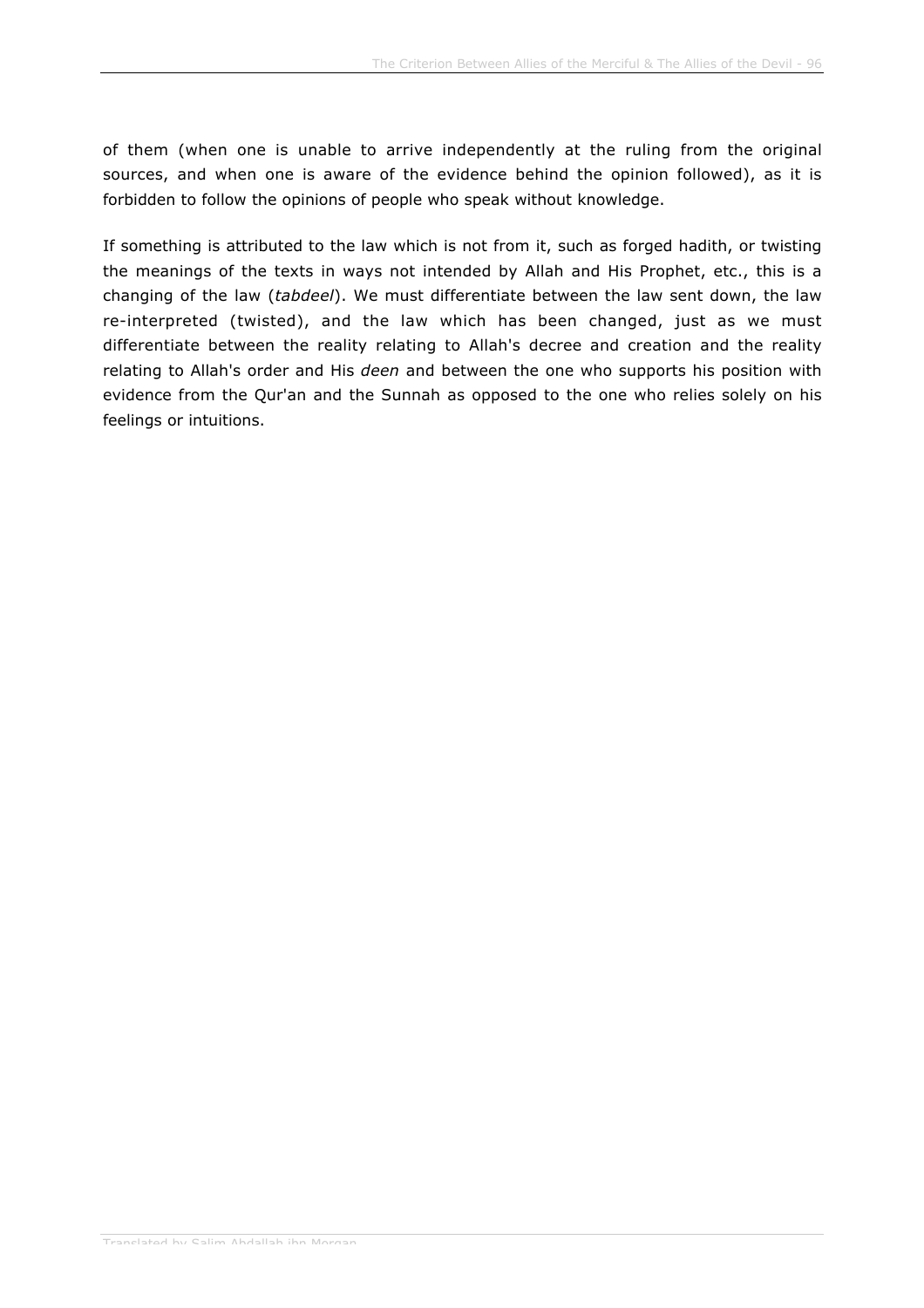## **- Chapter 14 -**

In the Qur'an, Allah attributes to Himself the following: Will (*iraada*), to command (*amr*), ruling or decision (*qadhaa'*), permission (*idhn*), prohibition (*tahreem*), to dispatch (*ba'th*), to send (*irsaal*), talk or words (*kalaam*), and to effect or make (*ja'l*). Each of these have been mentioned in the Qur'an with two different meanings. One meaning pertains to the **decree** of Allah, His creation of things and events, His determination, and His providence, even though they may not be of that which He has ordered, nor what He loves or that for which its doers deserve His reward, or that which makes them among the allies of Allah, those of pious practice. The other meaning pertains to the **order** of Allah, His law, those actions whose doers are rewarded and honored, and whom He has made among His allies, those of pious practice, His successful party, and His victorious forces. This is one of the greatest differences between the allies of Allah and His enemies: whoever Allah puts to work in that which He loves, accepts, and is pleased with and who dies in that state is one of His allies. On the other hand, one whose actions were of that which Allah dislikes and is displeased with and dies in that state is among the enemies of Allah.

The will of Allah which pertains to His **decree** for His creation and his determination of things and events envelopes all of His creation. The will of Allah which pertains to his **order**, on the other hand, includes that which is determined by His love and His acceptance i.e. that with which He has ordered His creation and made it for them a law and a way of life. This deals specifically with faith and righteous action.

About His will as pertains to His **decree**, Allah said:

"Whosoever Allah **wishes** (*Iraada*, decree) to guide, He expands his breast (to accept) Islam, and whosoever Allah **wishes** to send astray, He makes his breast tight and restricted as one who climbed up rapidly into the atmosphere." Qur'an 6:125

(Nuh is speaking): "My counsel is of no benefit to you even though I wish to counsel you if Allah **wishes** (*Iraada*, decree) to misguide you." Qur'an 11:134

"When Allah **decrees** (*Iraada*, decree) for a people evil, there is no way to turn it back, and they have no protector other than Him." Qur'an 13:11

And, about His will (*iraada*) as pertains to His **order** and His law, Allah said: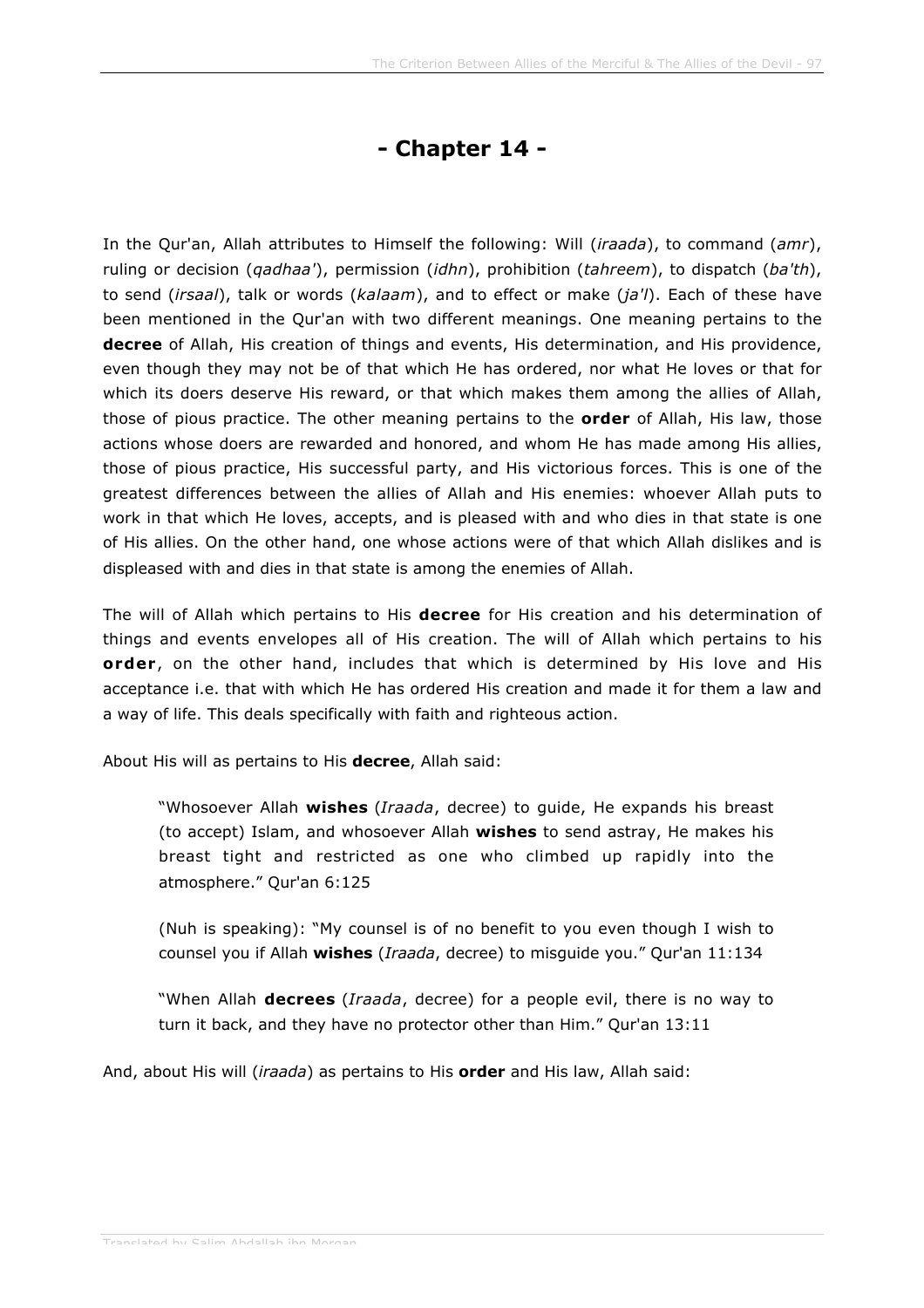"Whoever is sick or on a journey (let him fast) they number (of days he breaks fast) during other days. Allah **wants** (*Iraada*, order) ease for you and does not **want** (same) hardship for you." Qur'an 2:185

"Allah does not **want** (*Iraada*, order) to inflict any hardships on you, rather, He **wants** (same) to purify you and to complete His favor upon you that perhaps you may give thanks." Qur'an 5:6

After mentioning that which He has made halal and that which He has made haram in the area of marriage, Allah said:

"Allah **wants** to make things clear to you, and to guide you to the ways of those who came before you, and to turn to you in acceptance, and Allah is allknowing, Wise. Allah **wants** to turn to you in acceptance, and those who follow their whims and lusts want you to deviate a great deviation. Allah **wants** to lighten your burden, and man was created weak." Qur'an 4:26-28

And, when He mentioned that with which He ordered the wives of the Prophet (sallallahu `alayhi wa sallam) and that which He forbid them, He said:

"Allah only **wishes** to put away from you all filth, O people of the (Prophet's) household and to thoroughly purify you." Qur'an 33:33

The meaning here is that He has ordered you, people of the household, with that which will put away from you all filth, and thoroughly purify you. So, whoever obeys His order becomes purified, all filth having been put away from them. The opposite holds for the one who disobeys Allah.

About His command (*amr*) as pertains to His **decree**, Allah said:

"Our only statement to any thing when we will it, is to say to it **"Be!"**, and it is." Qur'an 16:40

"Our **command** is no more than like the bat of an eye." Qur'an 54:50

"The analogy of the life of this world is none other than like the water which we send down from the sky. It mixes with the plants of the earth, that which is eaten by people and cattle. Then, when the earth has taken on its adornment and become beautiful, and when its people imagine that they have gained power over it, our **command** comes to it by night or by day, and we make it dry and barren, as if it had never been fertile and alive. Thus we explain our signs to a people who ponder." Qur'an 10:24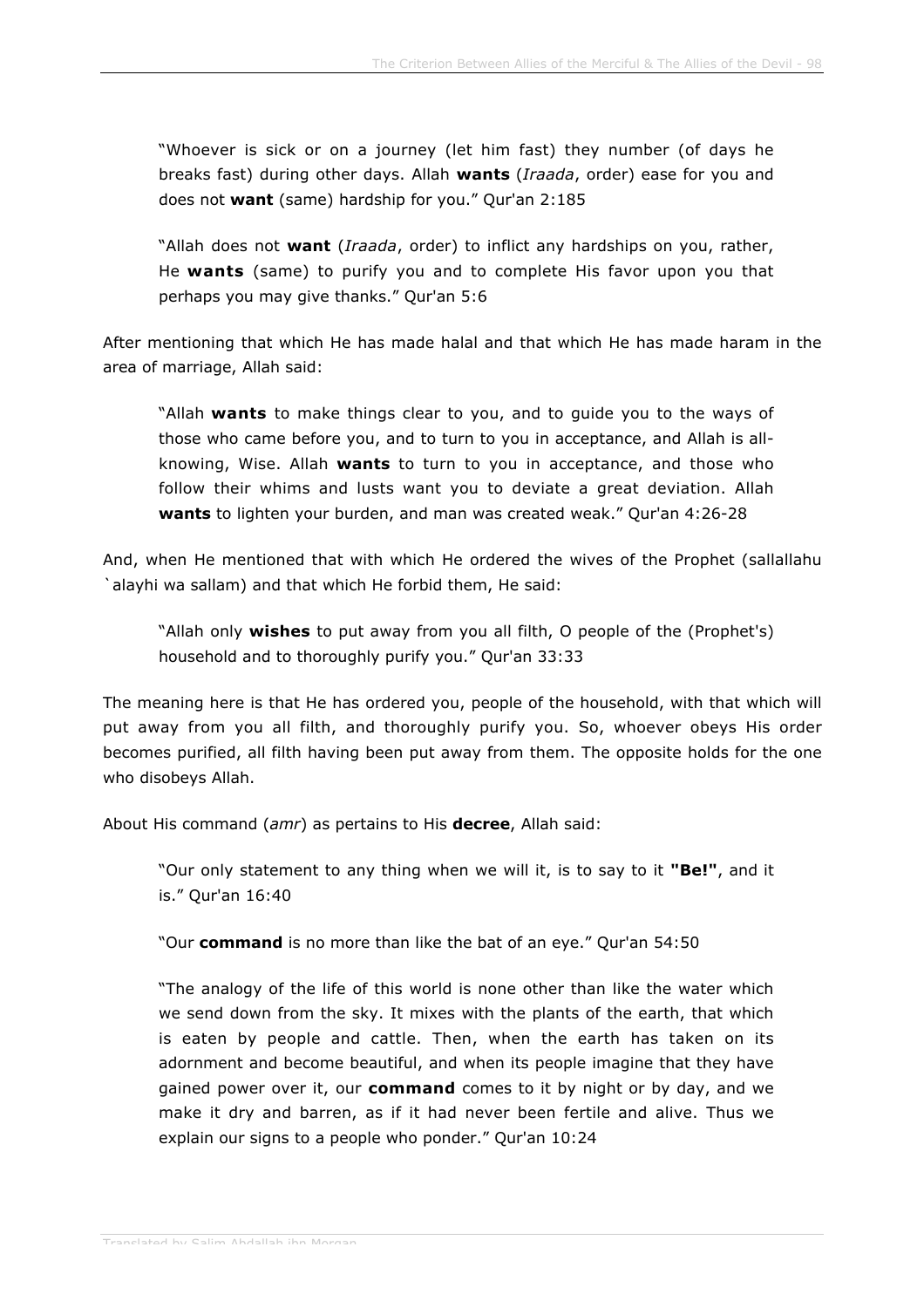And, about His **command** (*amr*) as pertains to His **order** and His law, Allah said:

"Verily, Allah **commands** you with justice, doing of good, and giving to (needy) relatives and forbids you obscenity, disreputable acts, and transgression on the rights of others. He warns you that perhaps you may take heed." Qur'an 54:90

"Verily, Allah **commands** you to render back your trusts to those to whom they are due, and when you judge between the people to judge with justice. How excellent is the warning which Allah gives you. Verily, Allah is all-hearing and all-seeing." Qur'an 4:58

About His **permission** as pertains to His **decree** or determination, Allah said speaking about sorcerers:

"But they are not capable of bringing harm to anyone except with the **permission** of Allah." Qur'an 2:102

i.e. except by His decree and His determination of that harm to take place. The meaning cannot be His permission in the other sense, because sorcery is never part of that for which Allah has given His permission in the law. About His permission pertaining to His **order** and His law, Allah said:

"Or, do they have some partners (which they associate with Allah) who have ordained for them laws in the *deen* for which Allah gave no **permission**?" Qur'an 42:121

"Verily, we have sent you as a witness, a bringer of glad tidings, a warner, and a caller to Allah with His **permission**." Qur'an 33:45-46

"And we have never sent a prophet except in order that he be obeyed with the **permission** of Allah." Qur'an 4:64

"Those date trees which you cut down and those which you left standing on their roots were all with the **permission** of Allah." Qur'an 59:5

About His ruling, setting, or decision which pertains to His **decree**, Allah said:

"And He **decided** (that they would be) seven heavens in two days." Qur'an 32:12

"When He **decides** anything, He merely says to it "Be!", and it is." Qur'an 2:117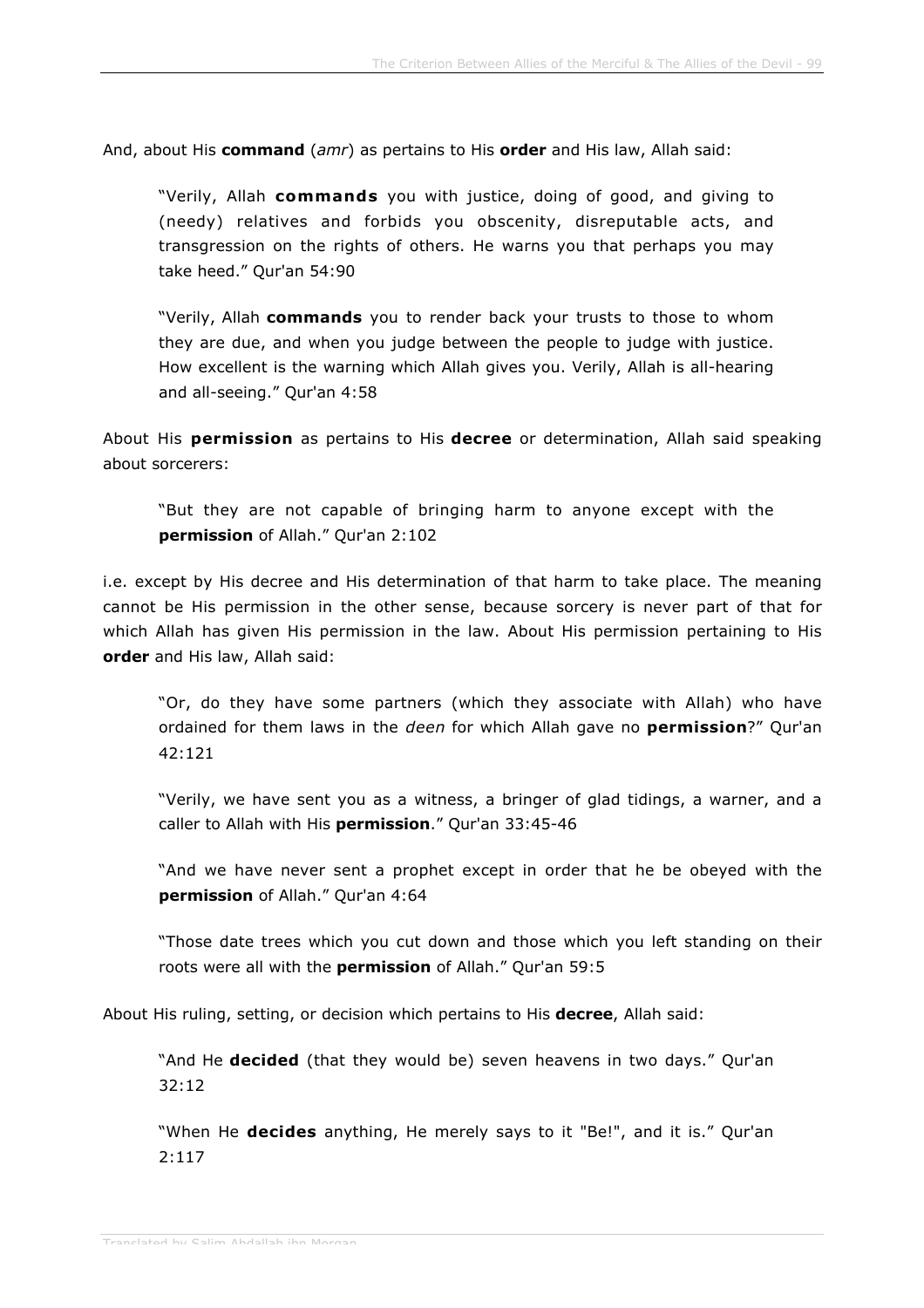And, about the same word (*qadhaa*') to decide, but pertaining to His **order** and His law, Allah said:

"And Allah has **decided** that you should worship nothing except Him." Qur'an 17:23

i.e. He **ordered** that we would worship nothing except Him, and not that He **decreed** or determined that, for people have surely worshipped other than Allah as He has informed us in many places in the Qur'an, as in the verse:

"And they worship other than Allah that which will not harm them nor benefit them, and they say: "These are our intercessors before Allah."" Qur'an 10:18

Allah reports the prophet Ibrahim saying to his people:

"Do you see that which you worship - you and your forefathers - all of them are enemies to me except for the Lord of the worlds." Qur'an 26:75-77

"There is for you a good example in Ibrahim and those with him when they said to their people: "We are innocent of that which you worship other than Allah. We reject you and enmity and hatred has appeared between us forever unless and until you believe in Allah alone." With the exception of Ibrahim's statement to his father: "I will seek forgiveness for you, but I possess no power to help you in front of Allah." Qur'an 60:4

"Say, O, you disbelievers \* I do not worship that which you worship. \* And you do not worship that which I worship. \* And I do not conform to your manner of worship. \* And you do not conform to my manner of worship. \* You have your deen and I have mine." Qur'an 109:

These words indicate His lack of association with their deen, and do not indicate His acceptance thereof, as Allah said in another verse:

"If they call you a liar, say: "To me are my actions, and to you are your actions. You are innocent of that which I do, and I am innocent of that which you do." Qur'an 10:31

Whoever among the deviants thinks that this indicates Allah's acceptance of the *deen* of the disbelievers is among the greatest in lies and disbelief (*kufr*), just as one who believe that Allah's statement:

"And Allah has **decided** that you should worship nothing except Him." Qur'an 17:23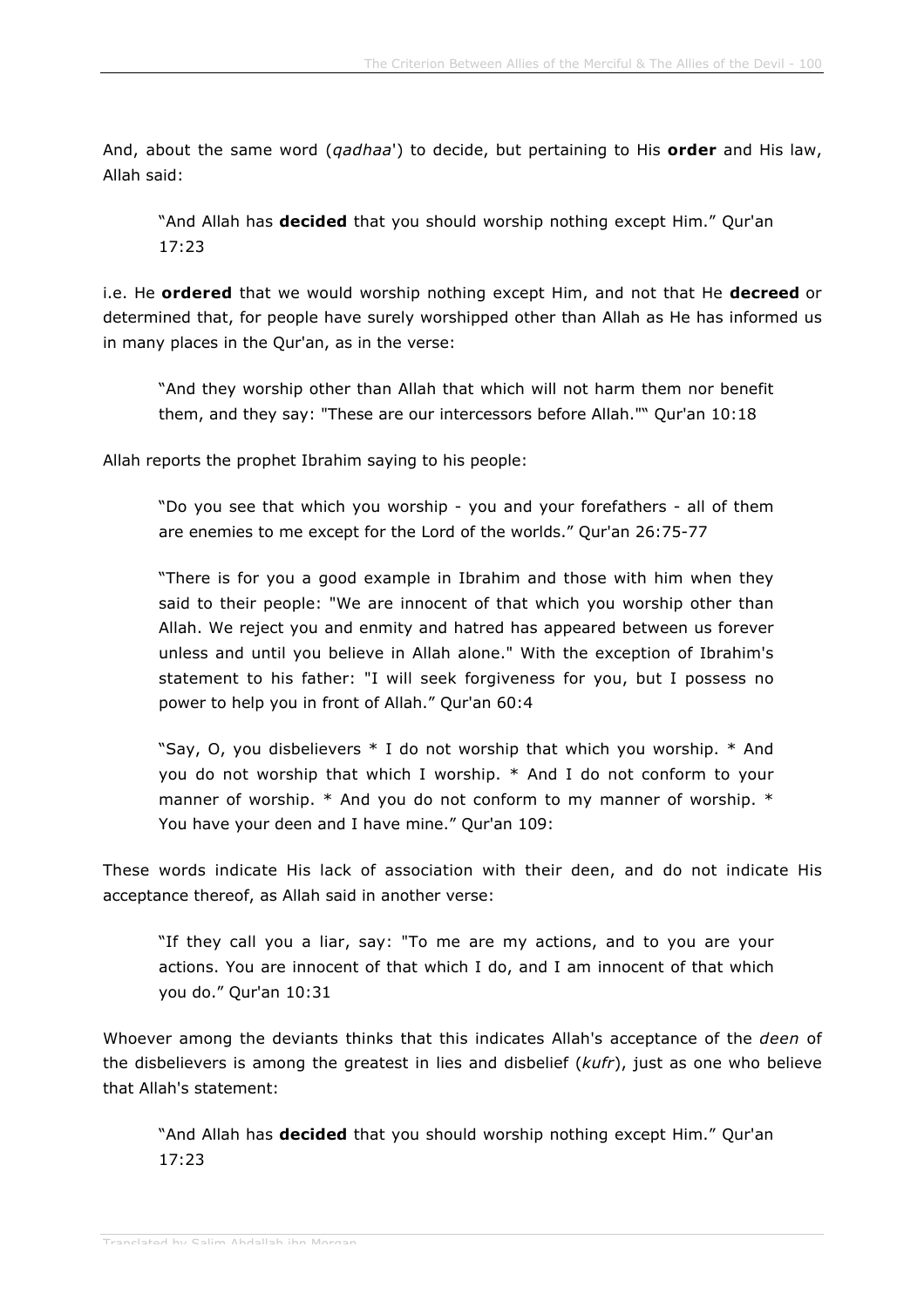means that He has **decreed** that, and that since Allah's decree is never turned back and must be, that the idol worshippers did not worship other than Allah. Such people are among the biggest disbelievers in the revealed books.

About His act of **dispatching** (*ba'th*) pertaining to His **decree**, Allah said:

"When the first of the promises comes, we will **dispatch** upon you some slaves of ours, very vicious in warfare, who will (take over your countries such that they) move freely among your houses. This is the promise of Allah which will come to pass." Qur'an 17:5

And, about the same act of dispatching, but pertaining to His **order**, Allah said:

"He is the one who **dispatched** among the illiterate folk a messenger from among them. He recites to them Allah's verses, purifies them, and teaches them the book (i.e. Qur'an) and the wisdom (i.e. the Sunnah)." Qur'an 62:2

"And we have **dispatched** in every nation a messenger (who enjoins them) to worship Allah, and stay away from the devils." Qur'an 16:36

About His act of **sending**, and pertaining to His **decree**, Allah said:

"Do you not see that we **send** the devils upon those who disbelieve. They excite them and get them greatly stirred up." Qur`an 19:83

"He is the one who **sends** the winds as harbingers of His mercy." Qur'an 25:48

And, about His act of **sending**, but pertaining to His **order**, Allah said:

"Verily, we have **sent** you (i.e. Muhammad) as a witness, a bringer of glad tidings, and a warner." Qur'an 33:45

"And We **sent** Nuh to his people" Qur'an 71:1

"And we have **sent** to you a messenger as a witness over you just as we **sent** a messenger to Pharaoh." Qur'an 73:15

"Allah selects **messengers** (i.e. those who are **sent**) from among His angels, and from among the people." Qur'an 22:75

About His effecting something or **making**, pertaining to His **decree**, Allah said: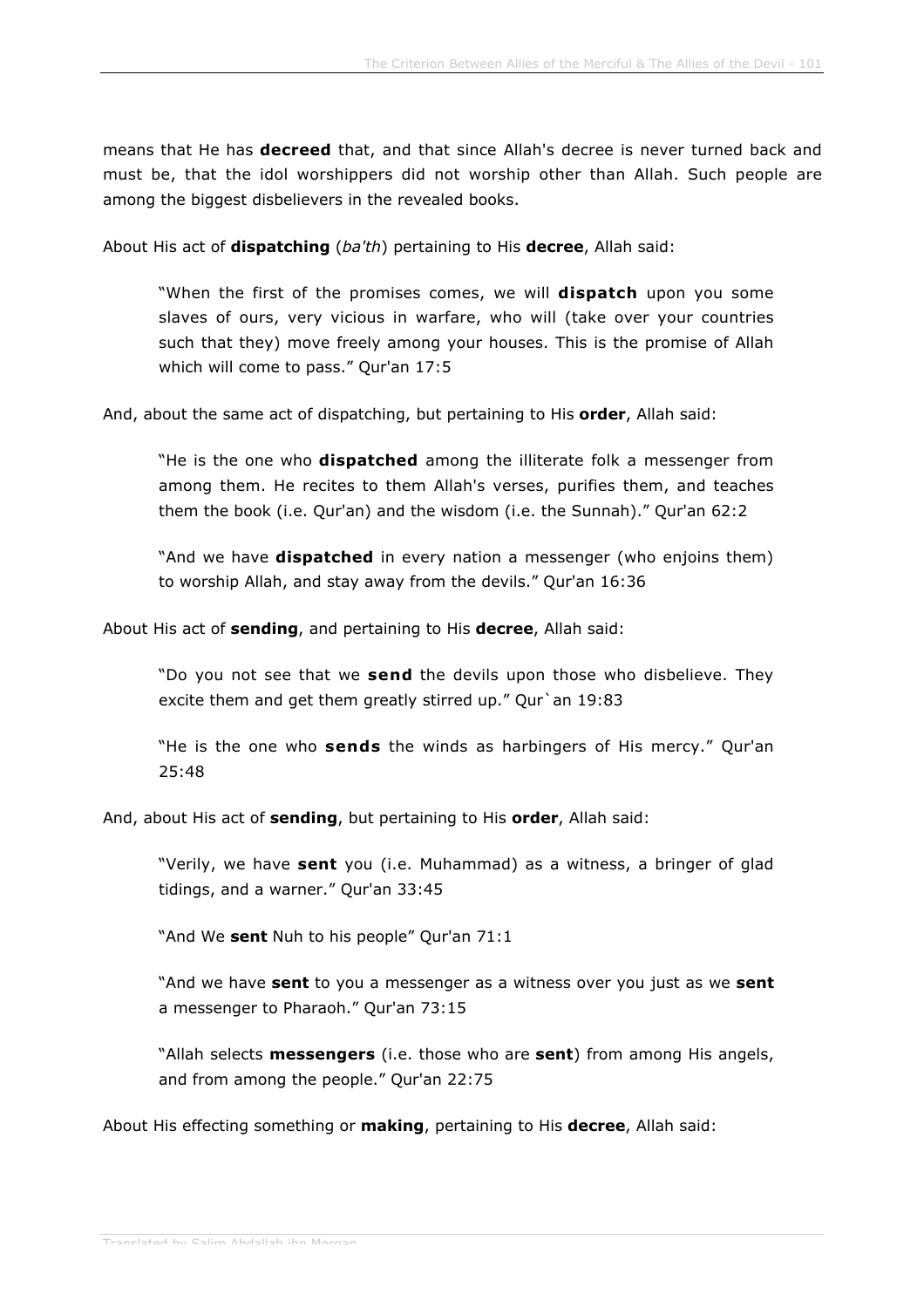"And we **made** them (i.e. Pharaoh and his followers) imams who call people to the fire, and on the day of Qiyama, they will not be helped." Qur'an 28:41

And, about His **making**, but pertaining to His **order**, Allah said:

"And for each (i.e. of the prophets) we **assigned** a law and a program." Qur'an 5:48

"Allah did not **make** baheera, sa'iba, waseela, nor haam." Qur'an 5:103

About His act of **prohibition** pertaining to His **decree**, Allah said:

"And we had **prohibited** him (i.e. Musa) breast-feeding before that (i.e. decreed that it would not take place.)" Qur'an 28:12

"Verily, it (i.e. Palestine) is **prohibited** to you for forty years (i.e. you will not enter it). You will wander aimlessly in the earth." Qur'an 5:26

And about His prohibition, but pertaining to His **order**, Allah said:

"**Prohibited** to you are the meat of animals found dead, blood, the meat of pigs, and of that which was sacrificed to other than Allah." Qur'an 5:3

"**Prohibited** to you (i.e. for marriage) are your mothers, daughters, sisters, paternal aunts, maternal aunts, your brother's daughters, and your sister's daughters..." Qur'an 4:23

Allah also mentioned His **words** in the two senses being discussed. About His words pertaining to His **decree**, Allah said:

"And Maryam, the daughter of 'Imraan who preserved her chastity until we blew into her of our spirit. She believed in the **words** (i.e. the decree) of Allah and His books (i.e. His law), and was of the obedient ones." Qur'an 66:12

The Prophet (sallallahu `alayhi wa sallam) used to say:

"I seek refuge in all of the perfect **words** of Allah from the evil which He has created, from His anger, His punishment, the evil ones among His slaves, from the whisperings of the devils, and from their attending me."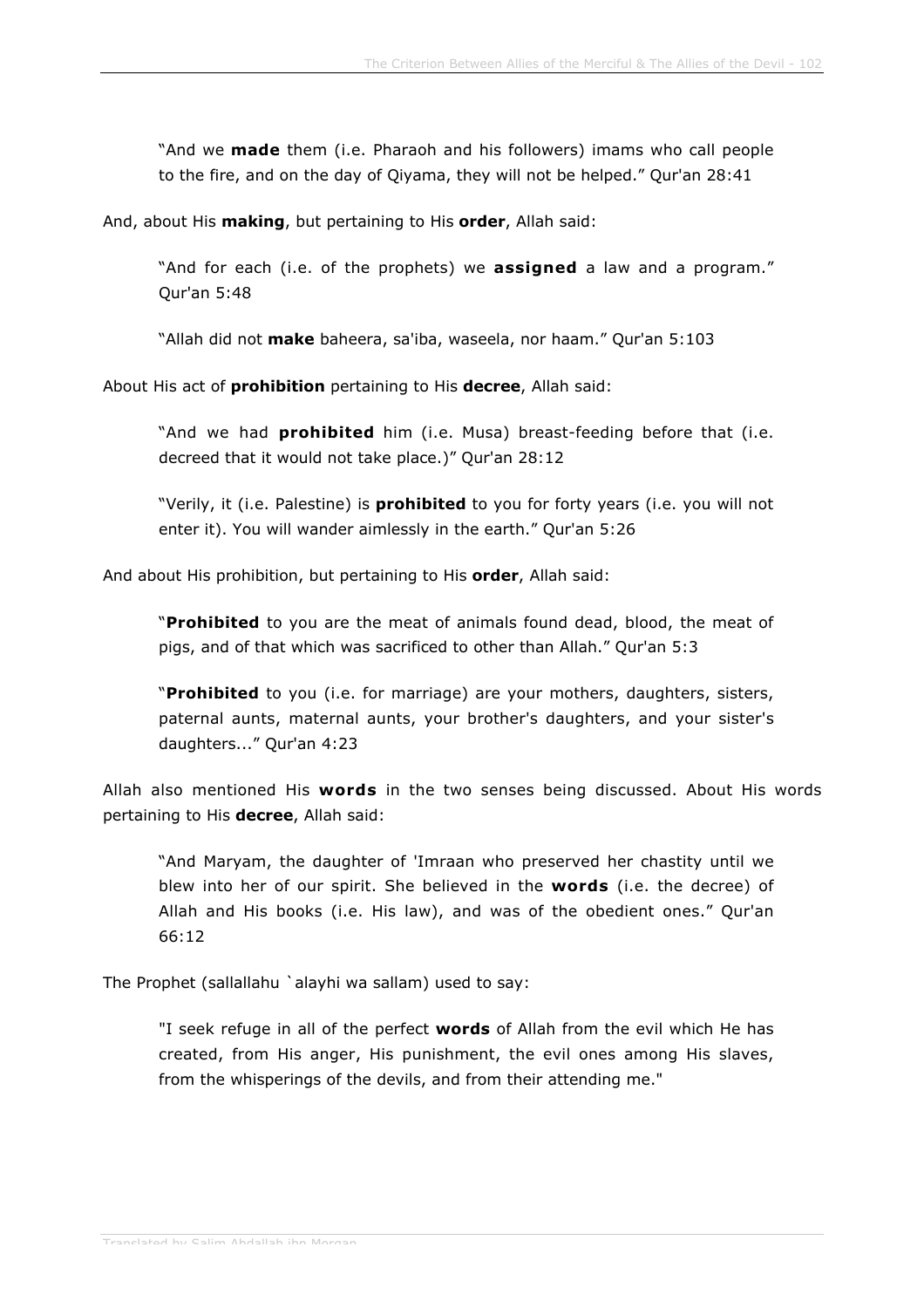"Whoever settles down in a place of rest (for the night) and says: {I seek refuge in the perfect **words** of Allah from the evil which He has created} will not be harmed by anything for the period of his stay at that place." (Muslim)

The Prophet used to say:

"I seek refuge in the perfect **words** of Allah beyond which neither righteous nor corrupt can go from that which He has caused to procreate in the earth and that which comes out therefrom; from the evil of the temptations of the night and the day, and from the evil of every unexpected visitor, except one who comes unexpectedly with good, O Merciful."

The "perfect **words** of Allah beyond which neither righteous nor corrupt can go" are the words with which He created all creation, both things and events. Neither righteous nor corrupt nor anyone else can overcome or circumvent Allah's **decree**, His power, His determination of events, and His creation of them. As for the **words** of Allah as pertains to His **order** and His law, they are the revealed books and all that is contained therein in terms of His orders and His forbiddances. The righteous are those who obey these words of Allah, and those who disobey them are the corrupt ones.

The allies of Allah, those of pious practice, are those obedient to the **words** of Allah which pertain to His **order** as well as His **making** (*ja'l*), His **permission** (*idhn*), and His **will** (*iraada*) in the sense that all of these words have been used pertaining to His **order** and His law.

As for His **words** pertaining to His **decree** beyond which neither righteous nor corrupt can go, they envelope all of the creation. Even Iblis and his forces, all of the disbelievers, and all of the people of hell are in harmony with the decree of Allah at all times. The creation, though they may all come together in their being under the full control and in harmony with the **decree** of Allah, His power, and His determination, they diverge in relation to their harmony or lack thereof with the **order** and forbiddance of Allah, His love, His acceptance, or His anger.

The allies of Allah, those of pious practice, are those who do what has been ordered, and stay away from what has been forbidden, and are patient to the extent of their ability. Allah loves them and they love Allah; He accepts them, and they are content with Him.

His enemies are the allies of *shaitaan*, even though they are under His power and His **decree**, He dislikes them, is angry with them, curses them, and opposes them.

A detailed exposition of this topic has another place. I only wanted to briefly call attention to the major categories of differences between the allies of the Merciful and the allies of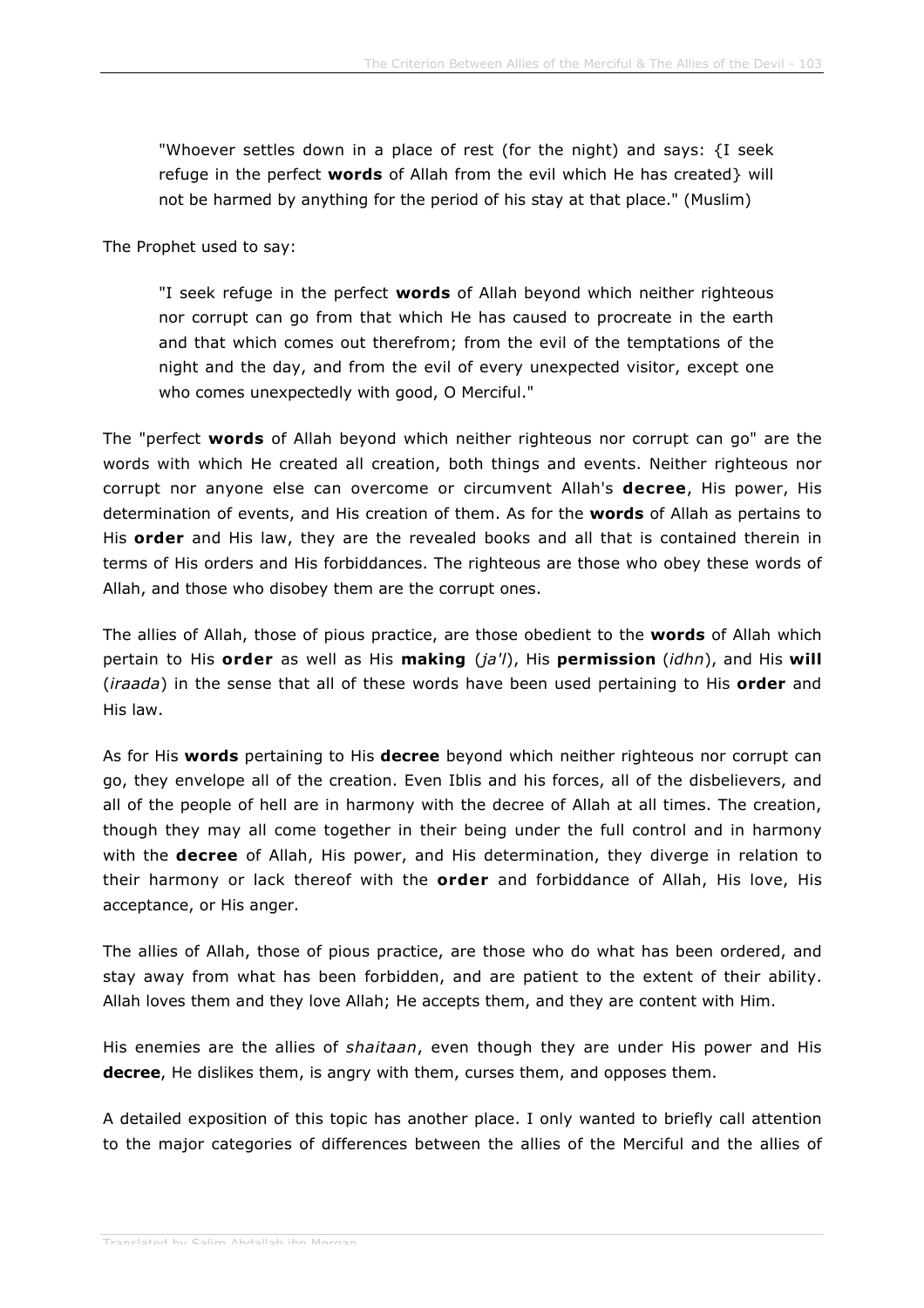*shaitaan*. In a word, the criterion for distinguishing between them is the degree of their agreement with the Prophet (sallallahu `alayhi wa sallam). He is the one by means of whom Allah differentiated between His pious allies, and His rebellious enemies, between His allies the people of paradise and His enemies the people of hell, between His allies, those of guidance and correct action and His enemies the people of misguidance, going astray and corruption. His enemies are the party of *shaitaan*, and His allies are those in whose hearts He has written faith, and those whom He has aided with a spirit from Him. Allah said:

"You will never find a people who believe in Allah and the last day putting out their love for those who oppose Allah and His Prophet, even though they be their fathers or their sons or their brothers or their clansmen. These are the ones in whose hearts Allah has written faith and He has aided them with a spirit from Him." Qur'an 58:22

"When your Lord communicated to the angels: "I am with you, so help those who believe to be firm. I will strike fear into the hearts of those who disbelieved, so strike them on their necks, and strike them likewise on all of their extremities." Qur'an 8:12

Allah said about His enemies:

"And, verily, the devils pass suggestions to their allies, so that they might dispute with you." Qur'an 6:121

"Thus, we have made for every prophet an enemy: devils among humans and among the jinn. They transmit to one another appealing (but false) arguments." Qur'an 6:112

"Should I tell you upon whom the *shayateen* descend? They descend upon every forging sinner. They cast to them the hearing (which they "snatched" from the heavenly assembly), and most of them are liars." Qur'an 26:221- 223

"And the poets, who are followed by those gone astray, did you not see that they are in every valley wandering aimlessly? And that they say that which they do not do? Except for those who believe and do good works and remember Allah much. They are victorious after having been oppressed. The oppressors will soon know the destiny for which they have been destined." 26:224-227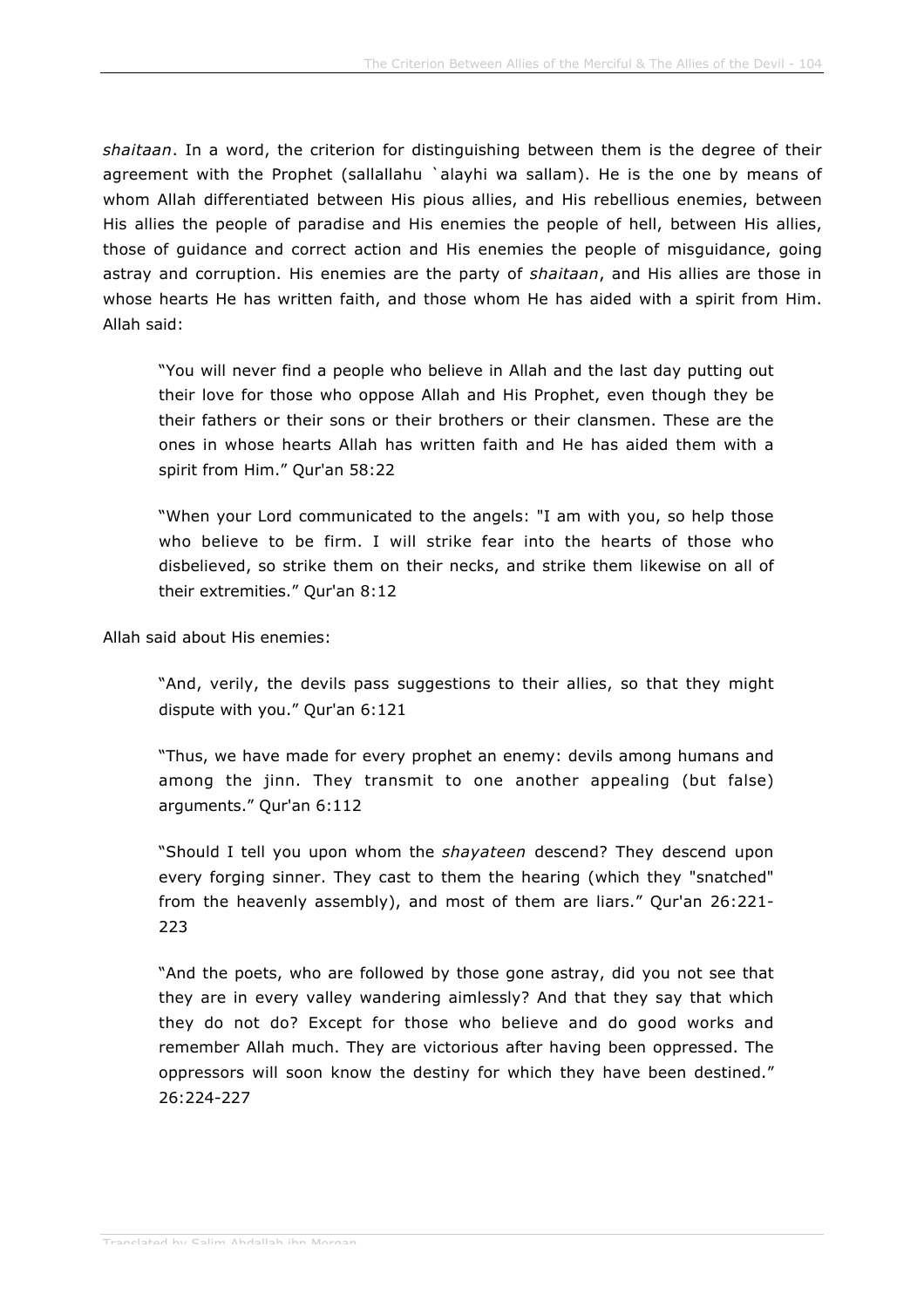"I swear by that which you see,  $*$  and that which you do not see,  $*$  It is none other than the message (delivered by) a noble messenger (i.e. Jibreel). \* It is not the speech of poet - how little is your faith. \* Nor is it the speech of a sorcerer - how little you remember. \* (It is) the message sent down from the Lord of the worlds. \* If he (i.e. Muhammad) were attempt to forge in our name any statements, \* We would seize him by his right hand. \* Then, we would cut his jugular vein. \* None of you at that point would be able to help him in the least. \* Verily, this is a reminder for those of pious practice, \* and verily, we know that among you are those who deny the message. \* And surely it will be a great source of grief for the disbelievers, \* And surely it is the certain truth, \* so praise the name of your Lord, the Great." Qur'an 29:38-52

"And so, remind them. You are not, by the grace of your Lord a sorcerer, nor insane \* Or do they say (he is) a poet, let us await his death (and be done with him)  $*$  Say: wait, then, and I am with you among those who wait.  $*$  Is it that their dreams order them with this, or are they a criminal people? \* Or do they say that he made it up and falsely attributed it to Allah? No, they do not believe. \* Let them bring a discourse similar to it (i.e. the Qur'an) if they speak the truth." Qur'an 52:29-34

Allah asserted the freedom of His Prophet from any of the traits of those to whom the *shayateen* (devils) become attached such as the sorcerers, the poets, and the insane. He also explained that the one who brought the Qur'an to the Prophet is none other than a noble angel who Allah selected especially for the job. Allah said:

"Allah selects messengers from among His angels, and among the people." Qur'an 22:75

"Verily, it is the sending down of the Lord of the worlds. \* The trustworthy spirit (i.e. Jibreel) came down with it. \* (And implanted it) upon your heart, so that you would be among the warners. \* In a clear Arabic tongue." Qur'an 26:192-195

"Say: Whoever is an enemy of Jibreel, (know that) it was he that brought (the Qur'an) down to you heart with the permission of Allah." Qur'an 2:97

"So when you (start to) read the Qur'an, seek refuge in Allah from the accursed *shaitaan*. \* Surely, he has no power over those who believe and trust fully in their Lord. \* His authority is only over those who turn to him and are therefore associationists. \* And when we replace one verse (i.e. abrogate it) with another - and Allah knows best that which He sends down - they say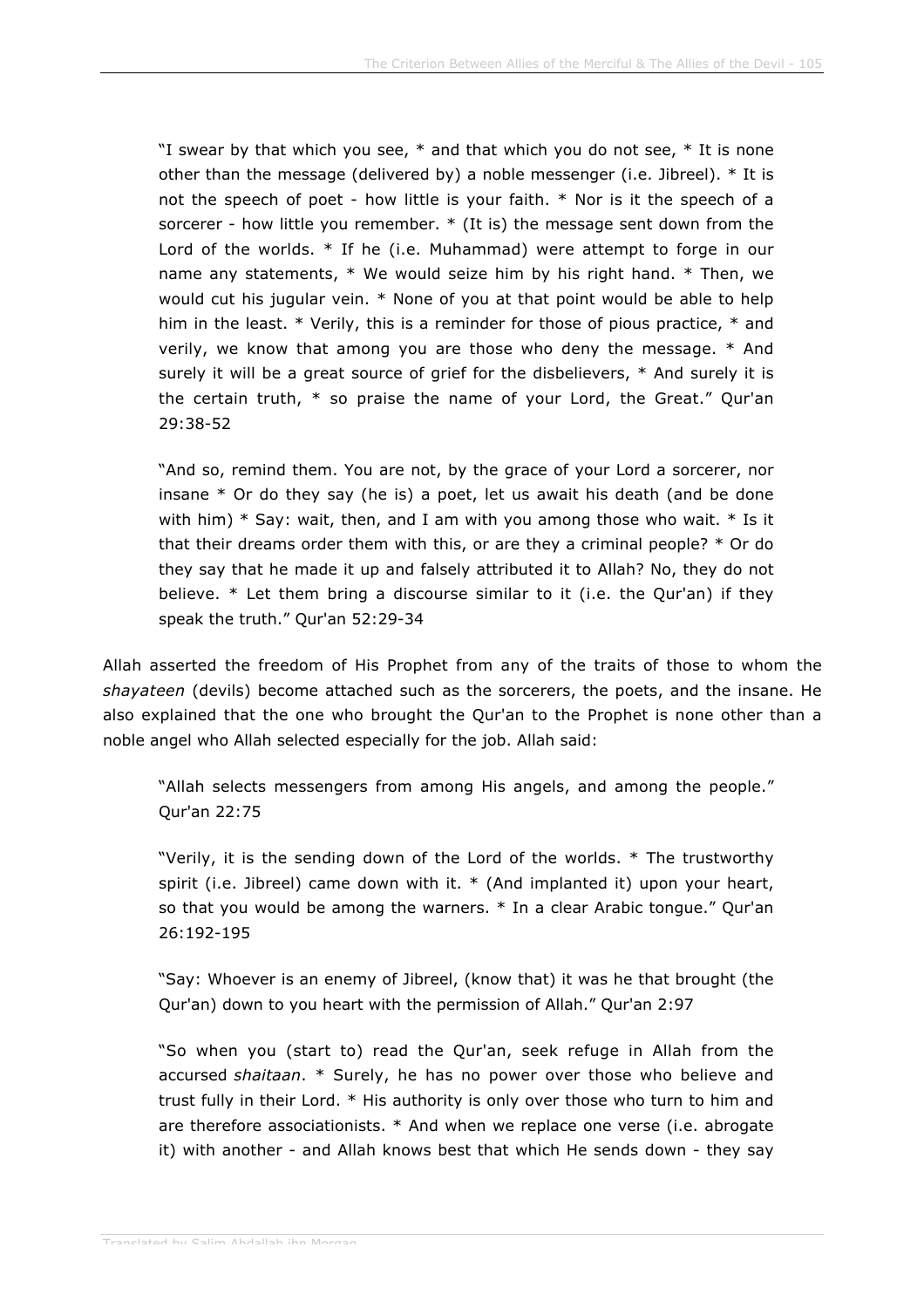that you are an imposter. On the contrary, most of them know not. \* Say: the sanctified spirit has brought it (including both the first verse, and the one which came to replace and abrogate it) down from your Lord truthfully in order to fortify those who believe, and as a guidance and a glad tiding for those who submit." Qur'an 16:98-102

Allah has referred to Jibreel as the trustworthy spirit, and as the sanctified spirit. Allah said in Sura No. 81, *At-Takweer*:

"And so I swear by that which withdraws \* Which runs a course, which goes into concealment" 81:15-16

i.e. the stars and the planets which are in the sky, but concealed from sight before they come out. When they appear, people see them running in courses in the sky. Then, when they again set, they go to their places of concealment which hides them from the eyes of men.

"And by the night as it fades away." 81:17

i.e. when it turns to go, and the morning begins to come in.

"And by the morning as it begins to breathe" 81:18

i.e. comes in,

"Verily, it is the statement (delivered by) a noble messenger (i.e. Jibreel), high in station with the Possessor of the Arsh, respected and obeyed there, trusted." 81:20-21

i.e. respected and obeyed by the inhabitants of the heavens.

"Your companion is not afflicted with jinn (is not insane)" 81:22

i.e. your companion with whose presence Allah has favored you, when he dispatched him to you as a messenger of your own species and among your companions, since you would not have been able to withstand the seeing of angels. Allah said:

"They say: Why isn't an angel sent down to us? If we were to send an angel, the whole affair would be concluded, and they would be granted no respite. If we had made him (i.e. the messenger) an angel we would have made him (appear to them in the form of) a man, and would surely have confused them in that in which they seek to cause confusion." Qur'an 6:8-9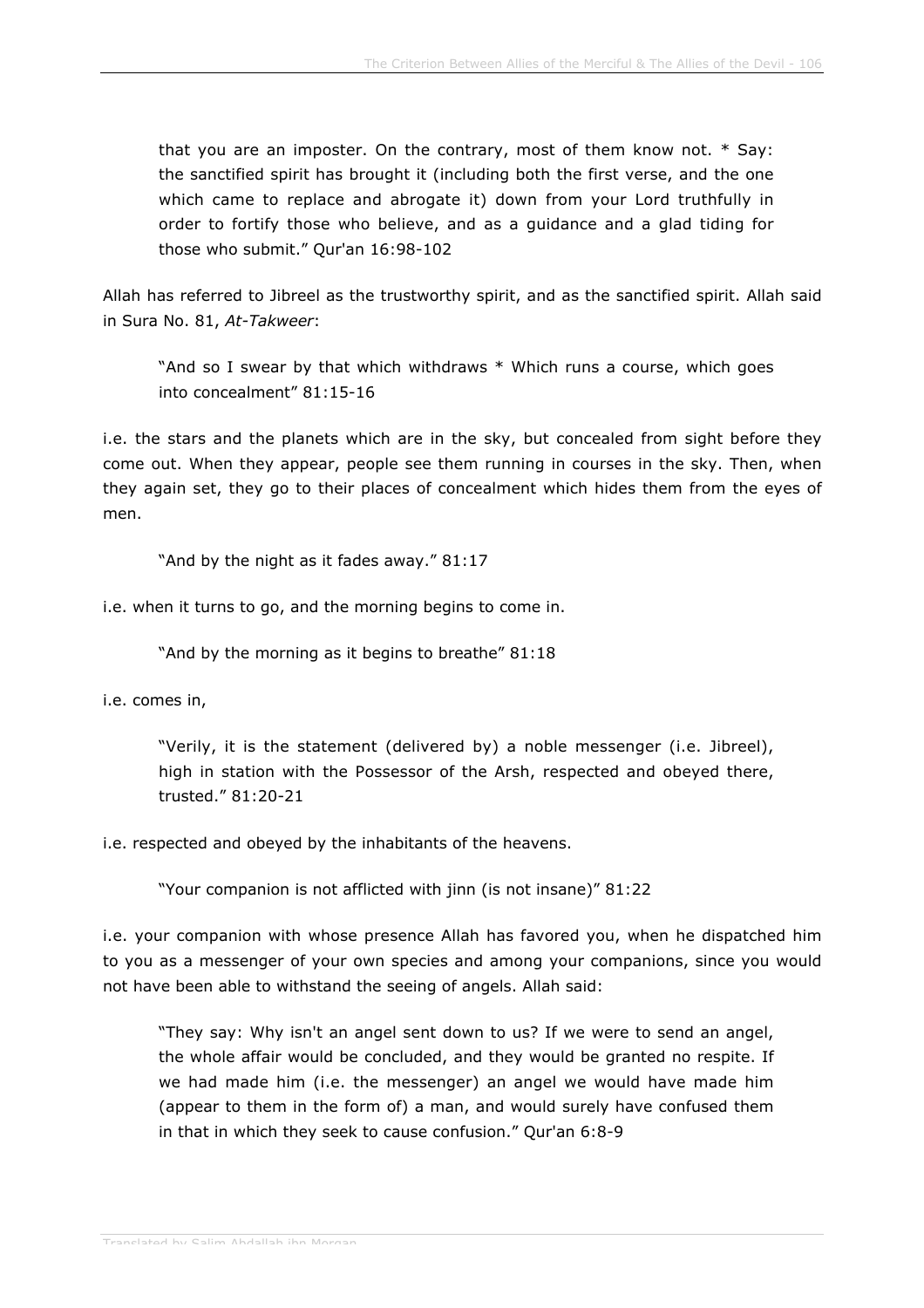"And he has seen him on the clear horizon." Qur'an 81:23

i.e. Muhammad saw Jibreel, peace be upon them both.

"And he (i.e. Muhammad) is not Miserly (dishonest) with the unseen." Qur'an 81:24

This verse has been recited with two slightly different adjectives being negated from the Prophet. The first one means dishonest or suspect, i.e. the Prophet is not dishonest nor does he misrepresent anything about the knowledge of the unseen which Allah has shown to him. The word in the other reading of the verse means miserly, and the meaning is that the Prophet explains fully all that which Allah has shown him of the unseen, and does not withhold or hide any of that knowledge, refusing to give it out except in exchange for payment, as those do who withhold the knowledge that they have unless they are paid something for it.

"And it is not the statement of an accursed devil." Qur'an 81:25

Allah asserts that Jibreel is certainly not a devil (*shaitaan*), just as He asserted that Muhammad (sallallahu `alayhi wa sallam) is not a poet or a sorcerer.

The allies of Allah, those of pious practice are those who follow the example of Muhammad (sallallahu `alayhi wa sallam). They do that which he enjoined, and stay away from that which he interdicted and forbid. They follow his example in those things in which Allah has instructed them to follow him. So He aids them with His angels and a spirit from Him, and casts into their hearts some of His light. They are given *karamaat* (miraculous occurrences) with which Allah honors (*yukrimu*, from the same root as *karamaat*) the best among His allies, those of pious practice. The *karamaat* of the allies of Allah are for the purpose of aiding them in convincing people of the truth and calling them to the way, or to fill a need of the Muslims, just as the miracles of the Prophet were for these two purposes.

The *karamaat* of the allies of Allah only come about because of the blessing of following the Prophet (sallallahu `alayhi wa sallam), so they are, in reality, a part of the miracles of the Prophet (sallallahu `alayhi wa sallam) of which there were many, such as the splitting of the moon (Bukhari and Muslim), the pebbles which glorified Allah in his hand (At-Tabarani and Al-Bazzaar), the leaning of the tree toward him (Muslim), the tree-trunk becoming sad when he stopped using it as a Minbar (Bukhari and Muslim), his being shown Jerusalem in all its details when the Makkans refused to believe that Allah had taken him there in the night (Buhkari and Muslim), his telling the companions about what was and what will be and they forgot some and remembered some (Muslim), his coming with the Qur'an, large amounts of food appearing from a little on many occasions, such as in the battle of the trench when the whole army ate their full from a single pot of food without decreasing it in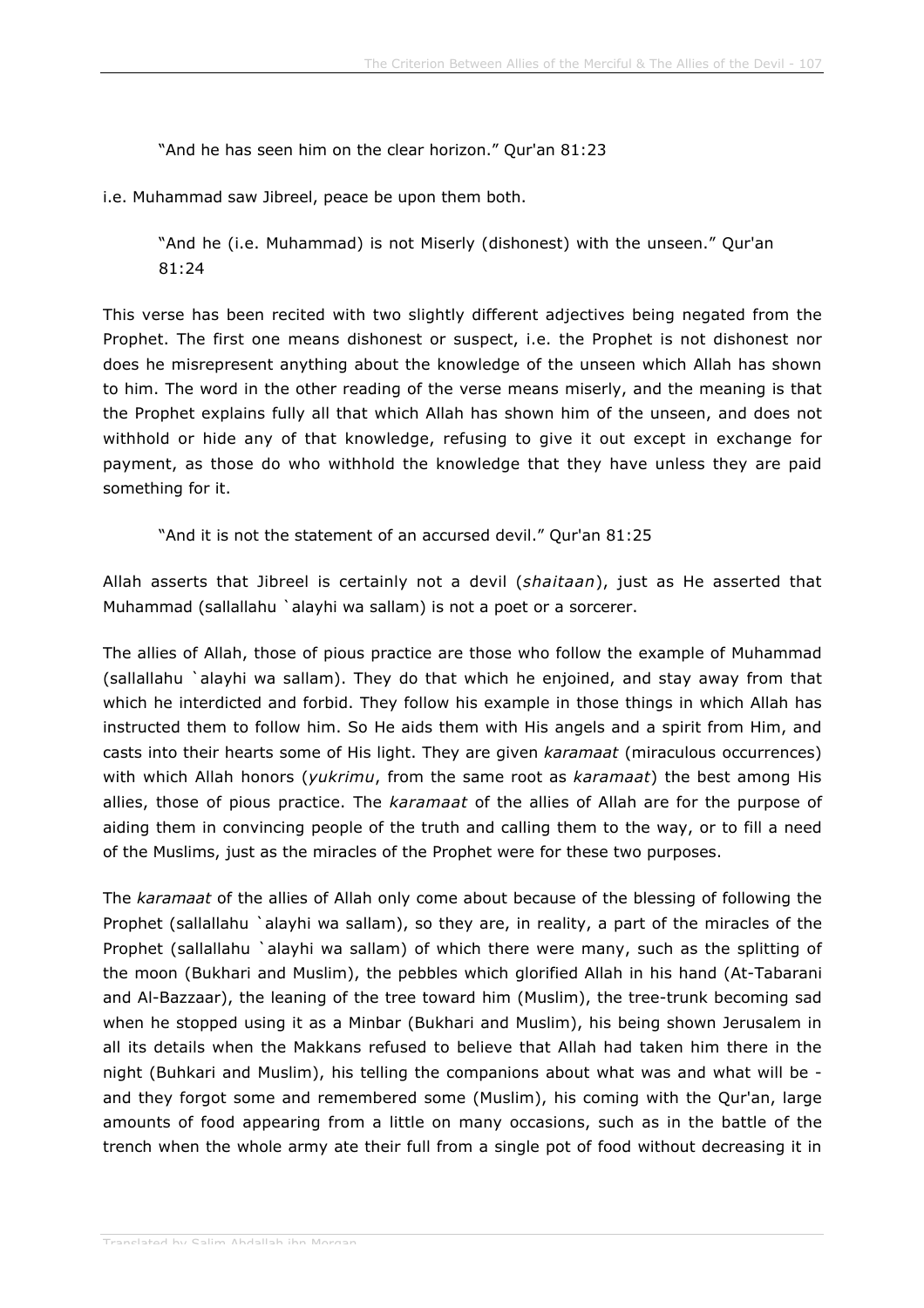the least (Muslim and Bukhari). The whole army quenched their thirst in the battle of Khaibar from a single water skin without decreasing it, and the stores of the army were filled from a little food in the year of Tabuk without decreasing it, and they were about 30,000 troops. Water was seen to spring from between the fingers of the Prophet (sallallahu `alayhi wa sallam) on many different occasions in quantities sufficient for all of those with him, as in the battle of Hudaibiya in which they were 1400-1500 men. He returned the eye of Abi Qatada when it ran out on his cheek and it became the better of his two eyes (weak hadith). When he sent Abdullah ibn 'Ateek to kill Abi Raafi', and he fell down and broke his leg, the Prophet rubbed over his leg, and it was healed (Bukhari). He once fed one hundred and thirty people from a roasted animal, he tore off a piece for each one and made it two pieces. All of them ate, and there was still meat left. And he allowed Abdullah the father of Jabir to pay his debt to a Jew to whom he owed thirty camel loads of dates. Jabir said: The Prophet told the creditor to take all of the dates there were on the trees as payment for his debt, but he refused (seeing that they were not equal to the amount due). Then the Prophet (sallallahu `alayhi wa sallam) walked among the trees and said to Jabir: Cut for him (what he is owed). He was paid his thirty camel-loads, and seventeen more camelloads were left over. There are many other examples of the miracles of the Prophet, I have collected about one thousand of them.

The *karamaat* of the companions and those who followed them and the righteous ones are very many in number. Asyad ibn Hudhair used to see a cloud filled with what appeared to be many lamps which appeared to him when he read the second chapter of the Qur'an (Al-Baqara). These were angels who came down for his reading (Bukhari). Angels used to greet 'Imran ibn Husein. Salman and Abu Ad-Dardaa' used to hear the praises of Allah emanating out of the plate out of which they were eating, or out of the food. Abbad ibn Bishr and Asyad ibn Hudhair once left the presence of the Prophet (sallallahu `alayhi wa sallam) on a dark night. A light came to them and guided them on their way, and when they parted ways, the light split into two, one for each of them. This was narrated by Al-Bukhari and others.

And, in the well known story found in both Muslim and Bukhari, Abu Bakr went to his home with three guests. Each time one of them ate a piece of food, a bigger piece appeared underneath it. They all ate their fill, and the food was more than it had been in the first place. When Abu Bakr and his wife saw this, they took it to the Prophet (sallallahu `alayhi wa sallam). Many groups of people then came and all ate their fill.

Khabib ibn Adiy was once a prisoner of the associationists in Makka, and grapes used to be brought to him which he ate, though there are no grapes in or around Makka.

'Aamir ibn Fuhaira was killed as a martyr. They searched for his body, but could not find it. He had been lifted up after being killed. 'Aamir ibn At-Tufail saw him raised up. 'Urwa said: They saw that the angels had lifted him."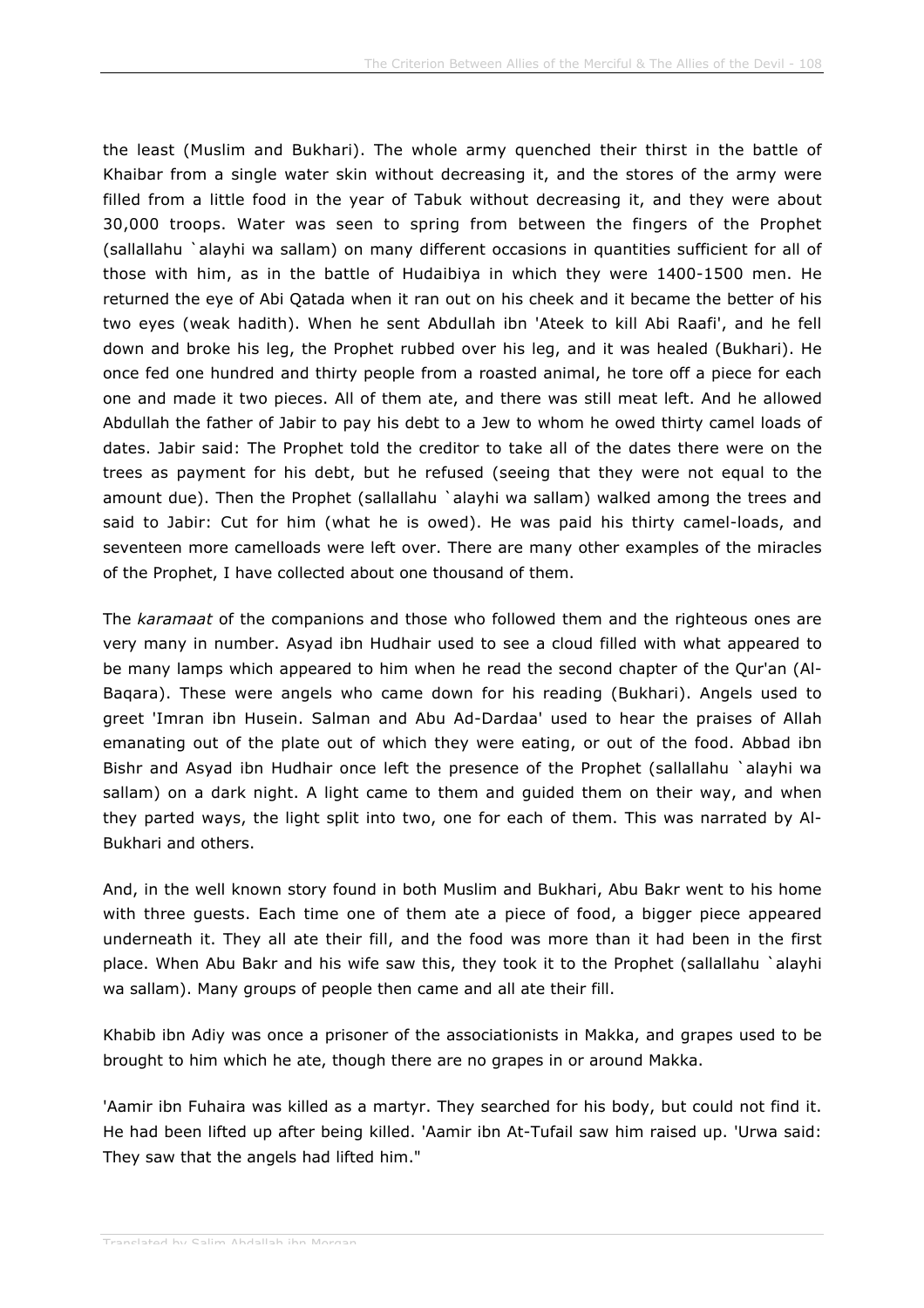Umm Ayman set out in migration to the Prophet (sallallahu `alayhi wa sallam) at Madina, having neither food nor water. She nearly died of thirst. When it was the time of breaking fast (she was fasting), she heard a sound near her head. When she raised her head, she saw a pitcher of water hanging in the air. She drank and quenched her thirst, and was never again thirsty for the rest of her life.

Safina, the possession of the Prophet, once met a lion on the road. When he told that lion that he was a messenger sent by the Messenger of Allah, the lion walked with him until he safely reached his destination. (Sahih hadith narrated by Al-Haakim.)

Al-Baraa' ibn Malik used swear by Allah to certain things, which always came to pass. When fighting became very intense, the Muslims used to say to him: O, Baraa', swear by your Lord! Then, he would say: O, Lord, I swear by You for that victory which you have granted us. The enemy would then be defeated. In the battle of Al-Qadisiya, however, he said: I swear by You O, Lord for the victory which you have granted us, and for making me the first martyr. The Muslims were granted victory in that battle, and Al-Baraa' was killed as a martyr.

Khalid ibn Al-Waleed once surrounded an impenetrable fortress. The people inside said to him: We will not come out until you drink poison. Khalid drank the poison, but it did him no harm.

Sa'd ibn Abi Waqqaas used to have his supplications answered (The Prophet had asked Allah to grant him his wish when he supplicated). Whatever he asked for was granted. He was the one who defeated the forces of Kisrah, and conquered Iraq.

Umar ibn Al-Khattab once sent out an army and assigned a man named Sariah as its leader. While Umar was giving the Khutba, he began screaming, while still on the minbar: O Sariah, the mountain! O Sariah, the mountain, the mountain! Later, a scout from the army came to Madina. When Umar asked him the news of the army, he said: O leader of the believers, we met the enemy and were being defeated. Suddenly, there was someone screaming: O Sariah, the mountain! O Sariah, the mountain! So, we put our backs to the mountain, then Allah defeated them. (This is narrated with a good, i.e. *hassan* chain of narration)

A woman named Az-Zaneera was tortured because of her Islam, but refused to change her position until she went blind from the torture. The associationists said: Al-laat and Al-'uzza (two idols in the ka'aba before Islam) have taken her sight. When she heard this, she said: No! By Allah! And Allah gave her back her sight.

Saeed ibn Zaid asked Allah to take the sight of Arwa bint Al-Hakam when she lied against him (and took some of his land by lying), saying: O, Allah, if she is lying, make her blind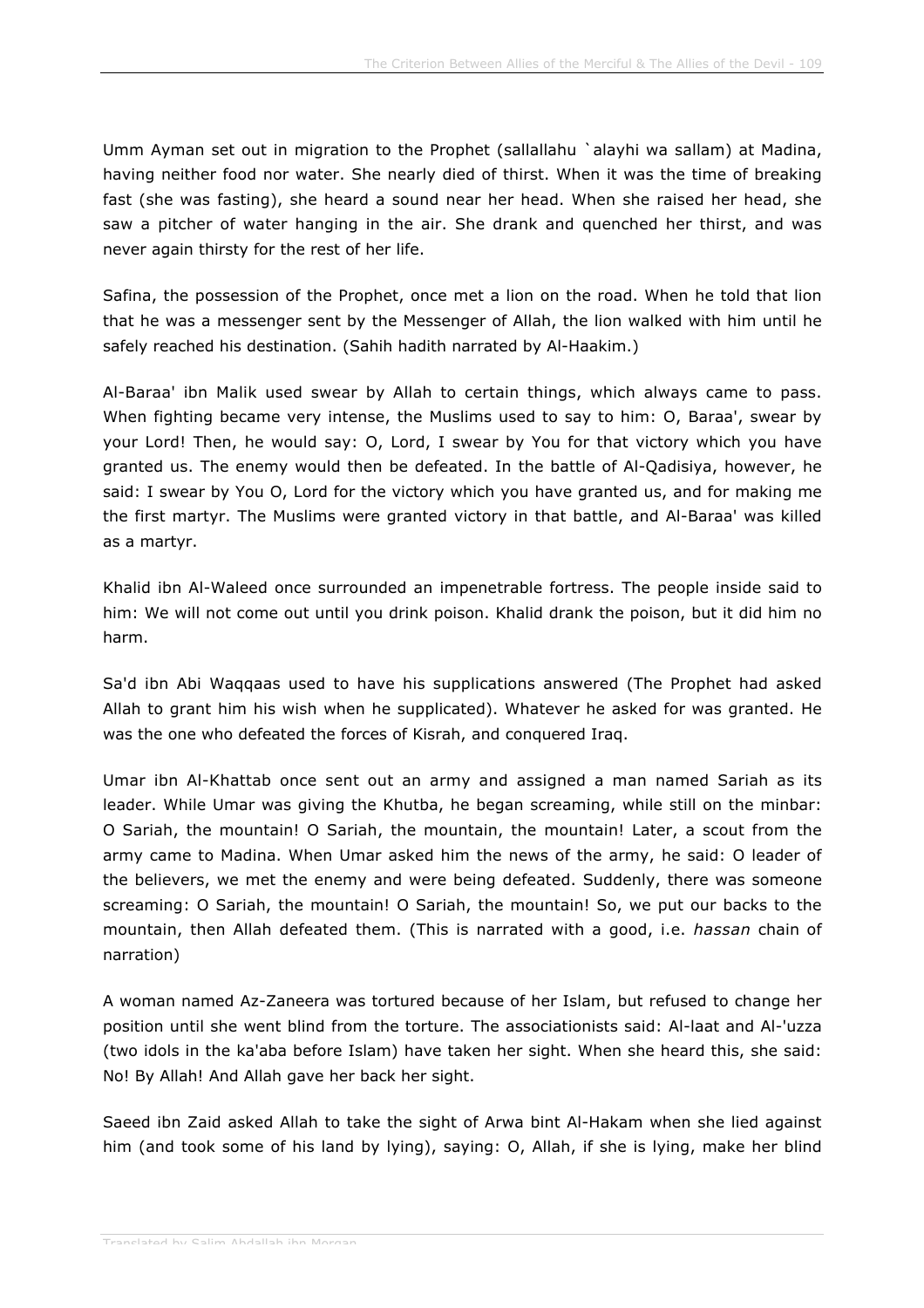and kill her in her land! She became blind, and fell into a pit on her land shortly thereafter and died.

Al-'Alaa' ibn Al-Hadhrami was the appointed governor of the Prophet over Bahrain. He used to say in his du'a (supplication): O all-knowing (*'aleem*), O Wise (*haleem*), O Great ('*adheem*), and his prayers were answered. Once he prayed to Allah to give them water to drink and to make ablutions when there was a drought, and it was granted. Another time they were faced with a body of water which they could not cross with their horses. They crossed on top of the water such that not one saddle became wet. He asked Allah that his body not be seen after his death, and when he died, they could not find his body in his grave. Things like this also used to happen to Abi Muslim Al-Khawlaani, who was once thrown into fire. He set out with some companions from the encampment of the Tigris river which was throwing out pieces of wood because of high waters. He turned to his companions and said: Did any of you lose something out of his supplies, so that I can pray to Allah for its return? One of them said: I have lost a nose-bag. He told the man to follow him, which he did until he found it hanging from something and he took it. Al-Aswad Al- 'Ansiy sought him out when the former had made his false claim to prophethood. When he found him, he said to him: Do you testify that I am the messenger of Allah? Abi Muslim said to him: I can't hear you. Al-Aswad said: Do you testify that Muhammad is the messenger of Allah? He said: Yes! Al-Aswad then ordered a fire to be built and threw him into it. They found him standing in the middle of the fire and praying - it had become for him coolness and peace.

He came to Madina after the death of the Prophet (sallallahu `alayhi wa sallam), and Umar had him sit down between himself and Abu Bakr As-Siddique, may Allah be pleased with them, and said: Praise is to Allah who did not bring about my death until I was able to see one from the nation of Muhammad for whom Allah did as He did for His friend Ibrahim. His slave girl once put poison in his food, but it had no effect on him. Another time, his wife had another woman pose as her in her bed, and he asked Allah against her, and she became blind. When she came to him asking forgiveness and repenting to Allah, he again prayed to Allah, and she regained her sight.

'Aamir ibn Abduqais used to receive a pension of two thousand dirhams and put them in his sleeve. He would give large numbers of coins to anyone who asked him along the way, and would reach his house with same number with which he started, and the same weight. He once passed by a caravan which was being held up by a lion. He came to them until his robe brushed against the lion. Then he put his foot on the lion's neck and said: You are nothing more than one of the dogs of the Merciful, and I feel shame in front of Allah to fear anything other than Him. The caravan passed and went on its way. He asked Allah to make purification easy for him in the winter, and water used to be brought to him giving off steam. He asked Allah to keep *shaitaan* away from his heart when he was in prayer, and shaitaan could not get to him after that.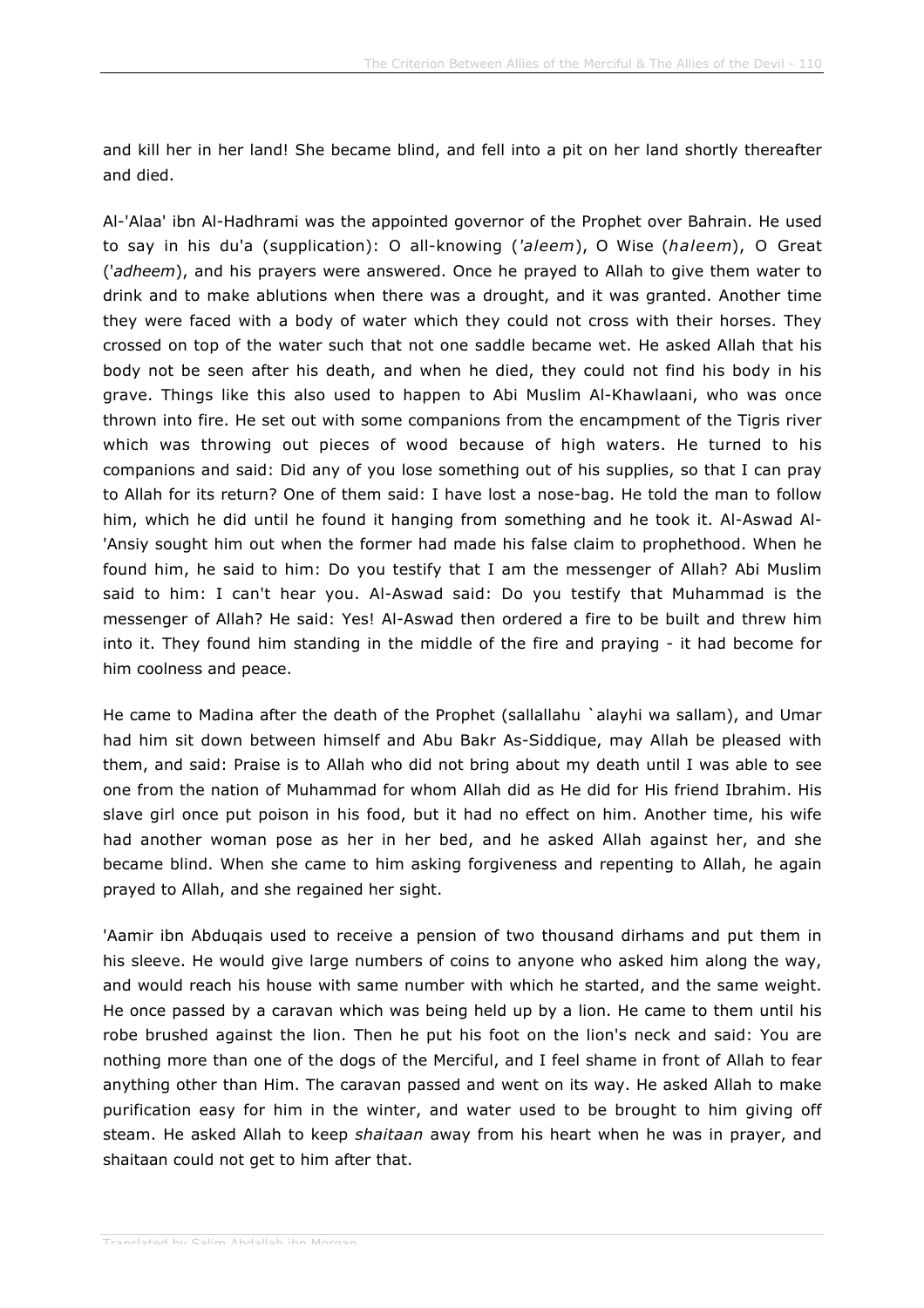Al-Hajjaaj could not find Al-Hassan Al-Basry for a period of time. He had his men enter his dwelling many times, but Al-Hassan prayed to Allah and they did not see him. Once he prayed against some of the *khawaarij* who were harassing him, and they fell over dead.

The horse of Wasla ibn Asheem once died during a battle. He said: O, Allah, do not allow me to become indebted to one of your creation. He prayed to Allah, and He brought his horse back to life. When he reached his house, he said to his sons: O, my sons, take the saddle off the horse, for I have only borrowed him. When they removed the saddle, the horse died. Another time, he became hungry while in the area of Ahwaz, and so he prayed to Allah for food. Then a quantity of fresh dates in a silk garment fell down behind him. He ate the dates, the piece of silk remained with his wife for a period of time. Once a lion came to him while he was praying in a thicket at night. When he concluded his prayer, he said to the lion: Go seek your sustenance elsewhere! The lion then turned and left, yelping.

Saeed ibn Al-Musayyib, during the days of *Al-Harra* used to hear the adhaan coming from the grave of the Messenger of Allah (sallallahu `alayhi wa sallam) at the times of prayer while the masjid was empty and he was alone.

A man from the tribe if *An-Nakh'* was travelling when his donkey died. His companions said to him: Give us your load and we will divide it up between our animals. He said to them: Give me a little time. He made very meticulous ablutions, prayed two rakaat of prayer, and made du'a to Allah. Allah brought his donkey back to life, and he continued on his way, with the full load on his own donkey.

When Uwais Al-Qarany died, they found among his clothes burial shrouds which he had never had before. Then they found for him a grave already dug with the *lahd* in stone. ( The *lahd* is a recession in the bottom of an Islamic grave into which the body is placed, it is then covered with boards or other material, so the dirt is not thrown directly on the body when filling the grave.) So they wrapped him in those shrouds, and buried him in that grave.

'Amr ibn 'Uqba ibn Farqad was once praying in intense heat when a cloud came over him and give him shade. Wild animals used to guard him while in the wilderness tending the riding animals of his companions. He used make a condition on his companions when they went to a battle that they would allow him to serve them if they returned from the battle, then he would tend their animals for them.

When Mutarraf ibn Abdullah ibn Ash-Shakheer entered his house, his household utensils used to glorify Allah along with him. He was once walking in pitch darkness with a friend, and the tip of a whip became a light for them, showing them the way.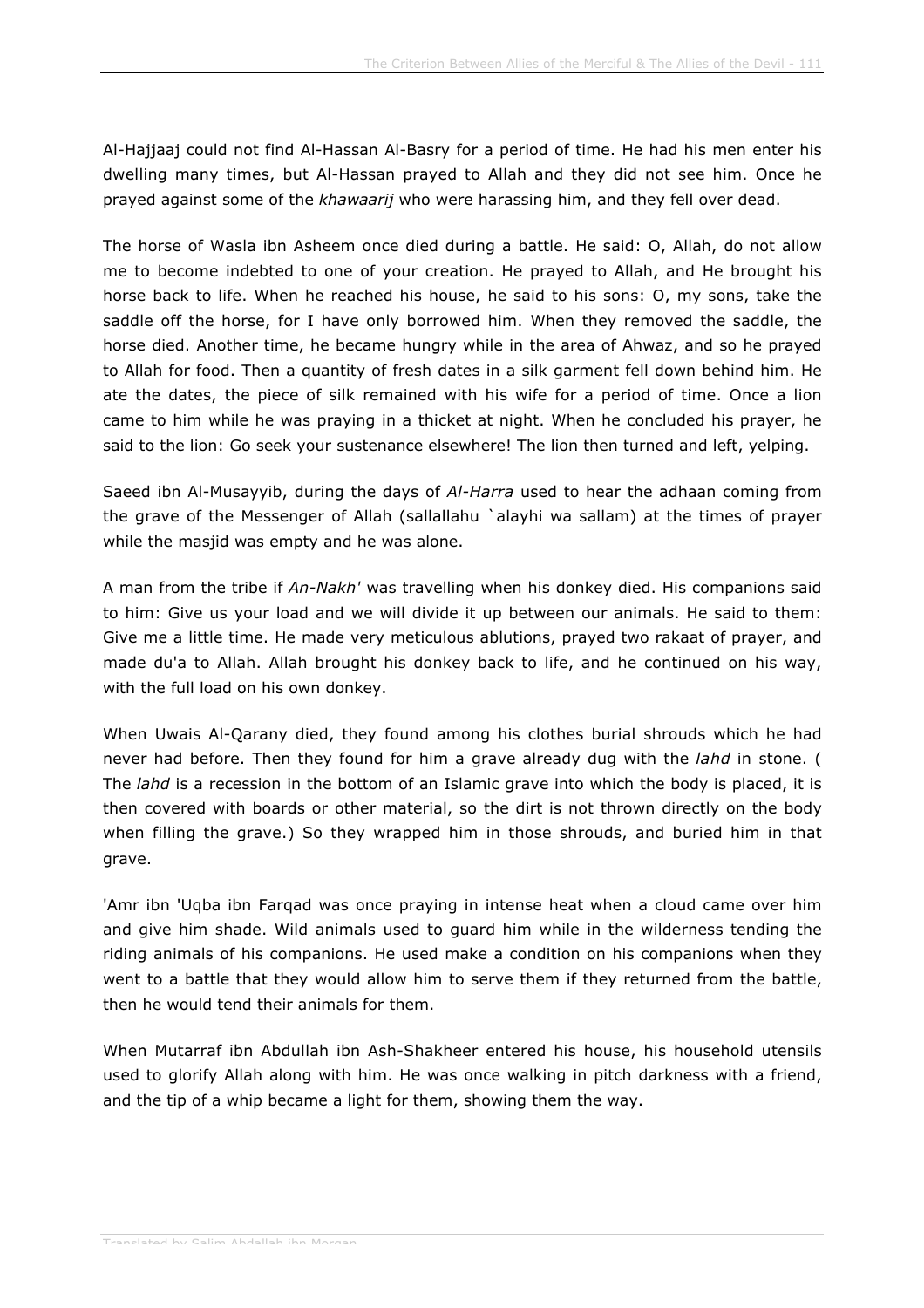When Al-Ahnaf ibn Qais died and was being buried, someone's hat fell into the grave. When he descended into the grave to get it, he saw that his grave had been expanded for him for as far as the eye could see.

Ibrahim At-Taimi used to stay for one or two months without eating anything. One day, he went out to look for food for his family, but could not find any. He came to a level patch of reddish dirt, and took some of it in his bag. When he reached home and they opened it, they found it to be fine red millet. Every time he planted any of that millet, it produced nothing but spikes full of grain from its root to its top.

'Utba Al-Ghulam asked his Lord for three things: a beautiful voice, abundant tears, and food to eat without difficulty. After that, whenever he read the Qur'an, he wept and caused others to weep. He was always seen shedding tears. He used to go to his house, and find therein his food, having no idea how it got there.

Abdulwahid ibn Zaid was afflicted with semiparalysis. He asked Allah to release his body members at the time of making ablutions. His affliction used to disappear long enough for him to make his ablutions, and then return as before.

All of the above were examples of the *karamaat* of the companions and the *tabi'een* (the first generation after the companions). This area is very wide, and I have dealt extensively with the *karamaat* of the allies of Allah elsewhere.

As for that which I myself have witnessed and have direct knowledge of in this time (Ibn Taymiyya lived in the seventh century after the Hijrah), it is very many cases indeed. It is important to know the these *karamaat* occur for two basic reasons: for some need on the part of the one granted them, or to aid him in calling others to guidance. If a believer needs these occurrences because of some weakness in his faith, or because of some material need, he may be granted that which strengthens his faith, or fills his need. Another one who is greater in *wilaya* (closeness or alliance) to Allah than him may not be in need of such things, and so they do not occur for him because of his higher level, and his lack of any need for them, not because of any lack in his *wilaya* to Allah. This is why these things were much more common among the *tabi'een* than among the companions of the Prophet (sallallahu `alayhi wa sallam). This is different from the one on whose hands *karamaat* occur, not for any need on his part, but for the purpose of guiding people and for filling **their** needs. Those granted this type of *karamaat* are on a much higher level than the first type.

All of this is completely different from the satanic states, such as the state of Ibn Sayyaad who appeared in the time of the Prophet (his story is found in both Muslim and Bukhari). Some of the companions thought that he was *Ad-Dajjaal* (Anti-Christ, as the Christians call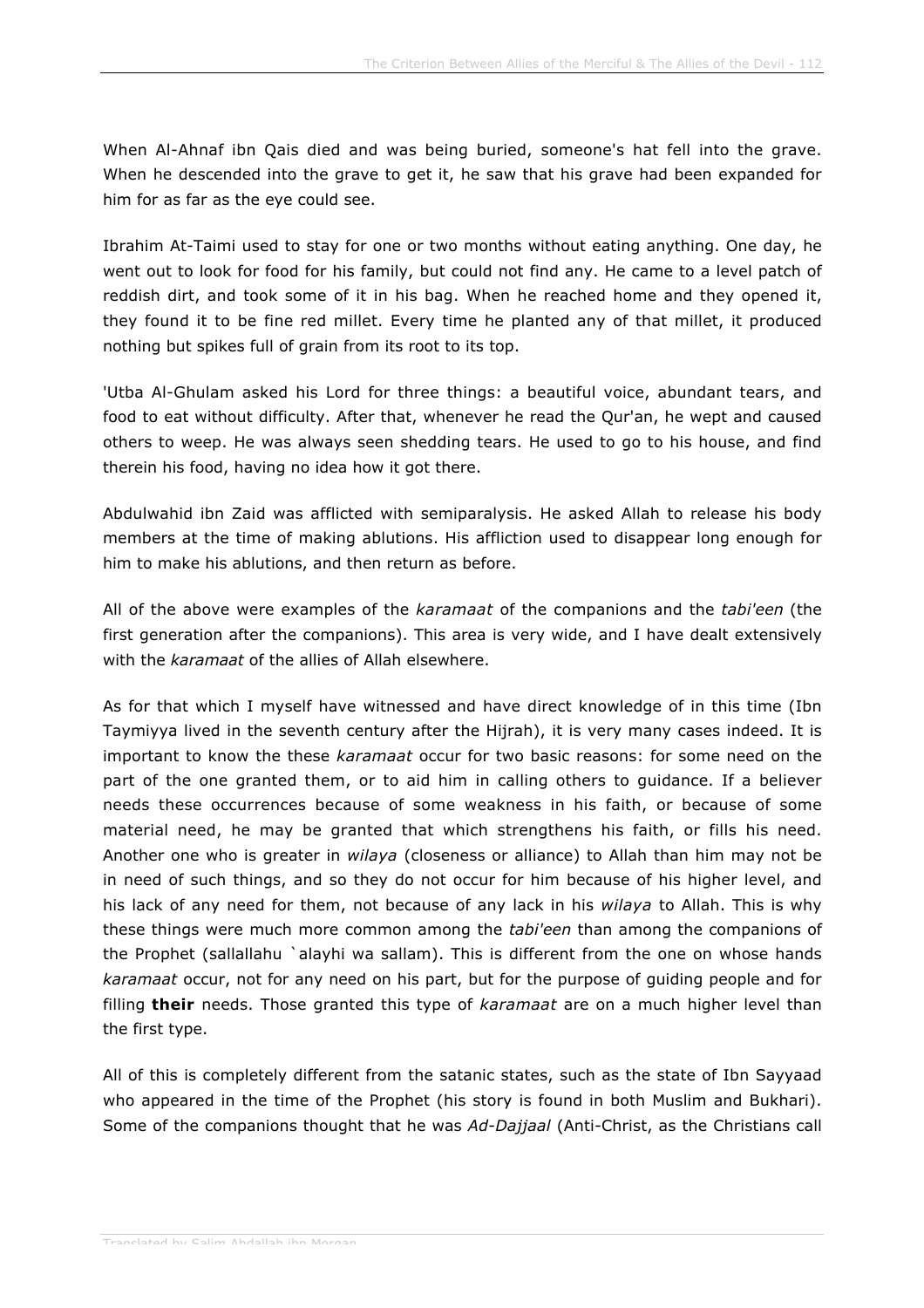him), and the Prophet withheld his judgement on that at first, until it became apparent to him that he was not Ad-Dajjaal.

"The Prophet said to him: I have hidden something for you. Ibn Sayyaad said: Ad-dukh, Ad-dukh. The Prophet (sallallahu `alayhi wa sallam) had hidden for him the chapter of the Qur'an called Ad-Dukhaan. Then, the Prophet said to him: Be silent, for you will never exceed your bounds!"

He means: You are only one of the sorcerers. The sorcerers have partners among the *shayateen* (devils) who inform them of many unseen things by means of the hearing which they "steal" from the heavenly assembly. Then, they mix the truth with lies, as in the hadith found in the collection of Bukhari and others in which the Prophet (sallallahu `alayhi wa sallam) said:

"Verily, the angels descend to the clouds, and they mentions that which has been decreed. The *shayateen* come and steal a listen, and then pass it on to the sorcerers. They lie along with it one hundred lies from themselves."

In the collection of Muslim, the following is narrated on the authority of Ibn Abbas:

"Once while the Prophet was among a group of the Helpers, they saw a shooting star. The Prophet (sallallahu `alayhi wa sallam) said: What did you used to say in the jahiliya when you saw these? They said: We used to say that some great person has died or some great person has been born. The Prophet said: Verily, these are not thrown for the death of anyone, nor for the life of anyone. Rather whenever our Lord decrees something, the carriers of the Throne praise Him, then the inhabitants of Heaven below them, then those below them, until their praise reaches this lowest heaven. Then, the inhabitants of the seventh heaven ask the carriers of the Throne: What has your Lord said? So they inform them, then the inhabitants of each heaven ask those above them, until the news reaches the lowest heaven. Then the devils try to steal a listen, but these things are thrown at them. (Whatever they get) they send to their allies. That which they deliver as it is, is the truth, but they add to it." In another version, Muammar asked As-Zuhri (one of the narrators): "Were they thrown at them in the jahiliya (i.e. before Islam)? He said: Yes, but they increased after the commissioning of Muhammad (sallallahu `alayhi wa sallam)."

Al-Aswad Al-'Ansiy who claimed to be a prophet had *shayateen* who informed him about various unseen things. When the Muslims fought him, they were afraid the devils would inform him of what they were saying about him. Finally, his own wife helped the Muslims against him when his *kufr* (disbelief) became clear to her, and the Muslims killed him.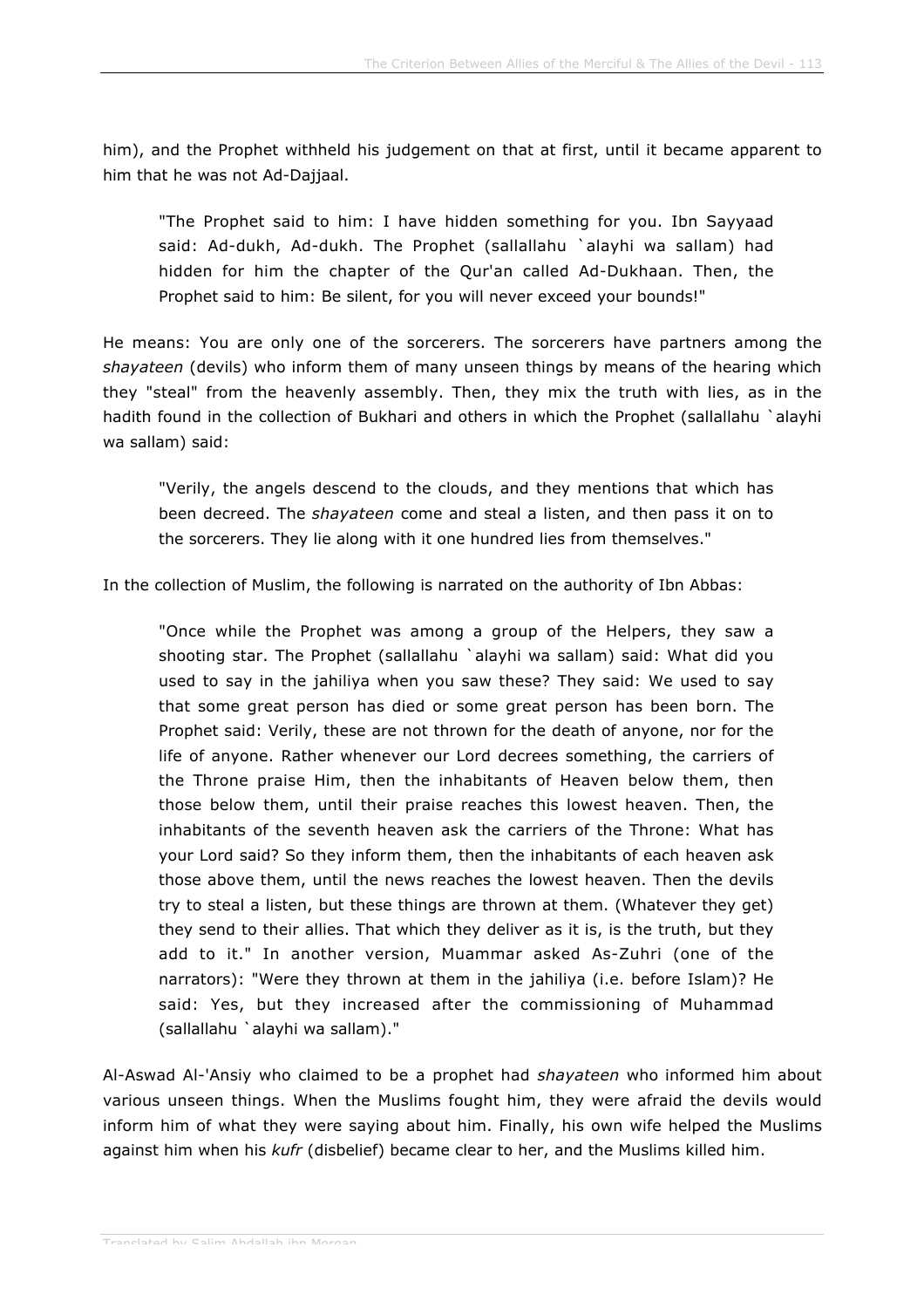Musailama Al-Kadhdhaab (another imposter who claimed prophethood) also had with him devils who informed him about some of the unseen, and helped him in various ways.

There are many such examples throughout history, such as Al-Harith Ad-Dimashqiy who appeared in Syria-Jordan in the time of Abdulmalik ibn Marwan, and claimed to be a prophet. His *shayateen* used to take his feet out of the leg irons, and prevent weapons from penetrating his body. Marble slabs praised Allah when he rubbed his hand over them. He used to see people walking and riding up in the sky and would say that they were the angels. In reality, they were nothing but the Jinn. When the Muslims captured him and prepared to kill him, the executioner thrust his spear at him, but it would not penetrate his body. Abdulmalik said to him: You forgot to say Bismillahi. The executioner then said the bismillahi, and killed him.

This is the condition of the people of the satanic states: their devils neglect them and flee when that which drives them away is mentioned to them such as *Ayat-ul-Kursiy* (the verse in the Qur'an 2:255). It is recorded in Muslim and Bukhari that:

"When the Prophet (sallallahu `alayhi wa sallam) appointed Abu Huraira to guard the property of Zakat-ul-Fitr, a man came each night and stole some of the property. Each time this happened, Abu Huraira caught him and held him until he repented and begged to be released. The Prophet said to him: What did your prisoner do last night? Abu Huraira said: He claimed that he will not return. The Prophet said: He lies, surely he will return. On the third time, the man said to Abu Huraira: Leave me, and I will teach you that which will benefit you. When you go to bed read *Ayat-ul-Kursiy*. Allah's protection will continue to be with you and no *shaitaan* will be able to come near you until morning. When Abu Huraira informed the Prophet of what *shaitaan* said, the Prophet said: He has spoken the truth and he is a great liar. Then the Prophet informed him that his nightly visitor was none other than *shaitaan*.

Thus, if one reads this verse during a satanic state with true intention, it will eliminate it, such as one who entered fire with a satanic state, or attends the listening to whistling and banging (i.e. music and percussion) until the devils descend upon him and speak on his tongue talk of which the man himself knows nothing, and perhaps understands nothing also. He may amaze some of the people by telling them something which is in their hearts, or he may speak in different languages, as the jinn speaks on the tongue of the possessed. The one to whom these things occur is unaware or them just like the possessed which the devil strikes down with his touch, possesses him, and speaks on his tongue. When he comes out of it, he has no recollection whatsoever of what he said.

This is why possessed people are sometimes beaten in such a way that would kill a normal person of his build or make him very sick, but it has no effect on him. When he comes out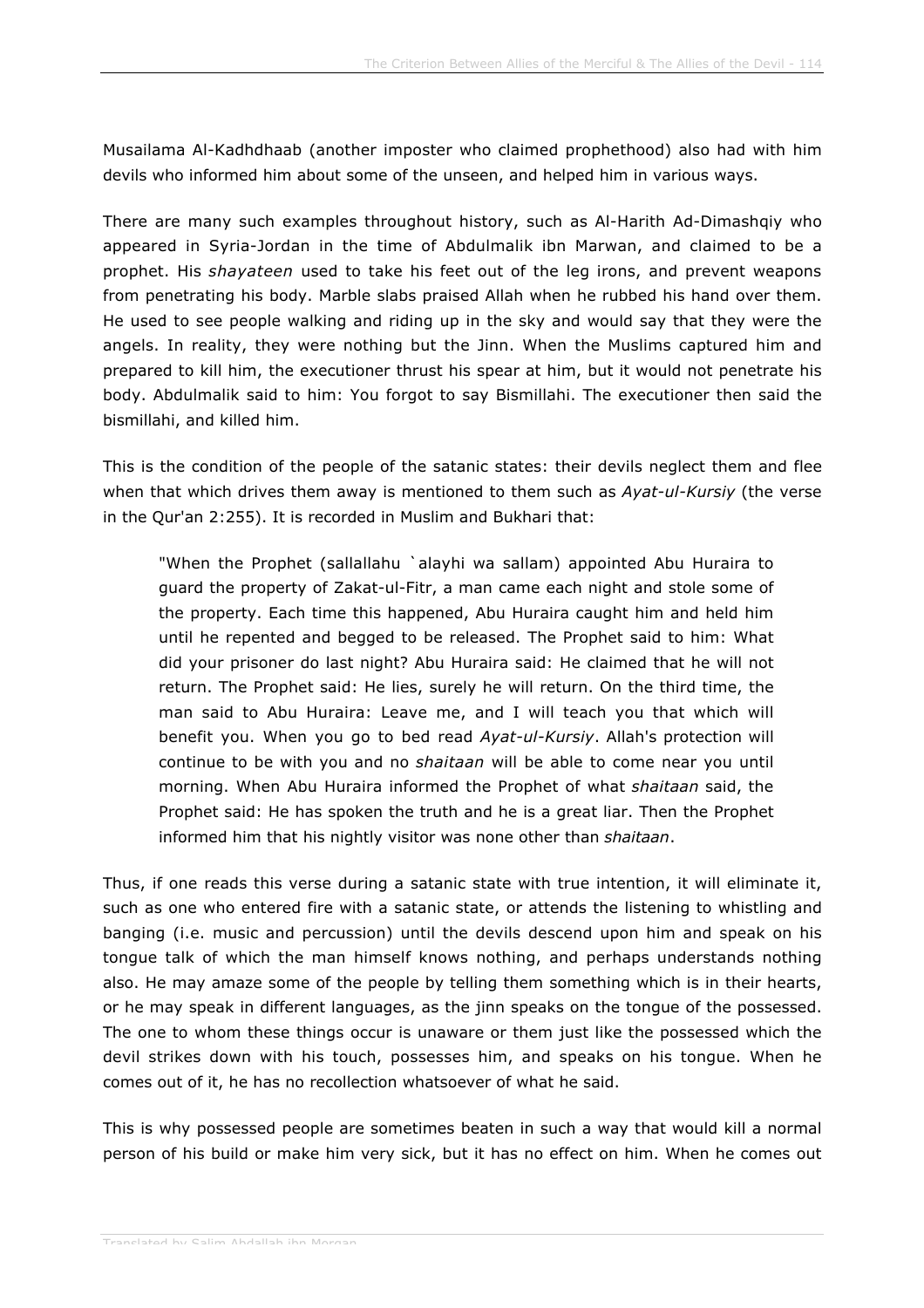of it, he will say that he felt no beating, because the beating was not hitting him, it was hitting the jinn which had occupied him.

Among these people also are those to whom the *shaitaan* brings foods, fruits and sweets which are not found in the area of the person. Others are flown by their jinn to Makka or to Jerusalem or other places. Some of them are carried to Arafat on the day of standing at Arafat in the Hajj, and are returned the same night. He has not made a legal Islamic Hajj. He goes in his ordinary clothes, does not enter Ihram when passing the point of doing so, does not pronounce the "Labbaik" of the Hajj, does not stand at Muzdalifa, does not perform Tawwaf (circumambulation) of the Ka'ba at Makka, does not run between Safa and Marwa, and does not throw the stones at the boulders symbolizing the devil. No, he just goes to Arafat in his ordinary clothes, and comes back the same night. This is not a valid Hajj in the consensus of all of the Muslims. It is like one who comes to the Friday prayer and prayers without ablutions to other than the direction of prayer. One of these people who were carried to Arafat on the day of standing saw angels in his sleep after his return recording the reward of the pilgrims. He asked them: Aren't you going to record me? To which they answered: You are not one of the pilgrims. i.e. You did not perform a legal Islamic Hajj.

There are many differences between the *karamaat* with which Allah honors His allies, and the satanic states which seemingly resemble them. For example, the *karamaat* of the allies of Allah are a result of faith and pious practice, while the satanic states are a result of that which Allah and His Prophet have interdicted. Allah said:

"Say: That which my Lord has forbidden is none other that despicable acts both apparent nd hidden - sin, transgression with no justification, to associate as partners with Allah that for which He has sent no authority, and to say about Allah that which you do not know." Qur'an 7:33

Thus speaking about Allah without knowledge, associationism, oppression, and all despicable acts have been forbidden by Allah ta'ala, and His Prophet (sallallahu `alayhi wa sallam). They can never, therefore, be a cause or reason for the honor bestowed by Allah on His allies in the form of *karamaat*. If any seemingly miraculous feat does not come about via prayer, remembrance of Allah, and reading of the Qur'an, but is brought about by that which is loved by *shaitaan*, and by those things in which there is *shirk* (associationism) such as seeking the aid or succor of created beings, or is something sought for the purpose of oppressing others or committing sins, all of these are satanic states, and are not of the *karamaat* of Ar-Rahman!

Some of them, when they attend the sessions of whistling and beating sounds (music) are descended upon by their *shaitaan*, and carried through the air right out of the house. If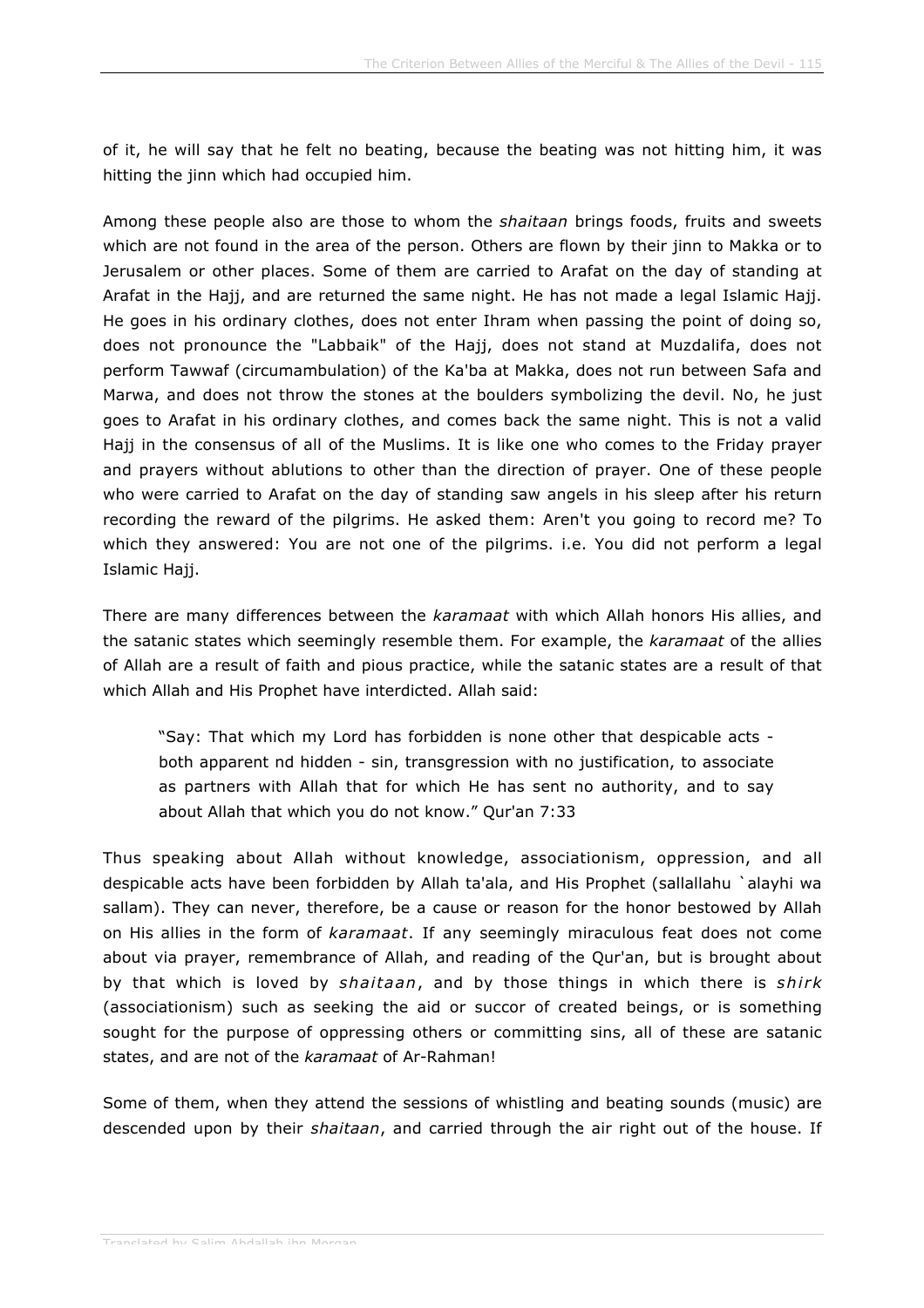one of the true allies of Allah comes on the scene, the *shaitaan* is repulsed, and the man falls to the ground as has happened on more than one occasion.

Others seek the succor of created beings - either living or dead - and irregardless of whether the one whose aid is sought is a Muslim, a Christian, or a Pagan. *Shaitaan* then comes to them in the form of the one whose aid was sought, and helps him out with some of his needs. The man then thinks that the one who he called indeed came to him, or that an angel came to him in the form of the one called. In reality, it is none other than *shaitaan*, who has succeeded in leading him astray by getting him to commit blatant *shirk* by calling to other than Allah for aid, just as *shaitaan* used to enter into the idols of Makka, and speak to the idol-worshippers. Sometimes, *shaitaan* appears to them in human form and says that he is Al-Khidhr. He then informs him of some of the unseen things, and helps him with some of his needs. Another satanic trick which has been witnessed by many Muslims, Jews, Christians, and others among the disbelievers in the lands of the East and the West is that when one of them dies, *shaitaan* comes to them after his death in his form and his face, and so they believe that it is that person (i.e. his "ghost"). This jinn then may pay off some of the dead man's debts, return his trusts, do various other things related to the dead man, and enter into his wife, and leave. They may have burned the body of the dead man, as the disbelievers of India do, and so imagine that he lives after his death. One of these who are fooled by *shaitaan* was an old man in Egypt. He left a will to his servant not to let anyone wash his body, telling him that he would come himself after his death to wash his own body. When he died, his servant saw someone come in the form of the man, and believed that it was him and that he washed his own body! When the one who had come had finished the body washing, he vanished without a trace. That was a *shaitaan* he had succeeded in leading the one who had died astray by telling him that he would come to wash himself and not to allow anyone to wash his body. When he died, this *shaitaan* came in his form in order to lead others astray as he had already led the dead man astray.

Some have seen a throne in the air above which there is a light and a voice which addresses them saying: I am your Lord. If they are people of knowledge, they recognize this as *shaitaan*, castigate him, seek refuge in Allah from him, and the whole vision and the voice disappear.

Others see humans while they are wide awake, and they claim to be prophets or righteous men or "shaikhs". This has happened to many people. Some have seen this when visiting the grave of that person - they see the grave split open, and this image comes out of it to them, and they believe it to be the dead man. It is nothing but a jinn which has assumed the form of the dead man. Others have seen a horseman coming out of the grave or entering it. That, too, is nothing but a *shaitaan*. Anyone who says that they have seen a prophet with his eyes saw nothing but his own imagination.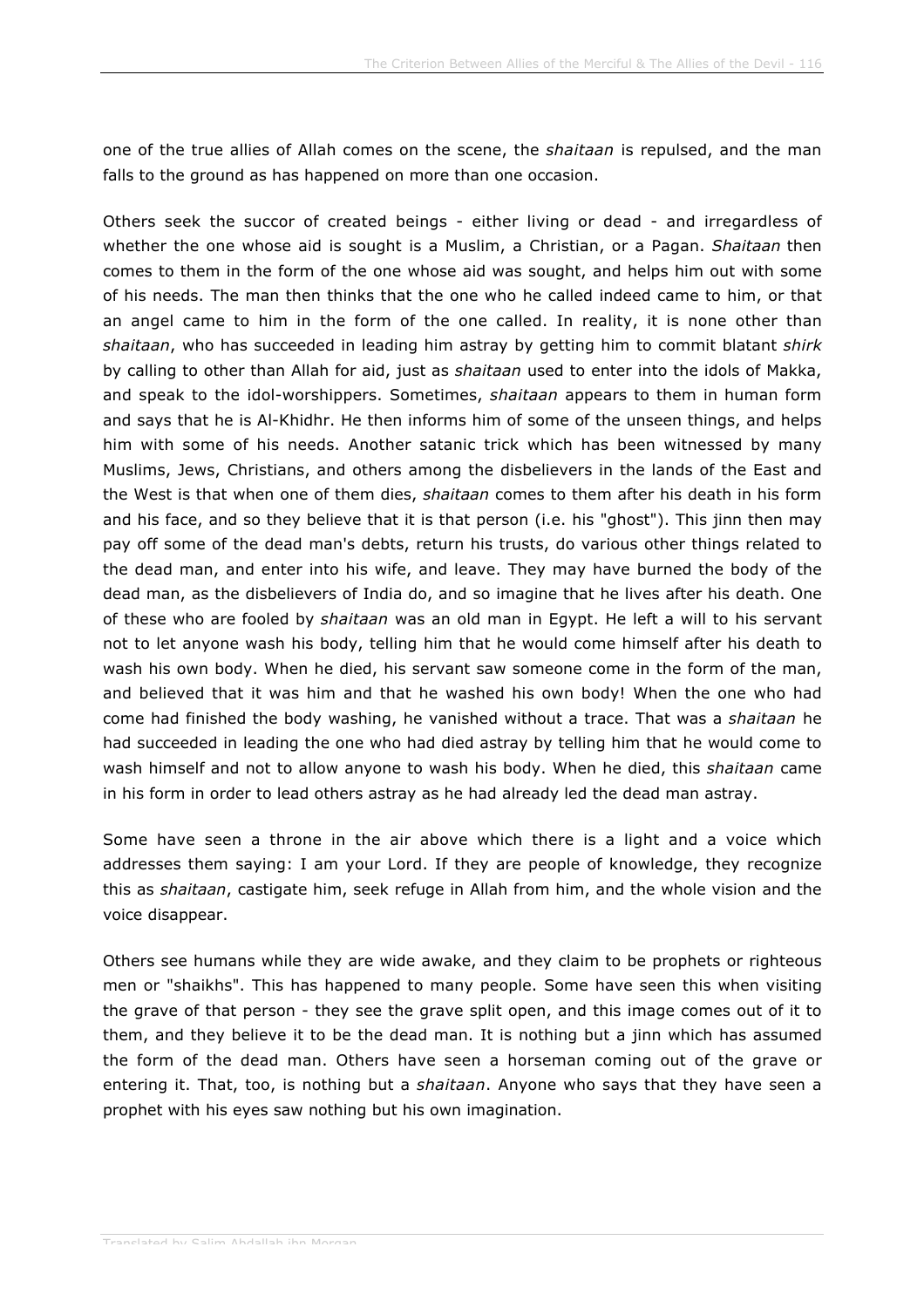Some of them see in their sleep a great man such as Abu Bakr or others come to them and shave their head, or cut short their hair, or dress them in a hat or a robe. Then, when they wake up, they find their hair shaven or shortened, or that hat or coat which they dreamed on them. It was a jinn who came and did these things, and this is one of the satanic states which occur to those who have deviated from the Qur'an and the Sunnah. They are of different levels (of deviation), just as the jinn which become attached to them and are of their type and their school of belief are. Some of the jinn are disbelievers (*kuffar*), some corrupt sinners (*faasiq*), and others are simply mistaken in their actions (*mukhti'*). If the human is a disbeliever or a sinner, or ignorant, the jinn will join him in his disbelief or sin or going astray. They may help him when he agrees with them in the kufr which they have chosen such as swearing in the name of those jinn which they view as great (thereby associating them with Allah), or writing the names of Allah or His words with filthy materials, or inverting the opening chapter of the Qur'an or the sura of Ikhlaas, or Ayat-ul-Kursiy or other parts of the Qur'an, and then write them with filth. Then the jinn will carry him on water, or through the air because of that *kufr* which has pleased him. What's more, they may come to him with women or young boys which they desire, either through the air, or by driving them to him. There are many such examples which would take too long to enumerate. Belief in such things is belief in *Al-jabt* and *At-Taaghoot* which has been mentioned in the Qur'an (4:51). *Al-Jabt* is sorcery, and *At-Taaghoot* is devils and idols. If a man is in obedience to Allah and His Prophet, they (i.e. the evil jinn) will not be able to join him in that, nor to make peace with him.

This is why the prescribed worship of the Muslims is in the mosques, which are the houses of Allah. Those who frequent the mosques most are the farthest of the creation from the satanic states. On the other hand, the people of associationism and innovation (*bid'a*) sanctify graves and tombs of the dead. They pray to the dead (saints, etc.) or they pray (to Allah, but) in his name, or they hold the conviction that any du'a made in the presence of his grave is answered. Such are much closer to the satanic states, the Prophet said in a hadith reported by both Muslim and Bukhari:

"Allah cursed the Jews and the Christians, they took the graves of their prophets as places of prayer (*masajid*)."

And, in the collection of Muslim, it is recorded that the Prophet (sallallahu `alayhi wa sallam) said just a few nights before his death:

"The most generous of people with me with his companionship and that which he possesses is Abu Bakr. If I were to take a beloved friend from the people of this world, I would take Abu Bakr as my beloved friend, but I am the beloved friend of Allah. Let there not remain any small opening into the masjid without being sealed up except for that of Abu Bakr. Verily those who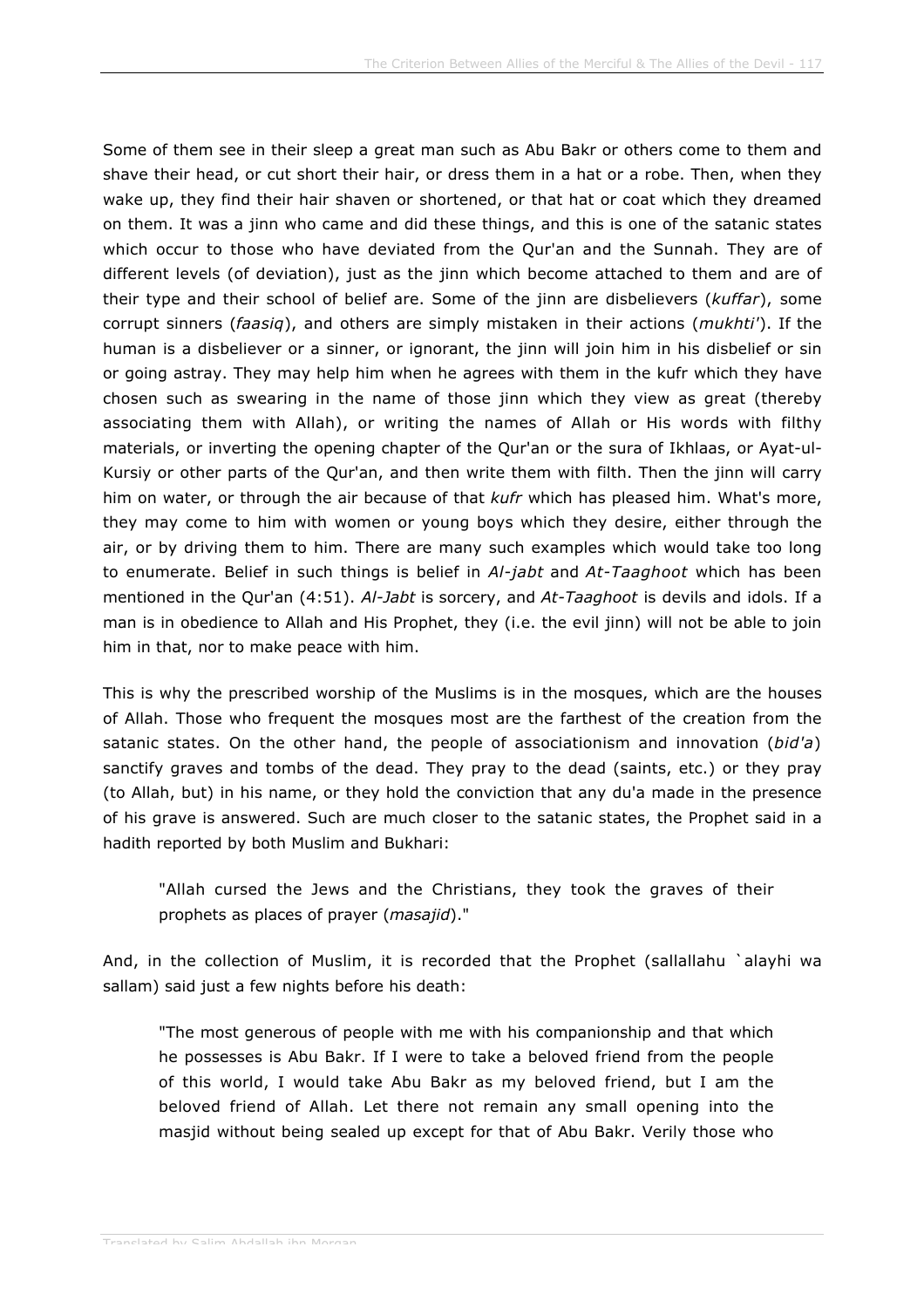came before you take their graves as places of worship. Take note! Do not take graves as places of worship, verily, I forbid you that."

In Muslim and Bukhari it is reported that the Prophet during his terminal illness was told by his companions of a church in Ethiopia, its beautiful architecture and its statuary. The Prophet said:

"Those people, whenever a righteous man among dies build a place of worship over his grave, and carved for it those statues. They are the most evil of Allah's creation before Allah on the day of Qiyama."

In the collection of Ahmad and Ibn Hibban, it is reported that the Prophet (sallallahu `alayhi wa sallam) said:

"Verily among the most evil of Allah's creation are those to whom Qiyama comes while they are still alive, and those who take graves as places of worship."

And, in another sahih hadith, the Prophet (sallallahu `alayhi wa sallam) said:

"Do not sit on graves, nor pray toward them."

In the collection of Malik, the Prophet is recorded as having said:

"O, Allah, do not let my grave become an idol after I am gone which is worshipped. The anger of Allah is intense at a people who take the graves of their prophets as places of worship."

In the books of As-Sunan, it is recorded that the Prophet said:

"Do not take my grave as a special place (to which you exert yourselves to come from near and far), and ask Allah's prayers upon me wherever you are for, verily, your prayers reach me."

"No one gives salaam to me but that Allah returns my soul to me until I can return his greeting."

"Verily, Allah has assigned angels to my grave who deliver to me the greetings of my nation."

"Be prolific in asking Allah's prayers upon me on Friday, and the night before Friday, for your prayers are shown to me. They said: O, Messenger of Allah, how are our prayers shown to you when you have decomposed in the earth?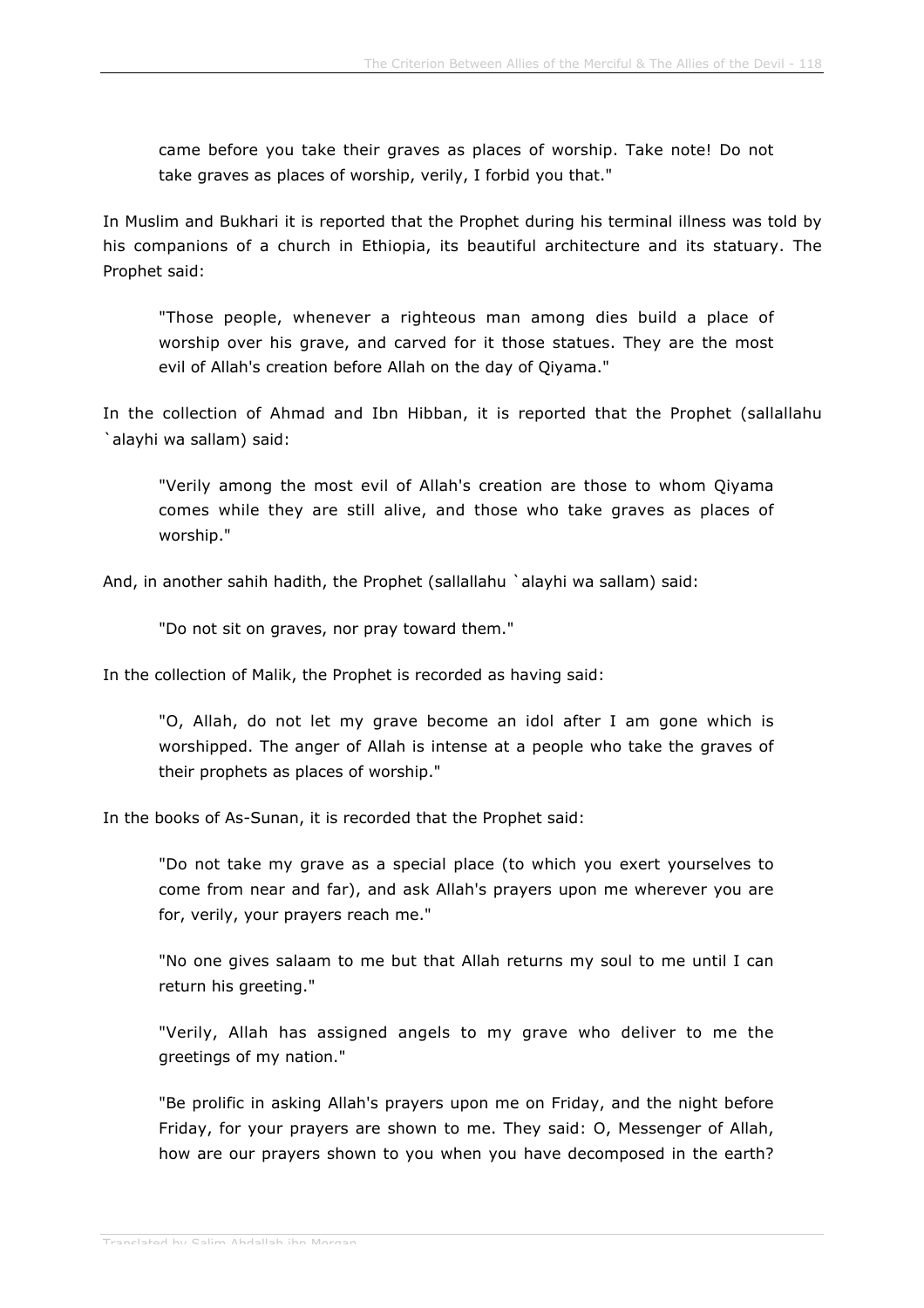The Prophet said: Verily Allah has forbidden the earth to consume the meat of the prophets."

Allah said in His book about the associationist people of Nuh:

"They said: Do not forsake your gods, do not forsake Wadd, Suwaa', Yaghooth, Ya'ooq, and Nasr." Qur'an 71:23

Ibn Abbas and others of the first generations reported about this verse:

"These "gods" (mentioned in the verse) were a righteous people among the people of Nuh. When they died, the people were devoted to their graves. Later, they made images of them and worshipped them. This was the beginning of idol worship."

Thus, the Prophet forbade the taking of graves as places of worship to block the way which leads to *shirk*, just as he forbad praying at the time of sunrise and sunset because the associationists at that time used to prostrate to the sun, and *shaitaan* positions himself in line with the sun at those times. Prayer at those times resembles the prayer of the associationists, so the Prophet closed this door. *Shaitaan* leads the sons of Adam astray to the extent of his ability. So whoever worships the sun and the moon and the planets and calls to them as the planet worshippers do, shaitaan will cone upon them and speak to him and inform of certain things. They then call this the "spirits of the planets", and it is shaitaan! Although *shaitaan* may aid a person with some of his needs and goals, he does harm to him many times greater than any benefit! The final disposition of one who obeys him is evil indeed - except for he toward whom Allah turns in acceptance.

Likewise, the devil may address those who worship idols, and likewise also those who call for aid from someone who is dead or absent, and likewise someone who prays **to** a dead man, or prays with his name, or believes that supplication near his grave is superior to supplication in his house or in the mosques. Many of them believe in an alleged hadith, which is a forgery in the unanimous opinion of the experts, and which says:

"When knowledge fails you, you must take yourselves to the people of the graves" (forged hadith)

This was forged by those wishing to open the door to *shirk*.

The people of innovations (*bid'a*) and the people of *shirk* who resemble them among the idol worshippers, the Christians, and the Muslims who have gone astray experience phenomena at the tombs which they visit which they imagine to be *karamaat*, but which are from the devils. For example, they may put a pair of pants on the grave, and come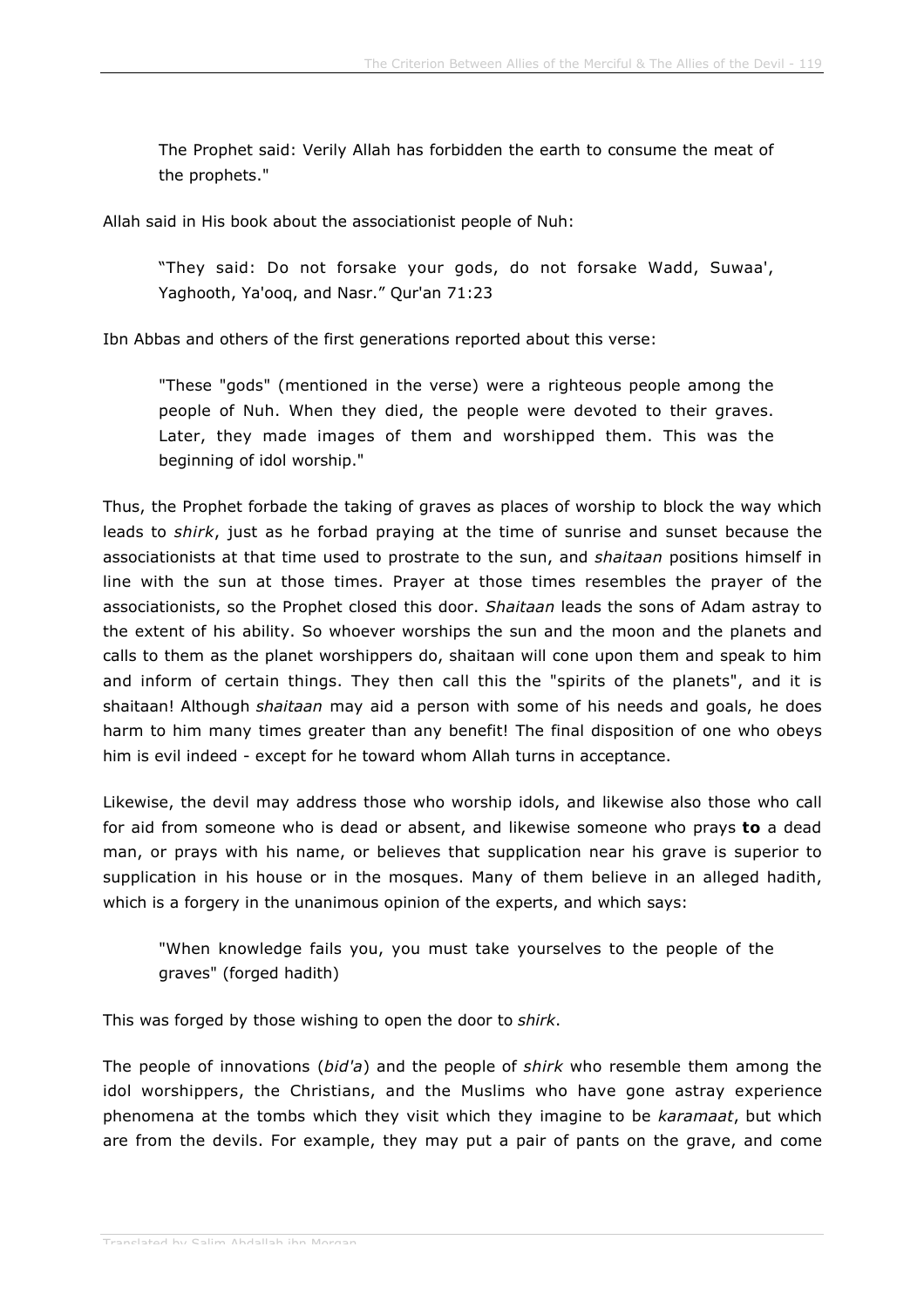back to find it tied in a knot, or they may bring someone who is possessed to the grave, and see the jinn who has afflicted him leave him. The devil does this to lead them further astray. If *Ayat-ul-Kursiy* is read there with true belief and intention, none of these things will happen. Tauhid drives *shaitaan* away. This is why some of them have been carried in the air and when they said: "*Laa ilaha illa Allah*" (There is no deity but Allah), they fell to the earth. When some of them see the grave split open and someone coming out of it who they imagine to be the dead man, it is really a *shaitaan*. There are so many examples that this small book is not sufficient to enumerate them.

Since isolation in caves or deserts is an innovation which has not been prescribed or recommended by Allah and His Prophet (sallallahu `alayhi wa sallam), the devils frequently make their abode in caves and on mountains. Examples are the cave of blood which is on Mount Qasiyoon, Mount Lebanon, Mount Fath in Aswan, Egypt, the Mountains of Rome in Afghanistan, various mountains in the Arabian Peninsula, Mount Lukam, Mound Al-Ahyash, Mount Sulan near Ardabeel, Mount Shahank in Tabriz, Mount Mashko in Aqshwaan, Mount Nahawund, and many other mountains and places where people believe there are righteous man of the human type. They call them "the men of the unseen", and they are nothing but men of the jinn. The jinn are "men", just as humans are men. Allah said:

"And verily some men from among the humans used to seek refuge in men from among the jinn, and so the latter merely increased the former in their burden (their burden of fear as the jinn gain more ability to strike fear into them due to their *shirk*, and their burden of sin, as they sink deeper and deeper into the *shirk* of seeking the protection of the jinn instead of Allah.)" Qur'an 72:7

Some of these jinn appear in the form of a man covered with hair, with skin like that of a goat, and people who do not know him think him to be a human, but he is a jinn. It is said: on every mountain of the ones mentioned earlier are the forty *Abdaal* (see page 10). Those who they believe to be the *abdaal* are the jinn who live on those mountains, as is well known in a number of ways.

Again, this area is too vast to go into it here, nor to mentions all of the things which I know about it. I have personally seen and heard more of these things than can fit in this book which was written for one who asked me to mention to him something about the allies of Allah, and how to recognize the important elements in this question.

In relation to miraculous events, people have gone in three directions:

1) Some refuse to admit their existence except in the case of the prophets. Or they may accept their existence in general, but refuse to accept the reports which reach them about many people because they don't feel them to be among the allies of Allah.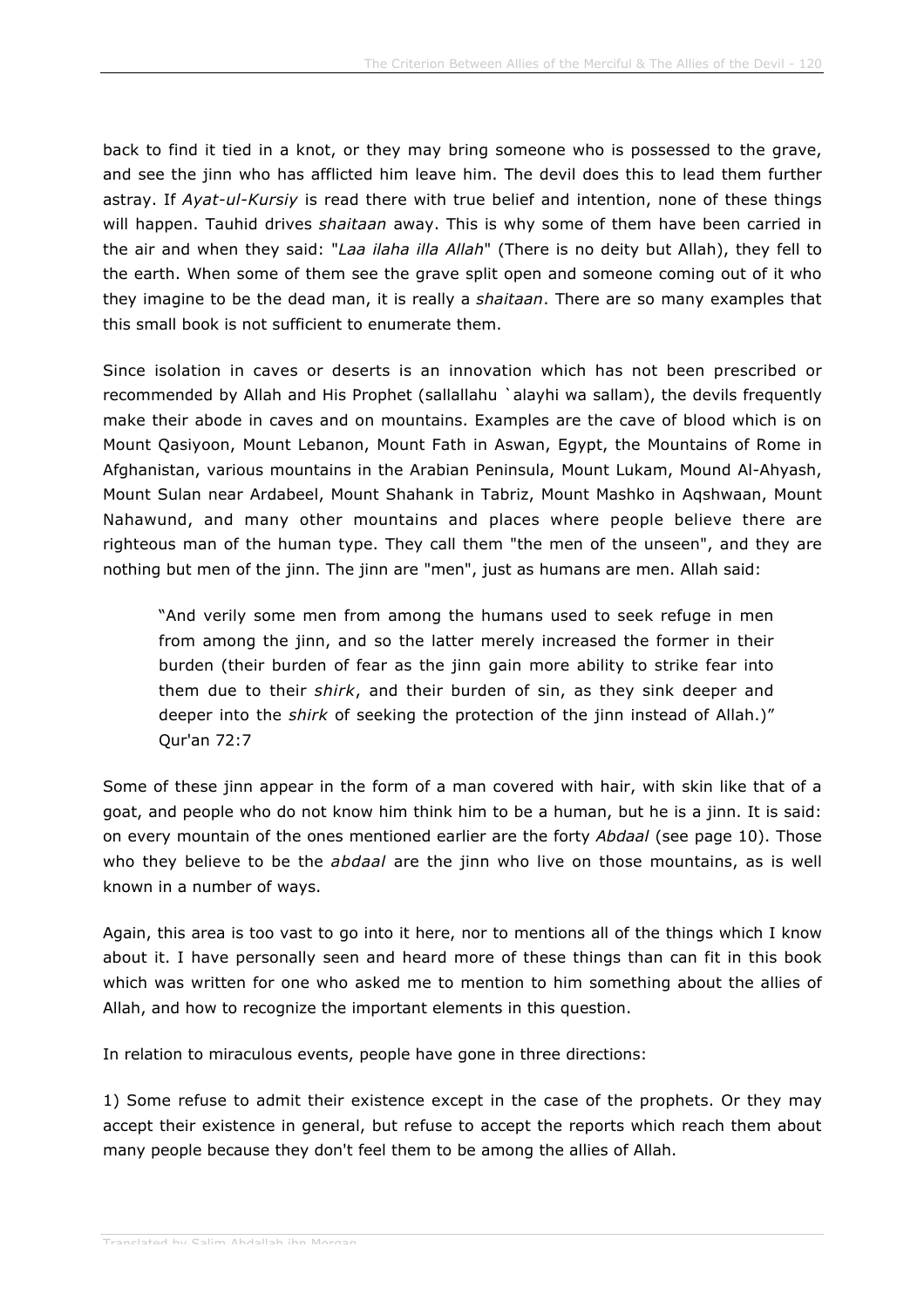2) Others believe that **anyone** who possesses some ability to perform miraculous feats is an ally of Allah. Both this position and the one before it are erroneous. This is why you will find the second group people saying that the associationists, the Christians, and the Jews helpers who aid them in fighting the Muslims, and that they are among the allies of Allah, while the first group would reject the possibility that any such miraculous things could happen for them.

3) The third position is the correct one. Indeed, they have with them helpers but they are of their own kind, not of the allies of Allah. Allah said:

"O, you who believe, do not take the Jews and the Christians as allies. They are allies of each other. Whoever among you turns his loyalty toward them is surely one of them." Qur'an 5:51

These devotees and ascetics who not among the allies of Allah, those of pious practice, the followers of the Qur'an and the Sunnah, are joined by devils. Then they will perform miraculous feats appropriate to their state. However, the "miracles" of such people contradict each other, and if a true ally of Allah of high degree came along, he would eliminate and destroy all of them. Also, there must of necessity be in the actions of these people lies - either intentional or in ignorance - and sins which are appropriate to the state of the devil which has attached himself to them. This is so that Allah may allow us to differentiate between His allies, those of pious practice and between those who mimic some of their characteristics from among the allies of *shaitaan*. Allah said:

"Should I tell you upon whom the *shayateen* descend? They descend upon every forging sinner." (Qur'an 26:221)

The "forger" (*affaak*) is the one who lies consistently, and the "sinner" (*atheem*) is the corrupt one, the transgressor of bounds.

One of the most potent aids to the satanic states is the listening to singing and musical instruments. It is the worship of the associationists as Allah said:

"Their prayers at the Ka'ba were nothing but whistling and clapping sounds." Qur'an 8:35

Ibn Abbas, Ibn Umar and others among the first generations said:

"The second word (*At-tasdiya*) means the clapping of hands, and the first word (*Al-mukaa'*) means whistling, and this was the worship of the associationists." (Ibn Abbas, Ibn Umar, etc.)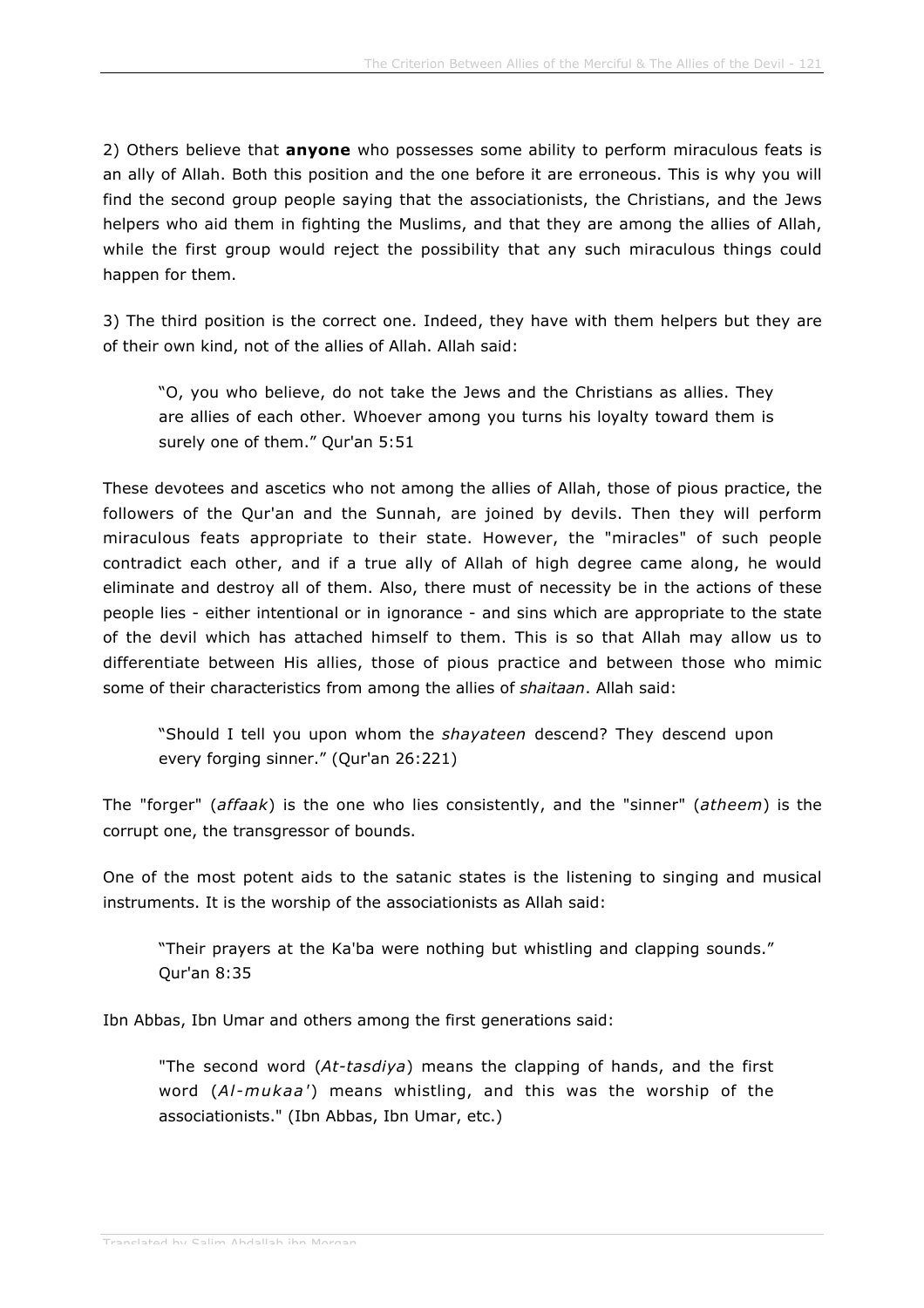As for the Prophet (sallallahu `alayhi wa sallam) and his companions, their worship was that which Allah had enjoined upon them: prayer, reading of the Qur'an, remembrance of Allah, etc, along with gatherings which are endorsed by the *shari'a*. The Prophet and his companions **never** gathered for listening to singing, nor clapping of hands, nor beating of drums, nor was (the Prophet) or any of his companions ever overcome with feeling nor did he drop his cape in ecstasy. All of these are lies about the Prophet in the unanimous opinion of the scholars of the hadith of the Prophet (sallallahu `alayhi wa sallam).

When the companions met together, they used to have one of them read the Qur'an, and the rest would listen. Umar ibn Al-Khattab used to say to Abi Musa Al-Ash'ariy: Remind us of our Lord. Abi Musa would then recite the Qur'an, and all present would listen.

"The Prophet (sallallahu `alayhi wa sallam) once passed by Abu Musa while he was reading, and (later) said to him: I passed by you last night while you were reading, and I stayed listening to your reading. Abu Musa said: If I know that you were listening, I would have refined my reading much more." (Muslim and Bukhari)

He means that he would have made his voice more beautiful, as the Prophet said:

"Beautify the Qur'an with your voices."

"Verily Allah listens more intently to the man who reads the Qur'an with a beautiful voice than the listening of the keepers of female singing servants to their singing."

"The Prophet said to Ibn Masood: Read the Qur'an to me. He said: Should I read it to **you** and to you it was sent? The Prophet said: I like to hear it read by other than myself. He read for the Prophet from sura An-Nisaa until he came to the verse which reads: "So, how will it be when we bring from every nation a witness, and we bring you (i.e. Muhammad) as a witness over these (i.e. the Muslims)" 4:41. The Prophet said: That's enough, and his eyes were seen to be flowing with tears."

This type of "listening" (*samaa'*), then is the listening of the prophets and their followers, just as Allah has mentioned in the Qur'an:

"These are the ones upon whom Allah has bestowed His grace of the prophets among the descendants of Adam, among those who we carried along with Nuh, and among the descendants of Ibrahim and Isra'il, and among those who we guided and selected. When the verses of the Merciful are recited to them they fall down in prostration and weeping." Qur'an 19:58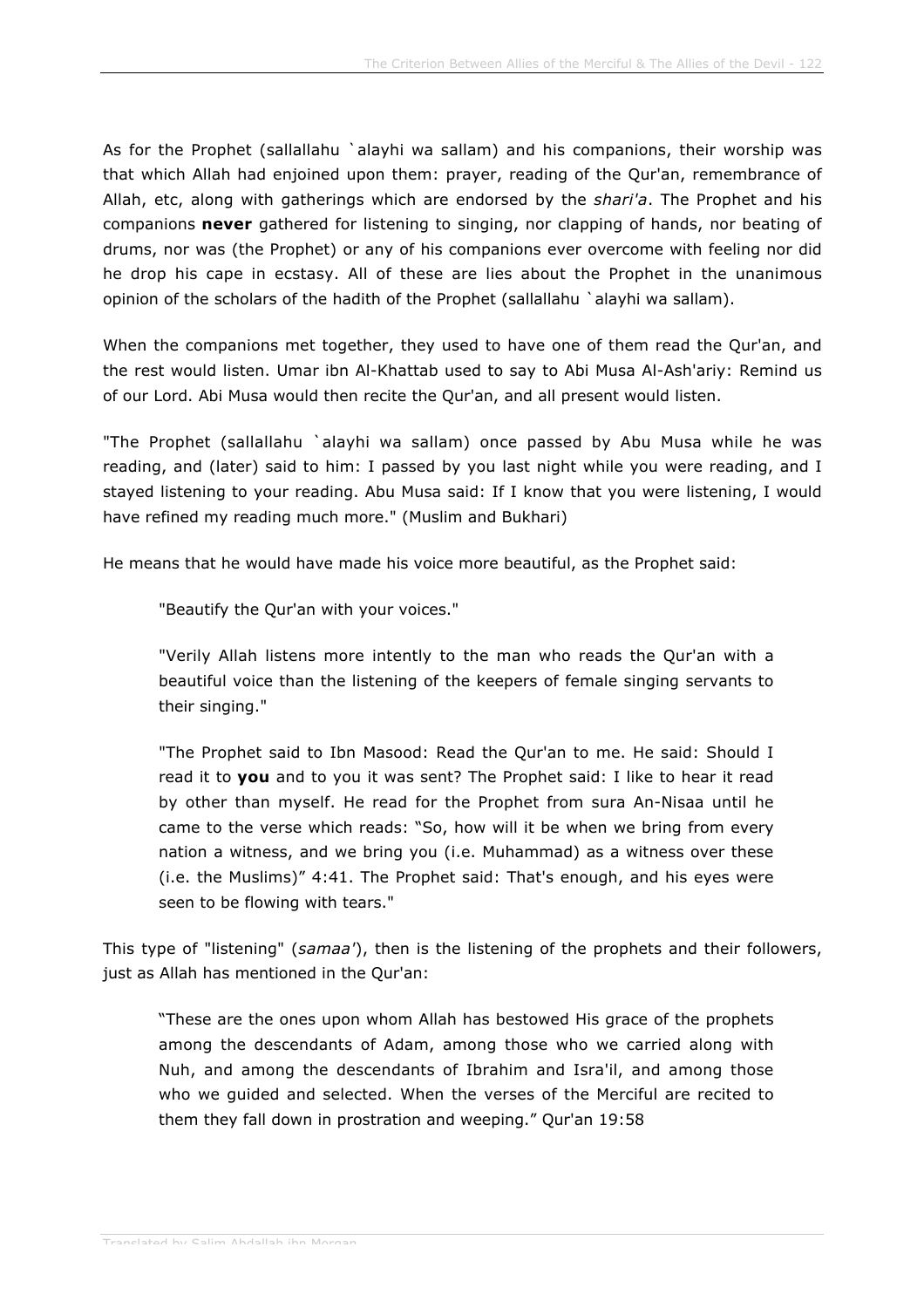And, Allah said about the people of knowledge:

"When they hear that which has been sent down to the Messenger, you can see their eyes flowing with tears because of the truth which they have recognized." Qur'an 5:83

Allah ta'ala has praised the people of this listening (i.e. whose "music" is the Qur'an) because of the increase in faith, the trembling of the flesh, and the tear of the eye. Allah said:

"It is Allah who sent down the best of discourses, completely consistent in its parts, each of them supporting and explaining the others. The skins of those who fear their Lord tremble from (hearing) it, then their skins and their hearts soften to the mentioning of Allah." Qur'an 39:23

"The believers are none other than those who, when Allah is mentioned, tremble in their hearts, and when Allah's verses are recited to them they are increased in faith, and depend fully on their Lord; Those who establish the prayer and spend of that which We have given them. These are the true believers, they will have high positions with their Lord, forgiveness, and fantastic bounty." Qur'an 8:2-4

As for the innovated "listening" (*samaa'*), the listening to clapping, drums and chimes, none of the companions of the Prophet nor the righteous followers nor any of the leaders of Islam held that to be a way to Allah. They did not consider it to be of that which brings one closer to Allah nor to be an act of obedience to Him. Rather, they considered it a blameworthy innovation (*bid'a*). Ash-shafi'i said:

"I have left behind in Baghdad something which the heretics have innovated which they call *At-Taghbeer* (a ritual involving steel chimes and dancing) with which they block people from the Qur'an." (Ash-Shafi'i)

The knowledgeable allies of Allah recognized this innovation for what it was, and new that *shaitaan* had a very large share in these activities. This is why the best of those who attended these events when they were first introduced, repented from it after that.

The farther one is from knowledge and from the completeness of his *wilaya* to Allah, the greater the share of *shaitaan* in him. This ritual music is like alcohol, in fact, its effect on the soul is more severe than the effects of drinking alcohol. This is why when the intoxication of the music becomes strong, the devils descend on the participants, speak on their tongues and carry some of them through the air. Enmity may also arise between them, just as it arises between the drinkers of intoxicants, and maybe the *shaitaan* of one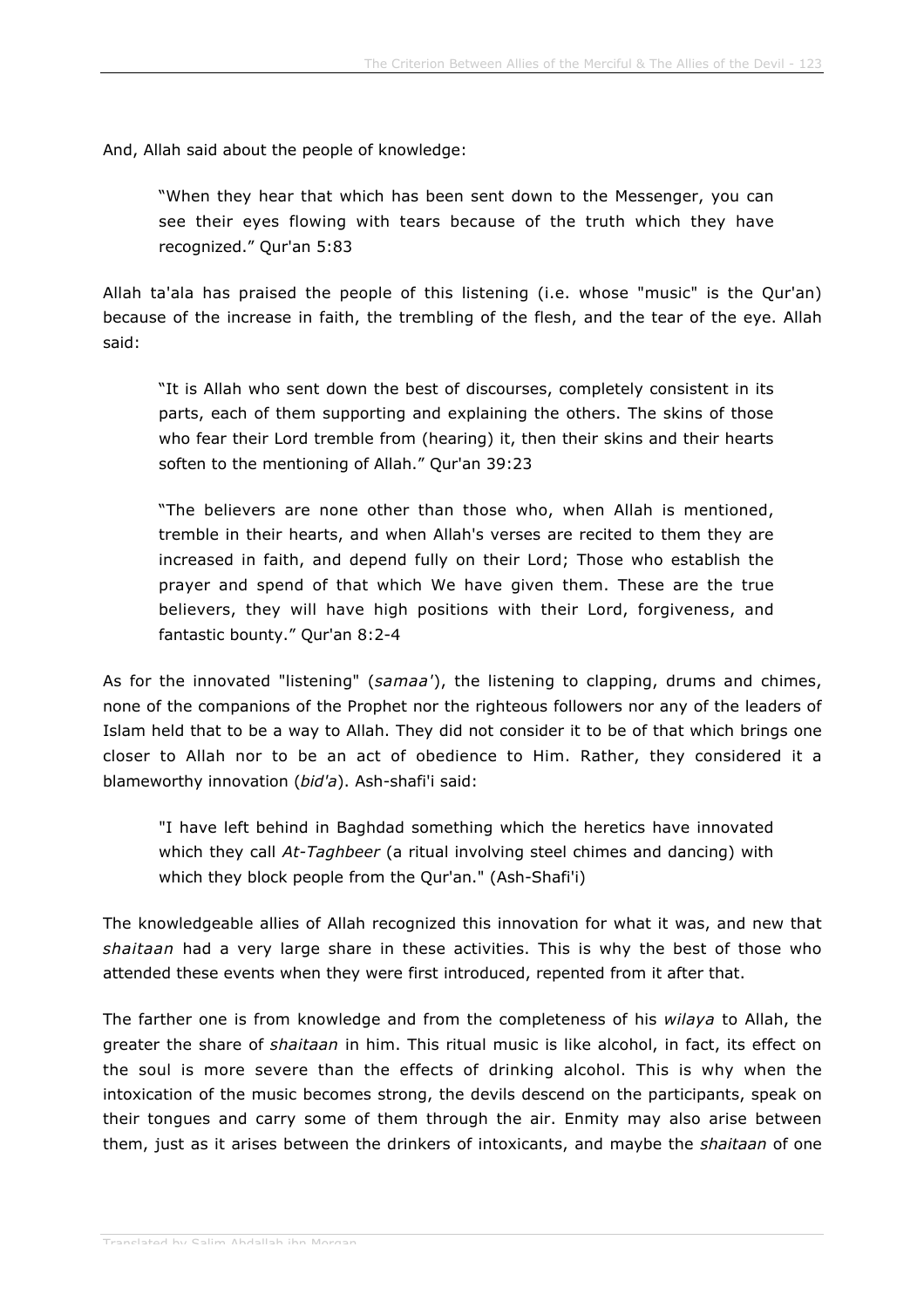of them is stronger than that of the other, and it kills his opponent. The ignorant ones then believe that to be of the karamaat of the allies of Allah, those of pious practice. This only takes the one for whom it occurs farther from Allah, and it is nothing but a satanic phenomenon. The killing of a Muslim is not allowed except with the conditions with which Allah has allowed it. How, then, can the killing of a Muslim be of that with which Allah honors His allies? The maximum honor is the staying on the straight path, and there is no greater honor from Allah than to aid his slave in doing that which He loves and is pleased with, and enables him to do more to bring himself closer to Allah, and raise his station.

Some miraculous occurrences are in the nature of knowledge, such as revealing some of the unseen, "reading peoples' minds", etc.. Others are in the nature of power and dominion, such as the performance of miraculous (physical) feats, while a third type are in the nature of wealth of the type which is visibly given to people by way of knowledge, political power, property, and richness.

All of that which Allah gives to His slave in these categories, if he uses it to aid him in that which Allah loves and is pleased with, and that which will bring him closer to Allah and raise his rank, that which has been ordered by Allah and by His Prophet (sallallahu `alayhi wa sallam), will mean an increase in his highness and his closeness to Allah and His Prophet and an increase in his rank. On the other hand, if he uses that which Allah has given him to aid him in that which Allah and His Prophet have interdicted, like associationism, oppression, and obscenity and sin, this will make him deserving of blame and punishment. If Allah does not bless him with his making repentance, or the doing of good deeds greater than his sins which will wipe them out, he will be a sinner like any other sinner. This is why so many of those who perform miraculous feats are punished in this life. Sometimes this is via the cutting off of these occurrences, as the king is removed from his sovereignty, or the scholar loses his knowledge, or he may become incapable of any voluntary extra efforts, and so drop down from the special alliance of the allies of Allah, those of *taqwa* to the general alliance of all of the believers to Allah. Sometimes, they may even drop to the level of the deviants form Islam (*fusaaq*), and sometimes they may leave the deen altogether. This occurs for those whose miraculous feats were satanic in nature. Many such people end up leaving Islam altogether, and many of them never realize that the things which happened to them were satanic in nature. Rather, they believe them to be of the *karamaat* of the allies of Allah. And they often believe that when Allah grants someone miraculous occurrences by his hand, that he will not hold him responsible for them, just as many of them believe that when Allah gives someone sovereignty or property or power that He will not hold them responsible for that. Some of them use these miraculous occurrences to aid them in things which are allowed (*mubaah*) i.e. which are not obligatory nor forbidden. Such are under the general *wilaya* of Allah, they are the righteous the doers of good in moderation (see page 22). As for the forerunners, those brought near, they are on a higher level than this, just as the messenger slave is on a higher level than the prophet king.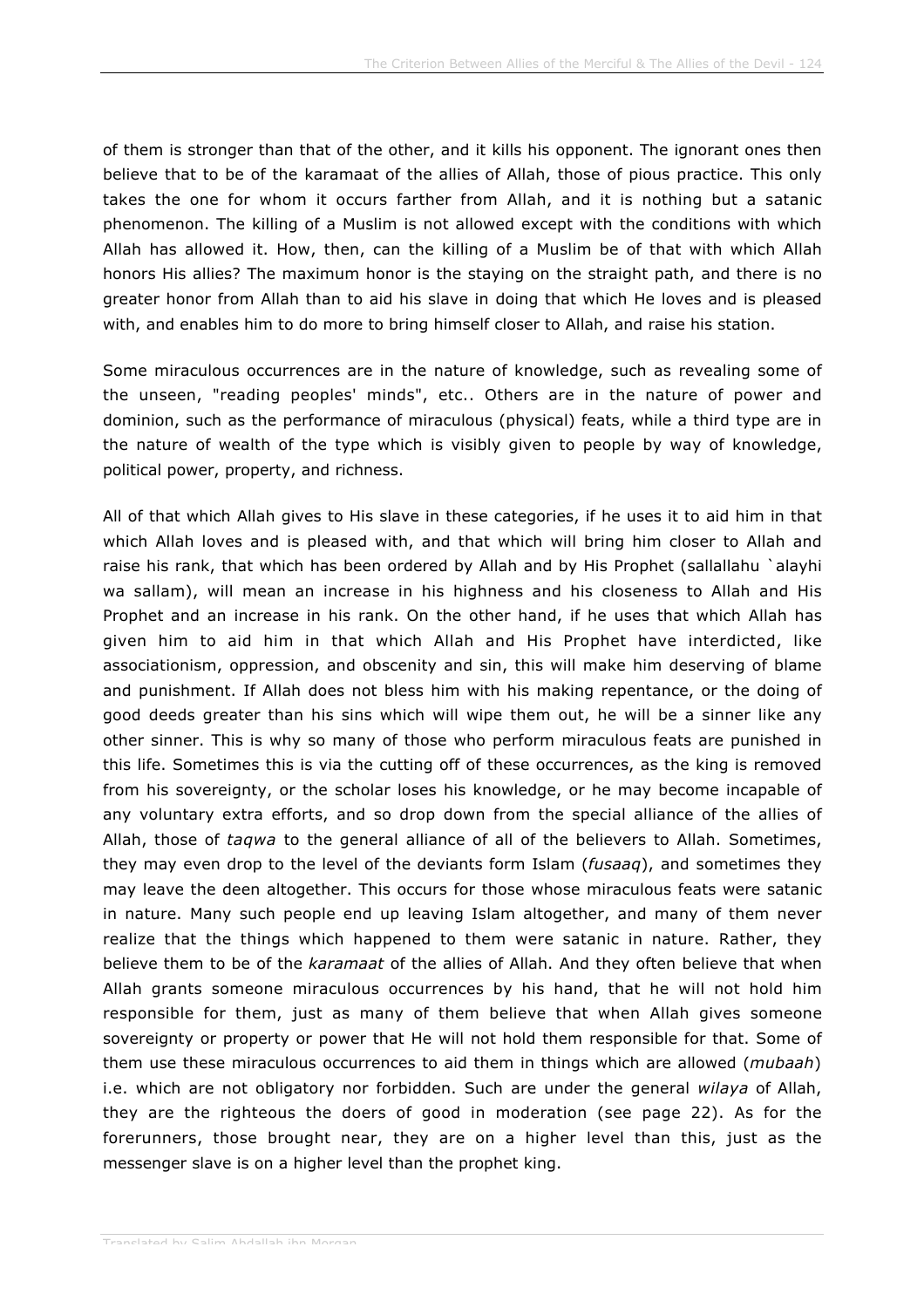These miraculous occurrences are frequently a cause of a decrease in ones rank. For this reason, many of the righteous people repent from such things, and seek the forgiveness of Allah just as they would if they had committed a sin like adultery or theft. They are offered to some of them, and they ask Allah to remove it from them. All of them order their students and seekers not to become preoccupied with them, not to make them his goal, and not to be boastful about them. This while they believe them to be of the *karamaat* with Allah honors His allies, so what about the situation when they are in reality from the devils who seek to lead them astray with them? I personally know people to whom plants speak, telling them things which are useful - this is none other than a devil which has entered into the plant. And I know others who are addressed by stones and trees which say to them: Congratulations O Ally of Allah. They recite *Ayat-ul-Kursiy*, and that disappears. I know someone who goes out to hunt birds, and the sparrows address him saying: Take me, so that the impoverished may eat me. That is the devil who has entered into the bird just as he enters into humans, and speaks to him. Some of them will be in their house which is all locked up, and suddenly find themselves outside without the house having been opened, or he may be on the outside and suddenly find himself on the inside. The same thing may happen at the gates to the city, and it is the jinn who take them in and out at very high speeds. Sometimes, the jinn show them lights, or bring to them whoever they call for, but this is merely a devil who has made himself in the form of the person requested. When *Ayat-ul-Kursiy* is read repeatedly, all of these things will disappear immediately.

I know someone who is addressed by something which says: I am of the order of Allah. It promises him that he is the "Mahdi" who the Prophet (sallallahu `alayhi wa sallam) predicted. It shows him miraculous things such as putting into his heart that the birds or the locusts will fly to the right or to the left, and then they go where he felt they would. He may put into his heart that certain animals in front of him are going to stand up, or lie down, or move away, and then it happens just as it wanted without any apparent movement on its part. It may carry him to Makka and back, or it may come to him with some individuals of beautiful form and looks and say these are archangels, they wished to visit you. He will say to himself: How could they come in the form of young boys? Then when he lifts his head, he will see them having beards. And it will say to him: The sign that you are the Mahdi is that a mole or birthmark will appear on your body, and then it grows and he sees it. All of this and others like are part of the schemes of the devil.

There is so much in this area, if I mentioned only that of which I know, it would require a huge volume. Allah said:

"As for man, when his Lord tries him by honoring him and bestowing His bounty upon him, he says: My Lord has honored me. As for when He tries him by restricting his sustenance, he says: My Lord has debased me." Qur'an 89:15-16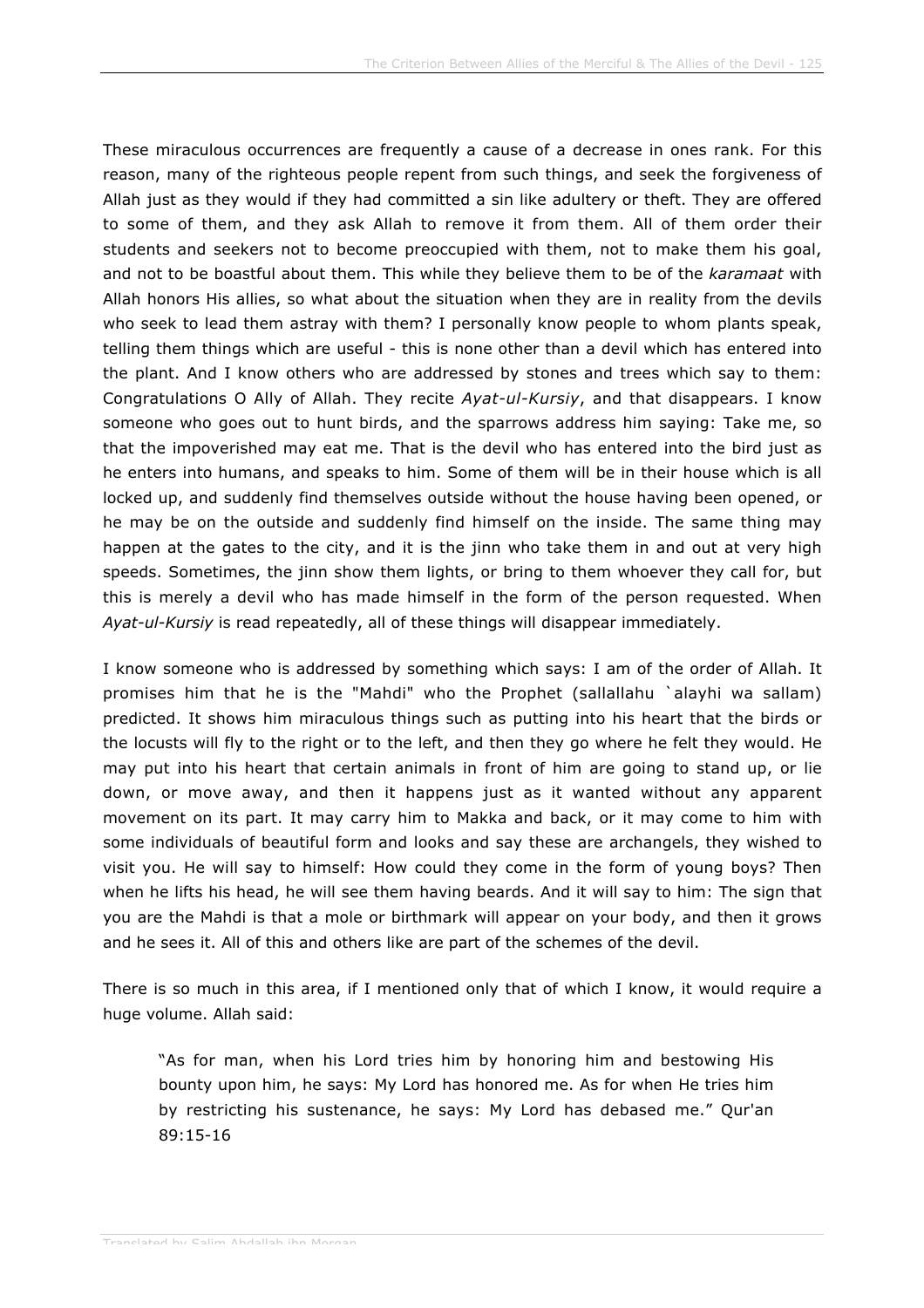Then, Allah said: No! (*kallaa*), a word which contains castigation and warning. The castigation is against falling into making such a statement. The warning is to draw attention to that which comes after it by way of information and order (please refer to the verses which follow the above), in which Allah makes it clear that not everyone who is given the good things of this life can be said to have been given *karaama*, or that Allah has honored him, just as it is incorrect to believe that everyone whose wealth in this life has been restricted has been debased by Allah because of that. Rather, Allah ta'ala tests His servants with ease and plenty and with hardship and scarcity. He may give plenty and wealth in this life to those who He does not love, and who are not honored in front of Allah in order to draw them all the way out (*istidraaj*), getting them to show their true colors. On the other hand, He may shield the one whom He loves from the wealth of this world so that his rank may not be decreased, or so that he may not fall into that which Allah dislikes because of that wealth.

The *karamaat* of the allies of Allah **must** have as their cause or reason faith and pious practice. Thus, whatever is brought about by *kufr*, corrupt conduct, or disobedience is a "miraculous" feat of an enemy of Allah, and not of the *karamaat* of His allies. Whoever has such astounding feats, but they do not come about through prayer, recitation of the Qur'an, remembrance of Allah, praying in the night, and making *du'a* or supplication, rather they come about through *shirk* (associationism) such as supplication of a dead person, or someone who is not present, or they come about with corrupt conduct and disobedience and the consumption of forbidden things such as snakes, hornets, beetles, blood and other unclean things or through singing and dancing and especially with the participation of women and young boys. The intensity of such feats decreases in the presence of the recitation of the Qur'an, and increases in the presence of the horns of Satan (music). Thus, he can dance through the night, but when prayer time comes, he prays sitting down, or prays quickly like the bobbing of a rooster's head. He detests hearing the Qur'an, and flees from it. It is difficult for him, he has no love in it nor does he experience any sweetness from it, but he loves listening to "clapping and whistling", and from it he experiences powerful feelings and inspirations. These are satanic states, and he is one of those intended by Allah's statement:

"Whoever turns away from the reminder of the Merciful, we will assign a devil to him who will be a partner to him." Qur'an 43:36

The **Qur'an** is the "reminder of the Merciful" (*Dhikr-ur-Rahman*) mentioned in this verse. Allah said in another verse:

"As for the one who turns away from **My reminder** (*dhikriy*), for him is an oppressive life, and We will bring him back on the day of Qiyama blind. He will say: My Lord, why have you brought me back blind, though I used to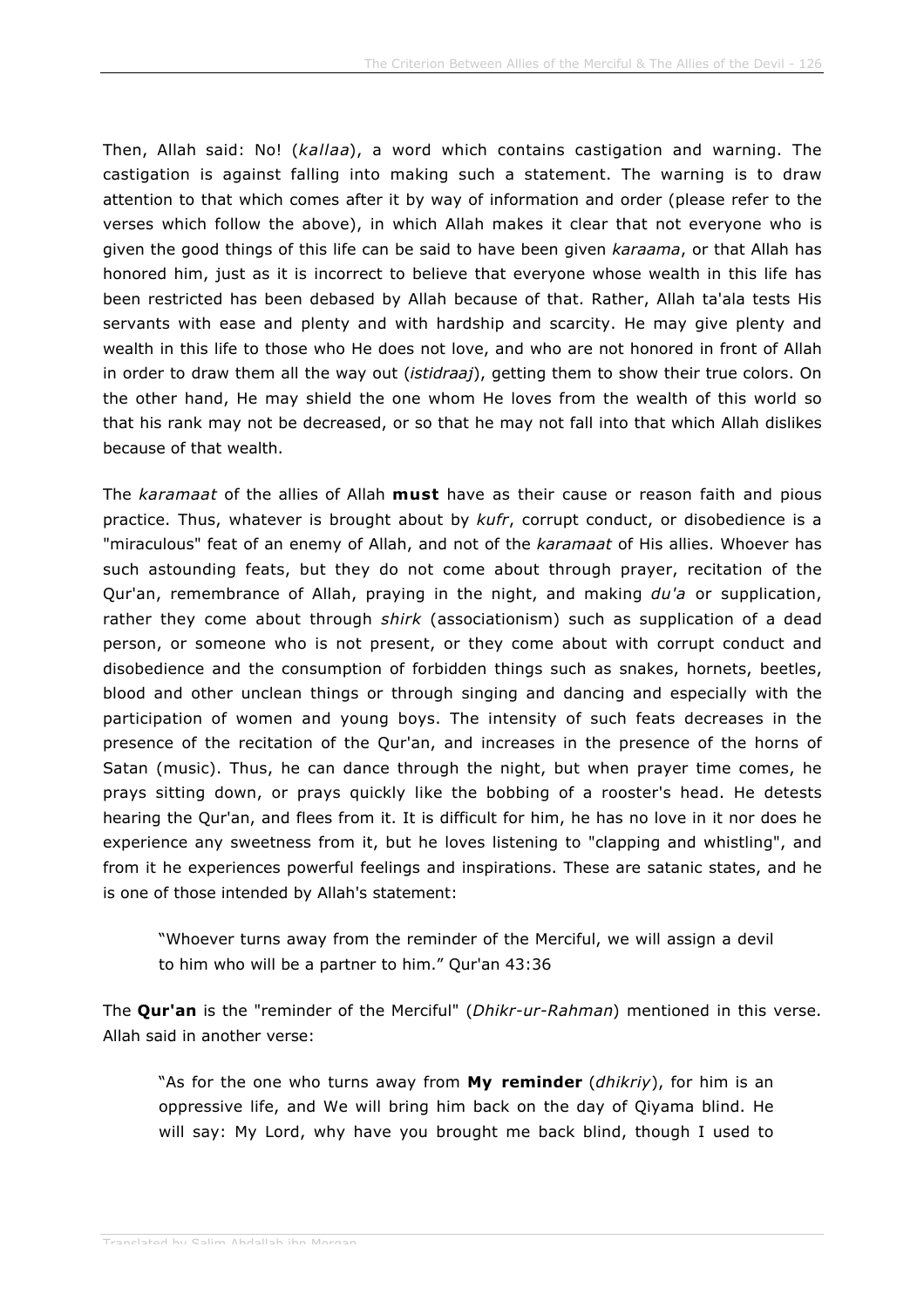see? Allah says: In this way **my verses** came to you and you forgot them, and in the same way today, you are forgotten." Qur'an 20:124-126

The meaning of forgetting the verses of Allah here is to neglect their application. Ibn Abbas said:

"Allah has undertaken, with respect to those who read His book and practice what is therein, that they would not become lost in this life, and would not suffer hardship in the next left..." then he recited the above verse. (Ibn Abbas)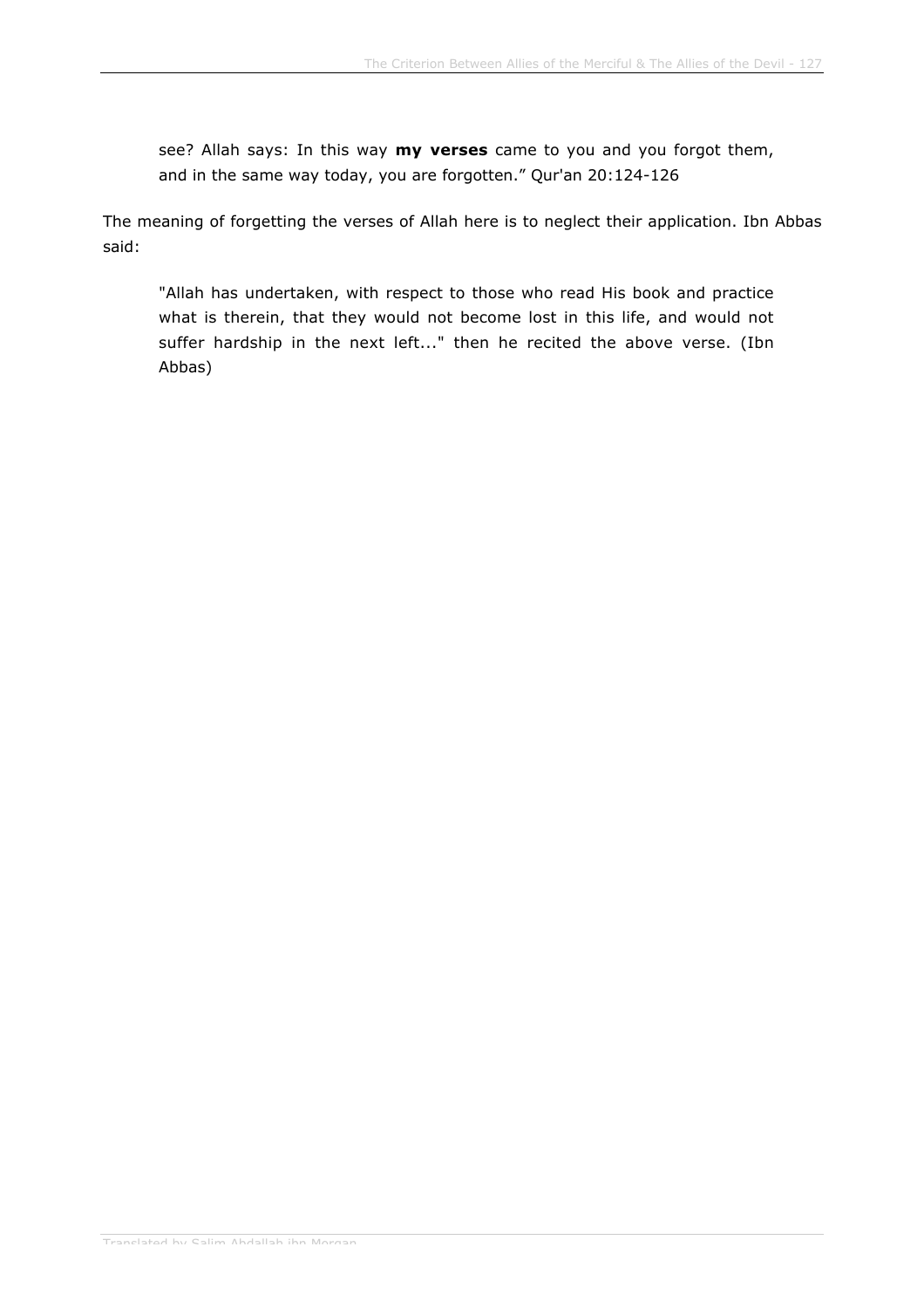## **- Chapter 15 -**

Part of what is obligatory to know is that Allah sent Muhammad (sallallahu `alayhi wa sallam) to **all** humans and jinn. Thus there is no human anywhere nor any jinn upon whom the belief in the message of Muhammad (sallallahu `alayhi wa sallam) and the following of his way is not obligatory. It is upon each and every one to believe in all of the information which he delivered, and to obey him in every thing he ordered and forbid. Anyone who this message has reached, but did not believe in the prophethood of Muhammad (sallallahu `alayhi wa sallam) is a *kafir* (disbeliever) whether he be a human or a jinn.

Muhammad (sallallahu `alayhi wa sallam) was sent to all of the humans and the jinn in the unanimous agreement of the Muslims. The jinn once listened to the Qur'an, and then returned to their people as warners. This occurred when the Prophet was praying with his companions at a place called *Batni Nakhla* on his way back from At-Taif. Allah informed him of that in the Qur'an, saying:

"And when we sent toward you a group of the jinn, they listened to the Qur'an. When they attended it, they said (to each other): Listen! When it was over, they returned to their people as warners. They said: O, our people, verily we have heard a book which has been sent down after Musa. It verifies that which came before it (i.e. the previously revealed books), and guides to the truth and to a straight path. O, our people, respond to the caller of Allah and believe in Him that He may forgive you your sins, and protect you from a painful punishment. Whoever does not answer the caller of Allah, will not be able to out-do Allah on the earth, and has no allies to protect him from Allah, and these are in blatant error!" Qur'an 46:29-32

After that, Allah sent down the following verse:

"Say: It has been revealed to me that a group of the jinn came and listened. They said: We have heard an amazing recitation! It quides to righteous conduct, so we have believed in it, and will associate no one with our Lord. Verily our Lord, the high in greatness, has never taken a spouse nor offspring. Surely, our foolish ones used to speak abominations about Allah. We used to think that men and jinn would not (both) speak a lie about Allah. And verily some men from among the humans used to seek refuge in men from among the jinn, and so the latter merely increased the former in their burden (their burden of fear as the jinn gain more ability to strike fear into them due to their *shirk*, and their burden of sin, as they sink deeper and deeper into the *shirk* of seeking the protection of the jinn instead of Allah.)" Qur'an 72:1-7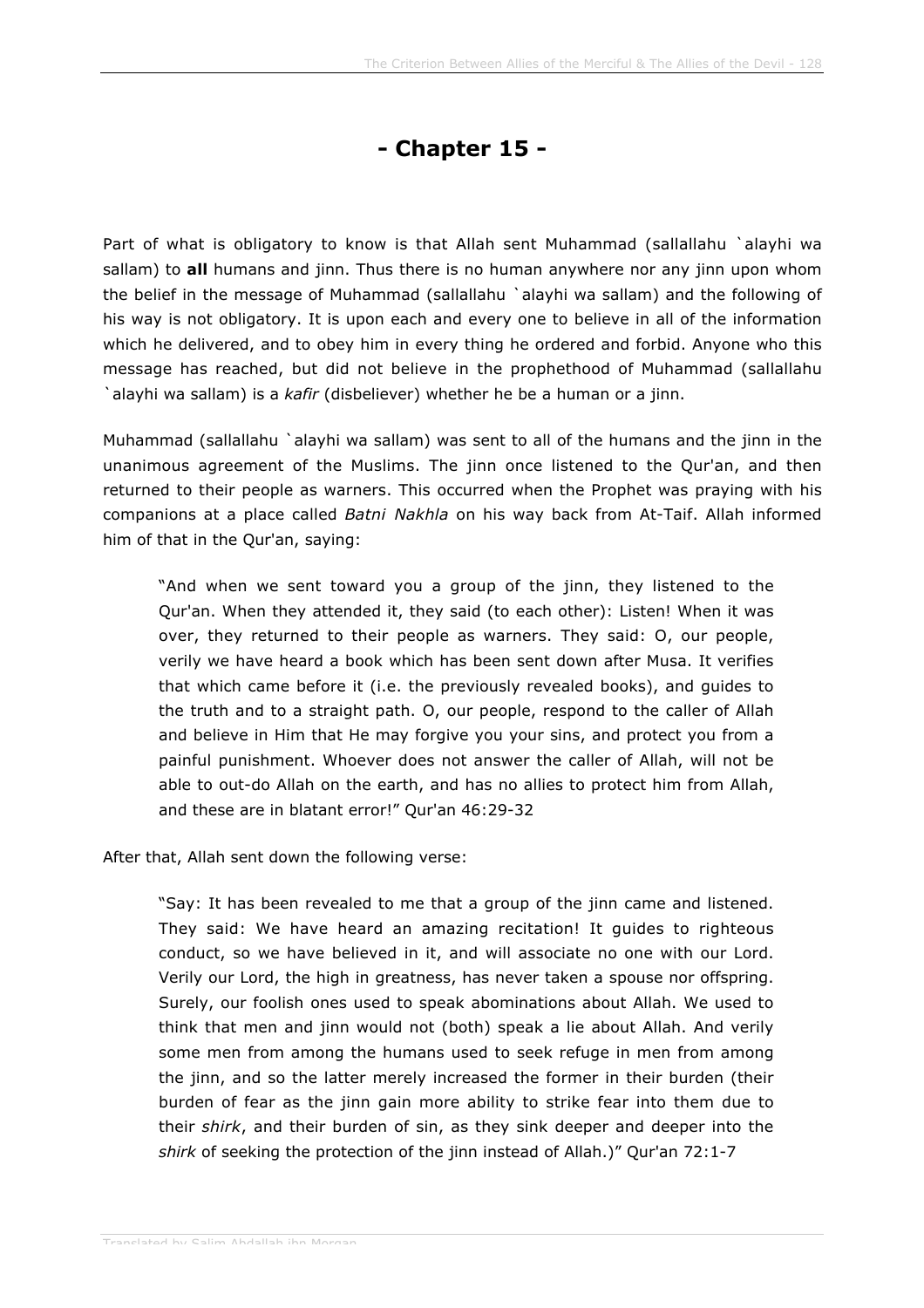i.e. the foolish ones among us, in the clearest opinion of the scholars.

Several of the righteous first generation have said: Men used to, when they descended into a strange valley, say: I seek refuge in the great one of this valley from the evil of the foolish ones among his people (i.e. the jinn). So, when the human sought the aid of the jinn, this only increased the jinn in *kufr* and transgression, as Allah said:

"And verily some men from among the humans used to seek refuge in men from among the jinn, and so the latter merely increased the former in their burden (their burden of fear as the jinn gain more ability to strike fear into them due to their *shirk*, and their burden of sin, as they sink deeper and deeper into the *shirk* of seeking the protection of the jinn instead of Allah.) And verily, they thought, as you thought that Allah would not bring any one back after their death. And we have touched the sky, which we found full of mighty guards and balls of fire." Qur'an 72:6-8

The devils used to be pelted with fire balls before the revelation of the Qur'an, but they sometimes managed to get some information before the fire balls were thrown. When Muhammad was sent, the sky was **filled** with mighty guards and fire balls, and these fire balls began to be already waiting to strike them before they had even gained any information. Allah informs us of their statement:

"Verily, we used to sit near it (heaven) in positions to hear, but whoever listens now finds balls of fire waiting to ambush him." Qur'an 72:9

"It is not devils who brought it (i.e. the Qur'an) down. That is not proper for them, nor are they capable of it. Verily, they are isolated from listening." Qur'an 26:210-212

"And verily, we do not know if it is a bad end which is intended for those on the earth, or if their Lord wishes to guide them. And verily, among us are the righteous and among us are other than that, we are of different ways and beliefs." Qur'an 72:10-11

i.e. on many different schools of thought, as the scholars have said about them: They are Muslims, associationists, Jews, Christians, follows of the Sunnah, and innovators.

"And we have believed that we will not be able to out-do Allah on the earth, nor will we be able to out-run Him!" Qur'an 72:12

The jinn here have said that they will not be able to escape Allah whether they stay on the earth or fun away from it.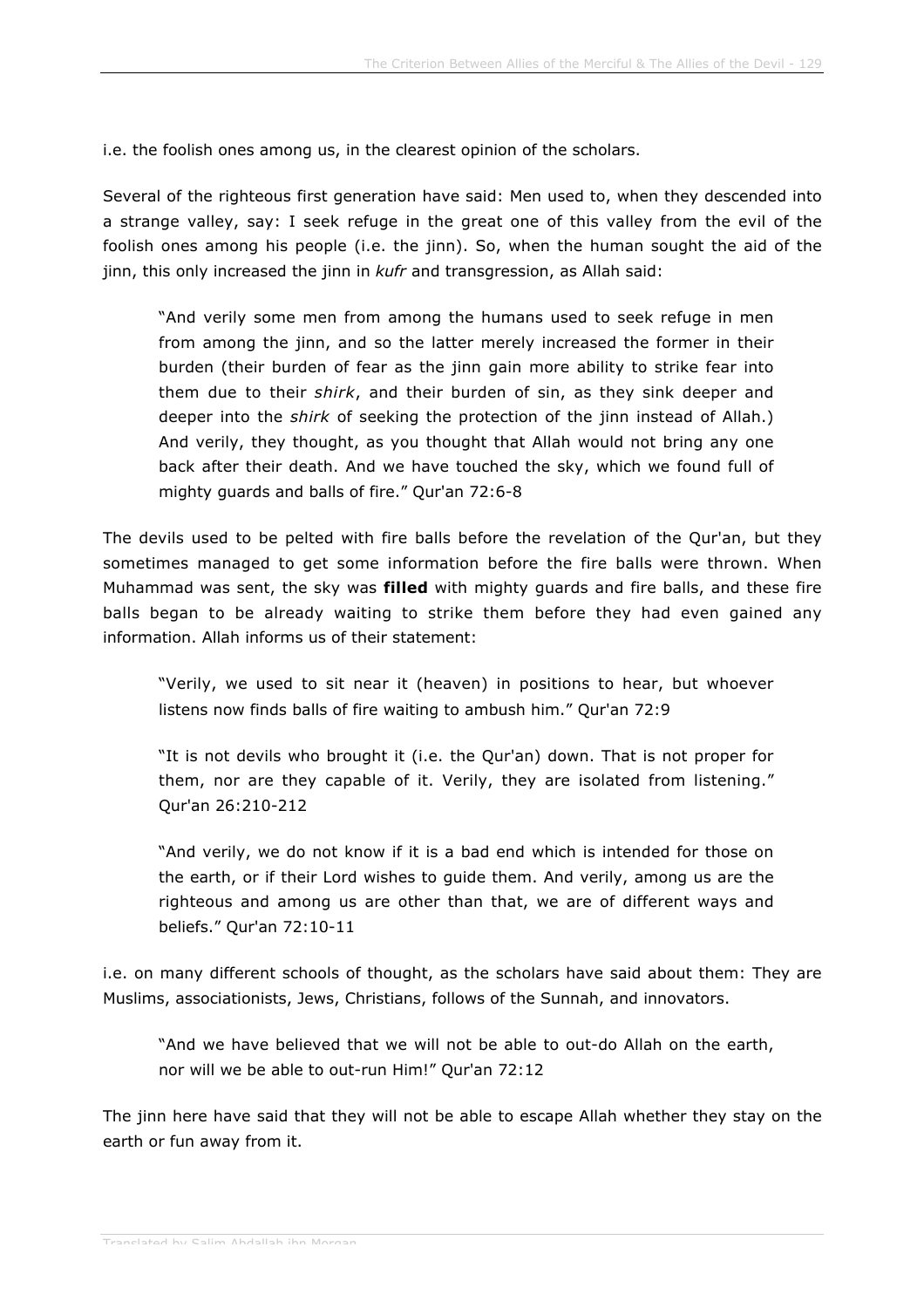"And, when we heard the guidance, we believed in it, so, whoever believes in his Lord does not fear being denied any of his good actions nor being held responsible for bad which he did not do. And verily, among us are Muslims, and among us are deviants (*Qaasitoon*." Qur'an 72:13-14

A *Qaasit* is the opposite of a *Muqsit* which both come from the same root in Arabic. A *Muqsit* is one who is just and fair, while a *Qaasit* is one who deviates from the truth and oppresses.

"As for those who submit, they have sought out righteous practice, but as for the deviants, they are the fuel of the hell fire. If only they had kept on the straight way, We would have given them water in plenty. That we might test them therewith, and whoever turns from the reminder of his Lord, we will send him to a ceaseless punishment. And verily, the *masajid* belong to Allah, so do not call to anyone therein along with Allah. And verily, when the slave of Allah stood praying to Him, they swarmed upon him, nearly trampling him. Say: I only call my Lord, and I associate no one with Him. Say: I control neither your harm nor your guidance. Say: No one will protect me from Allah, and I will find no place of refuge other than Him." Qur'an 72:14-22

"Except (This refers either to "I control neither your harm nor your guidance", or to "No one will protect me from Allah" above.) to deliver the message from Allah, and the teachings of the Prophethood, and whoever disobeys Allah and His Prophet for him is the fire of hell, he will stay therein forever. Only when they see that with which they have been threatened will they realize who is weaker in helpers and fewer in number." Qur'an 72:23-24

When the jinn heard the Qur'an, they came to the Prophet (sallallahu `alayhi wa sallam) and believed in him. These were the jinn of a place called *Naseebain*, as is recorded in a sahih hadith narrated by Ibn Masood. It is recorded in another authenticated narration that the Prophet (sallallahu `alayhi wa sallam) read to them Sura Ar-Rahman, and every time he read Allah's words:

"So, which of the signs of your Lord do you reject?" Qur'an 55:13

the jinn said: "We reject **none** of your signs our Lord, praise is to You!"

"When they (i.e. the Muslim jinn) met with the Prophet, they asked him provision for themselves and their cattle. The Prophet (sallallahu `alayhi wa sallam) said: Yours is every bone over which the name of Allah was mentioned, you will find it excellently covered with meat, and every piece of dung (of our animals) is fodder for your animals. The Prophet (sallallahu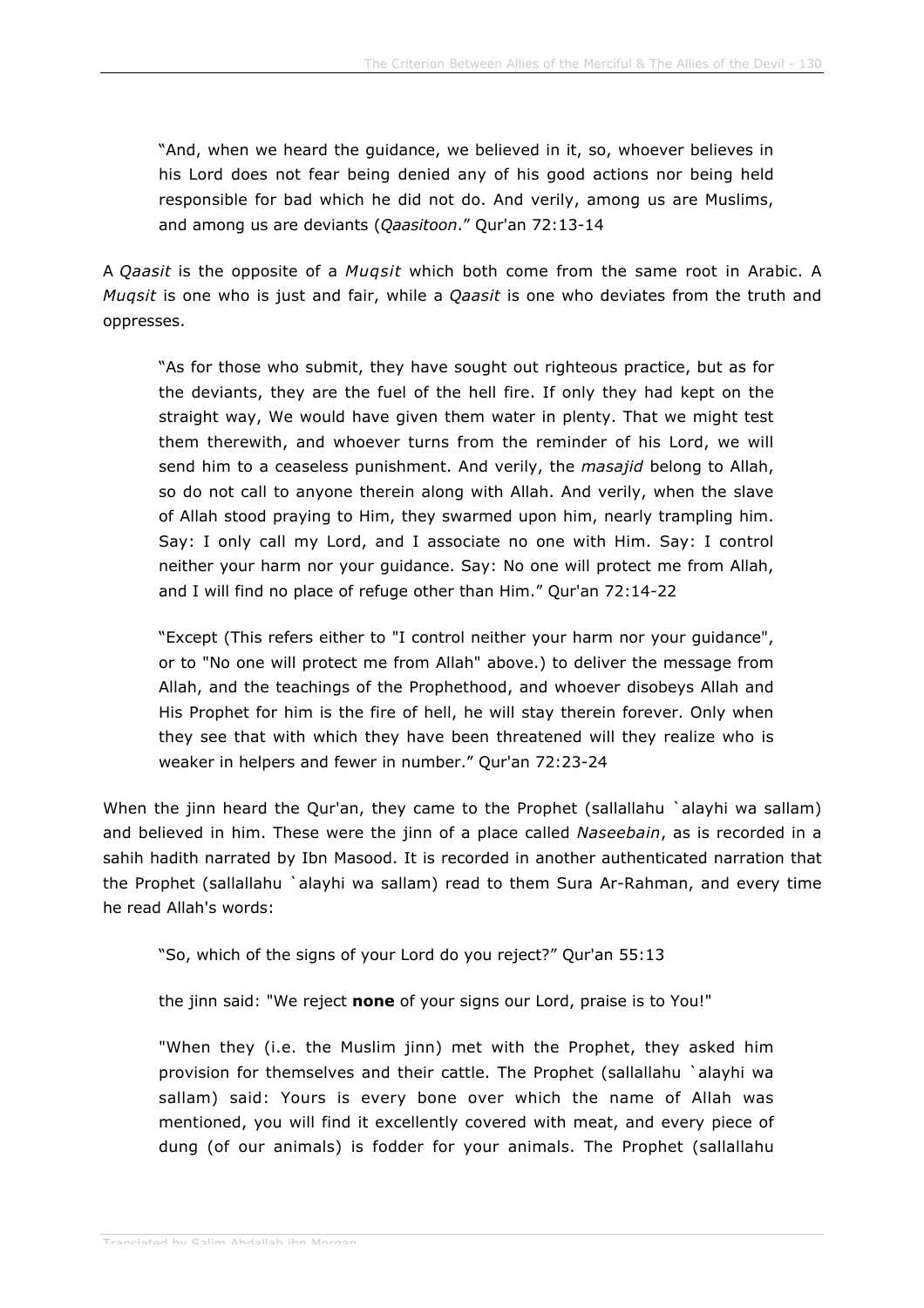`alayhi wa sallam) said: So, do not clean yourselves with it, since it is the provision of your brothers among the jinn." (Muslim and others)

This interdiction has been authenticated by a variety of chains of narration, and is the evidence of the scholars that on should not clean themselves with dried manure, and they said: Since it is forbidden to use these things in this way because they are the provision of the (Muslim) jinn and their cattle, that which is prepared as food for humans and their cattle is more obviously prohibited.

Muhammad was sent to all humans and jinn. This is a greater honor than the taming of the jinn for the prophet Sulaiman, peace be upon him. They were put under his command to do as he wished with them as a king, while Muhammad (sallallahu `alayhi wa sallam) was sent to them to order them with that with which Allah had ordered them, because he is the slave of Allah and His messenger, and the rank of the slave and messenger is above the rank of the prophet king.

The disbelievers among the jinn will enter the fire according to both text and consensus of the Muslims. As for their believers, most of the scholars are of the opinion that they will enter paradise, as they are of the opinion that the prophets are only from among the humans, and no jinn was ever sent as a prophet, among them are only warners (who learn from the human prophets and then deliver the message to their people). This is not the place for a detailed discussion of these issues.

What is intended here is that there are different possible relationships between jinn and men: Whoever interacts with the jinn only to order them with that with which Allah and His Prophet (sallallahu `alayhi wa sallam) have ordered such as worshipping Allah alone and obeying His Prophet, just as he orders people also to do this, this is one of the best allies of Allah. In doing this, he is one of the successors of the Prophet and his deputies. Those who utilize the jinn in things which are allowed to him are like those who use humans in things which are allowed to them. This means that he orders them with that which is obligatory upon them, and forbids them that which has been forbidden to them, and utilizes them in things which are allowed to him. Such are similar to the kings who do this kind of thing.

This is only if we assume that he is one of the allies of Allah. The maximum extent of this is that he enters under the general *wilaya* of Allah (i.e. simply being one of the believers), such as the prophet king as compared to the slave and messenger, such as Sulaiman and Yusuf as compared to Ibrahim, Musa, Isa, and Muhammad, may the prayers and peace of Allah be upon them all.

As for those who utilize the jinn in that which Allah and His Prophet (sallallahu `alayhi wa sallam) have forbidden - either in *shirk*, or the killing of innocent people, or transgression upon them short of killing, such as making them become ill, making them forget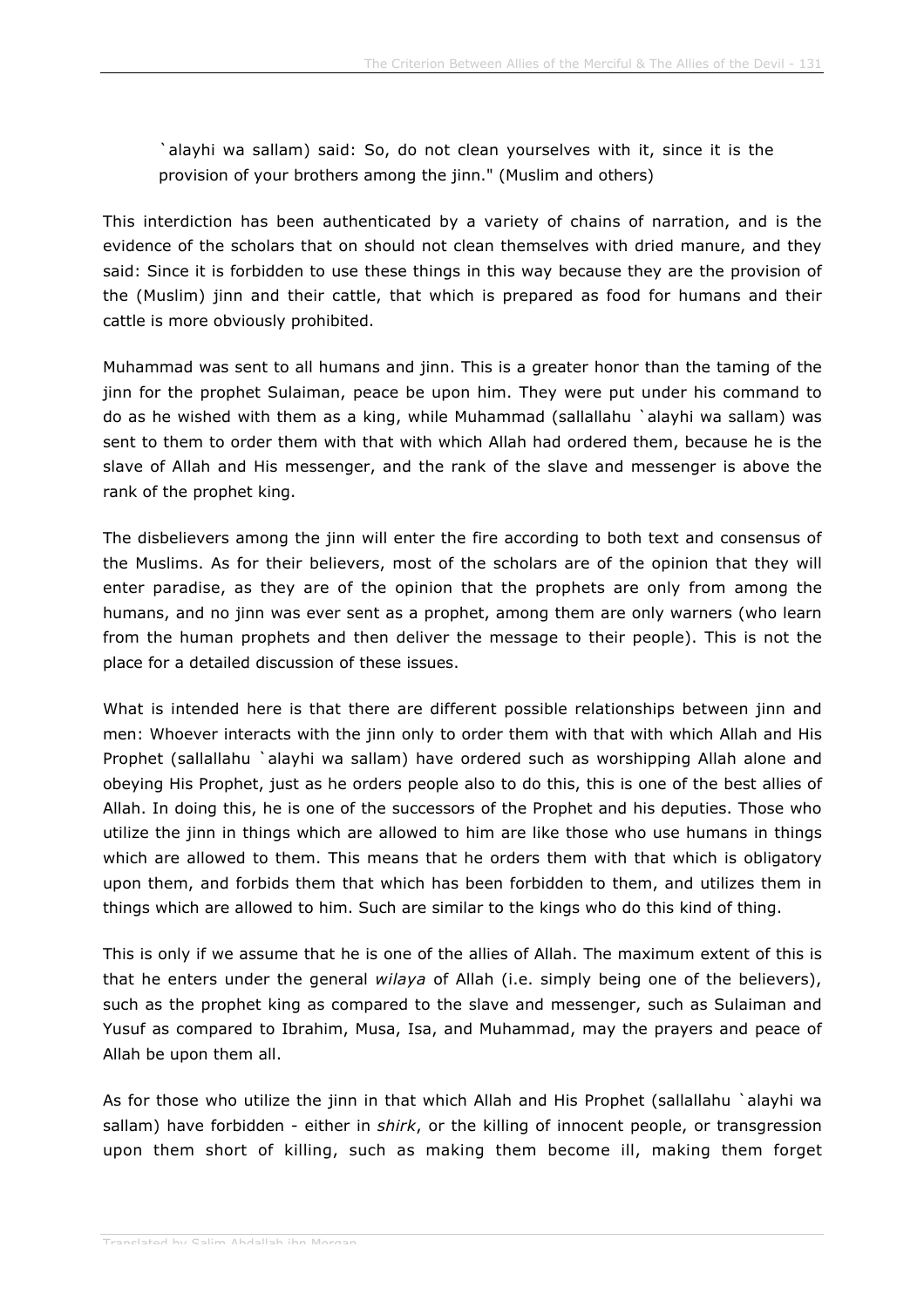knowledge which they have acquired, etc, or using them in obscenity and sin such as to bring to them someone with whom they wish to commit a sin, these have sought the aid of the jinn in sin and transgression. If they seek their aid in something which is *kufr*, they are disbelievers, if they seek their aid in something which is disobedience to Allah, then they are in disobedience, either deviators from the deen, or sinners who have not left the way of the deen.

If they do not have good knowledge of the law (*shari'a*), and seek the aid of the jinn in what they believe to be *karamaat* from Allah, such as seeking their aid in making Hajj, or being lifted in the air while listening to the deviant auditions (*As-samaa' Al-Bida'i*) i.e. "Islamic" music, or the jinn carry them to Arafat thus making an invalid pilgrimage, not the one which Allah and His Prophet have ordered us to make, or other such examples, these people are deceived. Shaitaan has plotted against them, and tried until he succeeded in deceiving them and leading them astray.

Very many of these people do not realize that these phenomena come from the jinn. Rather, they have heard that the allies of Allah are granted *karamaat* of a miraculous nature, and they do not possess the realities of faith nor the knowledge of the Qur'an which would enable them to differentiate between the *karamaat* of Ar-Rahman and the deceptions of *Shaitaan*. So, the devils plot against them according to their beliefs. If he is an associationist who worships planets and statues, they cause them to believe that they are benefitting from this worship of theirs, and his intention is the seeking of the intercession or blessings of the one in whose image the statue is made either king or prophet, or righteous saint. Thus, he believes that he is worshipping that prophet or saint, but his worship is in reality to *Shaitaan*. Allah said:

"On the day when We will bring them all back and then say to the angels: Are these the ones who used to worship you? They will say: May You be glorified! You are our ally against them. Rather, they used to worship the jinn, most of them are believers in them." Qur'an 34:40-41

In this way, though those who prostrate to the sun and the moon and the planets intend to prostrate to those things, the devil places himself in line with the objects of their worship as they prostrate to them, so that their prostration is to him. This is why the *shaitaan* comes in the form of whatever the associationists seek aid from other than Allah. If he is one of those nominally associated with Islam, he may seek the aid of a genuine righteous man among the Muslims who is either absent or dead. *Shaitaan* then comes to him in the form of that shaikh to whom he called out. If he is one of the associationists of India, for example, *shaitaan* will come to him in the form of whatever that individual associates as a partner to Allah.